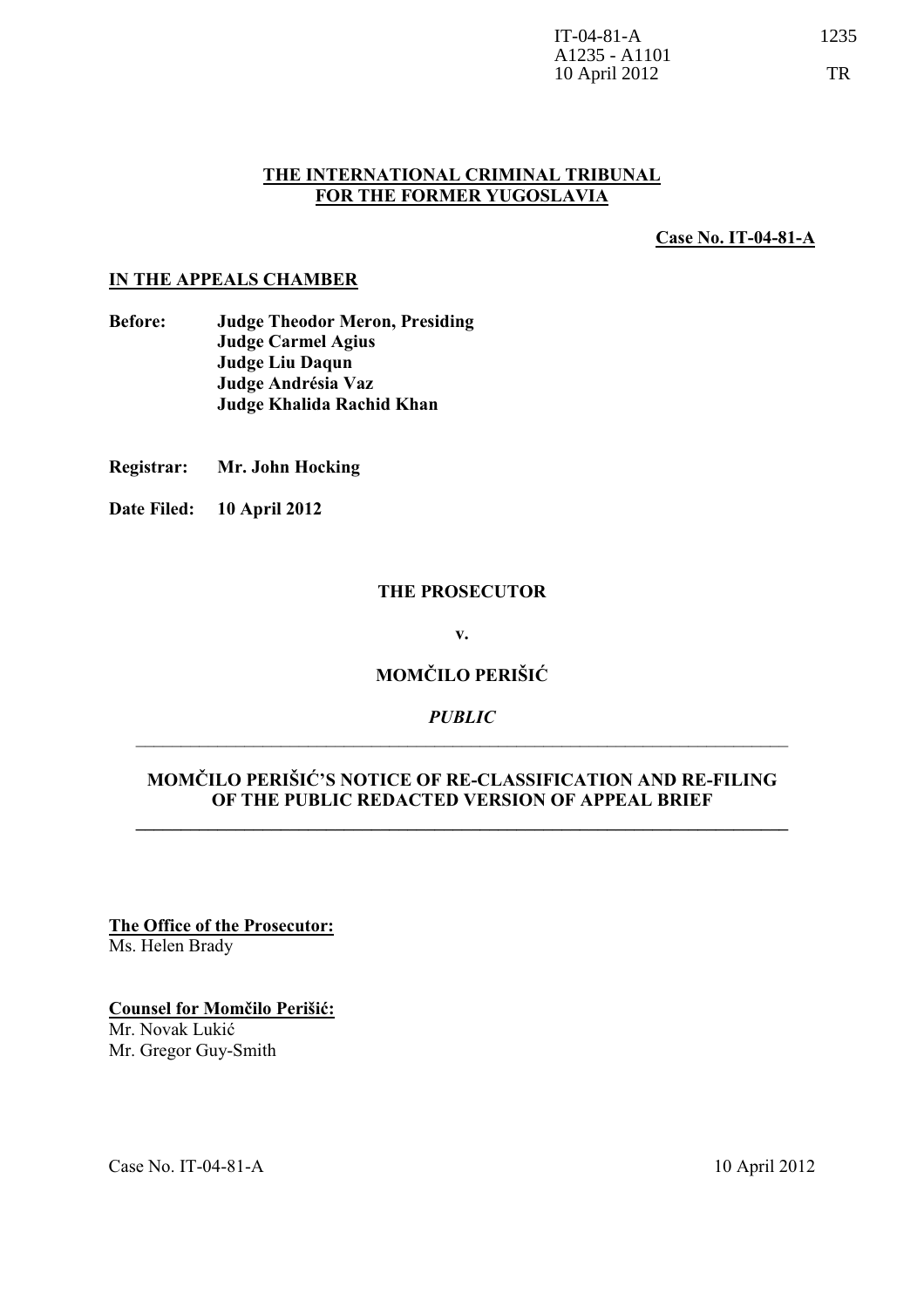- 1. On 15 February 2012, Mr. Perišić filed the Public Redacted Version of the Appeal Brief. On 5 April 2012, errors were discovered in the Public Redacted Version of the Appeal Brief which could inadvertently reveal confidential information.
- 2. Mr. Perišić requests that the Public Redacted Version of the Appeal Brief filed on 15 February 2012 be re-classified as confidential.
- 3. Mr. Perišić hereby files a new and corrected Public Redacted Version of the Appeal Brief.

Respectfully submitted this 10<sup>th</sup> day of April 2012,

Lui Nove

Word count: 97

unam

NOVAK LUKIĆ GREGOR D. GUY-SMITH Counsel for Momčilo Perišić Co-counsel for Momčilo Perišić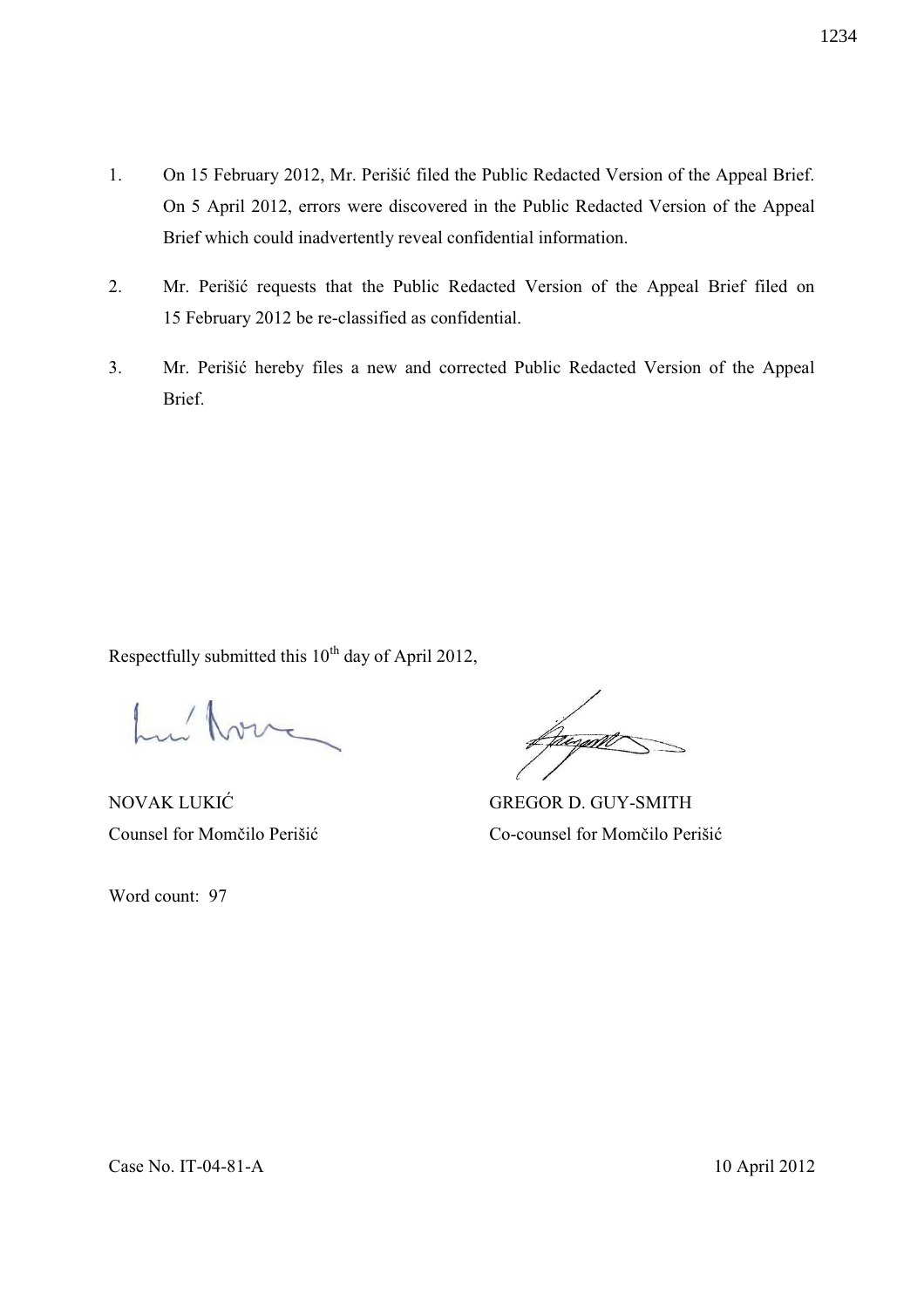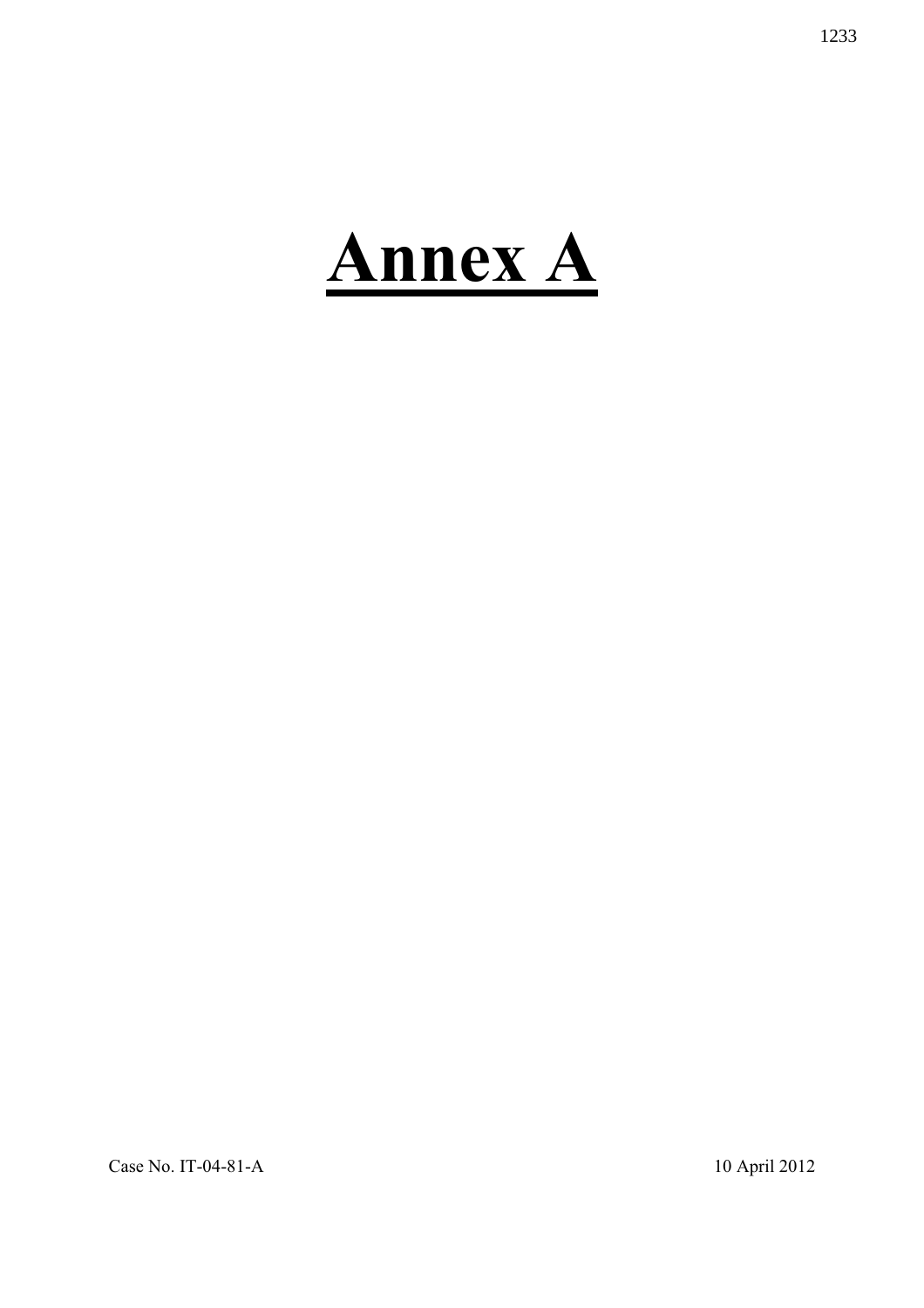### **THE INTERNATIONAL CRIMINAL TRIBUNAL FOR THE FORMER YUGOSLAVIA**

**Case No. IT-04-81-A**

### **IN THE APPEALS CHAMBER**

- **Before: Judge Theodor Meron, Presiding Judge Carmel Agius Judge Liu Daqun Judge Andrésia Vaz Judge Khalida Rachid Khan**
- **Registrar: Mr. John Hocking**
- **Date Filed: 10 April 2012**

### **THE PROSECUTOR**

**v.** 

### **MOMČILO PERIŠIĆ**

### *PUBLIC*  \_\_\_\_\_\_\_\_\_\_\_\_\_\_\_\_\_\_\_\_\_\_\_\_\_\_\_\_\_\_\_\_\_\_\_\_\_\_\_\_\_\_\_\_\_\_\_\_\_\_\_\_\_\_\_\_\_\_\_\_\_\_\_\_\_\_\_\_\_\_\_\_

### **PUBLIC REDACTED VERSION OF THE APPEAL BRIEF OF MOMČILO PERIŠIĆ**

**\_\_\_\_\_\_\_\_\_\_\_\_\_\_\_\_\_\_\_\_\_\_\_\_\_\_\_\_\_\_\_\_\_\_\_\_\_\_\_\_\_\_\_\_\_\_\_\_\_\_\_\_\_\_\_\_\_\_\_\_\_\_\_\_\_\_\_\_\_\_\_\_** 

**The Office of the Prosecutor:** Ms. Helen Brady

**Counsel for Momčilo Perišić:** Mr. Novak Lukić Mr. Gregor Guy-Smith

Case No. IT-04-81-A 10 April 2012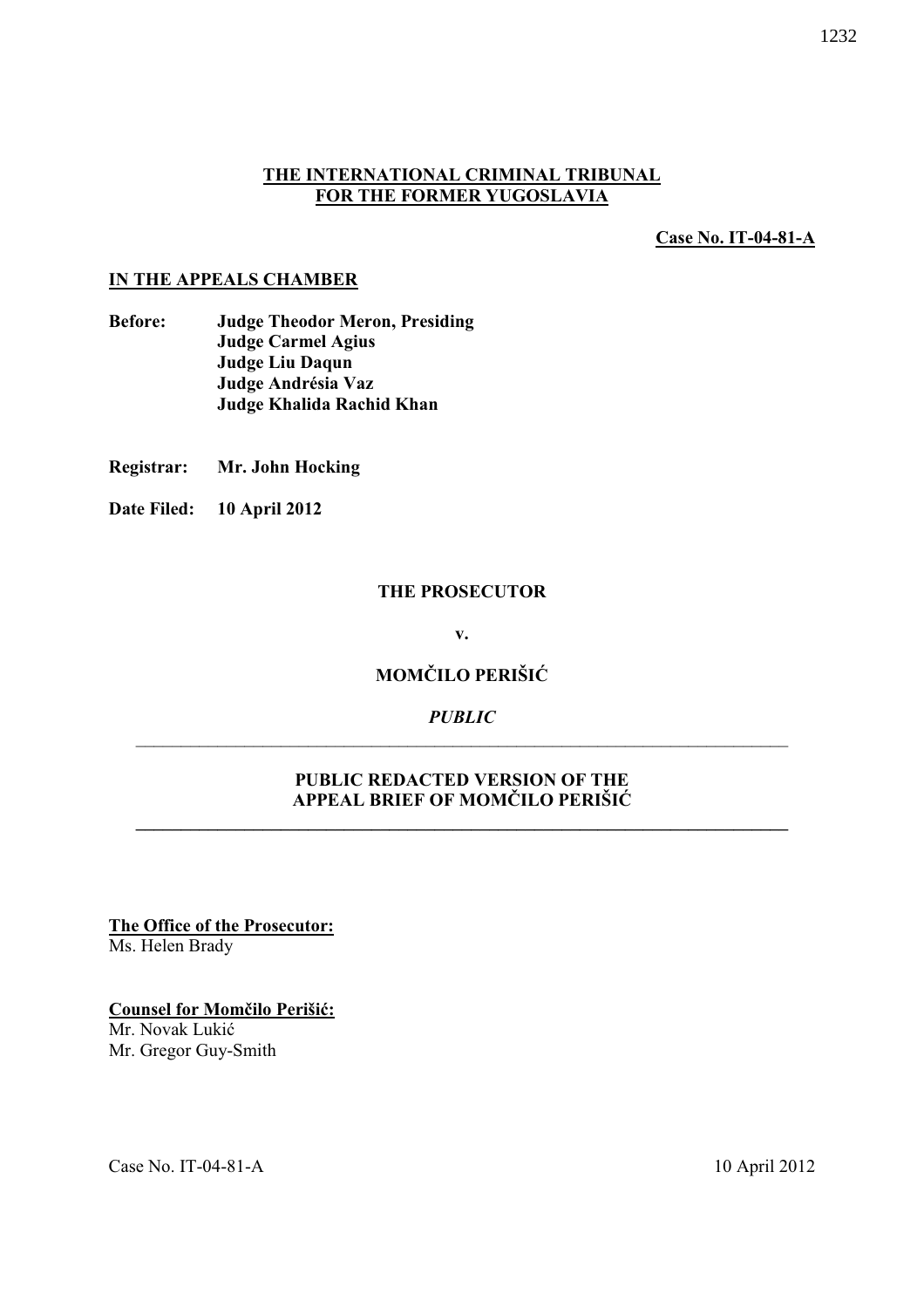# **TABLE OF CONTENTS**

| I.  |                                                                                                  |
|-----|--------------------------------------------------------------------------------------------------|
| II. |                                                                                                  |
|     |                                                                                                  |
|     |                                                                                                  |
| I.  |                                                                                                  |
| П.  | The principle of "specific direction" is a component of the actus reus of aiding and             |
| Ш.  | None of Perišić's acts were "specifically directed" to assisting the commission of               |
| IV. | None of Perišić's acts were directed to assisting the commission of the crimes                   |
| V.  |                                                                                                  |
|     |                                                                                                  |
| I.  |                                                                                                  |
| II. |                                                                                                  |
|     |                                                                                                  |
| I.  |                                                                                                  |
| П.  |                                                                                                  |
|     | The Majority's inferences are not the only reasonable conclusions based on the<br>$\mathbf{A}$ . |
|     | B. The implementation of the RS strategic objectives did not entail the systematic               |
| Ш.  |                                                                                                  |
|     |                                                                                                  |
| I.  |                                                                                                  |
| II. | The Nature of the Assistance and the Need for a "Substantial Effect"  28                         |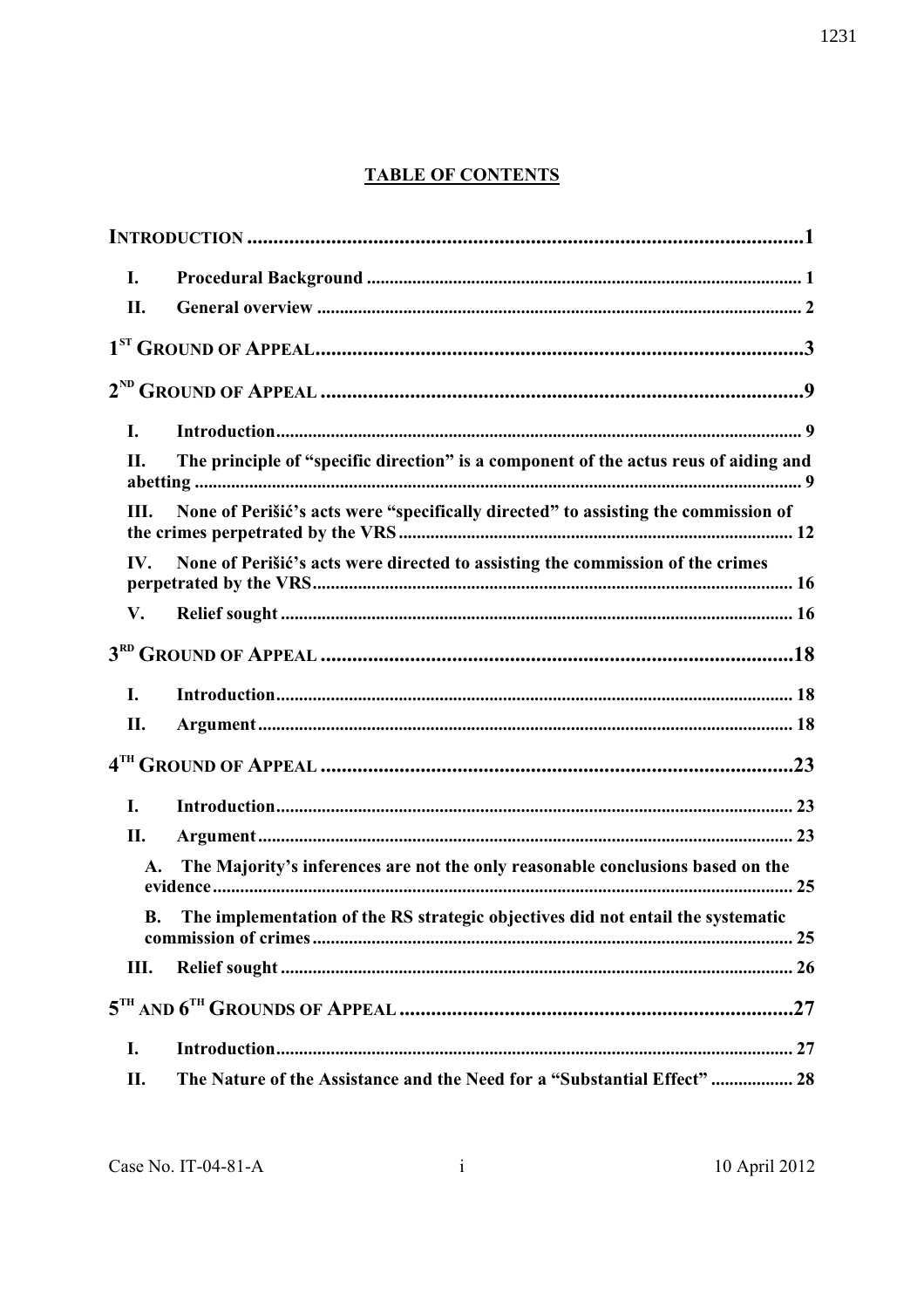| Ш.             | The Majority Erred as a Matter of Law in its Generalised Approach to<br>"Substantial Effect" and its Reliance on the VRS's Dependence on the VJ as Proof of                    |  |
|----------------|--------------------------------------------------------------------------------------------------------------------------------------------------------------------------------|--|
| IV.            | The Effect of the Majority's Reliance on an Improper Standard – the VRS's<br>Dependence on the VJ - in Determining Perišić's Responsibility for Aiding and Abetting            |  |
| V.             | The Majority's dependence analysis is undermined by its findings concerning                                                                                                    |  |
| VI.            | The Majority erred in law and fact finding Perišić's practical assistance providing<br>personnel to the VRS facilitated or contributed to the commission of crimes in Sarajevo |  |
| A.             | Creation of Personnel Centres as contribution for the commission of crimes 37                                                                                                  |  |
| <b>B.</b>      | Salaries did not have a substantial effect on the commission of crimes by the VRS<br>38                                                                                        |  |
| C.             | Verifications of promotions did not have a substantial effect on the commission of                                                                                             |  |
| D.             | The Majority's conclusion regarding the importance of the Personnel Centres is                                                                                                 |  |
|                |                                                                                                                                                                                |  |
|                |                                                                                                                                                                                |  |
| I.             |                                                                                                                                                                                |  |
| П.             | The mens rea standard for aiding and abetting under international law requires                                                                                                 |  |
| A.             |                                                                                                                                                                                |  |
| <b>B.</b>      |                                                                                                                                                                                |  |
| Ш.             | The Tribunal's jurisprudence concerning the requisite mens rea standard under                                                                                                  |  |
| $\mathbf{A}$ . | Post-WWII jurisprudence does not demonstrate a consensus that mere knowledge                                                                                                   |  |
| <b>B.</b>      |                                                                                                                                                                                |  |
| IV.            | Perišić did not purposefully assist in the commission of crimes 49                                                                                                             |  |
| V.             |                                                                                                                                                                                |  |
|                |                                                                                                                                                                                |  |
| I.             |                                                                                                                                                                                |  |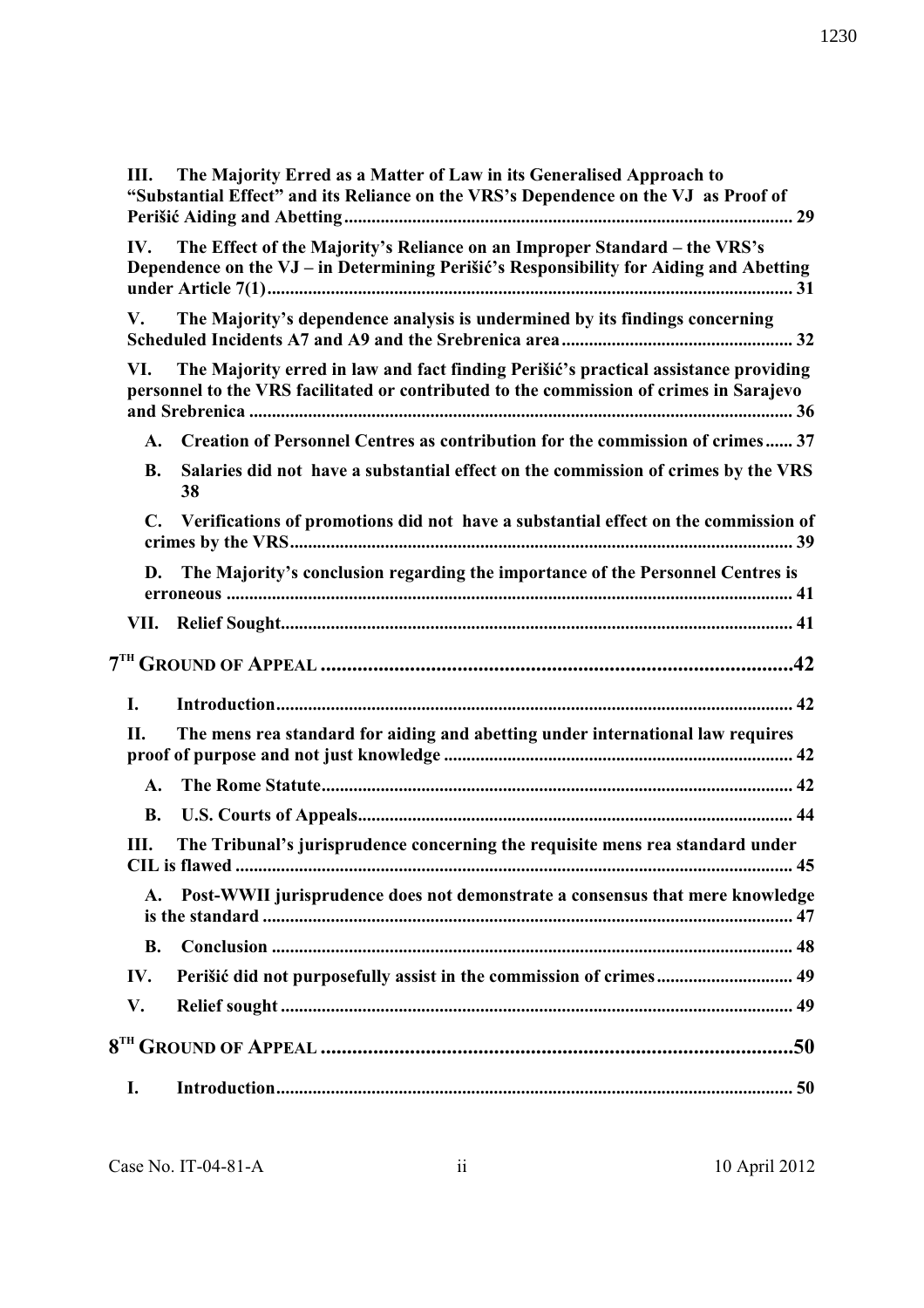| П.        | The Majority failed to properly determine whether Perišić knew that his acts                                                                                                                                                                            |
|-----------|---------------------------------------------------------------------------------------------------------------------------------------------------------------------------------------------------------------------------------------------------------|
| Ш.        |                                                                                                                                                                                                                                                         |
|           |                                                                                                                                                                                                                                                         |
| I.        |                                                                                                                                                                                                                                                         |
| II.       |                                                                                                                                                                                                                                                         |
| A.        | The Majority erred in law by failing to make any findings regarding Perišić's                                                                                                                                                                           |
| <b>B.</b> | The Majority erred by failing to apply the standard of in dubio pro reo to                                                                                                                                                                              |
| Ш.        | The Majority erred in fact in finding (1) that Perišić had knowledge of crimes in<br>Sarajevo and (2) that Perišić knew that future crimes would be committed in Sarajevo,                                                                              |
| <b>A.</b> | The Majority unreasonably concluded that Perišić knew that crimes were being                                                                                                                                                                            |
|           | The Majority's conclusion in the "Access to Information" section that Perišić<br>1.<br>was well informed of all aspects of the functioning and activities of the VRS and                                                                                |
|           | The evidence does not support the conclusion that Perišić knew of crimes<br>2.                                                                                                                                                                          |
| <b>B.</b> | The evidence does not prove that Perišić had knowledge that future crimes would                                                                                                                                                                         |
|           | The Majority's reliance on an alleged propensity to commit crimes by the VRS<br>1.                                                                                                                                                                      |
|           | The conclusion by the Majority that Perišić knew that additional crimes would<br>2.                                                                                                                                                                     |
| IV.       |                                                                                                                                                                                                                                                         |
|           |                                                                                                                                                                                                                                                         |
| I.        |                                                                                                                                                                                                                                                         |
| II.       |                                                                                                                                                                                                                                                         |
| A.        | The Majority erred in finding that Perišić's knowledge of the "sensitivity" of the<br>area of Srebrenica was a basis for him knowing it was probable that "more crimes"<br>would be committed by the VRS after the takeover of the enclave in 1995.  72 |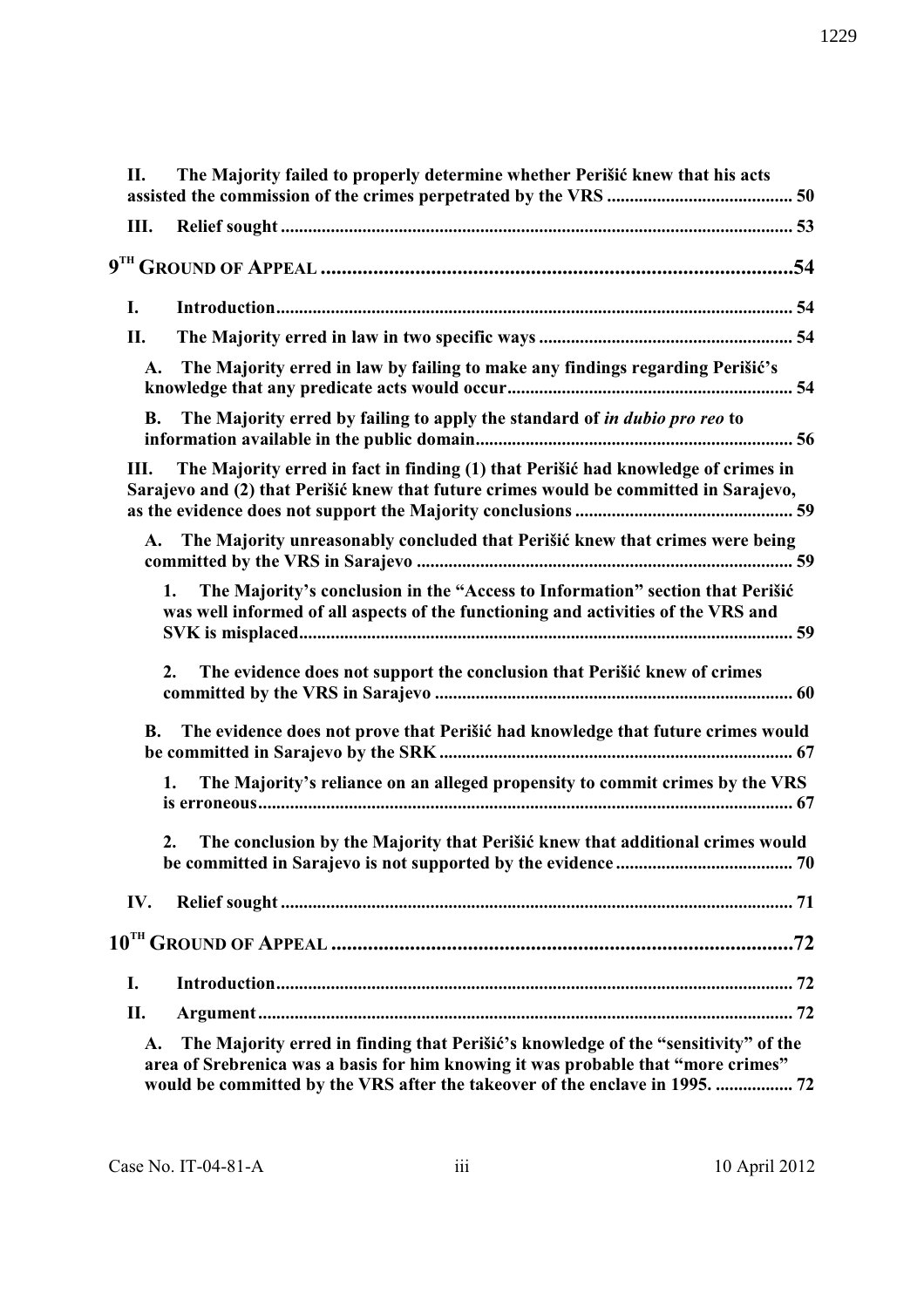| <b>B.</b>      | 73                  | Military intelligence received by the VJ General Staff before and during the<br>operation in Srebrenica did not contain information on crimes committed by the VRS          |
|----------------|---------------------|-----------------------------------------------------------------------------------------------------------------------------------------------------------------------------|
| $\mathbf{C}$ . |                     | Allegations of criminal conduct cannot serve as the basis of knowledge 74                                                                                                   |
| Ш.             |                     |                                                                                                                                                                             |
|                |                     |                                                                                                                                                                             |
| I.             |                     |                                                                                                                                                                             |
| II.            |                     | The Majority erred by presuming knowledge in the absence of proof 76                                                                                                        |
| III.           |                     | The Majority erred in finding Perišić had knowledge that any assistance provided                                                                                            |
| IV.            |                     |                                                                                                                                                                             |
|                |                     |                                                                                                                                                                             |
| I.             |                     |                                                                                                                                                                             |
| Н.             |                     | The Majority erred by making no specific findings regarding Perišić's mens rea                                                                                              |
| Ш.             |                     |                                                                                                                                                                             |
|                |                     |                                                                                                                                                                             |
| I.             |                     |                                                                                                                                                                             |
| II.            |                     |                                                                                                                                                                             |
| Ш.             |                     |                                                                                                                                                                             |
| A.             |                     | Perišić did not act as though he was the superior of 40 <sup>th</sup> PC members serving in                                                                                 |
| <b>B.</b>      |                     | The Majority failed to consider the result of effective control indicators on<br>Perišić's ability to control the acts of 40 <sup>th</sup> PC members serving in the SVK 84 |
|                | 1.<br>86            | Perišić was not the de jure superior of the 40 <sup>th</sup> PC members serving in the SVK                                                                                  |
|                | 2.                  | Perišić did not have the ability to initiate disciplinary and/or criminal<br>proceedings against the perpetrators of the crimes related to the shelling of Zagreb           |
|                | 3.                  | At the time of the shelling of Zagreb, Perišić neither had the power nor the<br>ability to issue binding orders to 40 <sup>th</sup> PC members serving in the SVK 90        |
| 4.             |                     | The system of command and control of the SVK was not bifurcated in two                                                                                                      |
|                | Case No. IT-04-81-A | 10 April 2012<br>iv                                                                                                                                                         |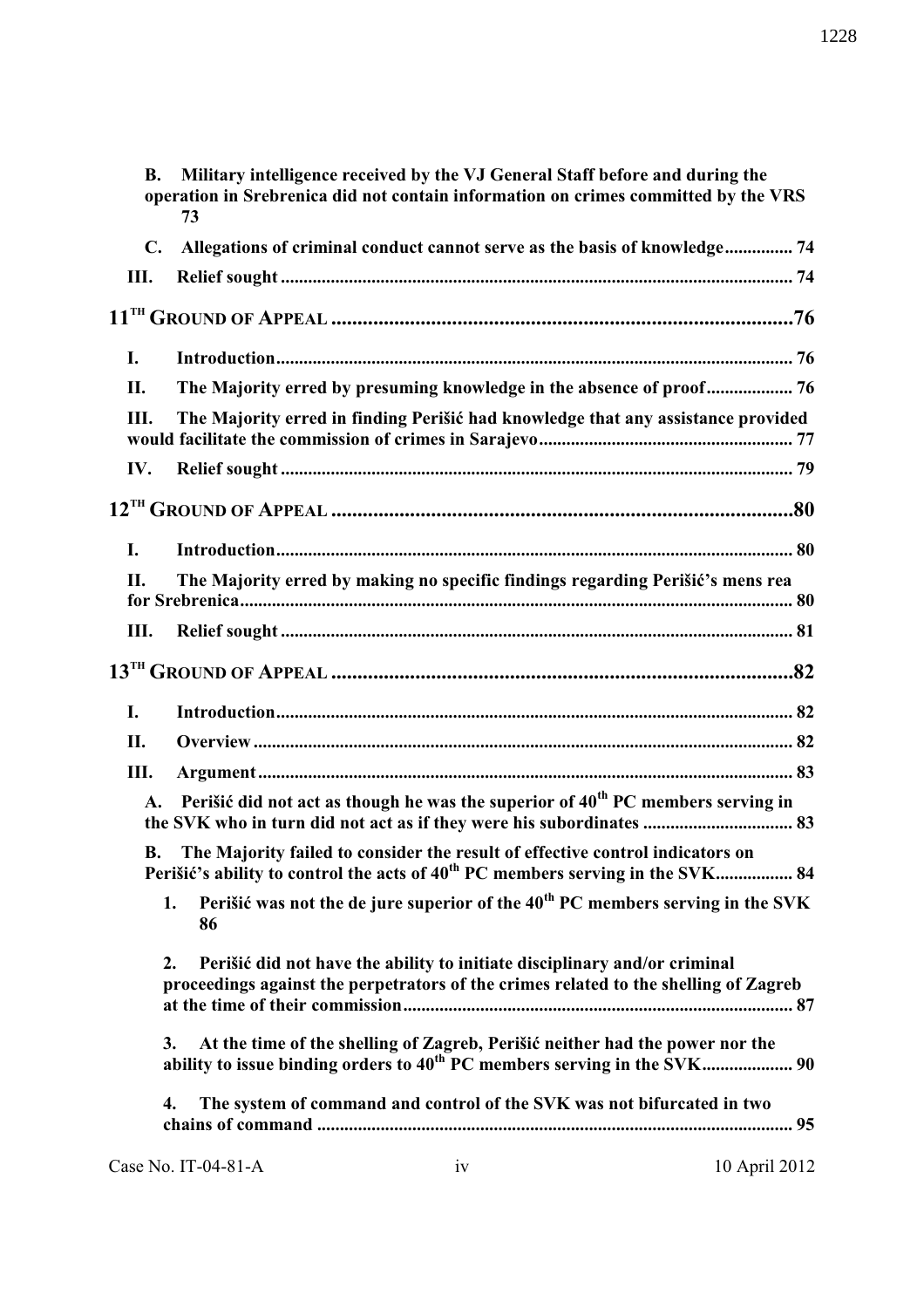|                | By withdrawing the charge that Perišić failed to prevent 40 <sup>th</sup> PC members from<br>5.<br>shelling Zagreb, the Prosecution conceded that Perišić did not exercise effective |
|----------------|--------------------------------------------------------------------------------------------------------------------------------------------------------------------------------------|
| IV.            |                                                                                                                                                                                      |
|                |                                                                                                                                                                                      |
| I.             |                                                                                                                                                                                      |
| II.            | The Majority Erred in Its Assessment of the Gravity of the Crimes Committed in                                                                                                       |
| Ш.             | The Majority Erred in Its Assessment of the Gravity of the Crimes Committed in                                                                                                       |
| IV.            |                                                                                                                                                                                      |
|                |                                                                                                                                                                                      |
| I.             |                                                                                                                                                                                      |
| II.            |                                                                                                                                                                                      |
| Ш.             |                                                                                                                                                                                      |
|                |                                                                                                                                                                                      |
| I.             |                                                                                                                                                                                      |
| II.            |                                                                                                                                                                                      |
| Ш.             | Perišić did not show callous disregard for the crimes committed by the VRS  110                                                                                                      |
| IV.            | Perišić's relationship with Mladić after the crimes committed by the VRS cannot                                                                                                      |
| V.             |                                                                                                                                                                                      |
|                |                                                                                                                                                                                      |
| I.             |                                                                                                                                                                                      |
| П.             | The Majority erred in its assessment of a numer of mitigating factors 114                                                                                                            |
| A.             | The Majority erred by failing to properly consider and give appropriate weight to<br>Perišić's genuine advocacy for peace as a mitigating circumstance 114                           |
| <b>B.</b>      | The Majority erred by failing to properly consider and give appropriate weight to                                                                                                    |
| $\mathbf{C}$ . | The Majority erred by failing to properly consider and give sufficient weight to<br>Perišić's involvement in ensuring that the ABiH soldiers were accommodated after                 |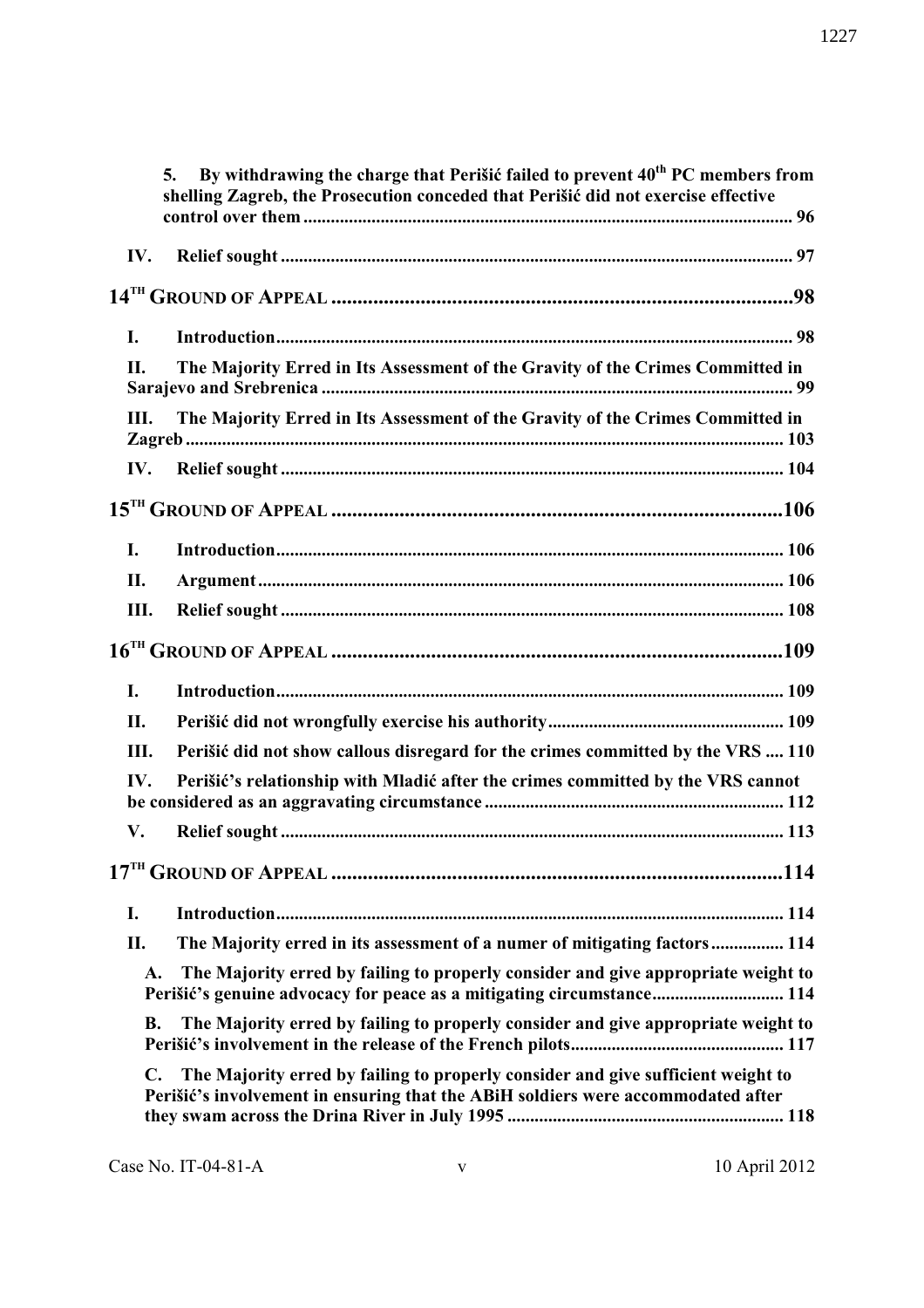|      | D. The Majority erred by failing to give appropriate weight to Perišić's involvement<br>in the demilitarization process that took place in the former Yugoslavia after the |
|------|----------------------------------------------------------------------------------------------------------------------------------------------------------------------------|
|      |                                                                                                                                                                            |
|      | E. The Majority erred by failing to consider and give appropriate weight to Perišić's                                                                                      |
|      | F. The Majority erred by failing to consider and give appropriate weight to Perišić's                                                                                      |
| III. |                                                                                                                                                                            |
|      |                                                                                                                                                                            |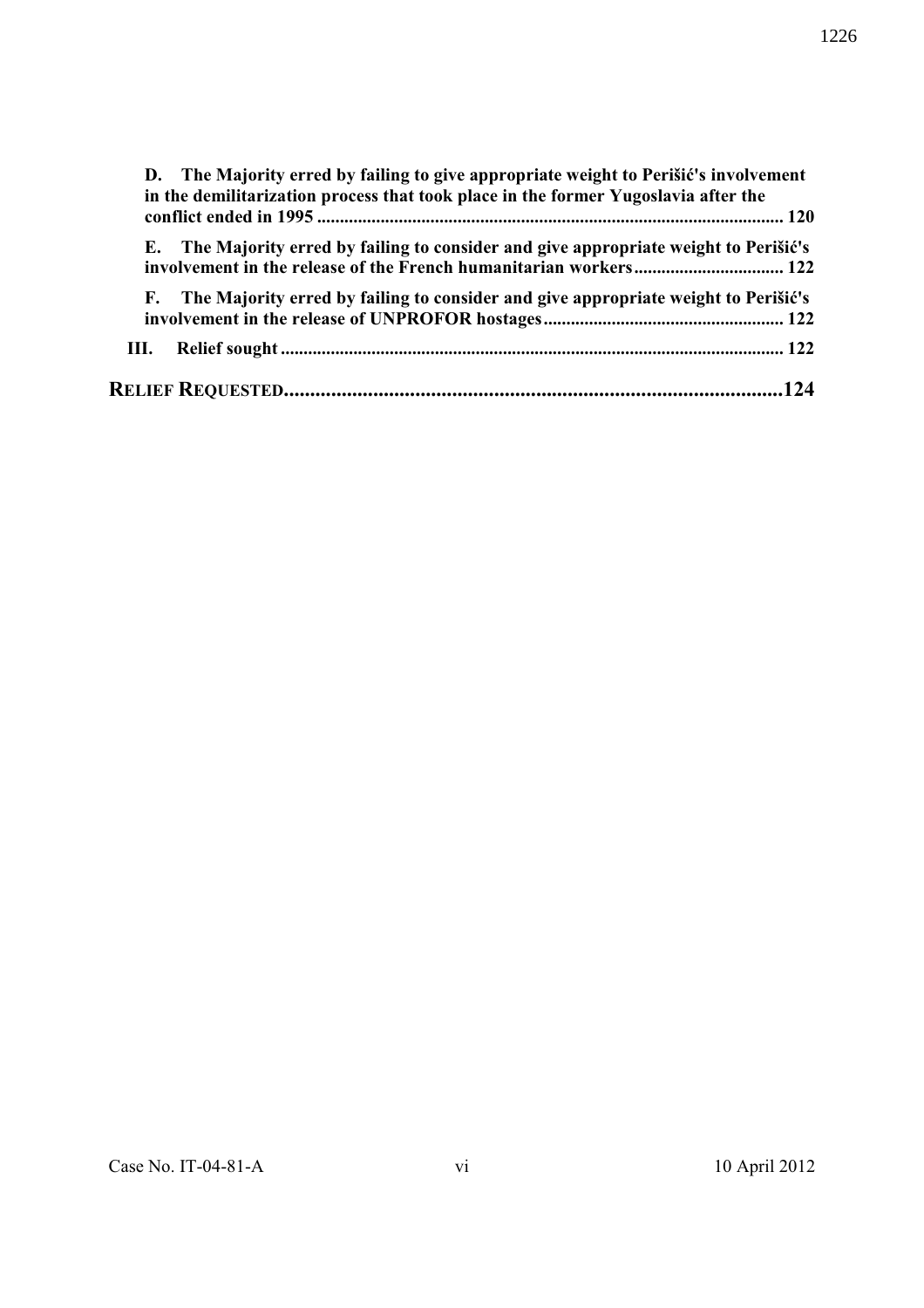## **ABBREVIATIONS USED THROUGHOUT THE BRIEF**

| <b>ABiH</b>     | Army of Bosnia and Herzegovina                |
|-----------------|-----------------------------------------------|
| AJ              | Appeal Judgement                              |
| <b>BiH</b>      | Bosnia and Herzegovina                        |
| CL              | <b>Customary International Law</b>            |
| <b>FRY</b>      | Federal Republic of Yugoslavia                |
| <b>GS</b>       | <b>General Staff</b>                          |
| <b>ICRC</b>     | International Committee of the Red Cross      |
| <b>ICTR</b>     | International Criminal Tribunal for Rwanda    |
| <b>JCE</b>      | Joint Criminal Enterprise                     |
| <b>MOD</b>      | Ministry of Defence                           |
| <b>MP</b>       | Protected Witness (Pseudonym)                 |
| <b>MS</b>       | Main Staff                                    |
| <b>MUP</b>      | Ministry of the Interior                      |
| <b>NATO</b>     | North Atlantic Treaty Organization            |
| <b>NTC</b>      | National Transitional Council (Libya)         |
| <b>OTP</b>      | Office of the Prosecutor                      |
| <b>PC</b>       | <b>Personnel Centre</b>                       |
| <b>Res</b>      | Resolution                                    |
| <b>RS</b>       | Republika Srpska                              |
| <b>RSK</b>      | Republic of Serbian Krajina                   |
| <b>SAJ</b>      | Sentencing Appeal Judgement                   |
| <b>SDC</b>      | Supreme Defence Council                       |
| <b>SJ</b>       | Sentencing Judgement                          |
| <b>SRK</b>      | Sarajevo Romanija Corps                       |
| <b>SVK</b>      | Army of the Serbian Krajina                   |
| <b>TJ</b>       | <b>Trial Judgement</b>                        |
| <b>TO</b>       | <b>Territorial Defence</b>                    |
| <b>UN</b>       | <b>United Nations</b>                         |
| <b>UNGA</b>     | United Nations General Assembly               |
| <b>UNHCR</b>    | United Nations High Commissioner for Refugees |
| UK              | United Kingdom                                |
| <b>UNPROFOR</b> | <b>United Nations Protection Force</b>        |
| <b>UNSC</b>     | United Nations Security Council               |
| <b>UNTS</b>     | <b>United Nations Treaty Series</b>           |
| <b>US</b>       | United States of America                      |
| <b>VJ</b>       | Yugoslav Army                                 |
| VJ CGS or CGS   | VJ Chief of General Staff                     |
| <b>VRS</b>      | Army of the Republika Srpska                  |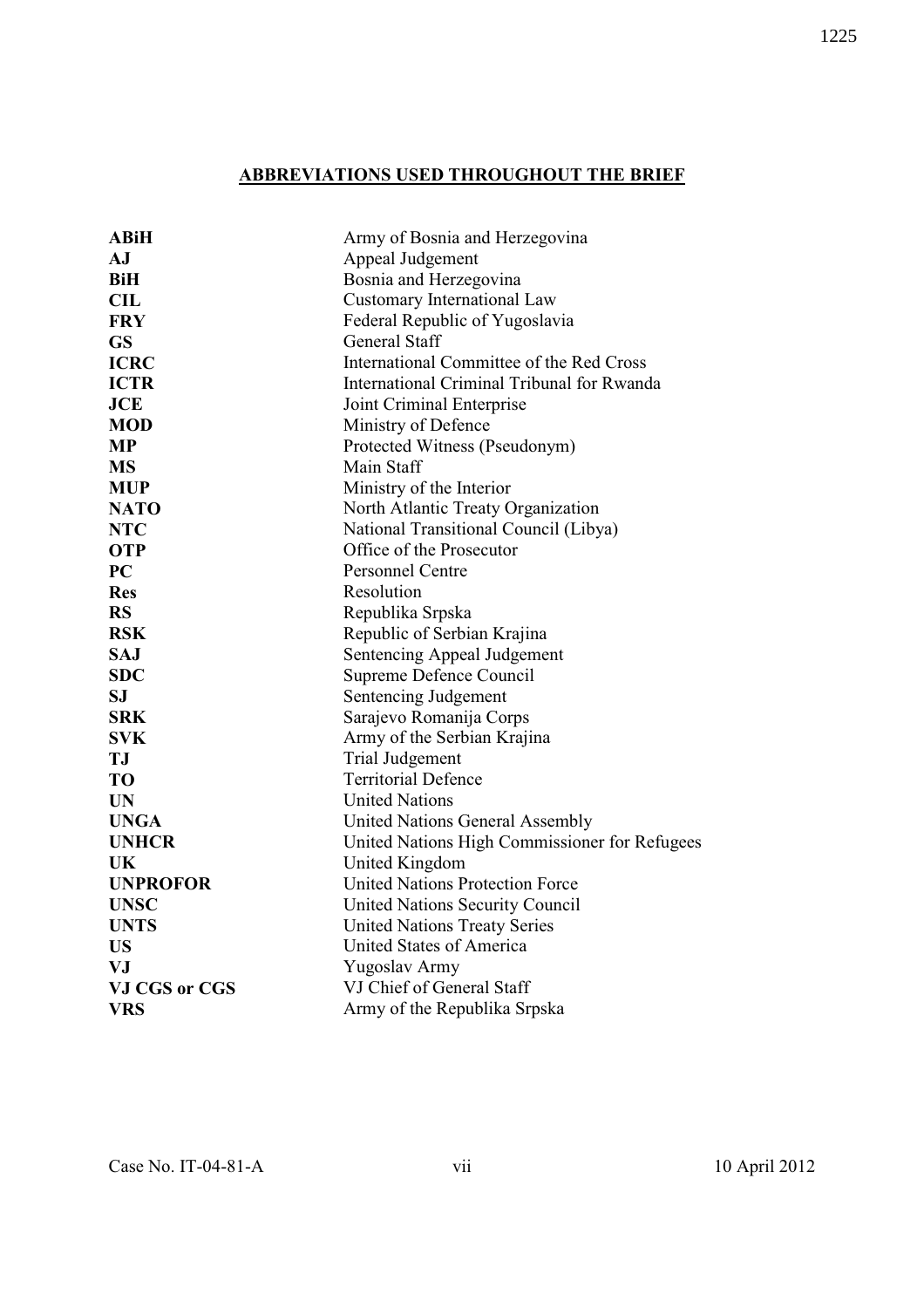### **Introduction**

### **I. Procedural Background**

- 1. On 6 September 2011, Trial Chamber I rendered its Judgement in the case of *Prosecutor v. Perišić*, Case No. IT-04-81-T.<sup>1</sup>
- 2. The Trial Chamber, by majority, found Mr. Perišić guilty of counts 1-4 and 9-12 as an aider and abettor and counts 5-8 as a superior for failing to punish his subordinates.<sup>2</sup>
- 3. For counts 1-4 and 9-12, the Trial Chamber unanimously found that evidence did not support findings of command responsibility. $3$
- 4. The Trial Chamber unanimously found Mr. Perišić not guilty of count 13 (extermination). $4$
- 5. Judge Moloto dissented from all findings of guilt and would have acquitted Perišić on all counts.<sup>5</sup>
- 6. The Trial Chamber sentenced Perišić to a single sentence of 27 years, with credit for time served<sup>6</sup>
- 7. On 8 November 2011, Perišić filed his Notice of Appeal.<sup>7</sup> The Notice of Appeal contained 17 grounds appealing all findings of guilt and the sentence imposed.
- 8. The legal and factual arguments in support of the Notice of Appeal follow. Perišić notes that Grounds 5 and 6 have been consolidated to avoid repetition of arguments. Each ground stands alone in the relief requested.

<sup>1</sup> *Prosecutor v. Perišić*, Case No. IT-04-81-T, Judgement, 6 September, [hereinafter "Judgement"].

 $<sup>2</sup>$  Judgement, paras.1838, 1839.</sup>

<sup>3</sup> Judgement, para.1837.

<sup>4</sup> Judgement, para.1836.

<sup>&</sup>lt;sup>5</sup> Judgement, Dissenting Opinion of Judge Moloto on Counts 1 to 4 and 9 to 12 and Dissenting Opinion of Judge Moloto on Counts 5 to 8 [hereinafter "Dissent"].

<sup>6</sup> Judgement, para.1840.

<sup>7</sup> *Prosecutor v. Perišić*, Case No. IT-04-81-A, Notice of Appeal of Momčilo Perišić, 8 November 2011.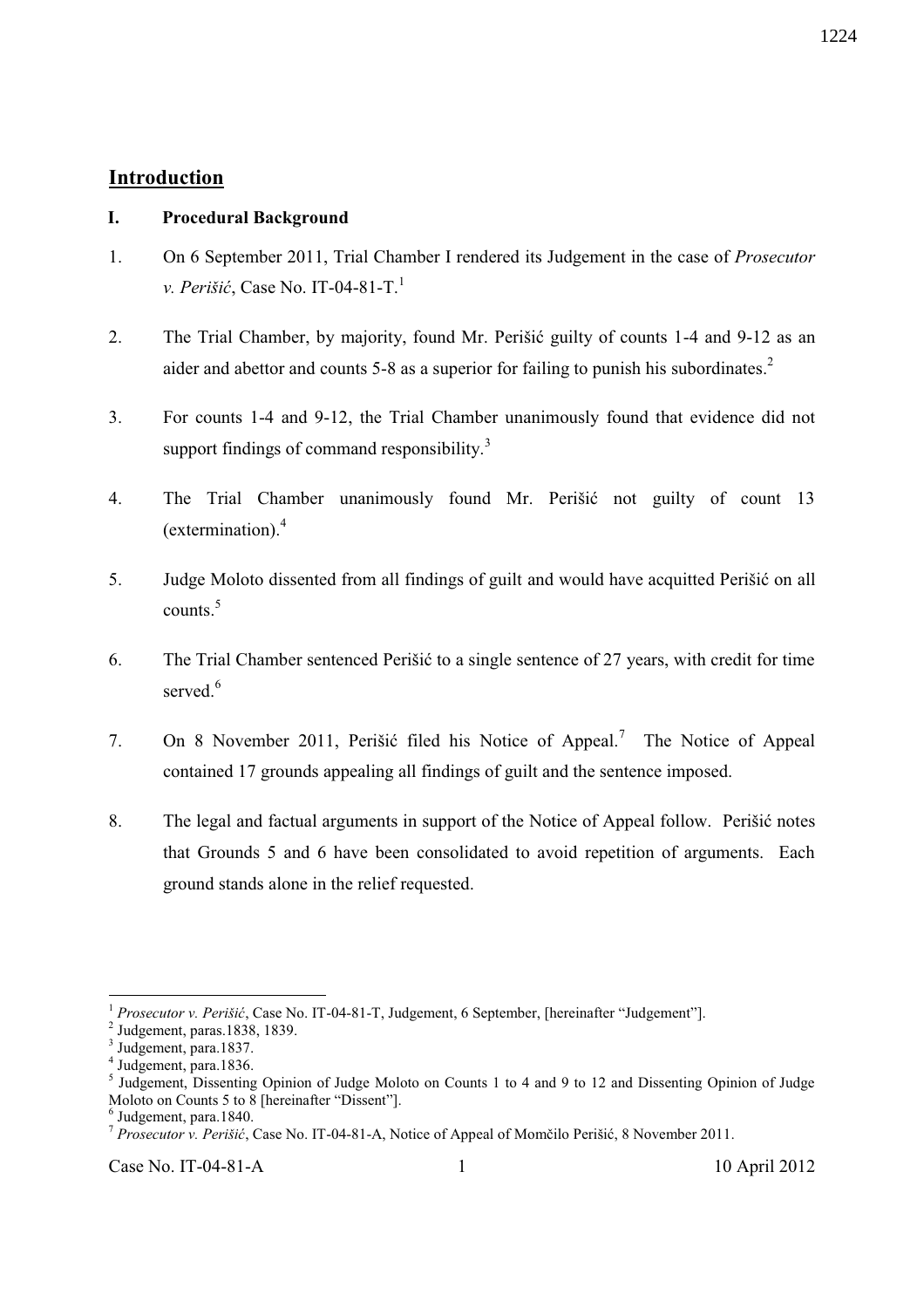#### **II. General overview**

- 9. Momčilo Perišić's case is the only case before this Tribunal of a senior officer of one army being found guilty for crimes committed by members of a distinct army in a foreign country.
- 10. It highlights the importance of a fundamental principle of national and international criminal law – that individual criminal liability is based on personal guilt, not state responsibility.
- 11. This judgement ignores the reality that relations between states are often reinforced by the provision of significant military aid, in finding Perišić's provision of assistance renders him individually criminally responsible for aiding and abetting the crimes committed during the war. Many foreign armies are dependent, to various degrees, upon such assistance to function.
- 12. The Majority found Perišić guilty for providing assistance that did not have a substantial effect on the crimes committed by the VRS, on the basis of knowledge that he did not have and without even addressing whether he knew that his acts assisted the commission of crimes.
- 13. The Majority found Perišić responsible for failure to punish soldiers of a distinct army for the shelling of Zagreb. The evidence was clear that this crime was committed by the commander of the distinct army receiving orders from the head of a separate state.
- 14. The Judgement rendered by the Majority rests in many ways on speculation. It comprises a number of errors, which must be corrected.
- 15. If Perišić's convictions are sustained, it will have a chilling effect on international relations as under the Majority's reasoning a commander of any army can be found responsible for crimes committed by any troops of any nation simply by giving logistical or technical assistance to prosecute a war. The outcome of this appeal is not only of great importance to Perišić but also to political and military leaders throughout the world.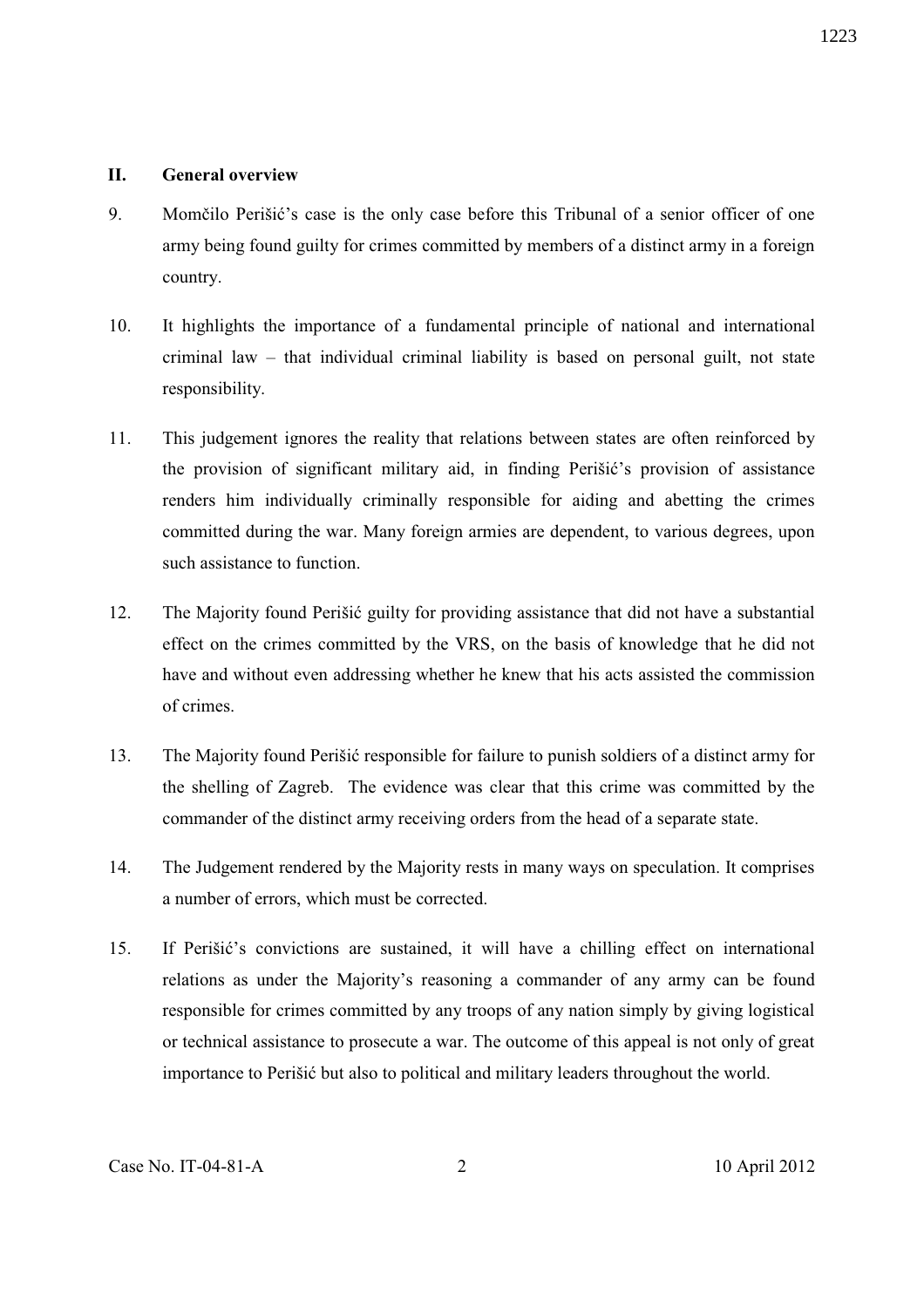## **1 st Ground of Appeal**

- 16. The Majority erred in law when it concluded that providing assistance to the VRS in its war effort amounted to aiding and abetting the crimes committed during the war. The Majority's error invalidates the Judgment in respect of Counts 1-4 and Counts 9-12.
- 17. The Majority's interpretation and application of the objective and subjective elements of aiding and abetting, as enshrined in Article 7(1) of the Statute has significant implications not only for the continued, progressive development of international criminal law, but also for the practical realisation of the recently crystallised doctrine of the 'Responsibility to Protect'.<sup>8</sup>
- 18. The standard adopted by the Majority, entirely disregarding the centrality of the "specifically directed" component of "substantial effect",<sup>9</sup> coupled with a *mens rea* standard of basic knowledge or foreseeability, $10$  places unrealistic and arbitrary constraints on the waging of war and on the potentiality of states to intervene militarily in circumstances where the 'Responsibility to Protect' doctrine comes into play.<sup>11</sup>
- 19. The impact of the Majority's determination is specific to individuals in positions of high command in national armed forces frequently in the position of supplying logistic and personnel assistance to the armed forces of a second state or non-state armed group. Such transactions are an unavoidable reality of contemporary international relations.<sup>12</sup>
- 20. Taken to its logical conclusion in this context, the standard adopted by the Majority, whereby assistance given to a party of a conflict in the knowledge that crimes are likely

<sup>8</sup> *See,* UNGA Res. 60/1, **'**2005 World Summit Outcome' at para.138 et seq.; UNSC Res. 1970 (26 February 2011), para.26; UNSC Res. 1973 (17 March 2011), para.4. *See also,* UNSC Res. 1674 (28 April 2006), para.4; UNSC Res. 1894 (11 November 2009).

<sup>9</sup> *See*, Ground 2.

<sup>&</sup>lt;sup>10</sup> The Majority's reasoning is unclear as to whether the "knowledge" standard encompasses a forseeability aspect. *See e.g.* Judgement, para.1646.

<sup>&</sup>lt;sup>11</sup> Dissent, paras.8-10.

<sup>&</sup>lt;sup>12</sup> See also, Dissent, para.33. "If we are to accept the Majority's conclusion based solely on the finding of dependence, as it is *in casu*, without requiring that such assistance be specifically directed to the assistance of crimes, then all military and political leaders, who on the basis of circumstantial evidence are found to provide logistical assistance to a foreign army dependent on such assistance, can meet the objective element of aiding and abetting. I respectfully hold that such an approach is manifestly inconsistent with the law". *See also*, para.32.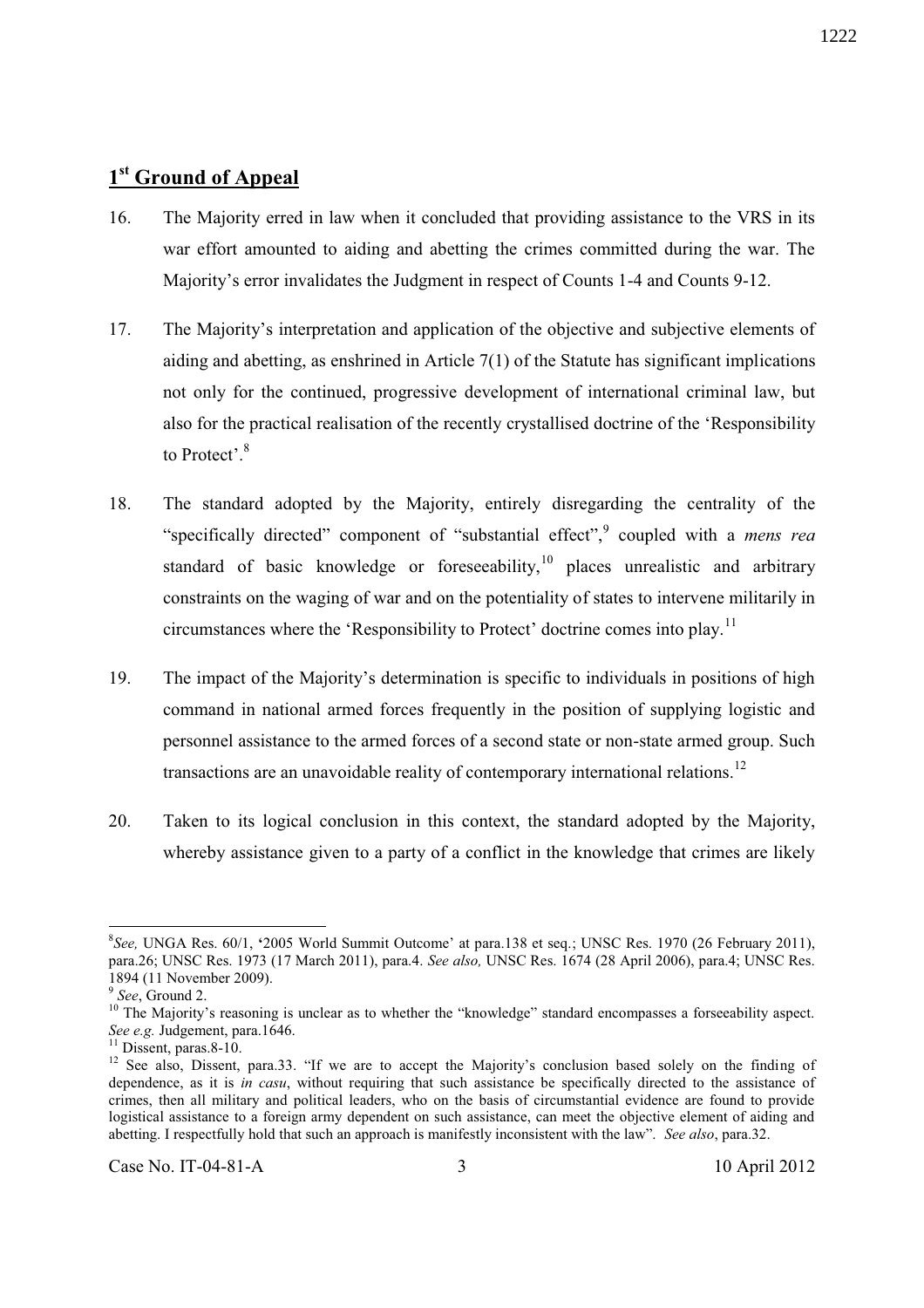to be committed by that party will result in a finding of guilt irrespective of the humanitarian intent or impact of that assistance.<sup>13</sup>

- 21. The absence of an element requiring specific direction, or even a lesser 'purpose of facilitating<sup>, 14</sup> standard, creates a threshold approaching that of strict liability.
- 22. Judge Moloto reasons that a distinction must be drawn "between aiding and abetting in the present case and cases which have previously been decided by the Appeals Chamber, where the aider and abettor was either at, or proximate to, the crime scene…[I]n cases of remoteness, the notion of specific direction must form an integral and *explicit* component of the objective element of aiding and abetting".<sup>15</sup> The position is supported by customary international law concerning accomplice liability.<sup>16</sup>
- 23. It is clear that the Majority did not rely on specific evidence of assistance which had a substantial effect on the commission of crimes, but rather determined guilt on the basis of circumstantial evidence and inferences drawn from the dependence of the VRS on the VJ for its war effort and Perišić's alleged knowledge of the criminal objectives of the VRS.
- 24. In short, to in any way assist the VRS in their conduct of hostilities was to aid and abet their criminal acts.<sup>17</sup> This standard essentially amounts to a form of strict liability, but is contrary to the established jurisprudence of this Tribunal and ignores the practical reality of contemporary armed conflict.
- 25. The doctrine of the 'Responsibility to Protect' has become a key pillar of the international community's commitment to the enforcement and protection of universal human rights and the preservation of international peace and security.<sup>18</sup> A recent example of its application arose from the UN Security Council's response to the recent conflict in Libya. The facts surrounding this conflict may be summarised as involving a popular rights-

l <sup>13</sup> This characterization does not concede that Perišić had the requisite "knowledge" in this case. *See* Grounds 9-12. <sup>14</sup> As required by Article 25(3)(c) of the Rome Statute of the International Criminal Court. Rome Statute of the International Criminal Court 2187 UNTS 90 (entered into force 1 July 2002) [hereinafter "Rome Statute"].

<sup>&</sup>lt;sup>15</sup> Dissent, para.10 [emphasis added].

<sup>16</sup> *See* Grounds 2 and 7. *See also*, Ground 5, para.108.

<sup>&</sup>lt;sup>17</sup> The Majority's approach designates the VRS as a manifestly illegal organisation. This argument is explored further in Ground 4 below.

<sup>18</sup> *See*, fn.8, *supra*.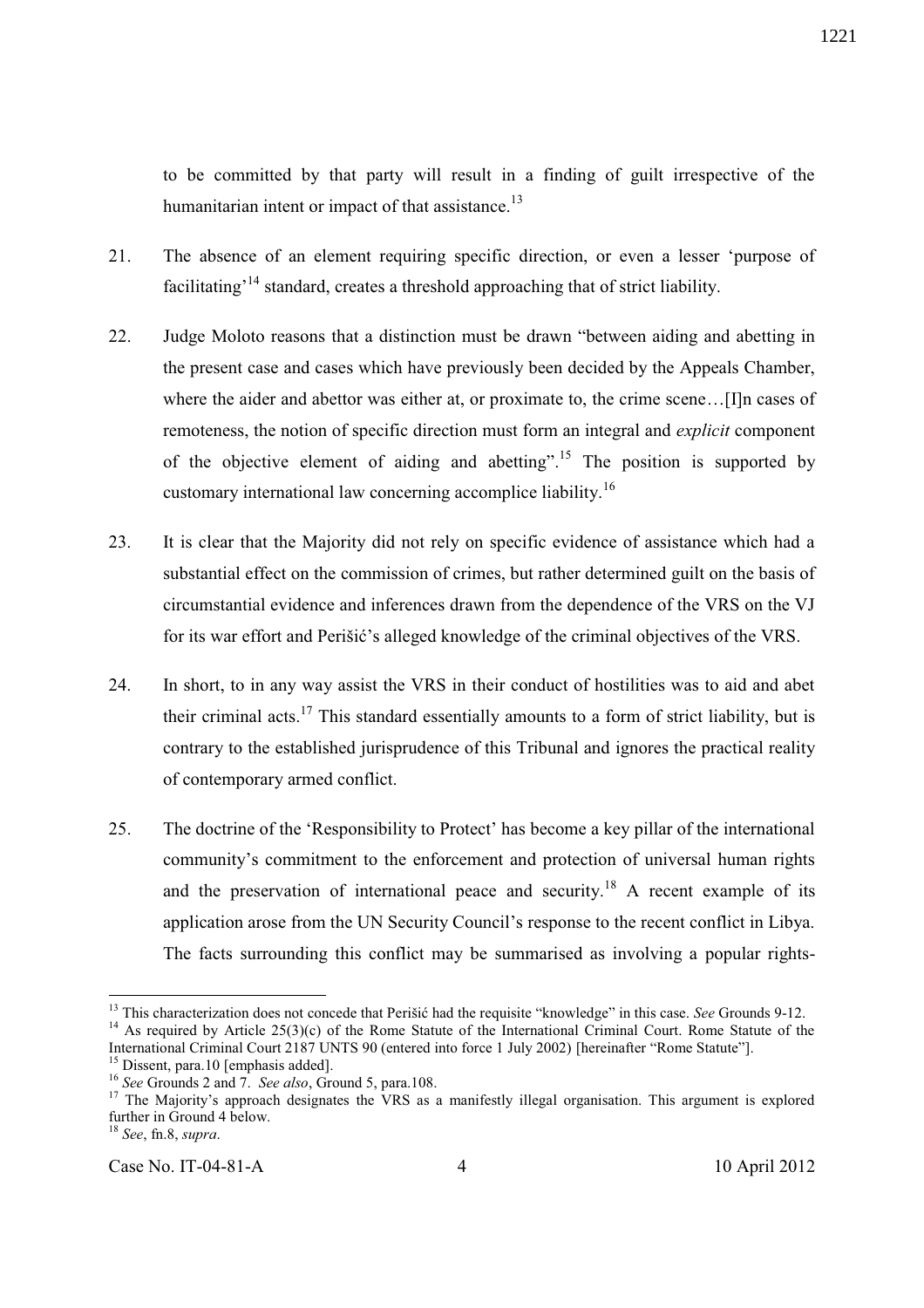based uprising against the regime of Muammar Gaddafi, which descended into a noninternational armed conflict between the state armed forces, loyal to Gaddafi, and the paramilitary forces of the popular movement. In response to widespread reports of serious violations of international humanitarian and human rights law committed by Gaddafi's forces against the civilian population of northern Libya, the UN Security Council passed Resolution 1973 which authorized states "to take all necessary measures" to protect civilians under the Responsibility to Protect doctrine<sup>19</sup> while excluding a

26. A coalition of states emerged (including *inter alia*, the UK, France, USA and Canada) who were prepared to participate in an air campaign – in consultation and with the support of anti-Gaddafi armed forces. In addition to air support, at least two states, France and the UK, offered additional assistance to rebel forces in the form of equipment, ammunition and training. $^{21}$ 

foreign occupation force of any form on any part of Libyan territory. $^{20}$ 

- 27. This determination was made knowing that the National Transitional Council (NTC) constituted an irregular non-state armed group, lacking a formalized chain of command and training. Assistance offered to an armed group of this nature could contribute to, or have an effect on, the potential future commission of war crimes and crimes against humanity.
- 28. Applying the standard adopted by the Majority, if states provided assistance to the NTC with knowledge of the potential for that assistance to aid in some way in the commission of crimes, and such crimes were subsequently committed, then the military and political

l

<sup>&</sup>lt;sup>19</sup> Significantly, para. 9 imposed an arms embargo on Libyan state forces. *See* UNSC Res. 1970 (26 February 2011). <sup>20</sup> UNSC Res. 1973 (17 March 2011), para. 4 [emphasis added] "*Authorizes* Member States that have notified the Secretary-General, acting nationally or through regional organizations or arrangements, and acting in cooperation with the Secretary-General, *to take all necessary measures*, notwithstanding paragraph 9 of resolution 1970 (2011)." <sup>21</sup> See, M. Birnbaum, "France Sent Arms of Libyan Rebels", *Washington Post* (30 June 2011) (available at: http://www.washingtonpost.com/world/france-sent-arms-to-libyan-rebels/2011/06/29/AGcBxkqH\_story.html); L. Charbonneau and H. Hassan, "France Defends Arms Airlift to Libyan Rebels", *Reuters* (29 June 2011) (available at: http://www.reuters.com/article/2011/06/29/us-libya-idUSTRE7270JP20110629 ); "Libya Conflict: France Air-Dropped Arms to Rebels", *BBC News* (29 June 2011) (available at: http://www.bbc.co.uk/news/world-africa-13955751 ); M. Urban, "Inside Story of the UK's Secret Mission to Beat Gaddafi", *BBC News*, *Newsnight,* (19 January 2012) (available at: http://www.bbc.co.uk/news/magazine-16573516 and video report here: http://www.bbc.co.uk/news/world-africa-16624401 ); T. Harding et al., "Libya: SAS Leads Hunt for Gaddafi", The<br>Daily Telegraph. (24 August 2011) (available at: http://www.telegraph.co.uk/news/worldnews/ Daily Telegraph, (24 August 2011) (available at: http://www.telegraph.co.uk/news/worldnews/ africaandindianocean/libya/8721291/Libya-SAS-leads-hunt-for-Gaddafi.html ).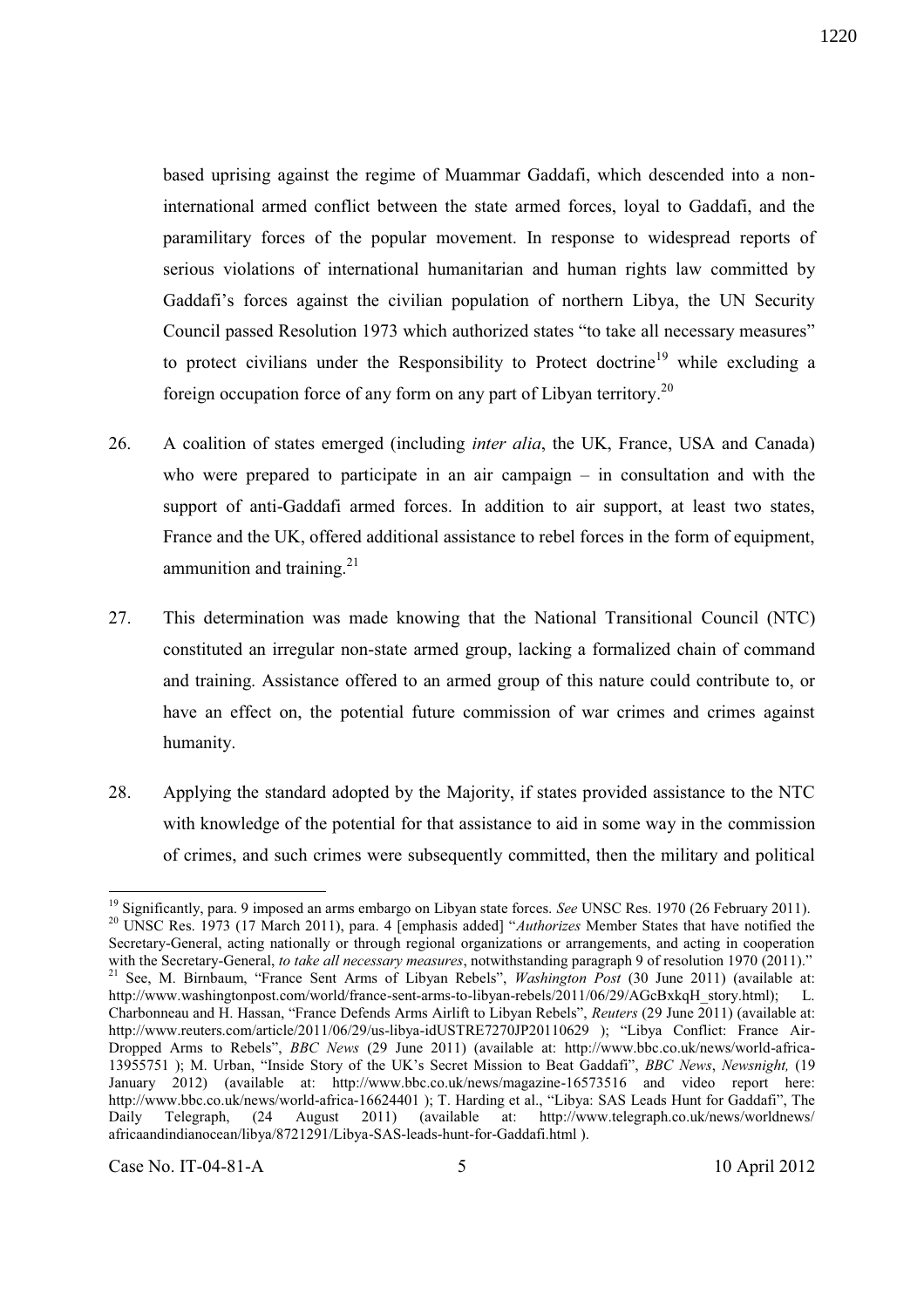high command involved would be subject to criminal sanction for aiding and abetting in the commission of crimes. This, regrettably, is not merely a hypothetical scenario. It is now widely acknowledged that rebel forces of NTC frequently committed violations of international humanitarian and human rights law. $^{22}$ 

- 29. If the legal standard adopted by the Majority were to be relied upon in subsequent international prosecutions of NTC crimes,  $^{23}$  then there would be reasonable grounds for instituting proceedings against the military and civilian high command of assisting states such as the UK and France. This potentiality serves to illustrate the uncertain and logically incoherent nature of the Majority's reasoning.
- 30. The facts surrounding the Libyan conflict are far from unique. It is foreseeable that the international community will be called upon to make similar decisions in the future in non-international armed conflicts such as Syria.<sup>24</sup>

 $22$  These incidents are of such gravity as to warrant investigation by the Office of the Prosecutor of the International Criminal Court, who became seized of the situation pursuant to UN Security Council Resolution 1970. *See e.g*., Human Rights Watch (HRW), "Libya: Protect Civilians in Sirte Fighting" (12 October,2011) (http://www.hrw.org/news/2011/10/12/libya-protect-civilians-sirte-fighting); HRW, "Libya: Militias Terrorizing Residents of 'Loyalist' Town" (30 October 2011) (available at: http://www.hrw.org/news/2011/10/30/libya-militiasterrorizing-residents-loyalist-town);HRW,"The Murder Brigades of Mistrata" (28 October 2011), "More than 100 militia brigades from Misrata have been operating outside of any official military and civilian command since Tripoli fell in August. Members of these militias have engaged in torture, pursued suspected enemies far and wide, detained them and shot them in detention, Human Rights Watch has found. Members of these brigades have stated that the entire displaces population of one town, Tawergha, which they believe largely supported Gadhafi avidly, cannot return home", (http://www.hrw.org/news/2011/10/28/murder-brigades-misrata ); HRW, "Libya: Apparent Execution of 53 Gaddafi Supporters", (23 October 2011), "We found 53 decomposing bodies, apparently Gaddafi supporters, at an abandoned hotel in Sirte, and some had their hands bound behind their backs when they were shot," said Peter Bouckaert, emergencies director at Human Rights Watch, who investigated the killings",(http://www.hrw.org/news/2011/10/24/libya-apparent-execution-53-gaddafi-supporters); HRW, "Libya: Investigate Deaths of Gaddafi and Son", (22 October 2011) (http://www.hrw.org/news/2011/10/22/libya-investigatedeaths-gaddafi-and-son ); HRW, "Libya: Cease Arbitrary Arrests, Abuse of Detainees", (30 September 2011) http://www.hrw.org/news/2011/09/30/libya-cease-arbitrary-arrests-abuse-detainees); Amnesty International (AI), "Libya Urged to Investigate Whether Al-Gaddafi Death was a War Crime",(21 October 2011), (http://www.amnesty.org/en/for-media/press-releases/libya-urged-investigate-whether-al-gaddafi-death-was-warcrime-2011-10-21); AI,"Libya Detention Abuses Staining the New Libya", (13 October 2011), (http://www.amnesty.org/en/library/info/MDE19/036/2011/en); AI, "The Battle for Libya: Killings, Disappearances and Torture", (13 September 2011), see chapter 5 "Abuses by Opposition Forces" (http://www.amnesty.org/en/library/asset/MDE19/025/2011/en/8f2e1c49-8f43-46d3-917d-383c17d36377/mde190252011en.pdf ).

 $^{23}$  Bearing in mind paragraph 6 of Resolution 1973.

<sup>&</sup>lt;sup>24</sup> See e.g.: N. Cohen, "The West has a Duty to Intervene in Syria", *The Observer* (1 January 2012) (http://www.guardian.co.uk/commentisfree/2012/jan/01/nick-cohen-intervene-in-syria?newsfeed=true). *See also*, UN News Centre, "Responsibility to Protect: Ban Urges Action to Make UN-Backed Tool a 'Living Reality'", (18 January 2012) http://www.un.org/apps/news/story.asp?NewsID=40972&Cr=responsibility+to+protect&Cr1= ). "Mr.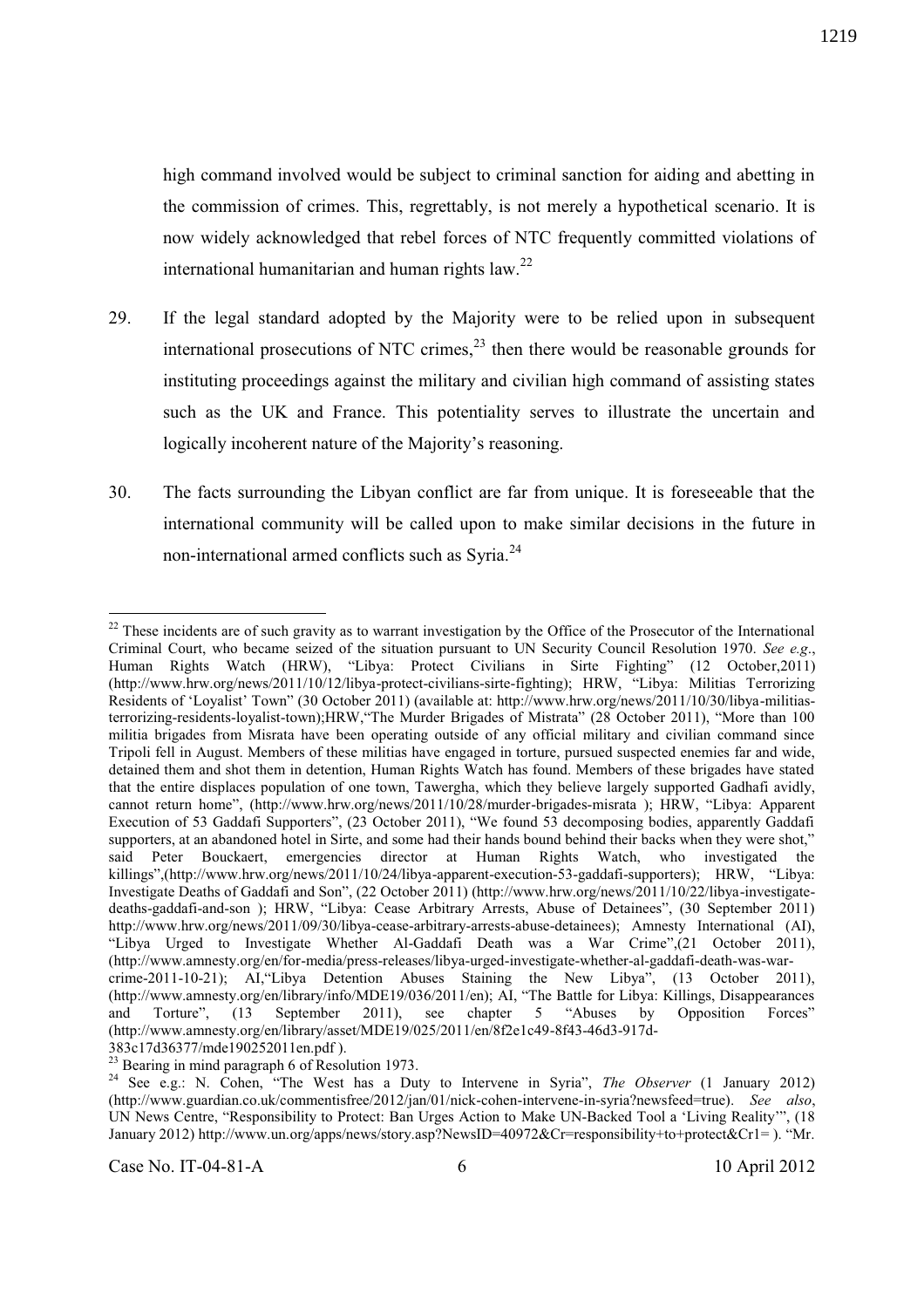- 31. The practical reality is that states will increasingly have to decide when intervention is deemed absolutely necessary for the protection of civilians: either support a party to a conflict fighting oppression and risk criminal sanction for aiding and abetting, or ignore the moral and humanitarian imperative to intervene.
- 32. This of course assumes that the Majority's standard is to be applied irrespective of any notions of the "just" or "unjust" nature of the intervention, an assumption which is arguably at odds with the political reality of international criminal justice. An obvious criticism of the above argument, in the context of the present case, is that Perišić did not provide assistance to the VRS in pursuit of the Responsibility to Protect. It is submitted that such a criticism deliberately ignores the import of the Majority's reasoning regarding the future development of international criminal law.
- 33. The jurisprudence of the ICTY is rich with instances of judicial creativity which have been directly responsible for the progressive development of core elements of substantive international criminal and humanitarian law.<sup>25</sup> In so doing, there has been an implicit acknowledgement from this Chamber that the law cannot remain static and must respond to the challenges of contemporary armed conflict.<sup>26</sup> With the establishment of this Tribunal, Secretary-General Boutros Boutros-Ghali mandated a "Golden Rule" to be followed in the judicial interpretation and application of the Statute, namely, fidelity to the principle of legality and customary international law.<sup>27</sup>
- 34. In this instance, the Majority has broken this rule on both counts. If the principle of legality is to be taken seriously with respect to aiding and abetting crimes, then foreseeability and interpretative certainty must attach to the understanding to be given to "substantial effect" which takes into account the centrality of a "specific direction" criterion. The Majority, unlike previous Chambers, failed to square its interpretation of

Ban noted that the 'next test of our common humanity" is Syria, where more than 5,000 people have lost their lives since a popular uprising began in March last year'.

<sup>25</sup> *See generally*, S. Darcy and J. Powderly, *Judicial Creativity at the International Criminal Tribunals* (Oxford: Oxford University Press, 2011). See Chapter 8, M Shahabuddeen "Judicial Creativity and Joint Criminal Enterprise".

<sup>26</sup> *See generally*, *Tadić*-Decision.

<sup>&</sup>lt;sup>27</sup> 'Report of the Secretary-General Pursuant to Paragraph 2 of Security Council Resolution 808 (1993)', UN Doc S/25704 (3 May 1993), para 34.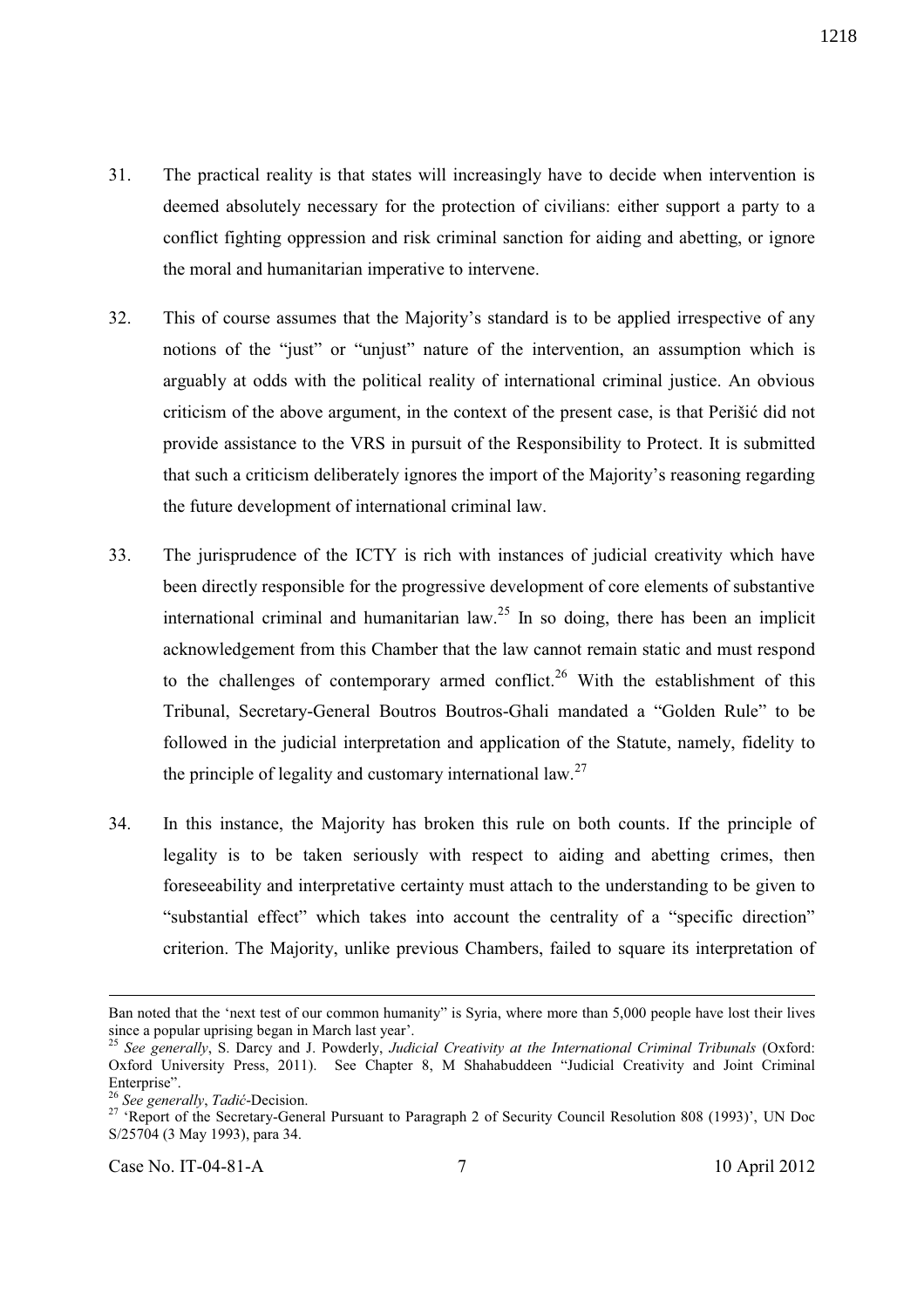the requisite objective and subjective standards for aiding and abetting war crimes, crimes against humanity with any observable customary standard.<sup>28</sup> In this regard, the Majority took no heed of the guidance to be derived from Article 25(3)(c) of the Rome Statute of the International Criminal Court which includes a "[f]or the purpose of facilitating the commission of such crime" element.<sup>29</sup> The result is not only uncertainty as to the customary standard, but another instance of inconsistent and divergent standards in international criminal law.

- 35. In its interpretation of aiding and abetting the Majority has exchanged judicial creativity for judicial activism, the *lex lata* for the *lex ferenda* and the objective and subjective elements for essentially a *de facto* strict liability standard. Not only does this interpretation deviate from the existing jurisprudence of this Tribunal, but it sets a precedent which, if adopted before other international courts and tribunals, has the potential to significantly expand the use of aiding and abetting in legitimate theaters of war.
- 36. The arbitrary and erroneous standard adopted by the Majority, coupled with its reliance on circumstantial inferences, is such as to find Mr. Perišić guilty not for aiding and abetting specific crimes, but rather for assisting the VRS in its war effort. The Dissent properly reminds us that "assisting the VRS wage war per se is not a crime under the Statute". $^{30}$

### *Relief sought*

37. As a result of the Majority's error, Perišić respectfully requests the Appeals Chamber to overturn the guilty findings entered by the Majority and return a finding of NOT GUILTY for Counts 1-4 and Counts 9-12.

<sup>28</sup> See e.g. *Tadić*-TJ, paras.661-692.

 $29$  Rome Statute, Art.  $25(3)(c)$ .

<sup>30</sup> Dissent, para.30. *See also*, Judgement, para.1588, where the Majority recognised the same before making findings contrary to its recognition.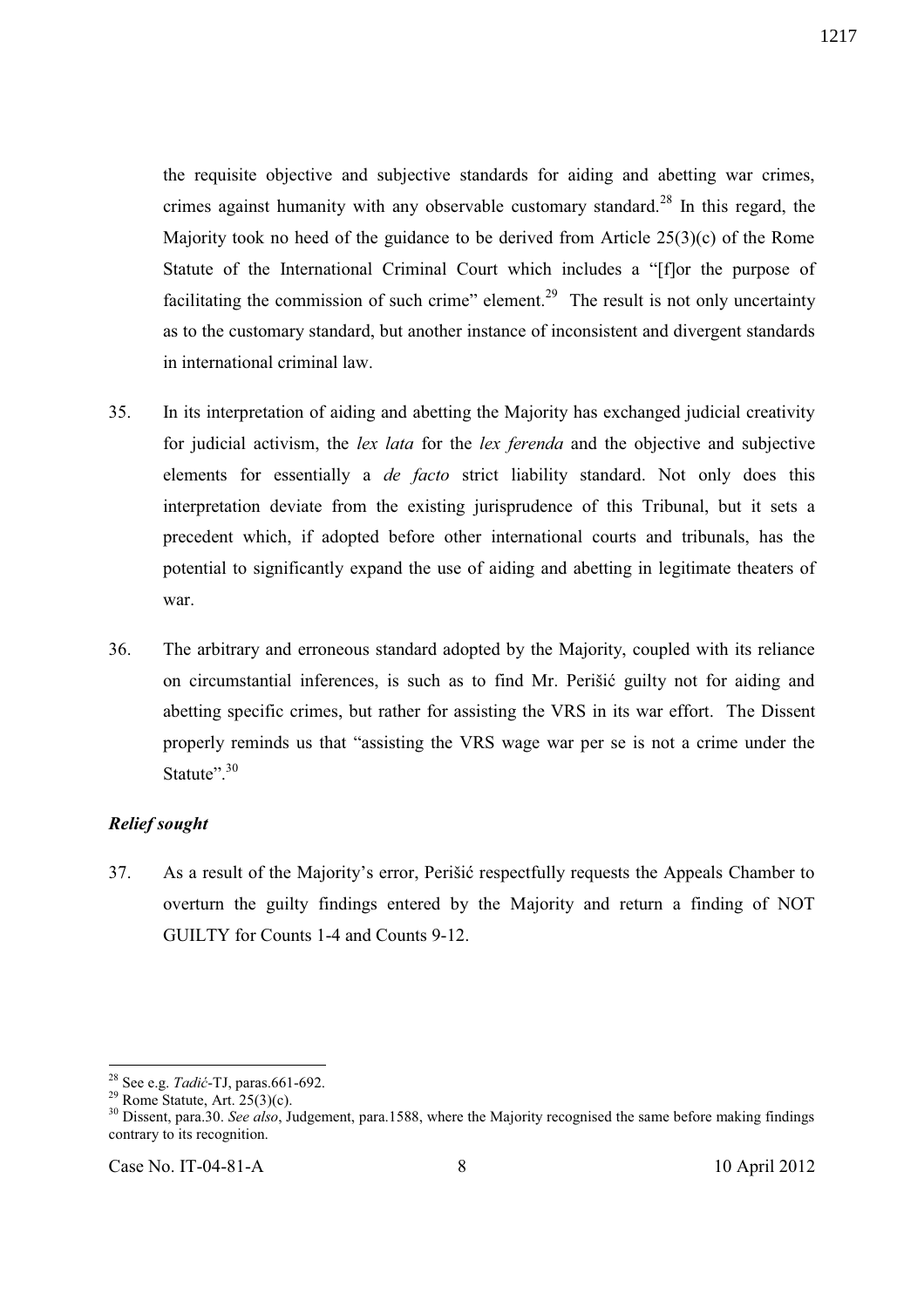#### **I. Introduction**

- 38. The Majority erred in finding Perišić guilty of aiding and abetting, holding that Perišić's *actus reus* for aiding and abetting consisted of providing logistical and personnel assistance to the VRS in Sarajevo and Srebrenica.<sup>31</sup>
- 39. In finding Perišić guilty of aiding and abetting, the Majority held that "the acts of the aider and abettor need not have been '*specifically directed*' to assist the crimes."<sup>32</sup> The Majority defined the objective element of aiding and abetting as follows: "acts or omissions *directed* at providing practical assistance, encouragement or moral support to the perpetration of the crime, which have a substantial effect on the perpetration of the crime." $33$
- 40. By failing to require that Perišić's acts be "specifically directed" to assist the commission of the crimes in the Indictment, the Majority committed an error of law. It is submitted that none of Perišić's acts were specifically directed toward the commission of such crimes. This error was manifestly prejudicial to Perišić and invalidates the Judgement for Counts 1-4 and 9-12.

### **II. The principle of "specific direction" is a component of the** *actus reus* **of aiding and abetting**

41. The Appeals Chamber has repeatedly and consisently defined the *actus reus* for aiding and abetting as acts "specifically directed" to assist, encourage, or lend moral support to the perpetration of a crime, which have a substantial effect on the commission of the crime.<sup>34</sup> The Appeals Chamber first articulated this standard in the seminal *Tadić*-AJ, and

 $31$  Judgement, para.1627.

 $32 \text{ Judgement, paras}.126, 1264 \text{ [emphasis added]}.$ 

<sup>&</sup>lt;sup>33</sup> Judgement, para.126 [emphasis added].

<sup>34</sup> *Tadić*-AJ, para.229(iii); *Vasiljević*-AJ, para.102(i); *Blagojević*-AJ, para.127; *Kvočka*-AJ, para.89; *Blaškić*-AJ, para.45. *See also, Rukundo*-AJ, para.52; *Kalimanzira*-AJ, paras.74, 86; *Muvunyi*-AJ, para.79; *Seromba*-AJ, para.44; *Nahimana-*AJ, para.482; *Ntagerura*-AJ, para.370; *Ntakirutimana*-AJ, para.530.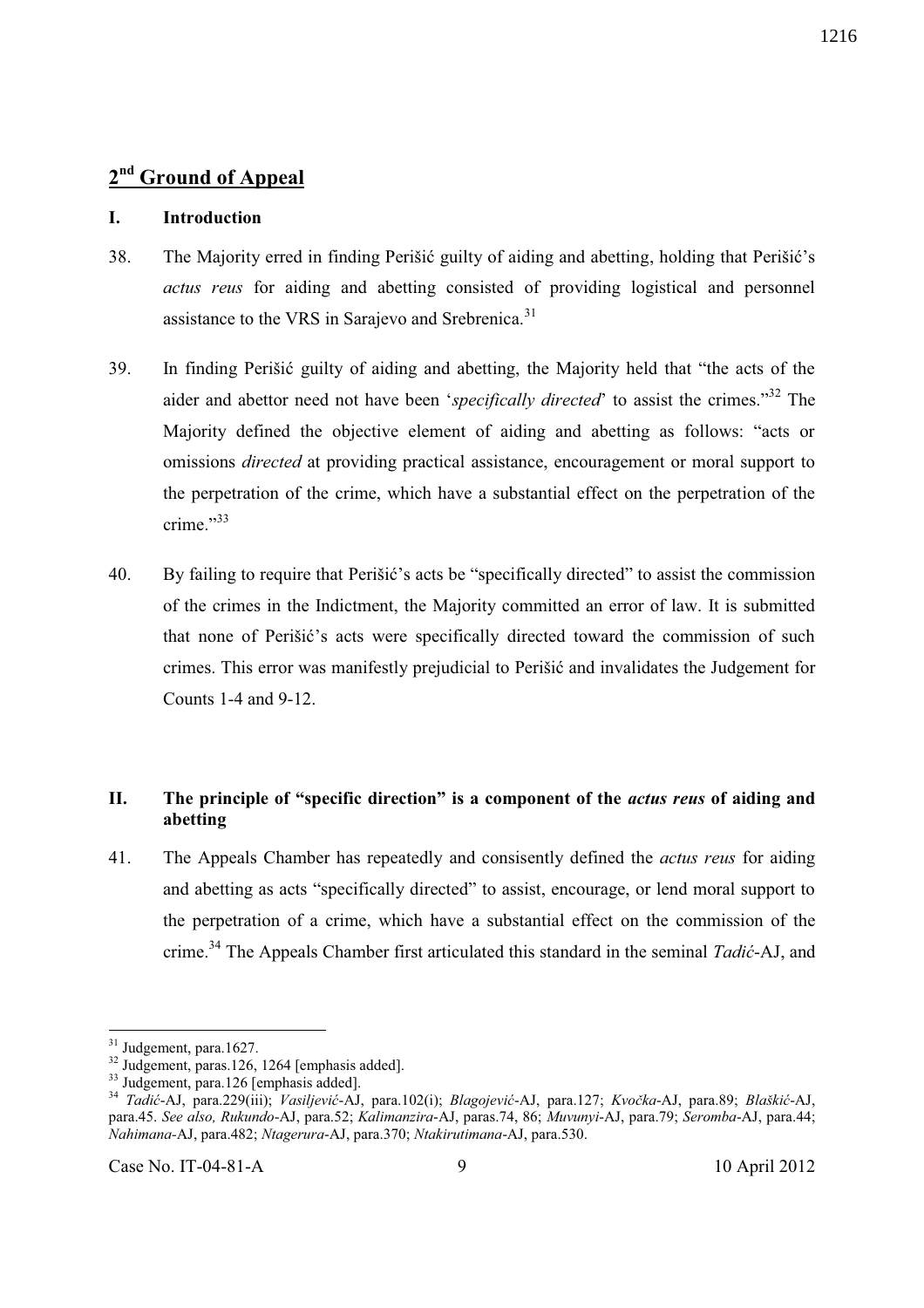continues to include the notion of "specific direction" in its recitation of the requisite *actus reus* for aiding and abetting.<sup>35</sup>

42. The Majority's reliance on the Appeals Chambers' judgments in *Mrkšić* and *Blagojević* in finding that specific direction is not a required element of the *actus reus* of aiding and abetting is misplaced.<sup>36</sup> *Blagojević*-AJ accepted that specific direction forms a part of the *actus reus*, stating:

> such a finding [of specific direction] will *often be implicit* in the finding that the accused has provided practical assistance to the principal perpetrator which had a substantial effect on the commission of the crime.<sup>37</sup>

Moreover, *Blagojević*-AJ expressly noted, "the *Tadič* definition [of the *actus reus* for aiding and abetting] has not been explicitly departed from."<sup>38</sup>

- 43. It is imperative to note that *Mrkšić*-AJ relied solely on *Blagojević*-AJ for the proposition that the Appeals Chamber has "confirmed that 'specific direction' is not *an essential* ingredient of the *actus reus* of aiding and abetting."<sup>39</sup> This is not the case. Contrary to *Mrkšić*-AJ's assertion, *Blagojevic*-AJ actually accepted the continued applicability of specific direction, finding the notion to be "often [...] implicit."<sup>40</sup>
- 44. Therefore, *Mrkšić*-AJ, standing alone, is misguided in this instance and cannot overshadow the Appeals Chamber's repeated adoption of the concept of "specific direction" in defining the *actus reus* for aiding and abetting.<sup>41</sup> Had *Blagojević*-AJ wished to reject this notion, it would have expressly done so.
- 45. Importantly, "specific direction" has been explicitly included as an element of the *actus reus* for aiding and abetting in two recent ICTR appeal judgements rendered after *Mrkšić*-AJ. *Kalimanzira*-AJ referred to acts "specifically directed" to assist the perpetration of a crime.<sup>42</sup> Likewise, *Rukundo*-AJ applied a variation of the "specific direction" notion,

Case No. IT-04-81-A 10 10 April 2012

 $\overline{a}$ <sup>35</sup> *Ibid*.

 $36$  Judgement, para.126 & fn.258.

<sup>37</sup> *Blagojević*-AJ, para.189 [emphasis added].

<sup>38</sup> *Blagojević*-AJ, para.189.

<sup>39</sup> *Mrkšić*-AJ, para.159.

<sup>40</sup> *Blagojević*-AJ, para.189.

<sup>41</sup> *See*, *supra*, fn.34.

<sup>42</sup> *Kalimanzira*-AJ, para.74.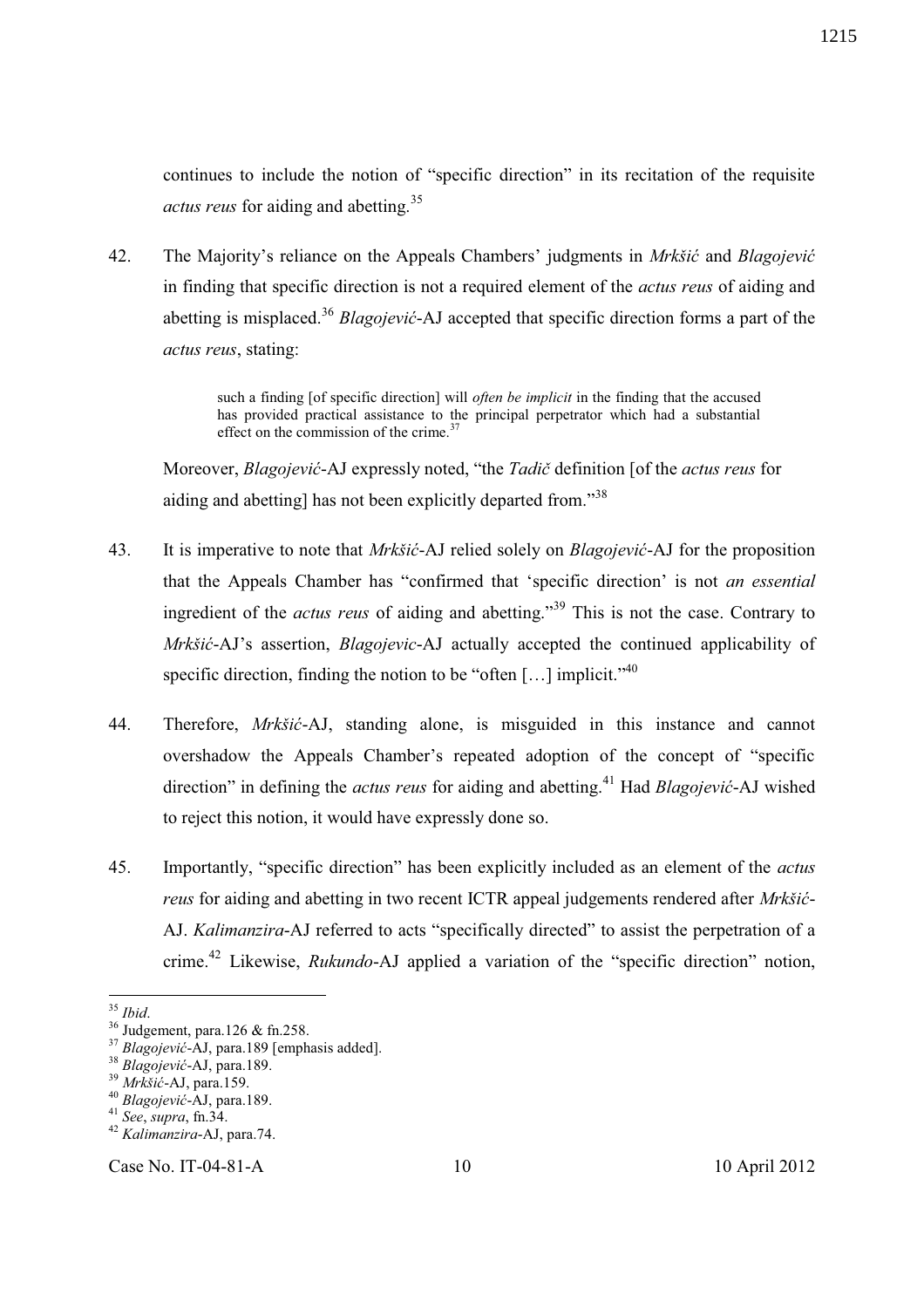namely that the acts must be "specifically aimed" at assisting the perpetration of a crime. $43$ 

- 46. The jurisprudence of the Tribunal and the ICTR, therefore, demonstrates that "specific direction", albeit as either an *explicit* or an *implicit* element, continues to form an integral part of the *actus reus* for aiding and abetting. The *Mrkšić*-AJ is thus strikingly inconsistent with the Tribunal's jurisprudence and should be rejected. In light of the above, to satisfy the *actus reus* for aiding and abetting, Perišić's conduct must have been specifically directed to assisting the commission of the crimes in the Indictment.
- 47. Similarly, the Special Court for Sierra Leone, in two trial judgements, has held that specific direction is a requisite element of the *actus reus* for aiding and abetting.<sup>44</sup>
- 48. While specific direction may be an implicit element,<sup>45</sup> the majority of the Tribunal's jurisprudence has *expressly* included the notion of "specific direction" as part of the *actus reus* standard for aiding and abetting.<sup>46</sup> With this in mind, Perišić submits that in cases where the conduct of the accused is remote in relation to the commission of the crimes, the requirement of specific direction as an explicit element of aiding and abetting is manifest. This is especially important in this case, as Perišić is not accused of providing assistance to the commission of crimes committed by the VJ. Rather, he is accused of facilitating the commission of crimes committed by the VRS.
- 49. In the alternative, even assuming that this Appeals Chamber adopts the unique position articulated by *Mrkšić*-AJ, Perišić submits that in cases involving such remote conduct as is evident in this case, the notion of "specific direction" must form an integral part of the *actus reus* for aiding and abetting. To hold otherwise, in a case such as this, could lead to

<sup>43</sup> *Rukundo*-AJ, para.52.

<sup>44</sup> *Sesay (RUF)*-TJ, para.277; *Fofana (CDF)*-TJ, para.229.

<sup>45</sup> See *Blagojević*-AJ, para.189.

<sup>&</sup>lt;sup>46</sup> While some appeal judgements, such as *Orić* and *Simić*, use the term "directed" rather than "specifically directed" when defining the *actus reus* for aiding and abetting, subsequent appeal judgements have gone back to applying the "specifically directed" standard (*see Orić*-AJ, para.43; *Simić*-AJ, para.85; *cf. Blagojević*-AJ, para.127; *Rukundo*-AJ, para.52; *Kalimanzira*-AJ, paras.74, 86; *Muvunyi*-AJ, para.79; *Seromba*-AJ, para.44; *Nahimana*-AJ, para.482). Therefore, the *Orić* and *Simić* Appeal Judgements should be read as consistent with the "specifically directed" standard that the Appeals Chamber has continued to apply.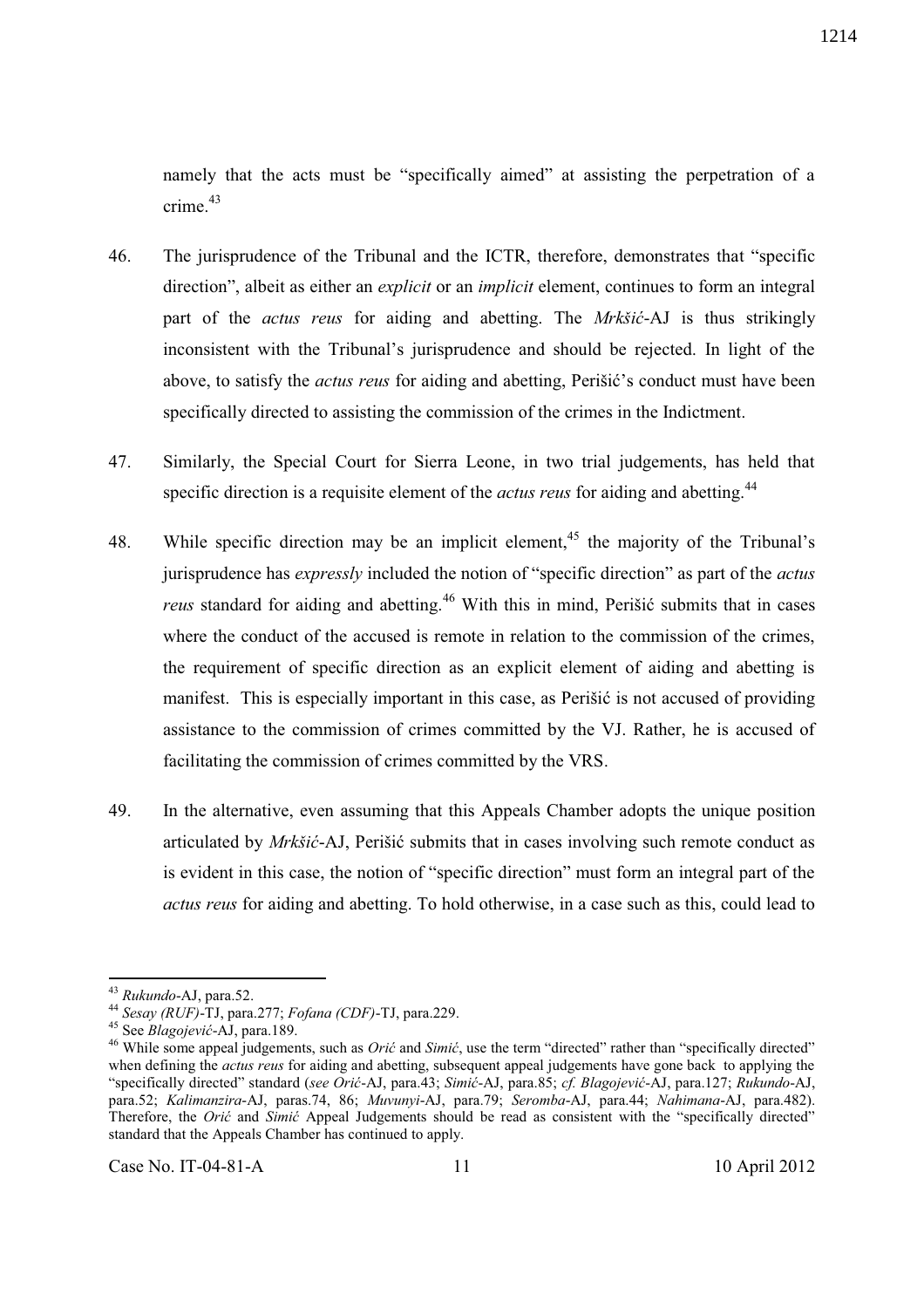a conflation of State responsibility with individual criminal responsibility, which must be based on *personal* guilt.<sup>47</sup> As Judge Moloto properly noted,

If we are to accept the Majority's conclusion based solely on the finding of dependence, as it is *in casu*, without requiring that such assistance be *specifically directed* to the assistance of crimes, then all military and political leaders, who on the basis of circumstantial evidence are found to provide logistical assistance to a foreign army dependent on such assistance, can meet the objective element of aiding and abetting. I respectfully hold that such an approach is manifestly inconsistent with the law.<sup>4</sup>

50. In this case, FRY provided assistance to the VRS independent of the VJ.<sup>49</sup> Such assistance cannot not be considered in determining Perišić's individual criminal responsibility. Additionally, Perišić has acknowledged that the VJ provided assistance to the VRS, $50$  but such assistance should not be considered tantamount to Perišić's individual criminal responsibility simply because he was the Chief of the General Staff in the VJ. If Perišić is to be convicted on the basis of individual criminal responsibility, it must be on the basis that it is proved beyond a reasonable doubt that *his* acts were specifically directed to assisting the commission of the crimes perpetrated by the VRS as a separate army. The Majority failed to do so. Perišić's convictions under  $7(1)$  of the Statute therefore must be overturned and judgements of not guilty entered instead.

### **III. None of Perišić's acts were "specifically directed" to assisting the commission of the crimes perpetrated by the VRS**

51. In light of the above, the proper analysis involves a factual determination of whether the Prosecution's evidence, either direct or circumstantial, proves beyond a reasonable doubt that Perišić's acts were specifically directed toward assisting the commission of the crimes. Given the lack of direct evidence, the Prosecution's case relies on circumstantial evidence. It is, therefore, necessary to bear in mind that where an inference is drawn from

<sup>47</sup> *See* Dissent, para.31.

<sup>48</sup> Dissent, para.33 [emphasis added].

<sup>49</sup> *See e.g.* paras.1599, 1601, 1006, 1050, 1086-1089, 1133, 1167, 1171, 1185, 1199, 1220, 1291-1294, 1295-1302.

<sup>&</sup>lt;sup>50</sup> Judgement, para.1593, citing Defence Final Brief, paras.607, 780.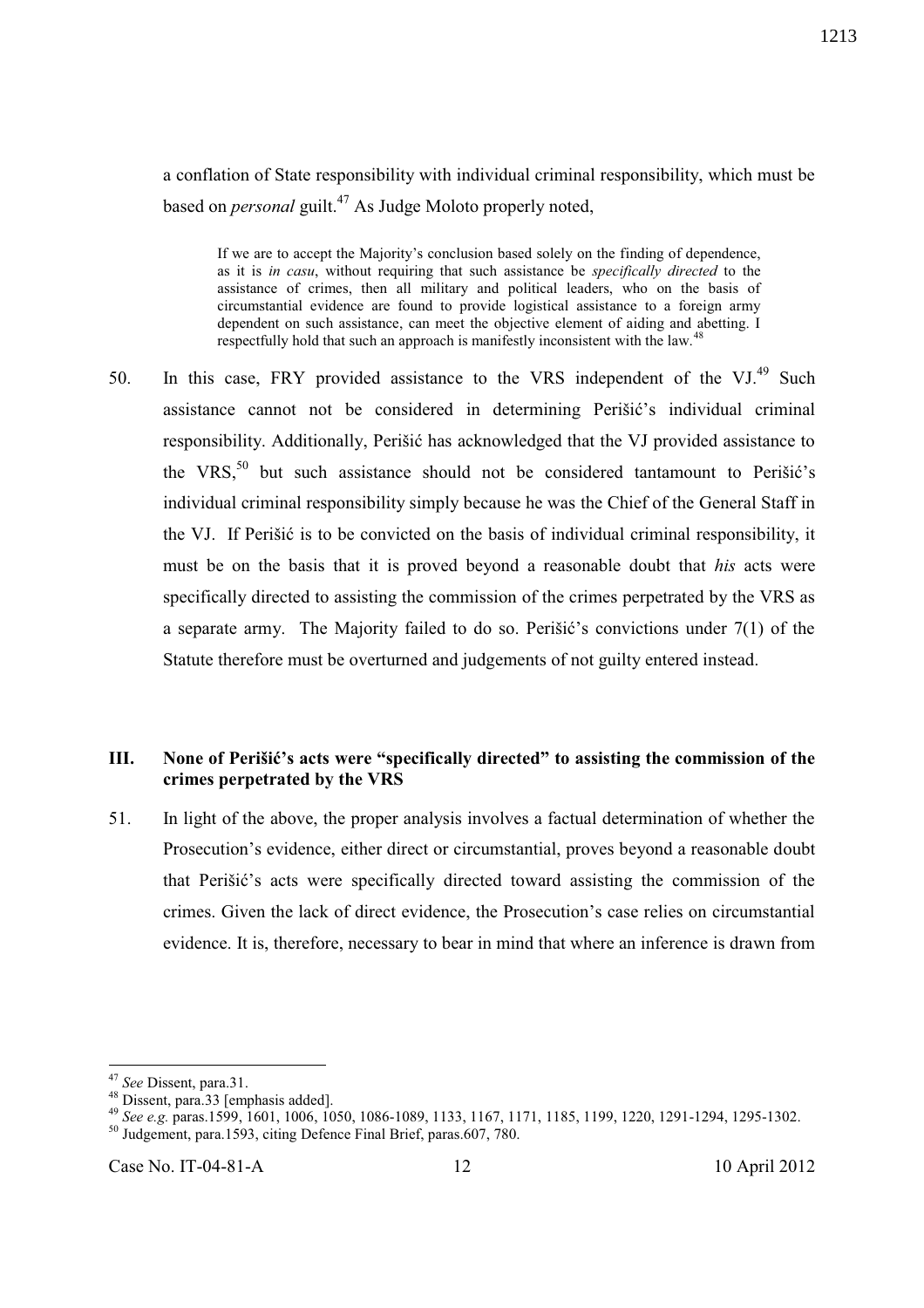circumstantial evidence to establish a fact on which a conviction relies, it must be the *only* reasonable inference that could be drawn from the evidence presented.<sup>51</sup>

- 52. At the outset, it is crucial to note that when the Appeals Chamber first articulated the standard for the *actus reus* of aiding and abetting in *Tadić*-AJ, it was done in the context of distinguishing liability for aiding and abetting from participation in a JCE. The *Tadić*-AJ established that "the aider and abettor carries out acts *specifically directed* to assist, encourage, or lend moral support to the perpetration of a certain specific crime" and which have a substantial effect on the perpetration of the crime.<sup>52</sup> In contrast, the *Tadić*-AJ explained that "acts that *in some way* are directed to the furthering of the common plan or purpose" are sufficient for the requisite participation in a JCE.<sup>53</sup> This important distinction between these two modes of liability provides the foundation for the Appeals Chamber's continued inclusion of the concept of "specific direction" as a required element of the *actus reus* of aiding and abetting. If the *Tadić*-AJ had not intended for specific direction to constitute a requisite element for aiding and abetting liability, there would have been no need to make such a distinction.
- 53. Had the Prosecution intended to hold Perišić accountable for his alleged assistance in furthering a common plan or purpose based on the "strategic objectives" of the Bosnian Serbs, it should have done so by charging him under the theory of  $JCE$ <sup>54</sup>. If the Prosecution had done so, there would be no requirement that Perišić's acts be specifically directed towards assisting the commission of the underlying crimes. However, the Prosecution chose to charge Perišić with aiding and abetting and therefore was required to satisfy the "specific direction" element.
- 54. In this context, it must be emphasized that in reaching its conclusion on Perišić's liability for aiding and abetting, the Majority incorrectly took into account the strategic objectives of the Bosnian Serbs.<sup>55</sup> As Judge Moloto correctly stated in his dissenting opinion, such

 $\overline{a}$ 

Case No. IT-04-81-A 13 10 April 2012

<sup>51</sup> Judgement, para.28, citing *Stakić*-AJ, para.219; *Čelebići*-AJ, para.458; *Hadžihasanović*-AJ, para.286.

<sup>52</sup> *Tadić*-AJ, para.229 [emphasis added]. *See also Vasiljević*-AJ, para.102(i).

<sup>53</sup> *Ibid*.

 $54$  Dissent, para.6 & fn.1.

<sup>55</sup> See *e.g.* Judgement, paras.1588-1591, 1600.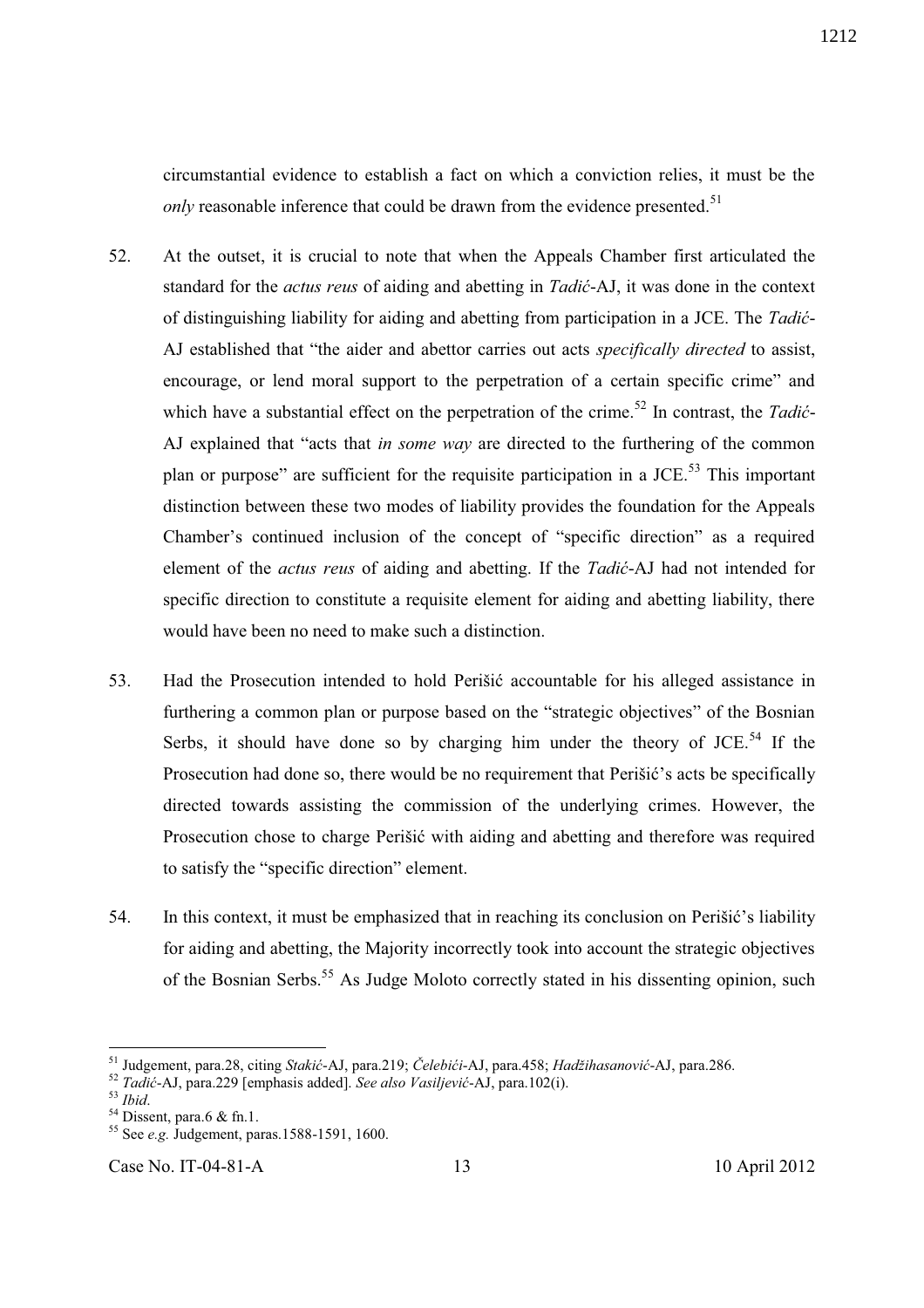objectives "have no place in an analysis under aiding and abetting."<sup>56</sup> Therefore, by focusing on these objectives, rather than on whether Perišić's conduct itself was specifically directed toward the commission of the crimes, the Majority erroneously conflated aiding and abetting with JCE. $57$ 

- 55. The Appeals Chamber has not expressly defined "specific direction". However, in *Kupreškić*-AJ, the Appeals Chamber provided an informative analysis when determining whether the conduct at issue amounted to acts specifically directed to the commission of the underlying crime. *Kupreškić*-AJ found that evidence that Vlatko Kupreškić was seen unloading weapons from his car in October 1992 was not sufficient for finding that his acts were specifically directed towards assisting the crime of persecution.<sup>58</sup> *Kupreškić*-AJ importantly noted that the six-month length of time between when Vlatko Kupreškić was observed unloading the weapons and when the attack on Ahmici actually occurred "diminishes the likelihood that the weapons were *intended* to be used for attacking the Muslim population."<sup>59</sup> *Kupreškić*-AJ further found that Vlatko Kupreškić's mere presence outside the building where the plan for the attack on Ahmici was discussed, one day before the attack occurred, could not amount to an act specifically directed towards the commission of the underlying crime.<sup>60</sup>
- 56. *Kupreškic*-AJ clearly demonstrates that not any act of assistance provided to the commission of a crime constitutes aiding and abetting. Only acts that are specifically directed towards assisting a crime are sufficient.
- 57. Perišić acknowledges that, as the Chief of the General Staff in the VJ, he provided assistance to the VRS pursuant to the SDC's orders.<sup>61</sup> However, such assistance was not *directed,* let alone *specifically directed*, to assisting the commission of the crimes perpetrated by the VRS. Rather, the evidence demonstrates that the assistance given was made in the context of supporting the war effort. The Majority itself found that "the VRS

 $\overline{a}$ 

Case No. IT-04-81-A 14 10 April 2012

<sup>&</sup>lt;sup>56</sup> Dissent, para.11.

<sup>&</sup>lt;sup>57</sup> Dissent, para.5.

<sup>58</sup> *Kupreškić*-AJ, para.277.

<sup>59</sup> *Ibid.* [emphasis added].

<sup>60</sup> *Kupreškić*-AJ, paras.283.

<sup>61</sup> Judgement, para.1593, *citing* Defence Final Brief, paras.607, 780.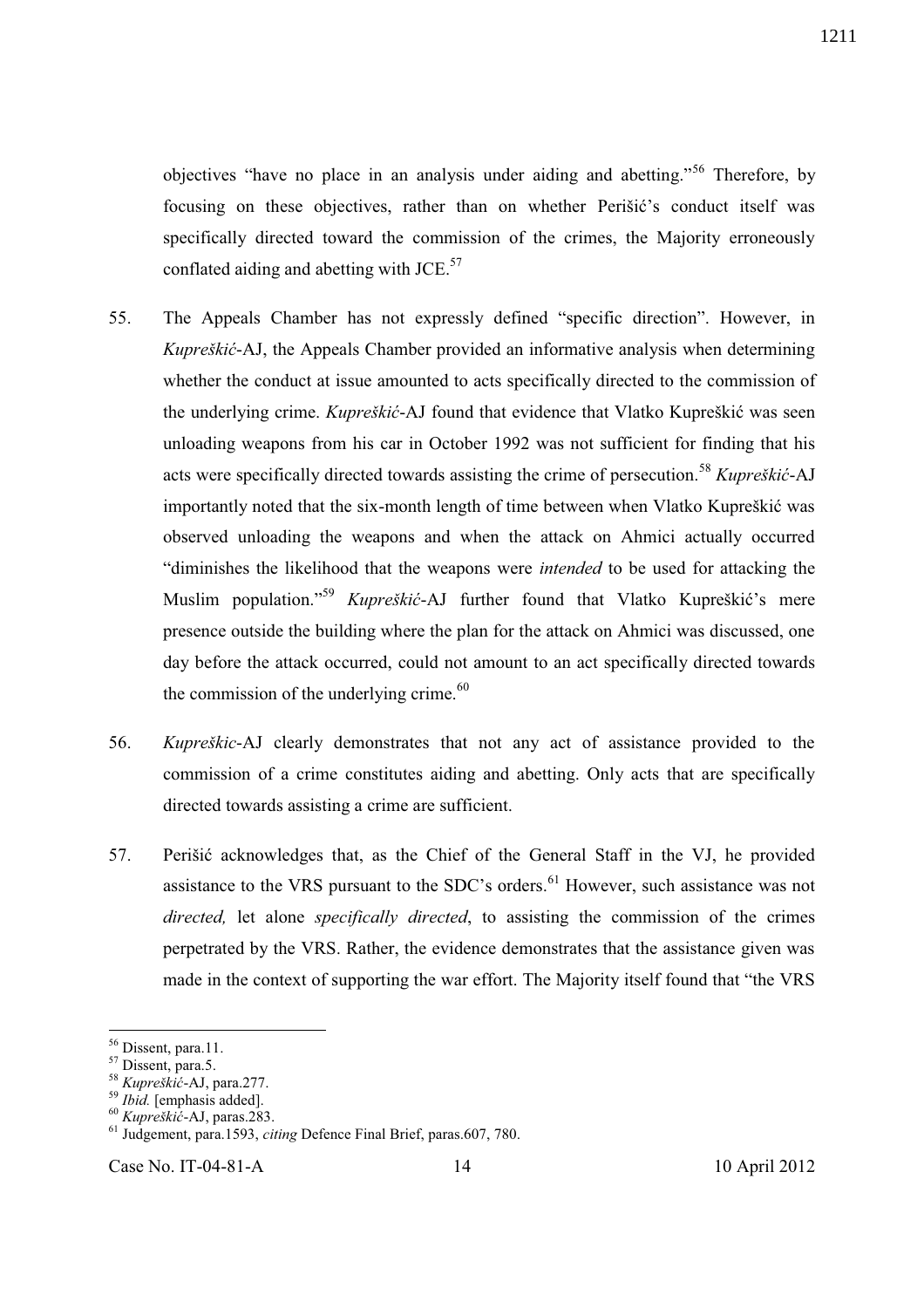depended heavily on FRY and VJ assistance in order to function as an army and to wage war."<sup>62</sup> There is no evidence supporting a finding that Perišić's acts were *specifically directed* to assisting the perpetration of the VRS's crimes.

58. There is a reason why the Majority avoided the requirement that the acts of an aider and abettor be specifically directed. That is that it:

> recognize[d] that the evidence does not establish that the specific weapons used in committing the charged crimes stemmed from the logistical assistance process overseen by Perišić. $63$

- 59. Moreover as discussed in Ground 5, *infra*, where direct evidence of the instrumentalities used to commit crimes were provided to the Trial Chamber, it found that the evidence was insufficient to establish that the weaponry used to commit the crimes was supplied to the VRS pursuant to the logistical assistance process managed by Perišić.<sup>64</sup>
- 60. Similarly, as all but three individuals holding key positions within the VRS held such positions prior to Perišić's appointment as Chief of the General Staff in the VJ, the VJ's overall personnel assistance, rendered through Perišić, cannot be said to have been specifically directed to the commission of the crimes of the VRS.<sup>65</sup>
- 61. Perišić provided the assistance at issue on behalf of the VJ to support the war effort alone, $66$  not the VRS's commission of crimes. As the Majority correctly noted, "Perišić is

 $\overline{a}$ 

Case No. IT-04-81-A 15 10 April 2012

 $62$  Judgement para.1602.

<sup>63</sup> Judgement, para.1624.

<sup>64</sup> Judgement, paras.1294, 1296, 1302.

 $<sup>65</sup>$  Judgement, paras.1605, 1609; Dissent, para.22.</sup>

<sup>&</sup>lt;sup>66</sup> See P709, Stenographic Transcript of the 14<sup>th</sup> Session of the SDC, 11 October 1993, pp.5-6.("...we are helping the armies of the republics of Serbian Krajina".); P791, Stenographic Transcript of the 17<sup>th</sup> Session of the SDC, 10 January 1994, p.4 (If the war there were to continue"[. . .] "we know that they need to be given certain assistance, beginning with weapons and ordnance and all other materiel"; pp.59-60.( medical supplies for the wounded). *See also* P776, Stenographic Transcript of the 21st Session of the SDC, 7 June 1994, p.38 (Perišić stated that "*if we stop helping them* in the area of education, financing of educated personnel and material assistance for certain combat operations*, they'll start losing territories*") [ Emphasis Added] p.39 (Perišić recommends that the SDC approve the grant of ammunition and spare parts to the VRS and SVK); P769, Minutes from the 58<sup>th</sup> Session of the SDC held on 21 November 1996, p.3; P800, Stenographic Transcript of the 58th Session of the SDC, 21 November 1996, pp.5- 6; P708, Minutes from the 43<sup>rd</sup> Session of SDC held on 29 August 1995, 30 August 1995, pp.1-2; P765, Minutes from the 44<sup>th</sup> Session of the SDC held on 6 September 1995, pp.1-2 (decision to stop assisting the SVK since the army no longer existed); P782, Stenographic Transcript of the 18<sup>th</sup> Session of the SDC, 7 February 1994, p.53. ("if the two Krajinas [sic] are not defended, we will be significantly jeopardised. And they certainly can't be defended without our assistance in weapons and military equipment"); P763, Minutes from the 39<sup>th</sup> Session of the SDC, 29 July 1995, pp.4-5; P754, Minutes from the  $23<sup>rd</sup>$  Session of the SDC held on 21 July 1994, p.2; P749, Minutes from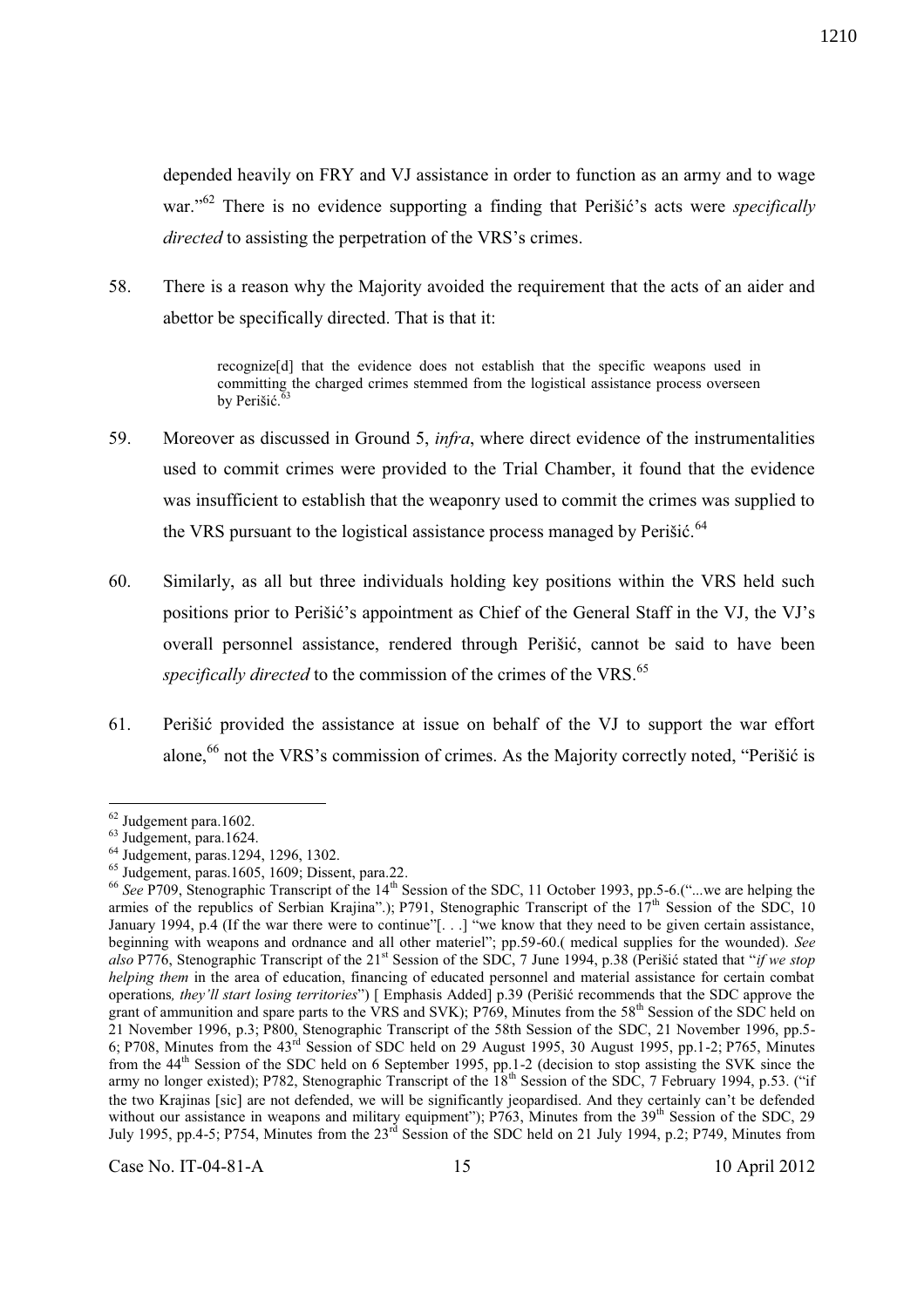not charged with helping the VRS to wage war *per se*, which is not a crime under the Statute<sup>",67</sup>

### **IV. None of Perišić's acts were directed to assisting the commission of the crimes perpetrated by the VRS**

62. Even if the Appeals Chamber accepts the Majority's definition of the *actus reus* of aiding and abetting, Perišić's conduct still falls short of this standard as his acts were not *directed* to assisting the commission of the specific crimes. As explained above, the assistance provided by Perišić, on behalf of the VJ and as authorized by the SDC, to the VRS was *directed* to assisting the war effort, not the commission of crimes by the VRS. Irrespective of whether the majority defined the proper standard in its definition of the *actus reus* of aiding and abetting, it failed to apply it.<sup>68</sup> Had the Majority applied the proper standard, then the impact of its findings regarding Scheduled Incidents A7 and A9, as well as evidence recovered from the Srebrenica killing sites, $69$  would have necessarily forced a consistent legal approach that would have resulted in applying a proper legal standard and entering a judgement of not guilty for those crimes charged pursuant to Article 7(1) of the statute.

### **V. Relief sought**

63. The assistance at issue provided by the VJ, as approved by the SDC and through Perišić, was provided to a separate army acting in accordance with its own operational command which distributed and utilized the logistical and personnel assistance as it saw fit. The remote nature of this assistance cannot be ignored. Many States seek and provide military assistance for various reasons.<sup>70</sup> The inclusion of specific direction in the standard for

-

Case No. IT-04-81-A 16 10 April 2012

the  $36<sup>th</sup>$  Session of the SDC held on 12 May 1995, p.5; P720, Minutes from the  $38<sup>th</sup>$  Session of the SDC held on 27 June 1995, p.3.

 $\frac{5000 \text{ m}}{67}$  Judgement, para.1588.

<sup>68</sup> *See*, Grounds 5 and 6, *infra*.

<sup>69</sup> *Ibid*.

<sup>70</sup> *See*, Dissent, para.32.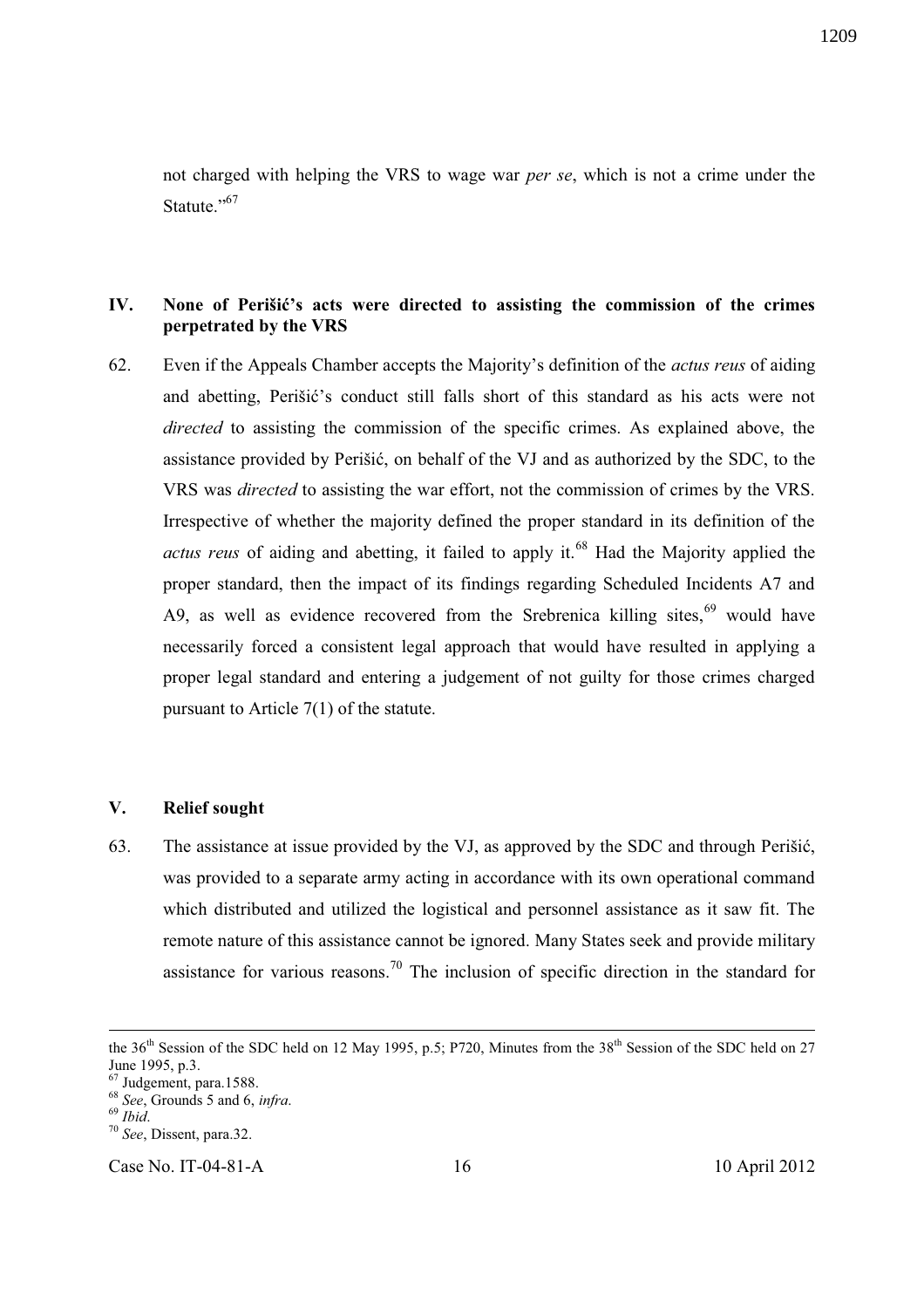aiding and abetting allows for the necessary distinction to be made between conduct which is lawful and conduct which is not.

64. Perišić respectfully requests that the Appeals Chamber: (i) hold that the *actus reus* of aiding and abetting in international law requires specific direction; (ii) apply that standard; and (iii) reverse the Trial Chamber's judgment and enter an acquittal.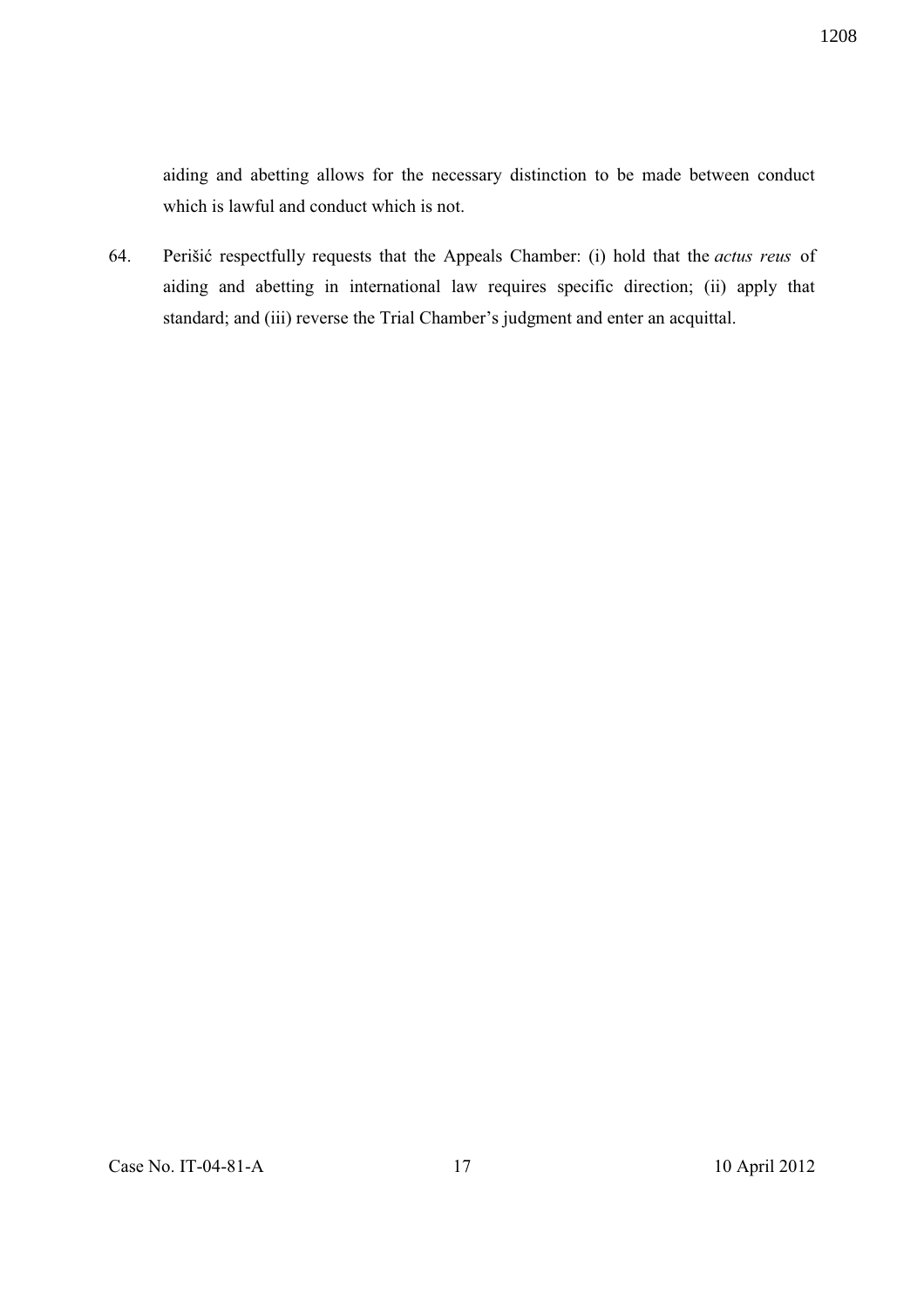## **3 rd Ground of Appeal**

#### **I. Introduction**

- 65. The Majority erred in law by erroneously applying the applicable legal standard when it determined that the actions of Perišić fulfilled the required *actus reus* for aiding and abetting.
- 66. The Trial Chamber held that the acts of the accused must amount to "practical assistance. [...] which have a *substantial effect on the perpetration of the crime*.<sup>"71</sup> The Majority failed to correctly assess the *effect* of Perišić's acts on the perpetration of the crimes.<sup>72</sup>
- 67. The Majority's findings that Perišić's acts 'contributed', 'facilitated', and 'assisted' the commission of crimes do not support its conclusion that: "Perišić's logistical assistance and personnel assistance, individually and cumulatively, had a *substantial effect* on the crimes perpetrated by the VRS".<sup>73</sup>
- 68. Having correctly applied the 'substantial effect' standard, no reasonable trier of fact could have concluded that Perišić's acts fulfilled the *actus reus* for aiding and abetting.

#### **II. Argument**

69. Defining the *actus reus* of aiding and abetting, the Appeals Chamber has consistently held that: "the aider and abettor carries out acts specifically directed to assist, encourage or lend moral support to the perpetration of a certain specific crime […] and *this support has a substantial effect upon the perpetration of the crime*." 74

 $71$  Judgement, para.126 [emphasis added].

 $72$  This error is distinct from the Majority's error briefed in Ground 2 regarding the requirement for the acts of the aider and abettor to be *specifically directed*.

Judgement, para. $1627$ .

<sup>74</sup> *Tadić*-AJ, para.229(iii); *Vasiljević*-AJ, para.102(i); *Blagojević*-AJ, para.127; *Kvočka*-AJ, para.89; *Blaškić*-AJ, para.45. *See also, Rukundo*-AJ, para.52; *Kalimanzira*-AJ, paras.74, 86; *Muvunyi*-AJ, para.79; *Seromba*-AJ, para.44; *Nahimana-*AJ, para.482; *Ntagerura*-AJ, para.370; *Ntakirutimana*-AJ, para.530. [emphasis added].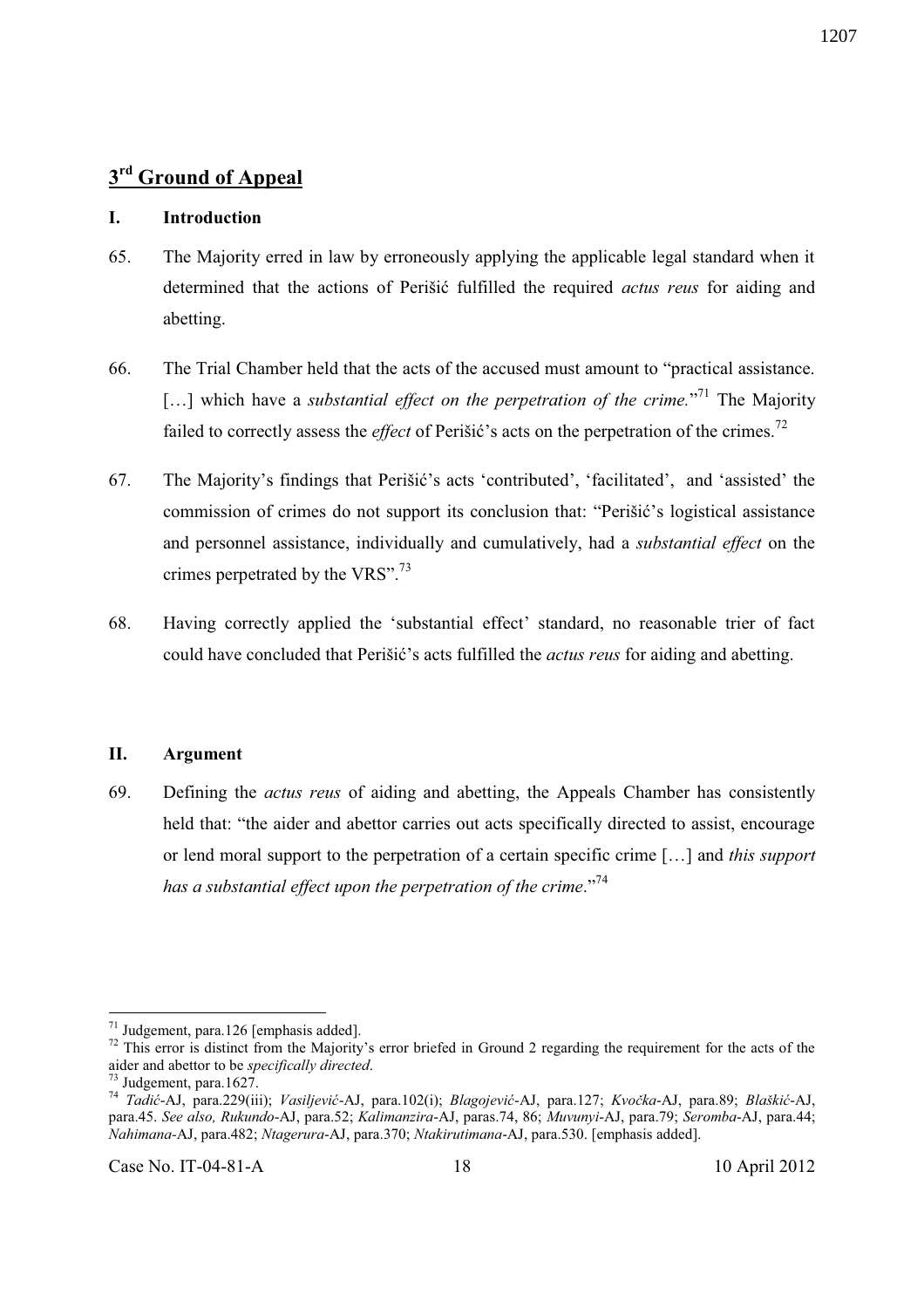- 70. The question whether a given act has a substantial effect on the perpetration of the crime requires a fact-based inquiry.<sup>75</sup>
- 71. While it is established that there is no requirement for the acts of assistance to serve as a condition precedent for the commission of the crime, it is manifest that the contribution of the aider and abettor *must have a substantial effect upon the perpetration of the crime*. 76
- 72. Both the practical assistance provided by the aider and abettor and whether this practical assistance directly and *substantially affects the commission of the offence* must be assessed.<sup>77</sup>
- 73. The practical assistance provided need not necessarily be substantial in itself. For example, while guarding detainees and helping to control access to them is not substantial in itself, such practical assistance might have a substantial effect on the crimes committed if it ensures the further detention of the detainees and allowed their murders to take place.<sup>78</sup>
- 74. As for the effect on the crime of the practical assistance provided, it must be substantial, which implies: "assistance which *facilitates* the commission of a crime in *some significant way*" <sup>79</sup> or acts which "make a *significant difference to the commission of the criminal act* by the principal."<sup>80</sup>
- 75. Consequently, acts which *facilitate the commission of a crime* fall short of the 'substantial effect' requirement.
- 76. The Majority's findings when considering the practical assistance provided by Perišić referred to terms such as 'facilitate', 'contribute' and 'assist', all of which do not support

<sup>75</sup> *Blagojević*-AJ, para.134; Judgement, para.128.

<sup>76</sup> *Blaskić*-AJ, para.48.

<sup>77</sup> *Furundžija*-TJ, para.226.

<sup>78</sup> *Blagojević*-AJ, para.132.

<sup>79</sup> *Tadić*-TJ, para.688 [emphasis added].

<sup>80</sup> *Furundžija*-TJ, para 233 [emphasis added].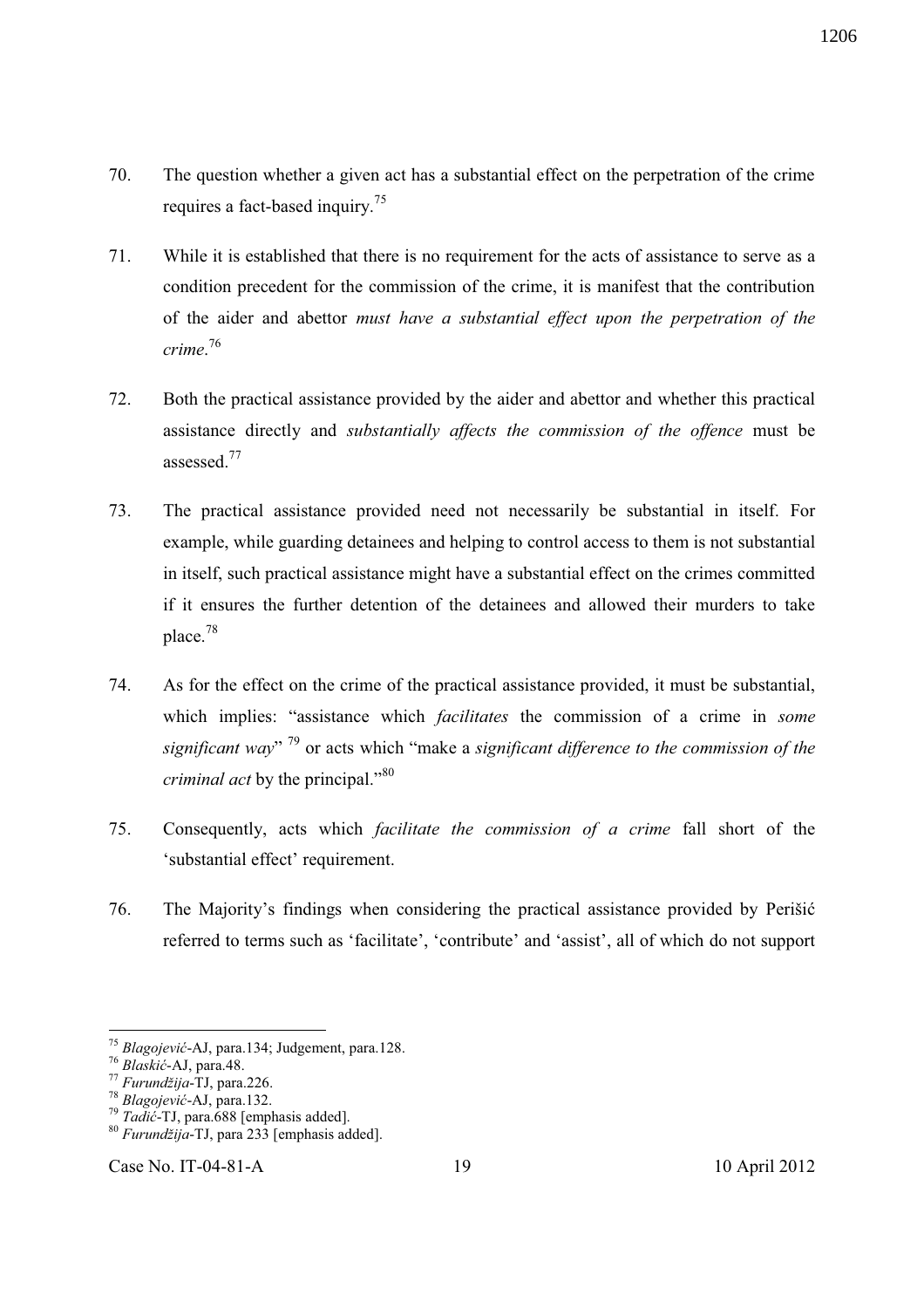its conclusion that: "Perišić's logistical assistance and personal assistance, individually and cumulatively, had a *substantial effect on the crimes* perpetrated by the VRS."<sup>81</sup>

- 77. For example, the Majority's finding that: "by providing vital logistical and technical assistance to the VRS during the war, including to the specific units that perpetrated the crimes, Perišić *facilitated the commission of those crimes*" <sup>82</sup> fails to meet the substantial effect threshold.
- 78. The Majority also found that Perišić *facilitated the commission of crimes* in Sarajevo and Srebrenica on the basis that he provided the VRS with personnel and sustained the officers already serving in the VRS before the establishment of the  $30<sup>th</sup>$  PC, thereby creating the conditions for senior officers of the VRS to wage a war that encompassed systematic criminals actions without impediment.<sup>83</sup> This finding also falls short of the *substantial effect* standard.
- 79. Then, addressing Perišić's role in the verification of promotions, direct participation in the determination of the funds within the federal budget for the payment of the salaries of VJ military personnel, including  $30<sup>th</sup>$  PC members, as well as his involvement in the provision of other benefits, the Majority found that this type of assistance *contributed to the commission of the crimes.*<sup>84</sup>
- 80. While the Majority held that Perišić's assistance was *at the very least significant,*<sup>85</sup> this finding describes Perišić's contribution in itself. It fails to address whether Perišić's contribution had a *substantial effect on the commission of the crimes*.
- 81. Notwithstanding the above findings, the Majority went on to hold that "Perišić's actions *substantially facilitated the commission of these crimes* because the VRS heavily depended on the VJ's support to function as an army and conduct its operations." $86$

 $\overline{a}$ 

Case No. IT-04-81-A 20 20 10 April 2012

 $81$  Judgement, para.1627 [emphasis added].

<sup>82</sup> Judgement, para.1602 [emphasis added].

<sup>83</sup> Judgement, para.1613.

<sup>84</sup> Judgement, para.1619.

<sup>85</sup> *Ibid*.

<sup>86</sup> Judgement, para.1621 [emphasis added].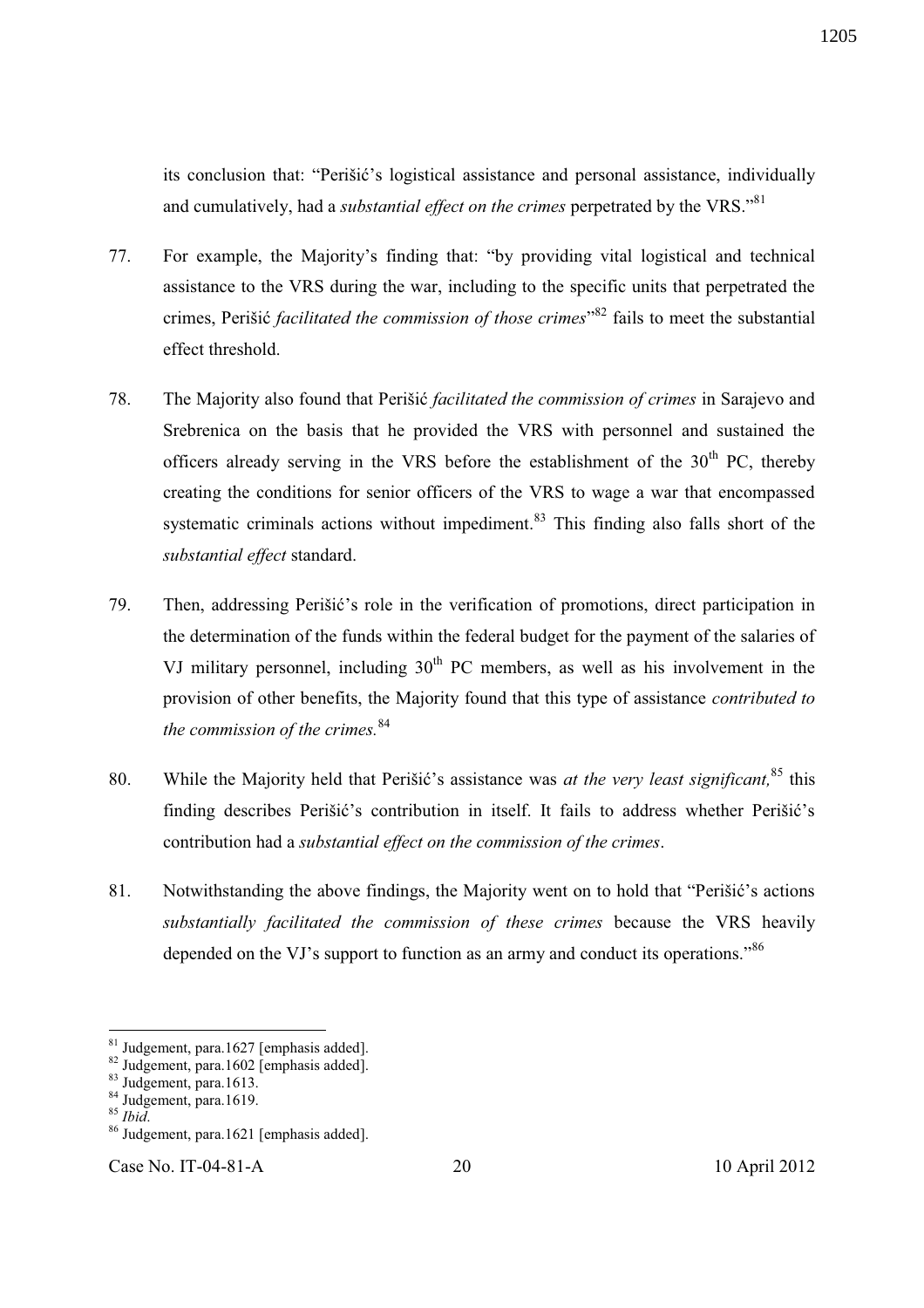- 82. The Majority's holding rests solely on its findings that: (i) "the VRS heavily depended on the VJ's support to function as an army and conduct its operations, including besieging Sarajevo and taking over Srebrenica";<sup>87</sup> and that (ii) "Perišić repeatedly exercised his authority to assist the VRS in waging a war that encompassed systematic criminal actions against Bosnian Muslim civilians as a military strategy and objectives."<sup>88</sup>
- 83. The Majority's finding of dependence<sup>89</sup> neither provides sufficient information for determining whether the support provided by the VJ had a *substantial effect on the commission of the crimes* nor makes it possible to establish the necessary link between the assistance given and the commission of the crimes. $90$
- 84. Moreover, the Bosnian Serb leadership's strategic objectives have no place in an analysis under aiding and abetting.  $91$
- 85. The Majority's holding plainly rests on an analysis which is inconsistent, as well as insufficient, in comparison to findings made by other Trial Chambers having correctly applied the standard and found that the acts of the accused had a *substantial effect on the perpetration of the crimes*. For example, in *Milutinović*-TJ, the Trial Chamber found that, "through his acts and omissions, Ojdanic provided practical assistance, […] to the VJ forces engaging in the forcible displacement of Kosovo Albanians in coordinated action with the MUP"<sup>22</sup> and that "these contributions had a *substantial effect on the commission of the crimes*, because they provided assistance in terms of soldiers on the ground to carry out the acts, the VJ weaponry to assist these acts, and encouragement and moral support by granting authorization within the VJ chain of command for the VJ to continue to operate in Kosovo, despite the occurrence of these crimes."<sup>93</sup>
- 86. Consequently, the Majority's analysis cannot be saved by any type of broad interpretation of its findings of facilitation, contribution and practical assistance.

<sup>&</sup>lt;sup>87</sup> Judgement, para.1621.

<sup>88</sup> *Ibid*. Perišić disputes this finding; *see* Ground 8.

<sup>89</sup> Judgement, paras.1193, 1233, 1263, 1286, 1597, 1602, 1621, 1750, 1751, 1753, 1777.

<sup>&</sup>lt;sup>90</sup> Dissent, para.11.

<sup>91</sup> Dissent, paras.8-14; *See, supra*, para.54.

<sup>92</sup> *Milutinović*-TJ, Vol.3, para.626.

<sup>93</sup> *Ibid.* [emphasis added]. *See also*, para.628.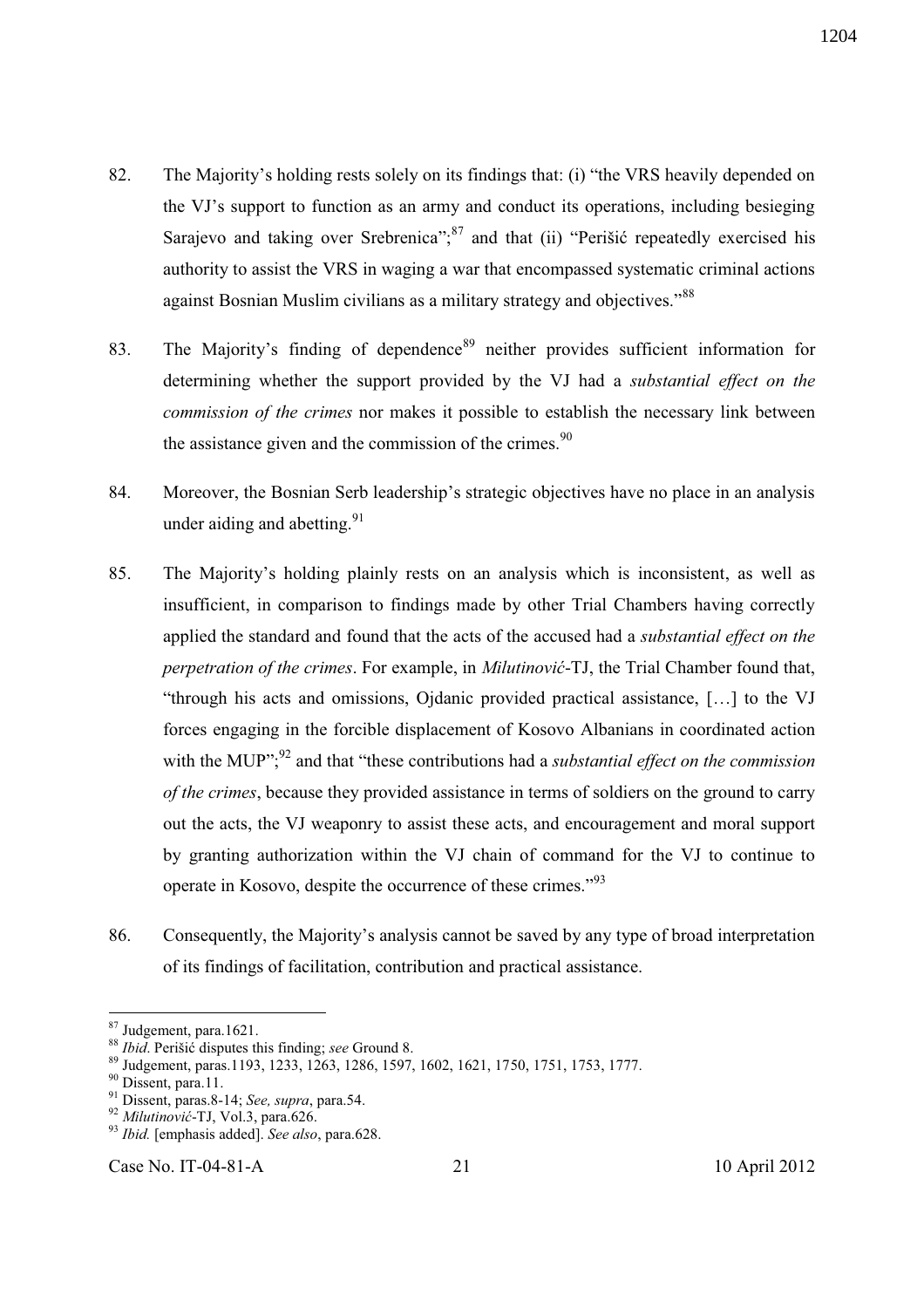87. In conclusion, the Majority incorrectly applied the 'substantial effect' standard and its finding that "Perišić's logistical assistance and personnel assistance individually and cumulatively had a substantial effect on the crimes perpetrated by the VRS in Sarajevo and Srebrenica, as charged in the indictment"<sup>94</sup> cannot stand and must be quashed.

<sup>&</sup>lt;sup>94</sup> Judgement, para.1627.

Case No. IT-04-81-A 22 10 April 2012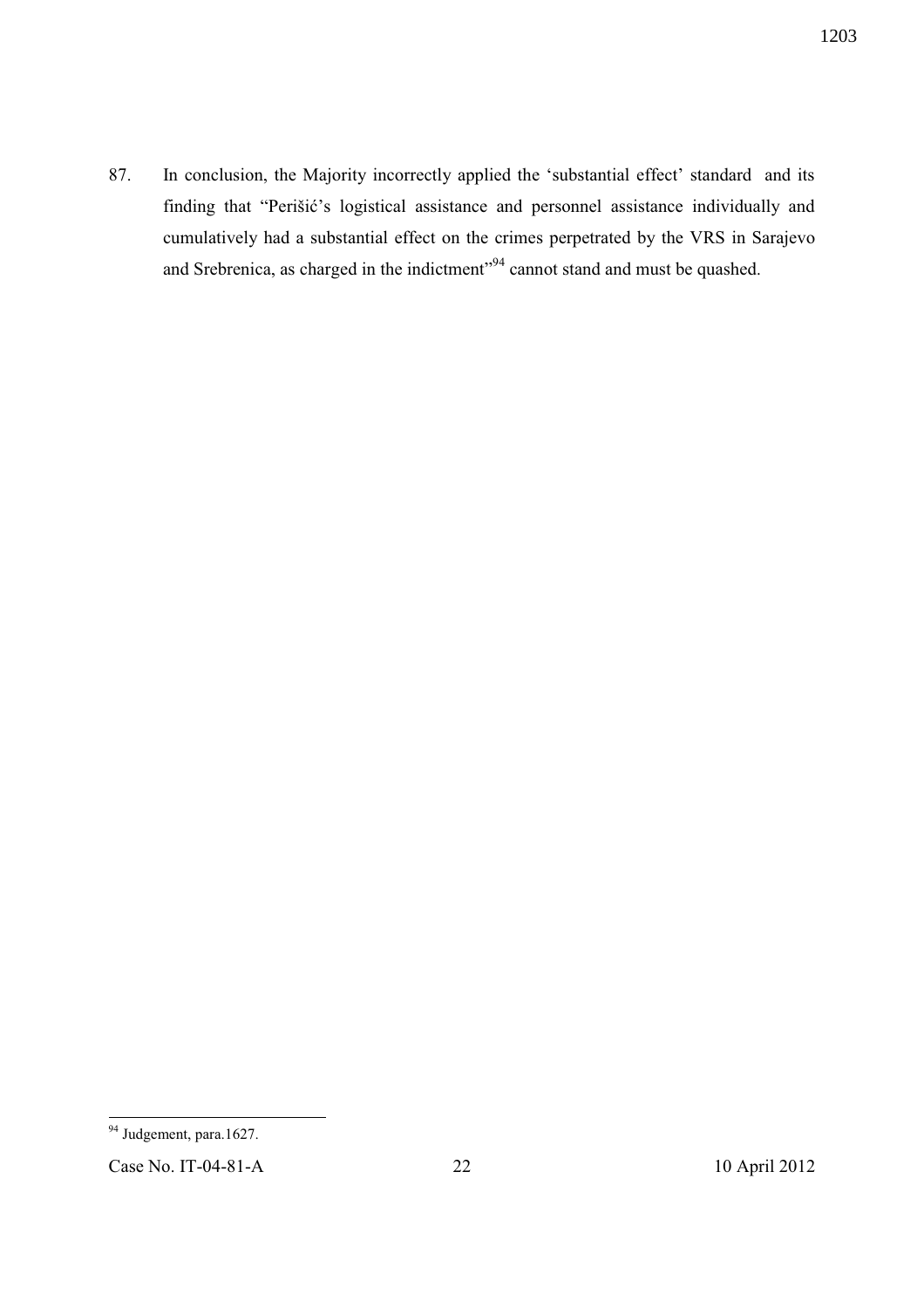## **4 th Ground of Appeal**

### **I. Introduction**

- 88. The Majority erred when it found that "under the VRS's strategy, there was no clear distinction between military warfare against BiH forces and crimes against civilians and/or persons not taking active part in the hostilities"<sup>95</sup> and when it found that "the VRS [waged] a war that encompassed systematic criminal actions against Bosnian Muslim civilians as a military strategy and objective." 96
- 89. Having assessed the totality of the evidence, no reasonable trier of fact could have drawn these two inferences, which are plainly not the only reasonable conclusions that could be drawn in the circumstances. Neither the Prosecution's case nor the Indictment required the Majority to draw the specific inferences referred to above.
- 90. The Majority's errors occasioned a miscarriage of justice in respect of Counts 1-4 and 9- 12.

### **II. Argument**

- 91. As of April 1995, the VRS comprised a total of approximately 204,119 men and 93 units defending a front 1515 kilometres wide.<sup>97</sup> In the absence of evidence regarding all VRS activities conducted by these units, including that of forces not involved in Sarajevo or Srebrenica, it was unreasonable for the Majority to draw the above inferences, which define the VRS as a whole. They do not take into consideration the activities simultaneously conducted by the VRS in other parts of the BiH.
- 92. The VRS was composed of a Main Staff, six Corps and a number of independent units. $98$ The activities conducted by no less than four Corps – more than half of the total strength of the VRS – were not considered by the Majority. Bearing in mind the Majority's

<sup>&</sup>lt;sup>95</sup> Judgement, para.1588.

<sup>&</sup>lt;sup>96</sup> Judgement, para.1621.

<sup>97</sup> P312, pp.18-20; *see also* D291.

<sup>98</sup> Judgement, paras.278-279.

Case No. IT-04-81-A 23 10 April 2012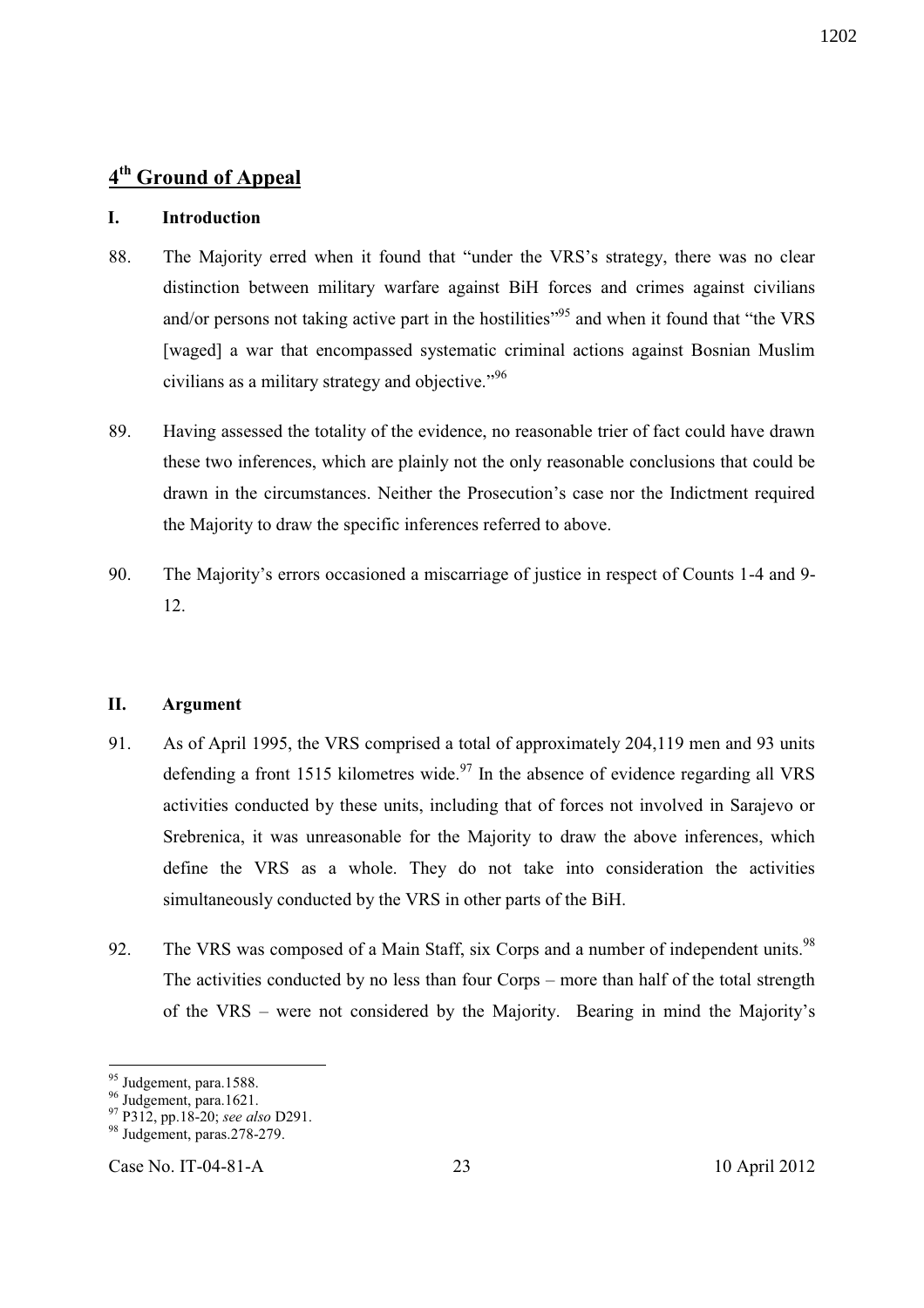finding that the VRS depended on the VJ to conduct its operations,  $99$  the inferences drawn by the Majority lead to the incorrect conclusion that any assistance provided by the FRY was necessarily used for the commission of crimes. The evidence does not support those inferences.

- 93. The crime base evidence in this case concerns Sarajevo and Srebrenica. Based on that limited crime base, the Majority went on to erroneously impose the premise of collective guilt on the entirety of the VRS by finding that 1) the military strategy encompassed crimes and/or 2) failed to make a distinction between legitimate warfare and the commission of crimes.
- 94. The imposition of collective guilt has no place in a criminal trial which must determine whether an individual (here, Perišić) has committed specific criminal acts in a particular place at a particular time, with the requisite criminal intent. Collective criminality has repeatedly been rejected as a form of liability. Tribunal jurisprudence on JCE, for example, clearly states that membership in a group, without more, is an insufficient basis to prove individual guilt. Membership in an organisation which has as its objective one or more specific crimes may be evidence towards proving that the accused participated in acts sponsored by the organisation, but membership alone is not sufficient to prove individual guilt.<sup>100</sup> Therefore, this finding suffers in the context of this case from a fundamental prohibition recognised in CIL.
- 95. Perišić was never a member of the VRS. In the context of the aiding and abetting charges against him, however, the import of "criminalizing" the VRS is clear. It allows the Majority to draw the inference that Perišić's assistance *a fortiori* imposes criminal responsibility upon him. Indeed, once knowledge of the VRS's "intent" as an organisation is established, Perišić would be forced into the improper, legally unsustainable position of having to rebut the presumption of guilt. He was entitled, however, to the presumption of innocence.

<sup>&</sup>lt;sup>99</sup> Judgement, para.1621.

<sup>100</sup> Amnesty International, *Memorandum to the United Nations: The Question of Justice and Fairness in the International War Crimes Tribunal for the Former Yugoslavia*, AI Index: Eur 48/02/93, April 1993, p.19.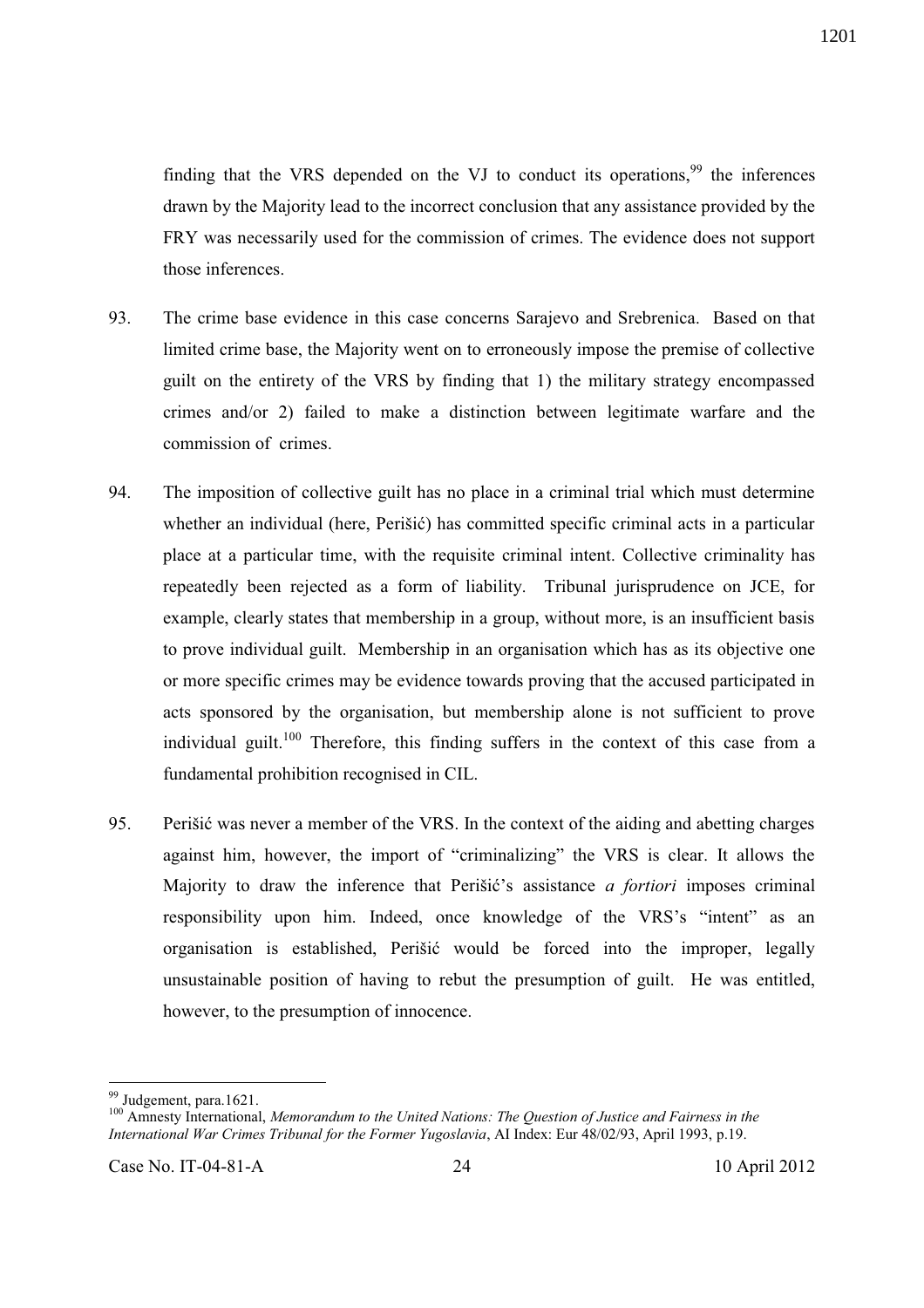96. The holding as presently constituted must also be reversed as it reduces the burden of proof.<sup>101</sup> This finding is pervasive throughout the Majority analysis.<sup>102</sup>

### **A. The Majority's inferences are not the only reasonable conclusions based on the evidence**

- 97. Another reasonable conclusion is that VRS warfare against BiH forces, on the one hand, and the commission of criminal acts against Bosnian Muslim civilians, on the other hand *were not one and the same*.
- 98. Likewise, another reasonable inference from the evidence was that the assistance provided by Perišić was directed at helping the VRS wage war and was used by VRS forces involved in other areas than Sarajevo or Srebrenica and/or in other activities of the VRS.
- 99. Considering the absence of evidence on the activities conducted simultaneously by all other VRS units - more than half of the VRS strength was not involved in either Sarajevo or in Srebrenica - these inferences cannot stand.

### **B. The implementation of the RS strategic objectives did not entail the systematic commission of crimes**

- 100. A reading of the Minutes of the  $16<sup>th</sup>$  Session of the Assembly of the Serbian People in  $BiH<sub>1</sub><sup>103</sup>$  held on 12 May 1992 supports the conclusion that the RS strategic objectives did not encompass the commission of systematic criminal actions as a strategy.
- 101. Karadzić explained the 6 Strategic Objectives and highlighted their political and strategic importance for RS. The successful implementation of the 6 Strategic Objectives did not include the commission of crimes.
- 102. More importantly, as highlighted by Mladić at the  $50<sup>th</sup>$  session of the National Assembly on 16 April 1995, the tasks assigned to the VRS did not encompass the systematic commission of crimes.<sup>104</sup>

l <sup>101</sup> Rome Statute, Art.67, para.1(i). An accused shall not "have imposed on him or her any reversal of the burden of proof or any onus of rebuttal."

<sup>102</sup> *See*, Grounds 1, 2, 5-6, 7, 9-12.

 $103$  P188.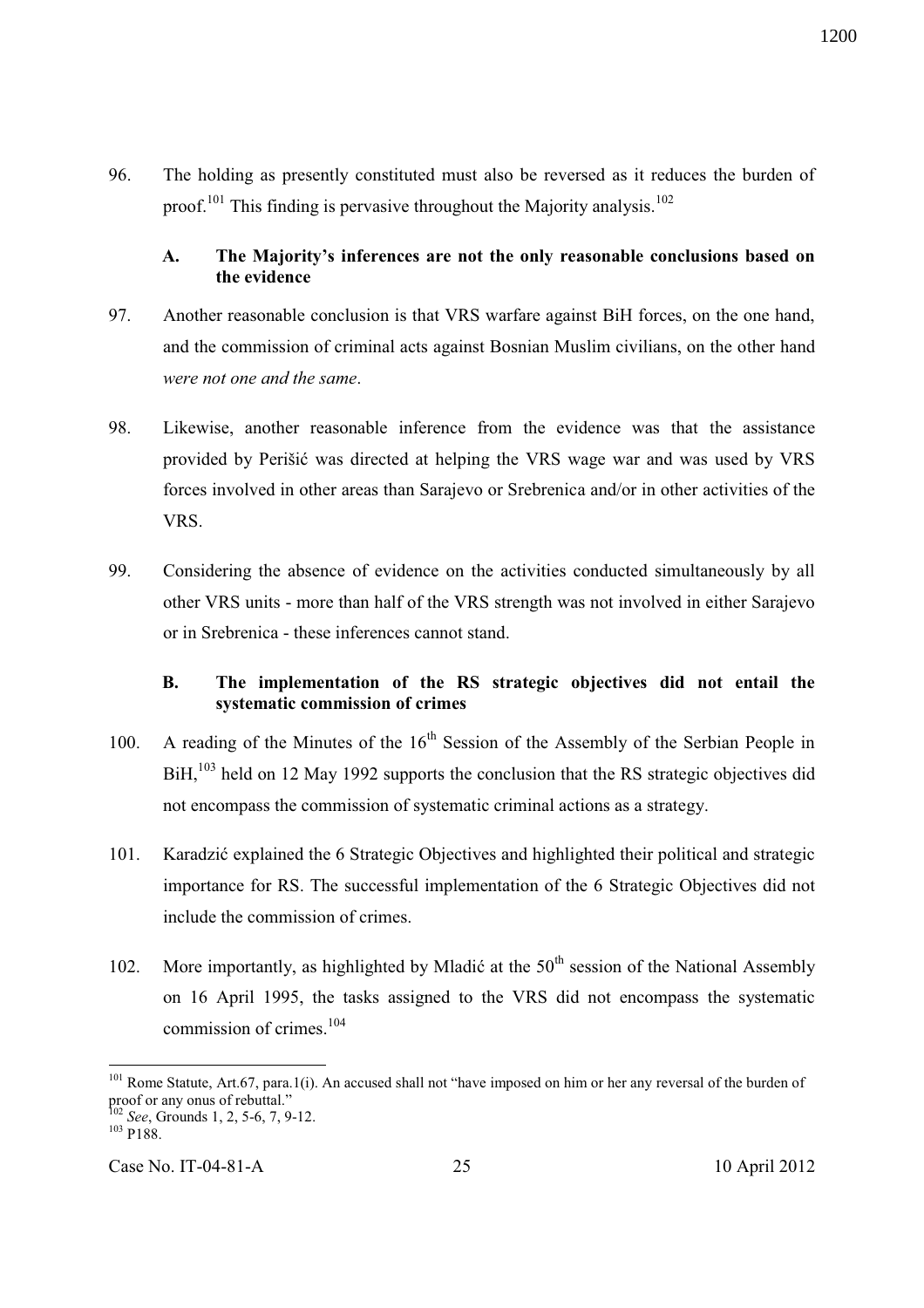# **III. Relief sought**

- 103. The inferences drawn by the Majority are not the only reasonable conclusion available on the evidence.
- 104. Perišić respectfully requests that the Appeals Chamber reverse both inferences and overturn the convictions entered by the Majority for Counts 1-4 and 9-12 or in the alternative, order a re-trial in relation to these Counts.

-<sup>104</sup> P312, pp.20-24.

Case No. IT-04-81-A 26 2012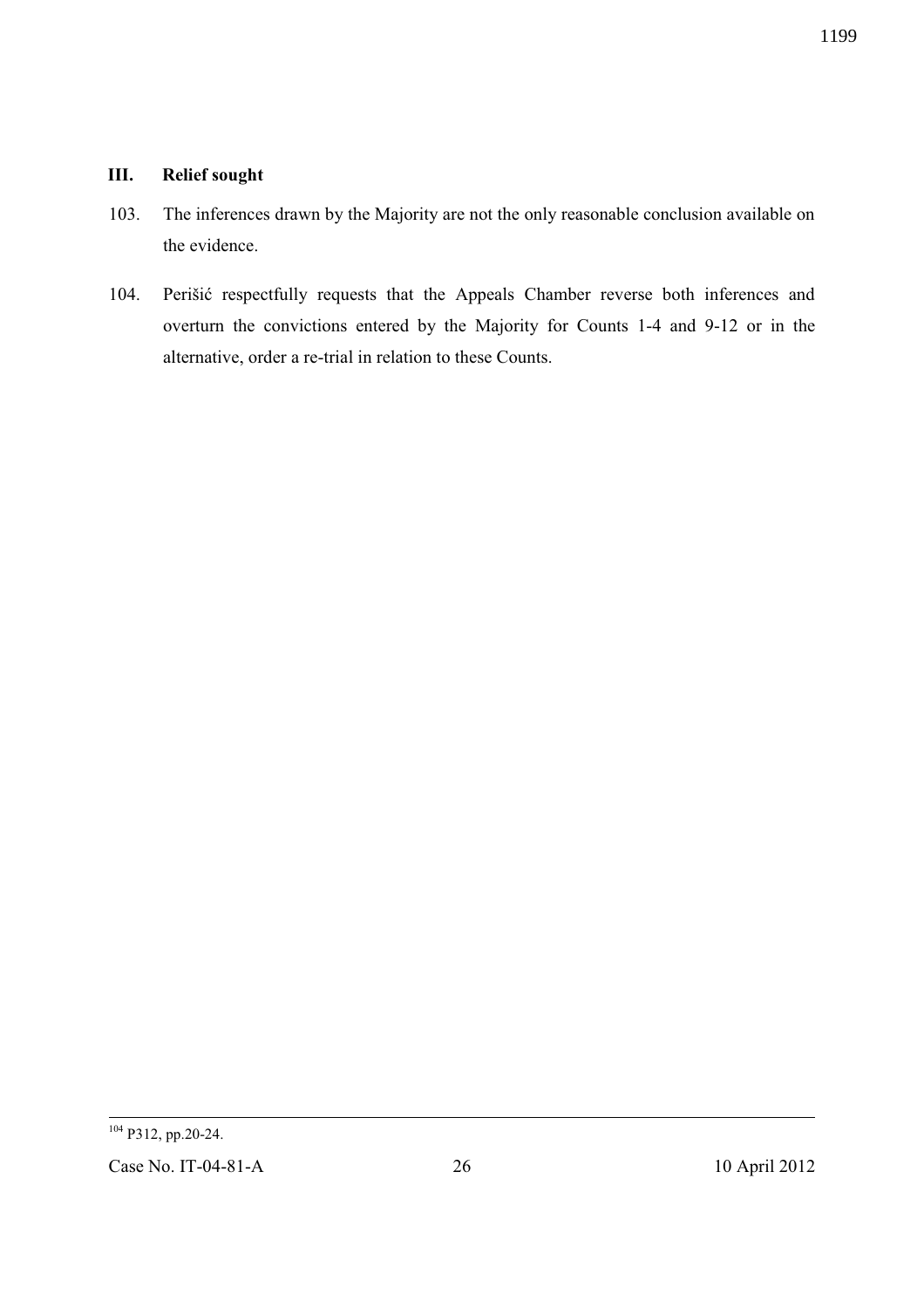# **5 th and 6th Grounds of Appeal**

#### **I. Introduction**

- 105. The Majority erred in law and fact finding Perišić guilty of aiding and abetting for Sarajevo (Ground 5, Counts 1-4) and Srebrenica (Ground 6, Counts 9-12). The Majority held that Perišić fulfilled the *actus reus* for aiding and abetting because he provided logistical and personnel assistance to the VRS in Sarajevo and Srebrenica.<sup>105</sup>
- 106. The Majority held that "Perišić's actions substantially facilitated the commission of these crimes because the VRS heavily depended on the VJ's support to function as an army and conduct its operations, including besieging Sarajevo and taking over Srebrenica."<sup>106</sup> The Majority conceded that "the evidence does not establish that the specific weapons used in committing the charged crimes stemmed from the logistical assistance process overseen by Perišić."<sup>107</sup> However, the Majority, relying on the proposition that the acts of the aider and abettor need not be "specifically directed" to assist the crimes.<sup>108</sup> found that Perišić's support of the VRS served as a basis for his liability under Article  $7(1)$ .<sup>109</sup>
- 107. In the absence of proved acts and proved logistic assistance which resulted in assisting the commission of the crimes in the Indictment, the Majority committed an error of law and fact in finding the *actus reus* for aiding and abetting was proved beyond a reasonable doubt.
- 108. The Majority improperly rejected the need for applying the "specific direction" standard in analyzing this case.<sup>110</sup> The assistance given was neutral on its face in terms of whether it contributed to criminal or non-criminal military action. The Majority further failed to articulate how any assistance by Perišić contributed to the charged crimes, except in the

-

 $105$  Judgement, paras. 1621-1627.

 $106$  Judgement, para.1621.

 $107 \text{ Judgement}$ , para.1624.

<sup>108</sup> *Ibid*. *See also*, Ground 2.

<sup>109</sup> Judgement, paras.1621-1627.

<sup>&</sup>lt;sup>110</sup> *See*, Ground 2 regarding the Majority's error in failing to apply the "specific direction" standard.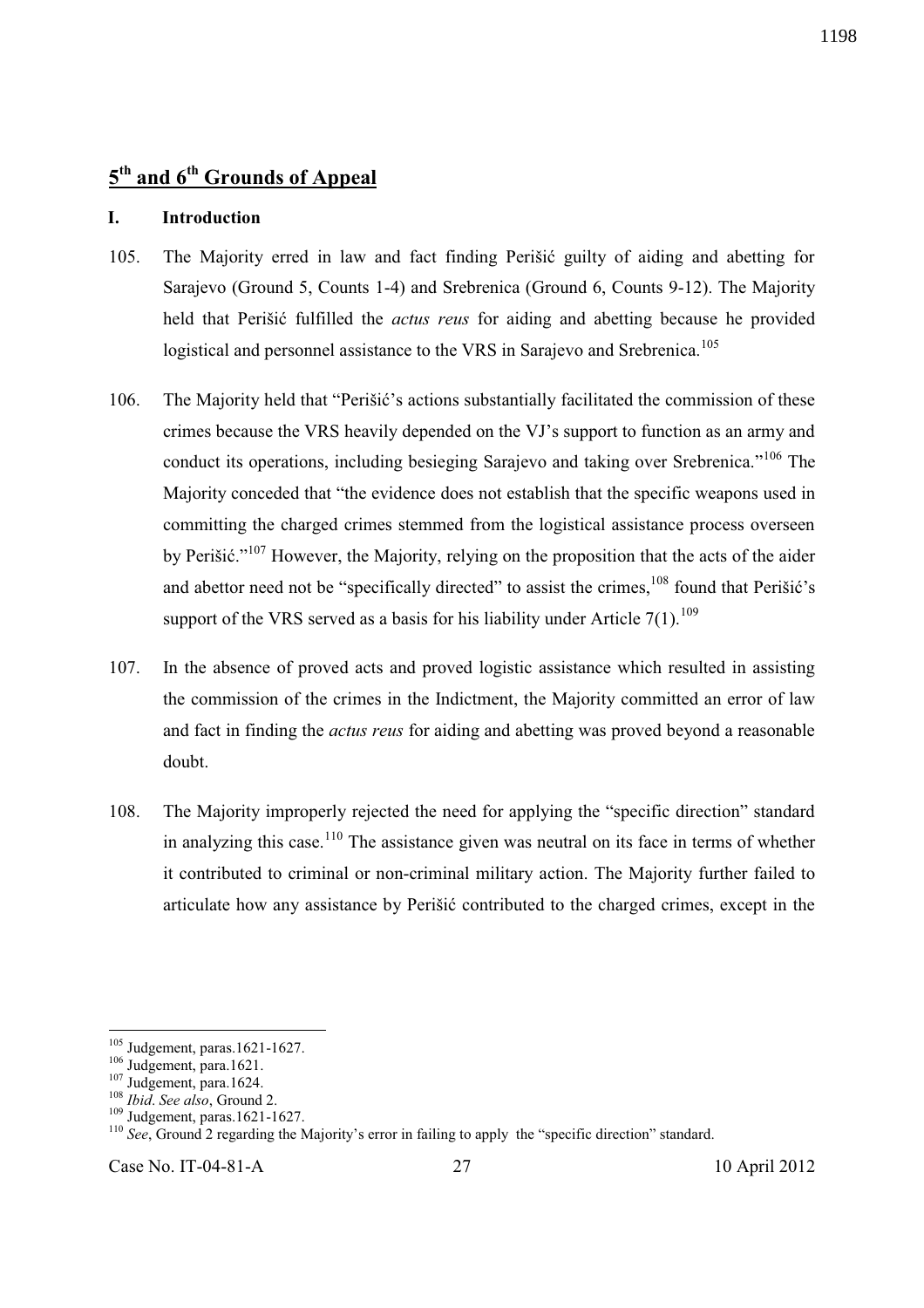most generalised of senses, and incorrectly relied on instances of logistic assistance which should not have been attributed to Perišić.<sup>111</sup>

109. In doing so, the Majority lowered the threshold for aiding and abetting to such an extent that criminal liability was imposed on Perišić not because his involvement with the crimes committed by the VRS was proved but because he provided, as a general matter logistical and personnel assistance to the war waged by the VRS, a war which was not criminal of itself<sup>112</sup>

#### **II. The Nature of the Assistance and the Need for a "Substantial Effect"**

- 110. The *actus reus* for aiding and abetting includes "all acts of assistance by words or acts that lend encouragement or support, as long as the requisite intent is present",  $^{113}$  provided that the assistance "*directly and substantially affected* the commission of that offence through supporting the actual commission before, during or after the incident."<sup>114</sup>
- 111. The Appeals Chamber has further clarified this standard, holding that "[t]he aider and abettor carries out acts specifically directed to assist, encourage or lend moral support to the perpetration of a certain specific crime [...] and this support has a *substantial effect* upon the perpetration of the crime."<sup>115</sup> No causal relationship (at least in terms of a "butfor" causal relationship) is required between the assistance and the commission of the crime. $116$
- 112. In this case, given the lack of direct evidence establishing a relationship between the crimes committed and the assistance given, the Prosecution's case relies on circumstantial evidence.<sup>117</sup> In doing so, it must adhere to the applicable standard, namely that where an inference is drawn from circumstantial evidence to establish a fact on

 $\overline{a}$ 

<sup>111</sup> *Supra*, fn.49.

<sup>112</sup> Judgement, paras.1621-1622. *See also*, Ground 1 and Ground 8.

<sup>113</sup> *Tadić-*TJ, para.689.

<sup>114</sup> *Tadić*-AJ, para.692 [emphasis added].

<sup>115</sup> *Tadić*-AJ, para.229(iii) [emphasis added].

<sup>116</sup> *Blaškić*-AJ, para.48; *Simić*-AJ, para.85; *Blagojević*-AJ, para.127; *Mrkšić*-AJ, para.81.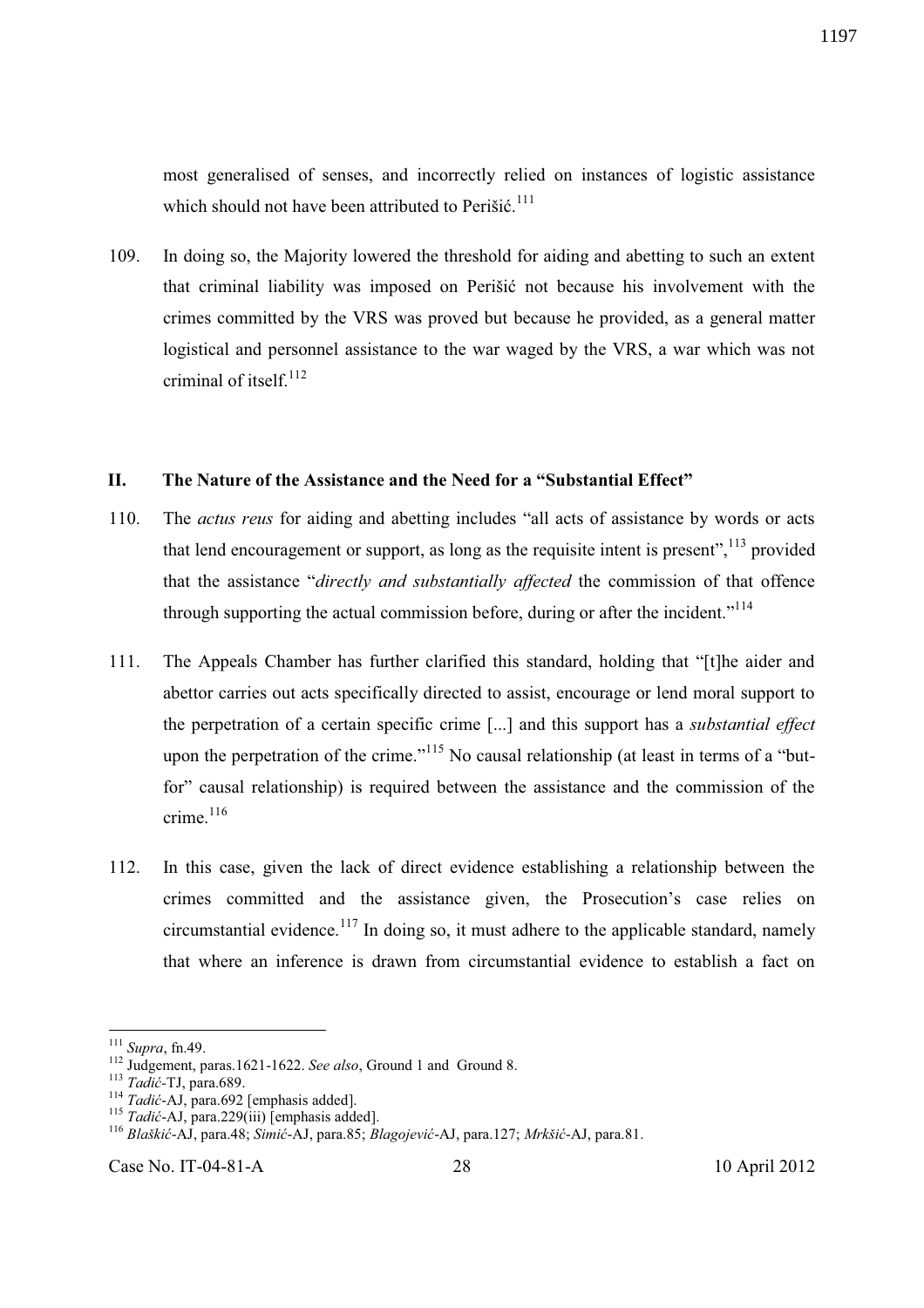which a conviction relies, it must be the *only* reasonable inference that could be drawn from the evidence presented.<sup>118</sup>

# **III. The Majority Erred as a Matter of Law in its Generalised Approach to "Substantial Effect" and its Reliance on the VRS's Dependence on the VJ as Proof of Perišić Aiding and Abetting**

113. In his dissent, Presiding Judge Moloto emphasized that Perišić was not charged with waging a war or participating in a JCE and accordingly stated:

> He is charged with aiding and abetting the crimes that were committed during the war and not for the war itself; therefore his conduct must be judged in relation to the commission of those crimes *and not in relation to the waging of war or the dependence of the VRS as an army on the VJ*. 119

- 114. The point is crucial. Perišić's conduct must be judged in relation to the commission of the charged crimes, which requires proof that Perišić's individual acts had a substantial effect on such crimes, not on the VRS's war effort in general.
- 115. The Majority agreed that "Perišić is not charged with helping the VRS wage war *per se*, which is not a crime under the Statute." $120$  However, it subsequently relied on its erroneous view that Perišić's liability stemmed from the "dependence of the VRS as an army on the VJ" as the primary basis to find Perišić individually guilty of aiding and abetting.
- 116. The Majority repeatedly and erroneously cited Perišić's role in responding to the dependence of and fulfilling the military needs of the VRS as proof of guilt, stating:

-

Case No. IT-04-81-A 29 29 10 April 2012

The foregoing evidence conclusively demonstrates that Momčilo Perišić, as Chief of the VJ General Staff, oversaw the administration of logistical assistance *for the military needs of the VRS and SVK.* […] That being noted, the Trial Chamber considers that the

 $117$  In fact, when the Trial Chamber was supplied with direct evidence concerning the weaponry used for at least two incidents in Sarajevo and bullets found at Srebrenica, the Trial Chamber found those charges were not proven beyond a reasonable doubt. *See,* paras*.*124-130*, infra*.

<sup>118</sup> Judgement, para.28, *citing Stakić*-AJ, para.219; *Čelebići*-AJ, para.458; *Hadžihasanović*-AJ, para.286.

<sup>&</sup>lt;sup>119</sup> Dissent, para.6 [emphasis added].

<sup>&</sup>lt;sup>120</sup> Judgement, para.1588.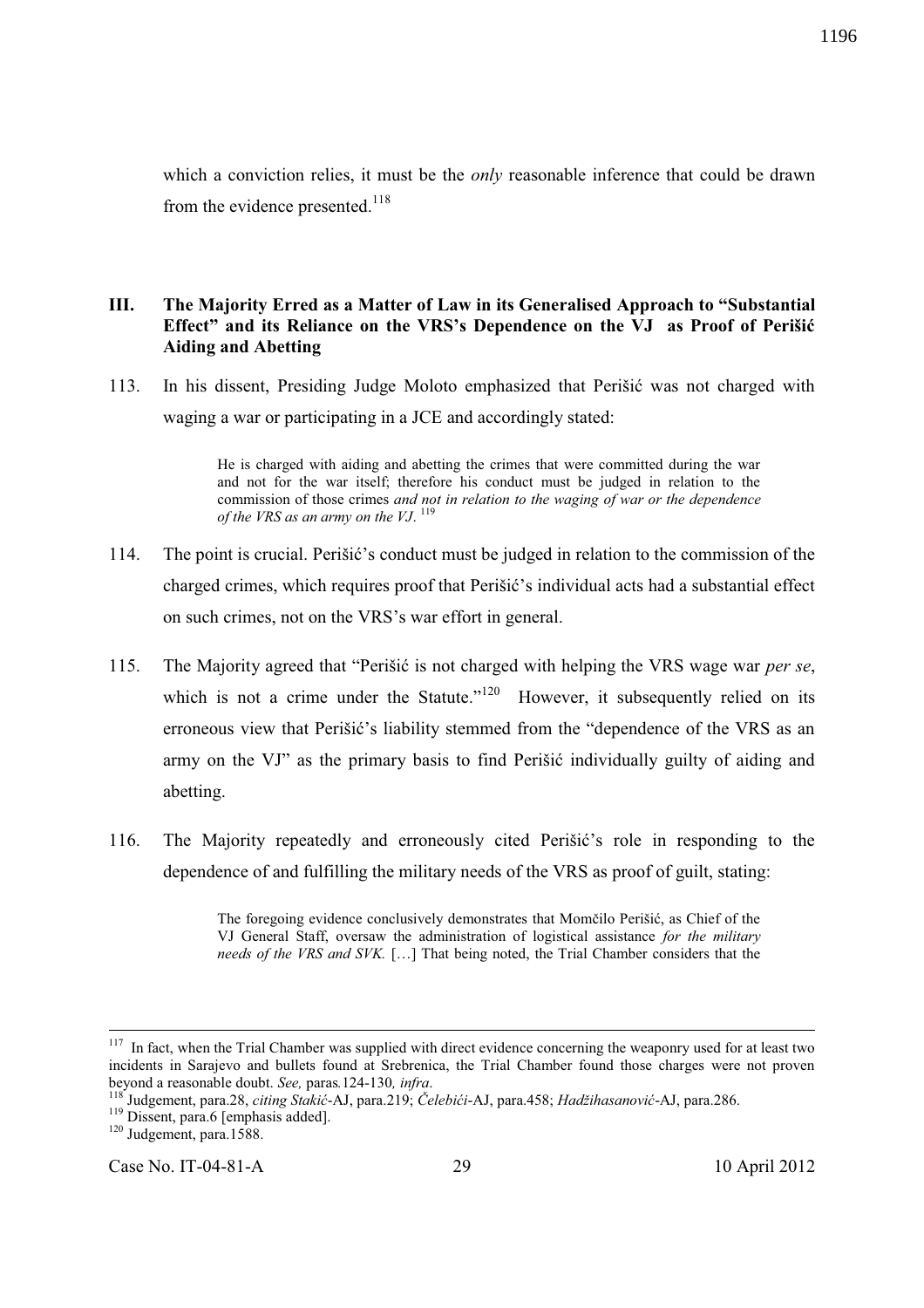question of greater relevance is [...] the *actual* role that Perišić played in the logistical assistance process.<sup>121</sup>

117. Providing support to the VRS as a matter of policy does not give rise to individual liability under 7(1). Whether the VRS as an army received substantial assistance from the VJ cannot be the focus of the inquiry. If such were the case then the inquiry could end with the mere proof of the waging of war, dependence of the VRS on the VJ, and the commission of crimes during the war. Nonetheless, the Majority focused on this precise issue, reasoning for example:

> In assessing whether the VRS received substantial assistance from the VJ, it is necessary to consider the extent to which the VRS relied on logistics from separate sources.<sup>122</sup>

118. Continuing in the same vein, the Majority, stated:

Furthermore, numerous exhibits indicate that the *VRS heavily depended on supplies from*  the VJ, thereby demonstrating that the VRS's reserves were insufficient.<sup>123</sup>

"Dependence", as pointed out by the Dissent, is the incorrect inquiry as it entirely fails to relate Perišić's conduct to the commission of the crimes for which he is charged. The Majority improperly places emphasis on conduct which is neutral on its face in terms of whether it contributed to criminal conduct or to non-criminal military action to establish that Perišić aided and abetted crimes in Sarajevo and Srebrenica.

119. In its conclusion regarding Logistical and Technical Assistance to the VRS,  $^{124}$  the Majority, rejecting the Defence assertion that the evidence produced was insufficient to determine the extent of assistance received by the VRS from the VJ, stated:

> The trial record, however, demonstrates that the logistical assistance that the VRS received from the VJ with Perišić's approval was very important in comparison to other sources. In fact, the record clearly shows that the VRS *depended* on the VJ's assistance regardless of its other sources of supply.<sup>125</sup>

<sup>&</sup>lt;sup>121</sup> Judgement, para.1007 [first emphasis added].

 $122$  Judgement, para.1155.

<sup>&</sup>lt;sup>123</sup> Judgement, para.1193 [emphasis added].

<sup>124</sup> Judgement, paras.1010-1237.

 $125$  Judgement, para.1233 [emphasis added].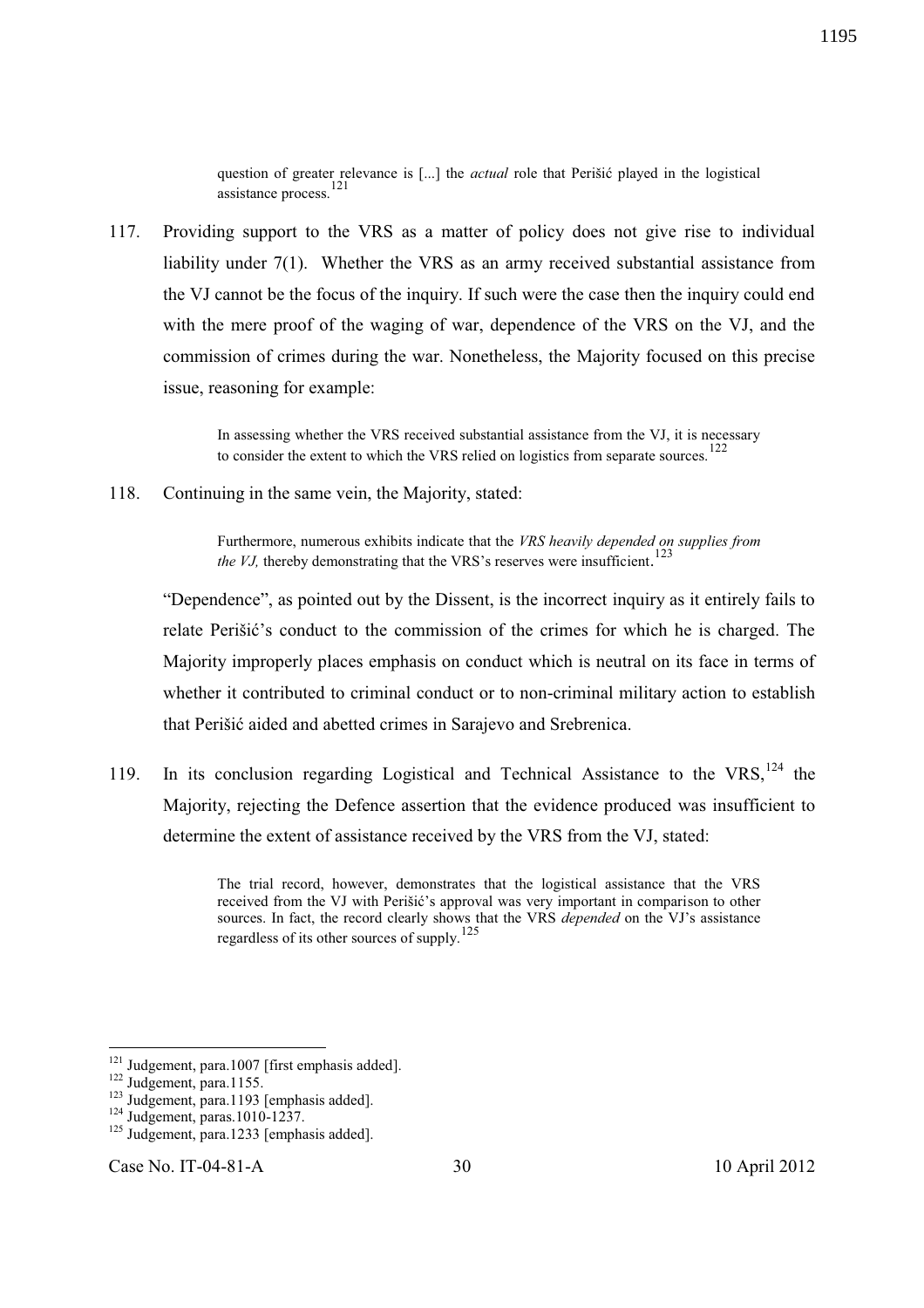The Majority similarly found that:

Momčilo Perišić, as Chief of VJ General Staff, *oversaw a system providing comprehensive military assistance to the VRS,* and participated in the SDC's decision to license this aid. The VJ General Staff directly supplied considerable quantities of weaponry comprising a very large part of the VRS's munition requirements.<sup>126</sup>

The Majority concluded that:

The VRS's *general state of dependence* on VJ support was acknowledged by Perišić himself, as well as Slobodan Milošević, Radovan Karadžić and Ratko Mladić.<sup>127</sup>

120. In sum, it is clear that the Majority impermissibly relied upon "the dependence of the VRS on the VJ", as the cornerstone for finding Perišić individually liable under Article 7(1) of the Statute.

## **IV. The Effect of the Majority's Reliance on an Improper Standard – the VRS's Dependence on the VJ – in Determining Perišić's Responsibility for Aiding and Abetting under Article 7(1)**

121. In analyzing the effect the assistance had on the crimes committed by the VRS, the Majority found that the VRS's material reserves were significantly depleted as the war progressed.<sup>128</sup> The Majority further found that:

> The highest authorities in the VRS were clearly aware that *their war depended on the assistance from the VJ.* Karadžić admitted that "nothing would happen without Serbia. We do not have those resources and we would not be able to fight". Mladić too reckoned that "we would not be able to live" if the FRY suspended its assistance.<sup>129</sup>

122. Again, the consistent thread in the Majority's analysis centers on the issue of *dependence;* indeed its findings are replete with references to the *dependence of the VRS*, *e.g.*:

> In conclusion, the Majority finds that the *VRS depended heavily on FRY and VJ assistance in order to function as an army and to wage war.* As shown below*, this dependence was not limited to logistical assistance* but also encompassed all other forms of assistance provided by the VJ including personnel. The Majority recalls that the crimes

<sup>&</sup>lt;sup>126</sup> Judgement, para.1234 [emphasis added].

<sup>&</sup>lt;sup>127</sup> Judgement, para.1236 [citations omitted] [emphasis added].

 $128$  Judgement, para.1597 [emphasis added].

<sup>&</sup>lt;sup>129</sup> Judgement, para.1598 [citations omitted] [emphasis added].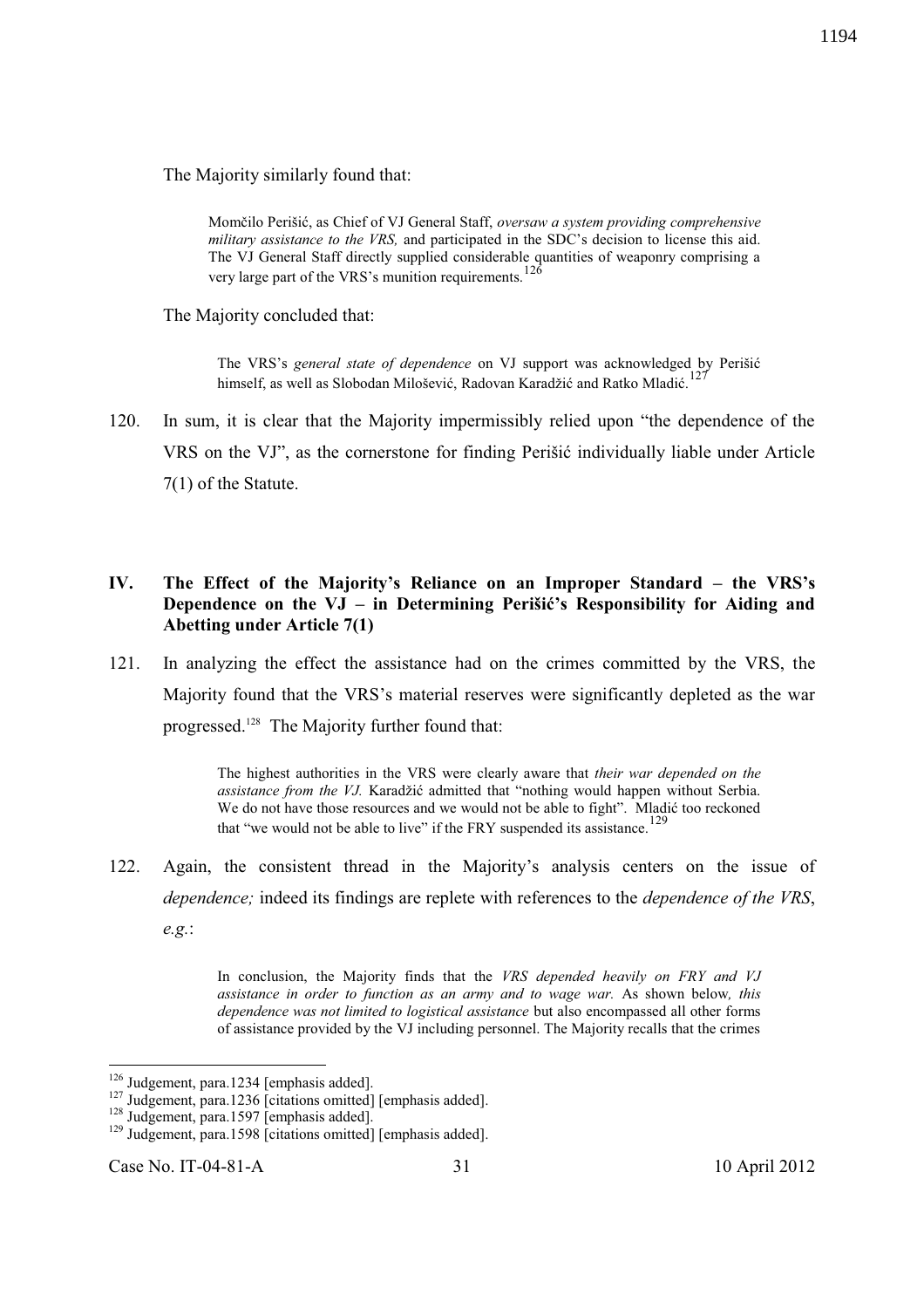charged in the Indictment were an integral part of the VRS's war strategy.<sup>130</sup> Hence, the evidence leads the Majority to the only reasonable conclusion that *by providing vital logistical and technical assistance to the VRS during the war*, including to the specific units that perpetrated the crimes, Perišić facilitated the commission of those crimes.<sup>131</sup>

The Majority finds that Perišić repeatedly exercised his authority to assist the VRS in waging a war that encompassed systematic criminal actions against Bosnian Muslim civilians as a military strategy and objective. *Perišić's actions substantially facilitated the commission of these crimes because the VRS heavily depended on the VJ's support to function as an army and conduct its operations*, including besieging Sarajevo and taking over Srebrenica.<sup>132</sup>

123. Whether the VRS was dependent on the VJ for its war effort in whole or in part, such dependence does not prove that the assistance provided by Perišić had a substantial effect on the commission of crimes. This is particularly true where the Majority found that the Prosecution had failed to prove that certain instrumentalities used in the commission of crimes were provided to the VRS by the VJ pursuant to the logistical assistance process managed by Perišić, as discussed below.

### **V. The Majority's dependence analysis is undermined by its findings concerning Scheduled Incidents A7 and A9 and the Srebrenica area<sup>133</sup>**

- 124. In the only two instances where evidence was recovered from alleged crime scenes in Sarajevo (for both shelling and sniping), the Trial Chamber determined that the shell remnants were manufactured by the *Krušik* factory in Valjevo, Serbia.<sup>134</sup>
- 125. In assessing whether these crimes could be attributed to Perišić because his acts of assistance had a "substantial effect" on these incidents, the Trial Chamber reasoned that there were three distinct equally plausible explanations for where the VRS obtained these shells which were used in the incidents that occurred on 18 June and 28 August. They were: 1) "it is possible that the aforesaid *Krušik* shells fired on Sarajevo civilians were obtained by VRS units from VJ reserves with Perišić's approval";<sup>135</sup> 2) it "would also be possible to conclude that the VRS purchased these particular shells directly from

 $\overline{a}$ 

Case No. IT-04-81-A 32 10 April 2012

<sup>130</sup> Perišić refutes this finding. *See*, Ground 4.

<sup>131</sup> Judgement, para.1602 [emphasis added]. *See also*, Ground 3.

<sup>&</sup>lt;sup>132</sup> Judgement, para.1621 [emphasis added].

<sup>133</sup> Judgement, paras.1291-1294, 1302.

<sup>&</sup>lt;sup>134</sup> Judgement, para.1291.

<sup>&</sup>lt;sup>135</sup> Judgement, para.1292.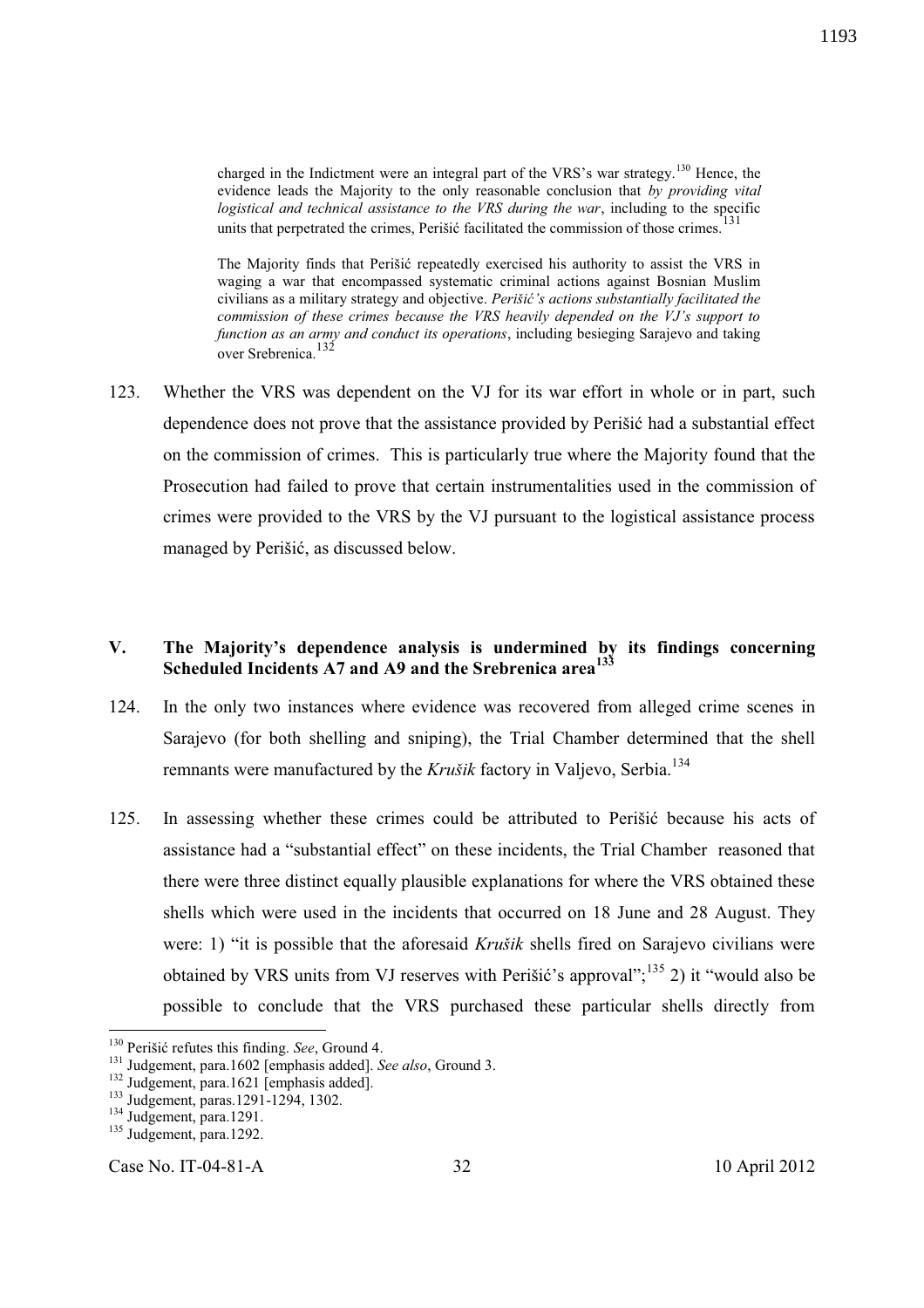*Krušik*<sup>,136</sup> (that transaction would not necessarily have implicated Perišić); and 3) "one cannot reasonably discount the possibility that the VRS obtained these particular shells through smuggling or donations of VJ personnel outside the official logistical assistance process."<sup>137</sup>

- 126. Based on the foregoing, the Trial Chamber rejected the Prosecution contention that the weaponry recovered from these crimes scenes stemmed from the logistical assistance overseen by Perišić, finding that the "trial record does not establish that the particular shells used in Scheduled Incidents A7 and A9 were provided to the VRS pursuant to the logistical assistance process managed by Perišić."<sup>138</sup> Given the varied possible explanations for how this weaponry came into the possession of the VRS, this finding was correct under the principle of *in dubio pro reo.*
- 127. However, alternative possibilities are improperly ignored in the Majority's remaining analysis of Perišić's responsibility for aiding and abetting crimes when similar evidence was not produced. The Trial Chamber properly found it could not draw an inference of guilt when presented with specific evidence of the instrumentalities or weaponry used. Drawing an inference of guilt in the absence of evidence of the specific instrumentalities or weaponry *a fortiori* had to have been based on speculation.
- 128. The Trial Chamber came to the same conclusion, for the same reasons, regarding evidence that was recovered from the Srebrenica area<sup>139</sup> that was manufactured by the Prvi Partizan factory in Uzice, Serbia in 1993 and 1994.
- 129. It held:

The Trial Chamber finds that it is impossible to conclude beyond a reasonable doubt that these specific bullets were provided to the VRS pursuant to the logistical assistance process that Perišić oversaw. Overall, this evidence presents the same problems as the aforementioned shells recovered from Sarajevo. The trial record does not establish whether these specific bullets were delivered to the VRS pursuant to Perišić's orders,

l

Case No. IT-04-81-A 33 10 April 2012

1192

<sup>&</sup>lt;sup>136</sup> Judgement, para.1293.

<sup>137</sup> *Ibid*.

<sup>&</sup>lt;sup>138</sup> Judgement, para.1294.

<sup>&</sup>lt;sup>139</sup> Judgement, para.1295.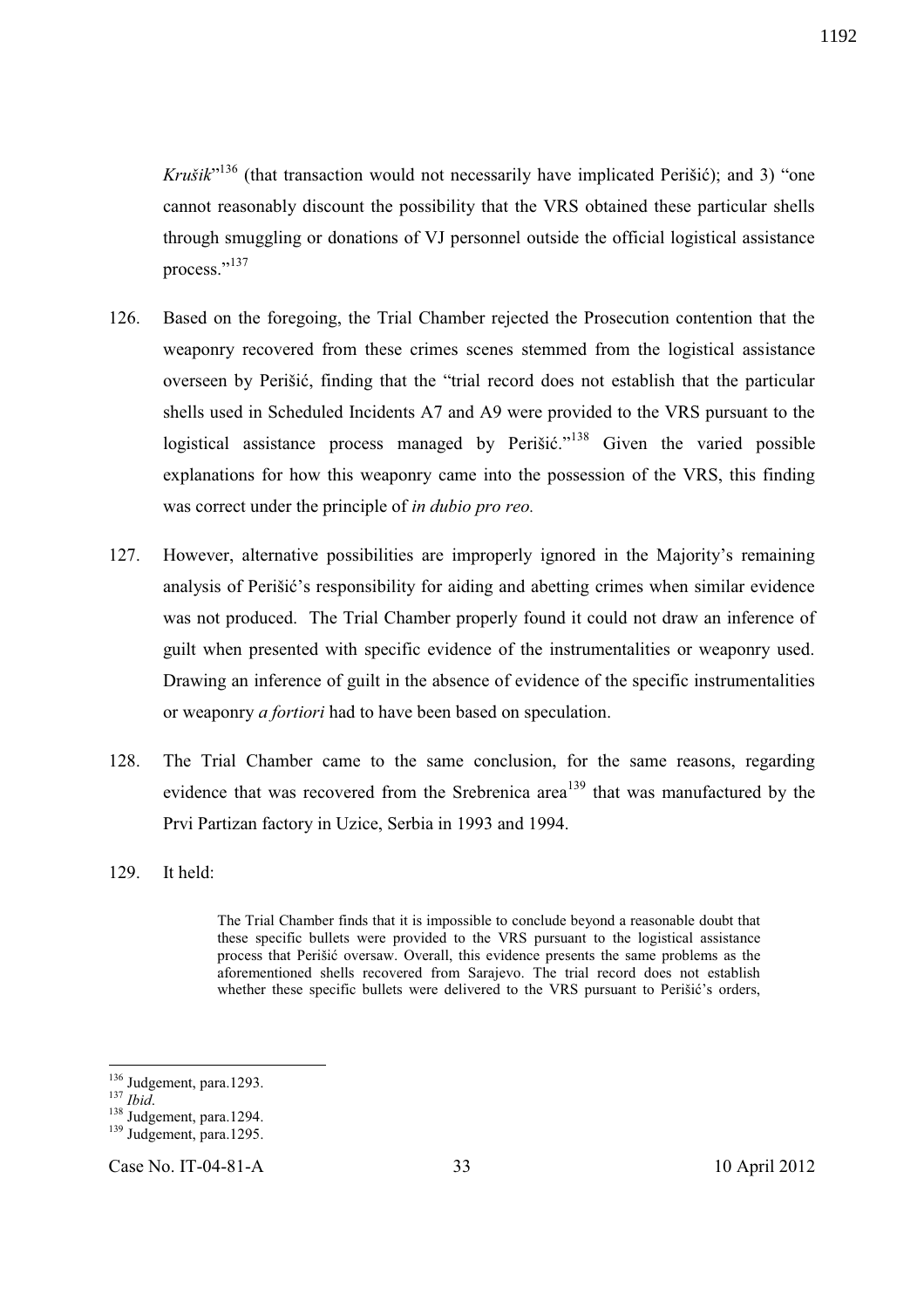purchased directly from *Prvi Partizan* or otherwise procured through unauthorised channels. $^{140}$ 

130. Similarly, the Trial Chamber found that 378 bullet casings out of the 3,644 recovered from the Srebrenica killing sites were manufactured by Prvi Partizan in 1993 and that these bullets raise the same problems as previously discussed:

> Again, it is not possible to reasonably conclude that Perišić was involved in the provision of these specific bullets. $141$

- 131. The Majority found significant depletion of the reserves of the VRS had taken place well before the dates of these incidents in  $1995$ .<sup>142</sup> Nevertheless, this depletion was not a factor in its determination that there was a failure of proof for these Counts. On the contrary, the Chamber found that there were a number of possible objective scenarios explaining the provision of the weaponry in A7, A9 and the Srebrenica bullets, holding that the evidence was insufficient to prove that Perišić aided and abetted those crimes.<sup>143</sup> It was unreasonable for the Majority to conclude, particularly in light of its reasoning concerning A7, A9 and the Srebrenica bullets, that Perišić's logistical assistance had a substantial effect on other crimes perpetrated by the VRS in Sarajevo and Srebrenica, as charged in the Indictment.<sup>144</sup>
- 132. The ultimate conclusion that Perišić's logistical assistance had a substantial effect on the commission of crimes was made in the absence of any evidence as to the origin of the ammunition actually used. It was based on the improper, generalised conclusion that providing logistical assistance to the VRS war effort automatically constituted aiding and abetting select crimes committed by the VRS during the war. That conclusion was contrary to law.

<sup>&</sup>lt;sup>140</sup> Judgement, para.1296.

 $141$  Judgement, para.1301.

<sup>&</sup>lt;sup>142</sup> Judgement, para.1597.

<sup>&</sup>lt;sup>143</sup> Judgement, para.1292.

<sup>&</sup>lt;sup>144</sup> Judgement, para.1627.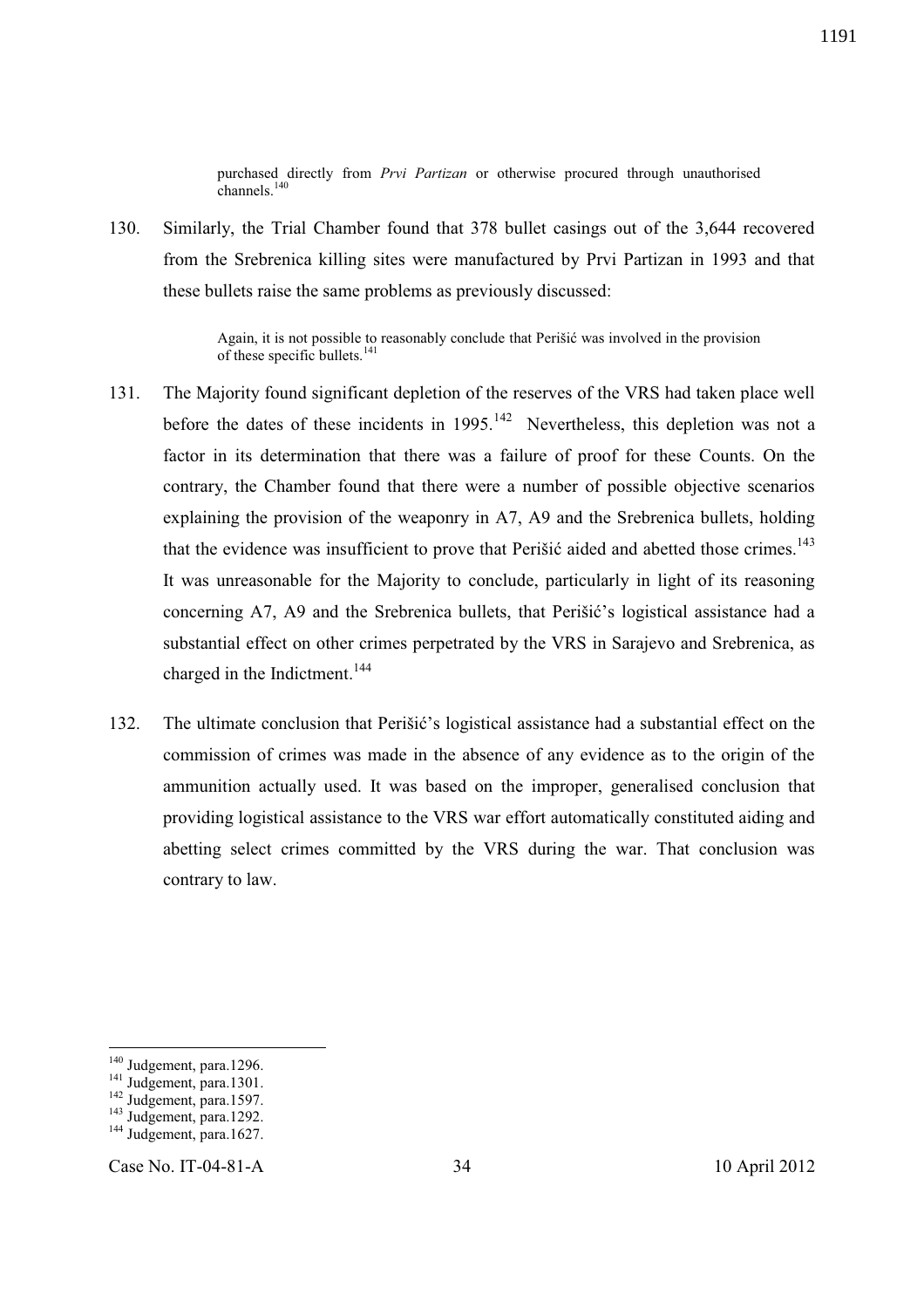- 133. The Majority acknowledged that there was *no* evidence and therefore *no* proof that specific weaponry or logistics used in committing the charged crimes stemmed from the logistical assistance process overseen by Perišić.<sup>145</sup>
- 134. The Majority excused this absence of proof by relying on its finding that the acts of an aider and abettor need not have been "specifically directed" to assist crimes.<sup>146</sup>
- 135. This finding is erroneous and highlights the underlying legal error on which evaluation of the evidence was based: to wit, that "general dependence" somehow imputes personal liability to Perišić for crimes committed by the VRS. The VRS dependence on the VJ in waging its war cannot, standing alone, lead to a reasonable conclusion that Perišić's acts had substantial effect on the commission of the crimes much less constitute the only reasonable conclusion.
- 136. That Perišić's acts had a substantial effect on the commission of the crimes charged is not the *only* reasonable conclusion.<sup>147</sup> A number of objectively alternative reasonable explanations exist:

1) the assistance provided by Perišić to the VRS was directed at supporting the war effort and not to the commission of the crimes and that such assistance did not contribute substantially to the commission of crimes; $^{148}$  or

2) the logistics used by the VRS for the crimes charged fell within the same analysis as those used for incidents A7 and A9 in Sarajevo and the bullets retrieved from the killing sites in Srebrenica;<sup>149</sup> or

3) FRY provided assistance to the VRS independent of the VJ;<sup>150</sup> or

4) the logistics came from the RS special purpose logistic production.

Such assistance cannot be considered to be determinative of Perišić's individual criminal responsibility.

 $\overline{a}$ 

Case No. IT-04-81-A 35 10 April 2012

<sup>&</sup>lt;sup>145</sup> Judgement, para.1624.

<sup>146</sup> *See*, Ground 2, *supra*.

<sup>147</sup> *Stakić*-AJ, para.219; *Čelebići*-AJ, para.458; *Hadžihasanović*-AJ, para.286.

<sup>&</sup>lt;sup>148</sup> *See*, *e.g.* Dissent, paras.19-20 (concerning successful technical model of air bombs directed at waging a war).

<sup>149</sup> *See,* paras.124-130, *supra.*

 $150$  Judgement, paras.989, 999.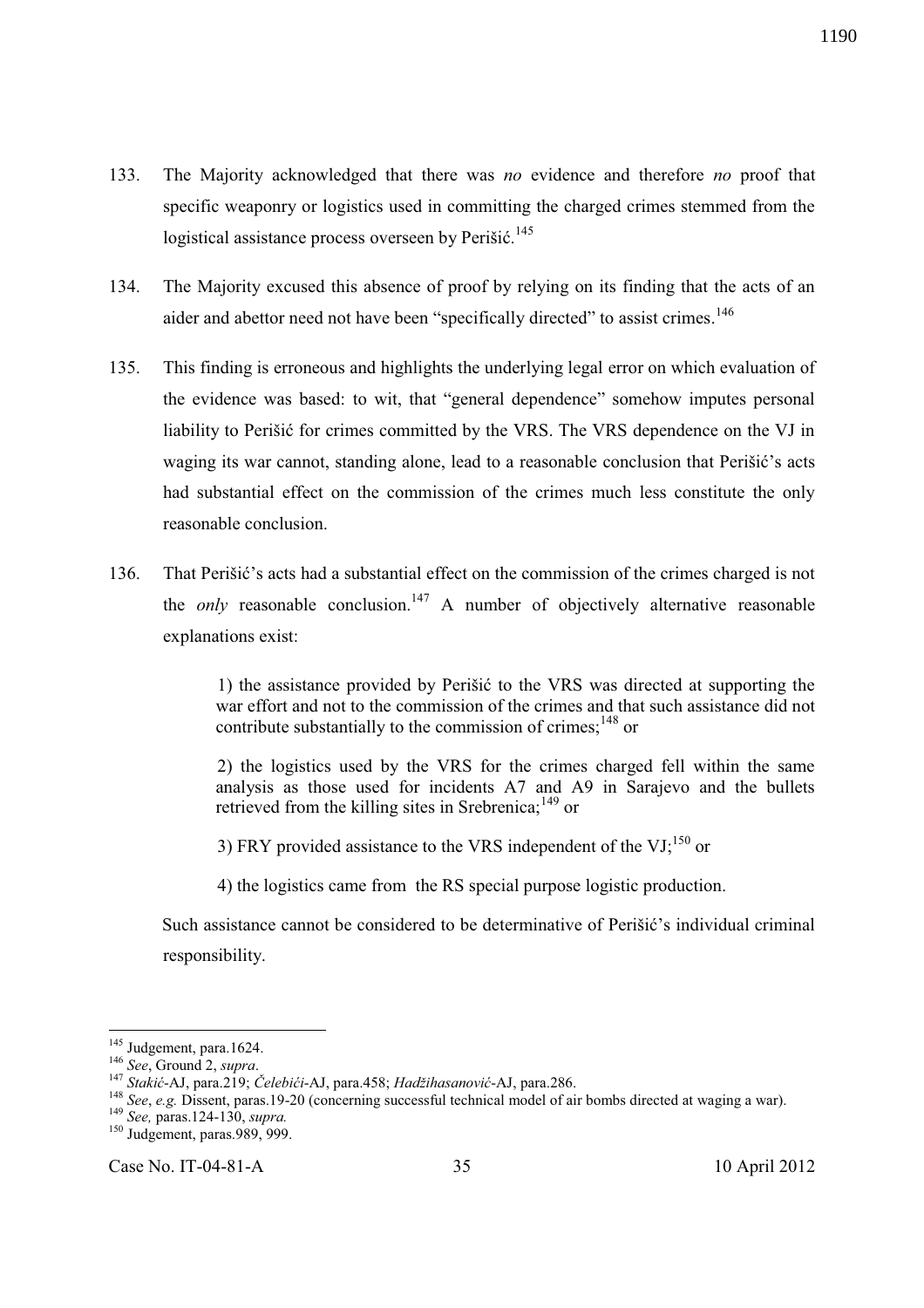- 137. The Majority erred in concluding that the creation of the  $30<sup>th</sup> PC$ , payment of salaries, and verification of promotions had a substantial effect on the crimes committed in Sarajevo and Srebrenica. The following submissions demonstrate the errors made by the Majority in finding that Perišić's acts had a substantial effect on the crimes committed by the VRS in Sarajevo and Srebrenica.<sup>152</sup> These errors invalidate the Judgement with respect to Perišić's responsibility for aiding and abetting through the provision of personnel assistance to the VRS.
- 138. The Majority found that Perišić provided *practical assistance* to the VRS by creating the conditions that enabled members of the  $30<sup>th</sup>$  PC to continue serving in the VRS without impediments while enjoying the rights conferred to VJ members.<sup>153</sup> According to the Majority, Perišić created such conditions by forming the Personnel Centres, composed of key VRS officers, through which they legally acquired their status as VJ members with all the corresponding benefits.<sup>154</sup> The Majority further found that Perišić sent other VJ military personnel to the VRS on an ongoing basis, which enabled the flow and rotation of personnel to continue without interruption.<sup>155</sup>
- 139. With respect to the *effect* of the practical assistance which the Majority attributed to Perišić, it found that such assistance "was vital to help the VRS function"<sup>156</sup> and that it created conditions for the VRS to wage a war which encompassed systematic criminal activities, through which "he *facilitated* the commission of the crimes in Sarajevo and Srebrenica<sup>",157</sup>

-

**Sarajevo and Srebrenica** 

Case No. IT-04-81-A 36 10 April 2012

<sup>151</sup> *See*, Ground 3*, supra*.

<sup>&</sup>lt;sup>152</sup> Judgement, paras.1603-1619, 1627.

<sup>&</sup>lt;sup>153</sup> Judgement, para.1608, 1609, 1623.

 $154$  Judgement, para.1609.

 $155$  Judgement, para.1610.

<sup>&</sup>lt;sup>156</sup> Judgement, para.1612 [emphasis added].

<sup>&</sup>lt;sup>157</sup> Judgement, para.1613 [emphasis added].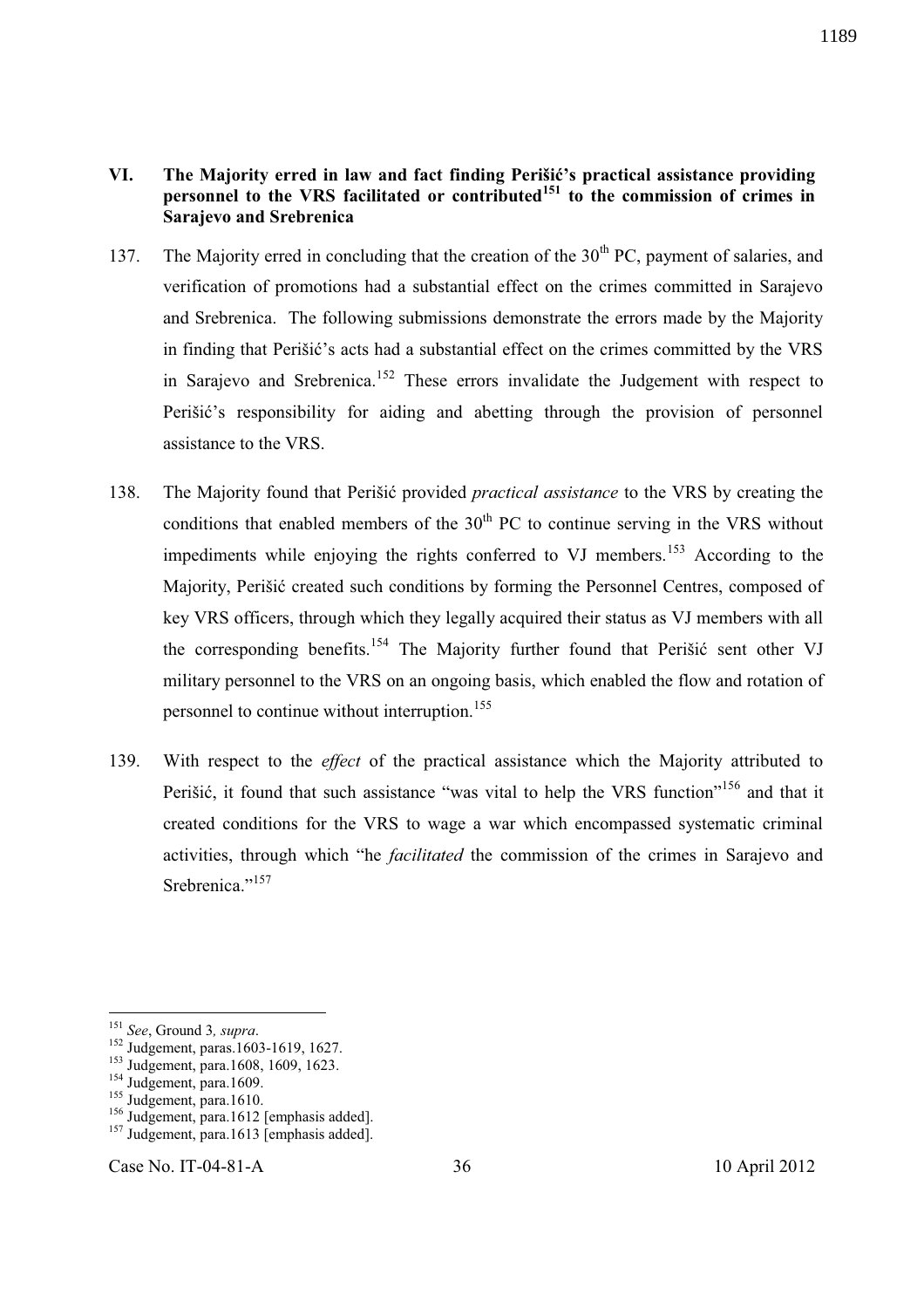140. The Majority also found that Perišić contributed to the commission of the crimes by the VRS promoting and paying the salaries of members of the  $30<sup>th</sup> PC<sup>158</sup>$  as such salaries and other benefits were "*vital to the functioning of the very core* of the VRS."<sup>159</sup>

#### **A. Creation of Personnel Centres as contribution for the commission of crimes**

- 141. The conclusion reached by the Majority that Perišić *facilitated*, through his activities, the conditions for VRS officers to remain in their posts within the VRS is misplaced. Further, the Majority's finding that VRS officers were allowed to carry out their operations with limited concerns for their own basic material needs and those of their families<sup>160</sup> does not address how Perišić facilitated the commission of crimes. It does address the VRS dependency on the VJ to wage war, which as previously discussed is not a crime and should not be part of the analysis.
- 142. There is no evidence that any of the officers who represented core officers of the  $VRS<sup>161</sup>$ requested, or expressed their desire to leave the VRS due to their unregulated status. The finding conceded that the majority of these men started serving in the VRS before Perišić's appointment and before the creation of the PCs.<sup>162</sup> In fact, *all* of the members of the 30<sup>th</sup> PC identified in paragraph 1608 fit into this category.<sup>163</sup> There is no evidence that their posts or further service in VRS were endangered prior to establishment of the PCs. Likewise, there is no evidence that the change in their status pursuant to the creation of the PCs impacted their decision to remain in the VRS.
- 143. The Majority found that by creating the conditions that enabled such personnel to continue serving in the VRS and wage a war without impediments while enjoying all the rights conferred to VJ members through the establishment of the PCs,<sup>164</sup> Perišić *contributed* to the commission of the crimes by the VRS. However, in order for Perišić to be found criminally responsible for such assistance it must have had a *substantial effect* on the commission of the crimes. The evidence does not establish such a conclusion.

-

<sup>&</sup>lt;sup>158</sup> Judgement, para.1614.

<sup>&</sup>lt;sup>159</sup> Judgement, para.1619 [emphasis added].

<sup>&</sup>lt;sup>160</sup> Judgement, para.1623.

<sup>&</sup>lt;sup>161</sup> The Majority identified those persons in Judgement, paras.550-555, 562,727, 759.

<sup>&</sup>lt;sup>162</sup> Judgement, para.1609.

<sup>163</sup> *See*, Judgement, paras.799, 1608; Malčić, T.11207- 11210; P2047; D294; D296; D330.

<sup>&</sup>lt;sup>164</sup> Judgement, para.1609.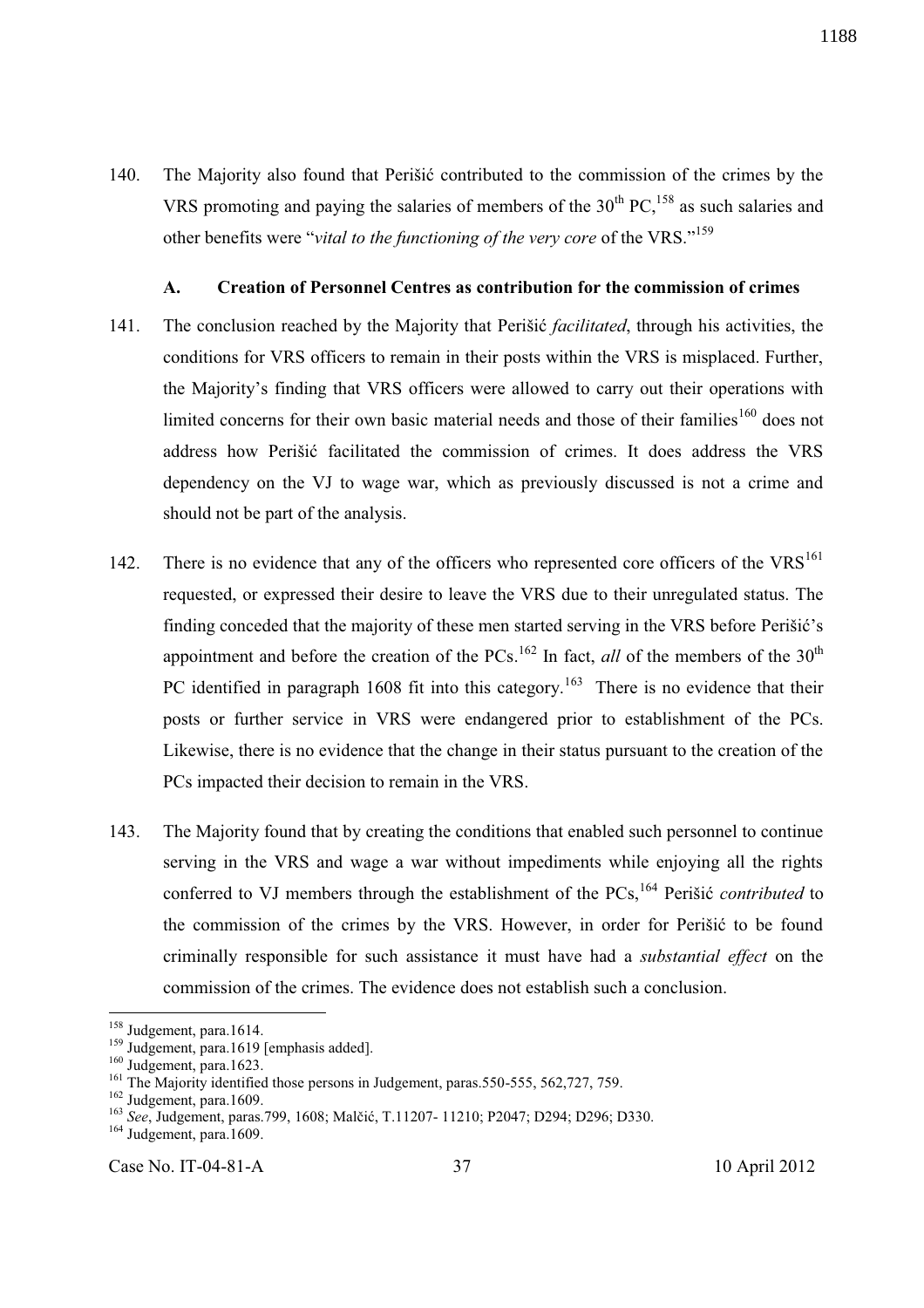#### **B. Salaries did not have a substantial effect on the commission of crimes by the VRS**

- 144. The Majority also found that the salaries enjoyed by members of the  $30<sup>th</sup>$  PC were instrumental in assisting the VRS in pursuing its military operations*.* 165
- 145. Pursuant to the *actus reus* required for aiding and abetting, the Majority had to establish, based on the evidence, that this assistan*ce* had a substantial effect on the perpetration of the crimes.
- 146. The evidence established that during the sanctions imposed by FRY on the RS from August 1994 until February 1995, the payment of salaries provided to members of the  $30<sup>th</sup>$ PC was completely suspended.<sup>166</sup> The Majority recognised that during this period of suspension none of the  $30<sup>th</sup>$  PC members left their positions in the VRS.<sup>167</sup> Clearly, the suspension of their salaries did not cause high ranking VRS officials and other perpetrators of the crimes committed in Sarajevo and Srebrenica to leave their positions. "It cannot be said that the *only* reasonable inference is that the payment of salaries had a substantial effect on the commission of such crimes."<sup>168</sup>
- 147. The Majority concluded that members of the  $30<sup>th</sup> PC$  did not leave their posts in the VRS due to the VRS denial of requests for transfer back to the VJ.<sup>169</sup> It must have had this conclusion in mind when addressing periods other than when sanctions were not being imposed.<sup>170</sup>
- 148. This fact demonstrates that the *VRS itself* had a mechanism for sustaining its personnel independent from Perišić. The operative requirement of authorisation for leaving the VRS was consent by the VRS Commander. Salaries had nothing to do with it.
- 149. The Trial Chamber held that it was not proved beyond a reasonable doubt that personnel serving in the VRS and SVK through the  $30<sup>th</sup>$  and  $40<sup>th</sup>$  PCs could be redeployed to VJ

-

<sup>&</sup>lt;sup>165</sup> Judgement, para.1623.

<sup>&</sup>lt;sup>166</sup> Judgement, para.867.

<sup>&</sup>lt;sup>167</sup> Judgement, para.1618. It should also be noted that 30<sup>th</sup> PC members were invited by the FRY leadership to cancel their obedience to the RS leadership and to return to FRY and VJ (P756, 25<sup>th</sup> SDC Session).

<sup>168</sup> Dissent, para.23. *See also*, P312, pp.191-192.

<sup>&</sup>lt;sup>169</sup> Judgement, para.1618, referring to P2817.

<sup>170</sup> Judgement, paras.810-830.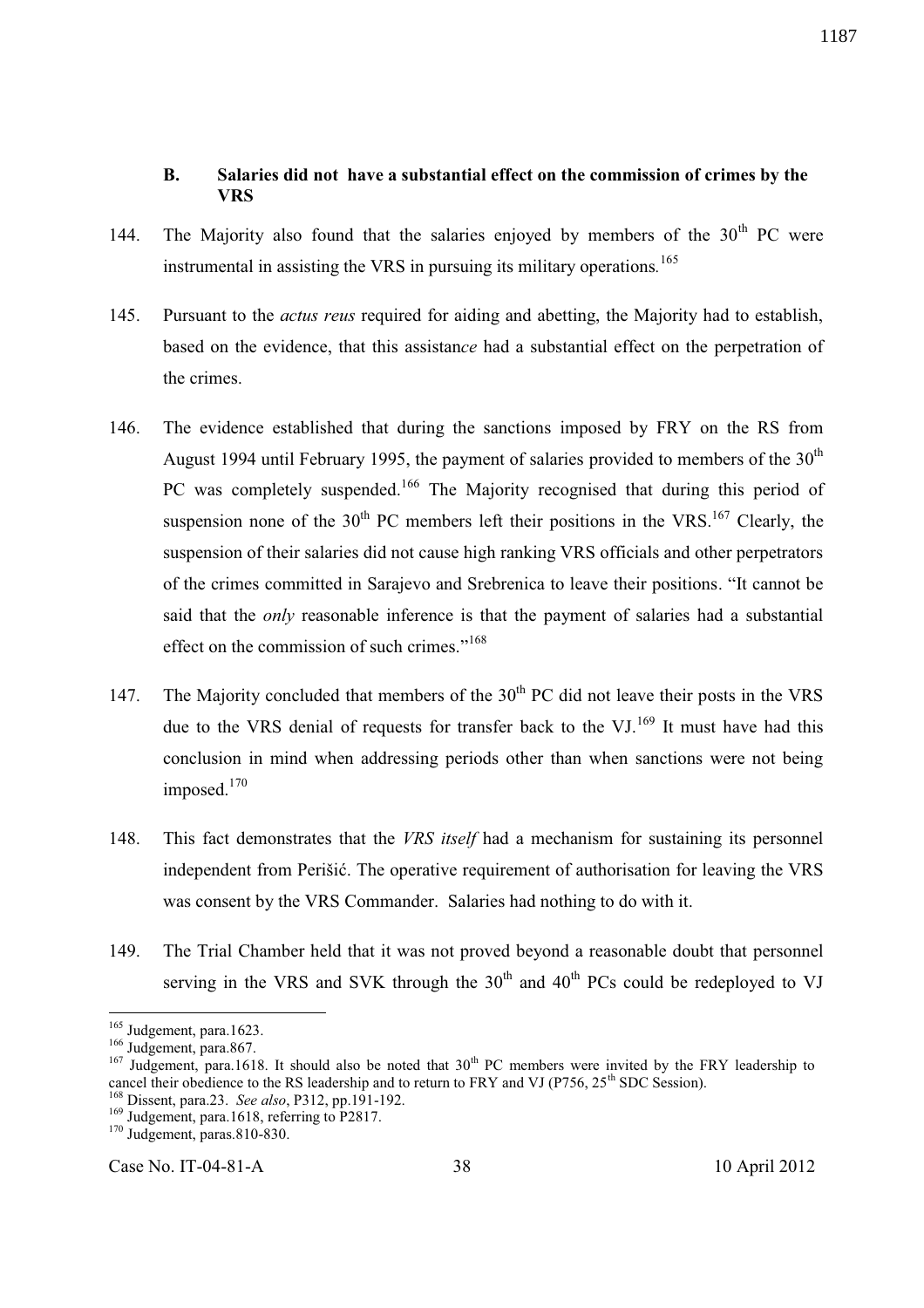This is what happened, for six months we lived without salaries. We did not desert, as many people were hoping we would, we stayed behind and we would have stayed even if they never paid back what they did, and even that was short of the fighting allowance, short of all those things which go with a salary, but we are satisfied with how much we get, and we must be satisfied. I now can tell you that we must and should be satisfied because with a clear eye and a high forehead I stand before my soldiers. At the Bihać front, one says to me, general, I don't have a salary; son, I don't have one either; so he asks how do your wife and children live? Same as yours; but do not take this to mean that the officers should have their salaries abolished.<sup>172</sup>

- 150. MP-005 testified that salaries were not important to them in staying with the VRS,
	- Q. Despite which, you remain with the Army Republika Srpska throughout this period, during which you were receiving no salaries at all; right?
	- A. Your Honours, I stayed put. There was a war on. It's not like one had a choice, like one could pick where to go, nor did anyone suggest that I should be headed elsewhere, nor was I ever ordered to go anywhere else, or anything like that.<sup>173</sup>
- 151. The Majority, therefore, erred in finding that the only reasonable conclusion is that Perišić provided personnel assistance to the VRS and that such assistance had a substantial effect on the commission of the crimes perpetrated by the VRS in Sarajevo and Srebrenica.

# **C. Verifications of promotions did not have a substantial effect on the commission of crimes by the VRS**

- 152. The Majority found the verification of promotions was essential for members of the PCs, as well as their families, because higher ranks would result in higher salaries and that verifications were reflected in the calculation of pensions and certain benefits.<sup>174</sup>
- 153. Nowhere in the paragraphs relied upon by the Majority for its finding that verifications of promotions were essential for members of the  $30<sup>th</sup>$  PC was there a discussion about what the effect of the verifications would be on pensions and other benefits.<sup>175</sup>

 $\overline{a}$ <sup>171</sup> Judgement, para.830.

<sup>172</sup> P312, pp.191-192. *See also*, P228, p.6.

<sup>&</sup>lt;sup>173</sup> MP-005, T.2466:4-10.

<sup>&</sup>lt;sup>174</sup> Judgement, para.1616.

<sup>&</sup>lt;sup>175</sup> Judgement, paras.881-889, 905-910. Not a single word is said about the consequences of verifications of higher ranks to these status rights, in these paragraphs relied on by the Majority in fn.4540 of para.1616.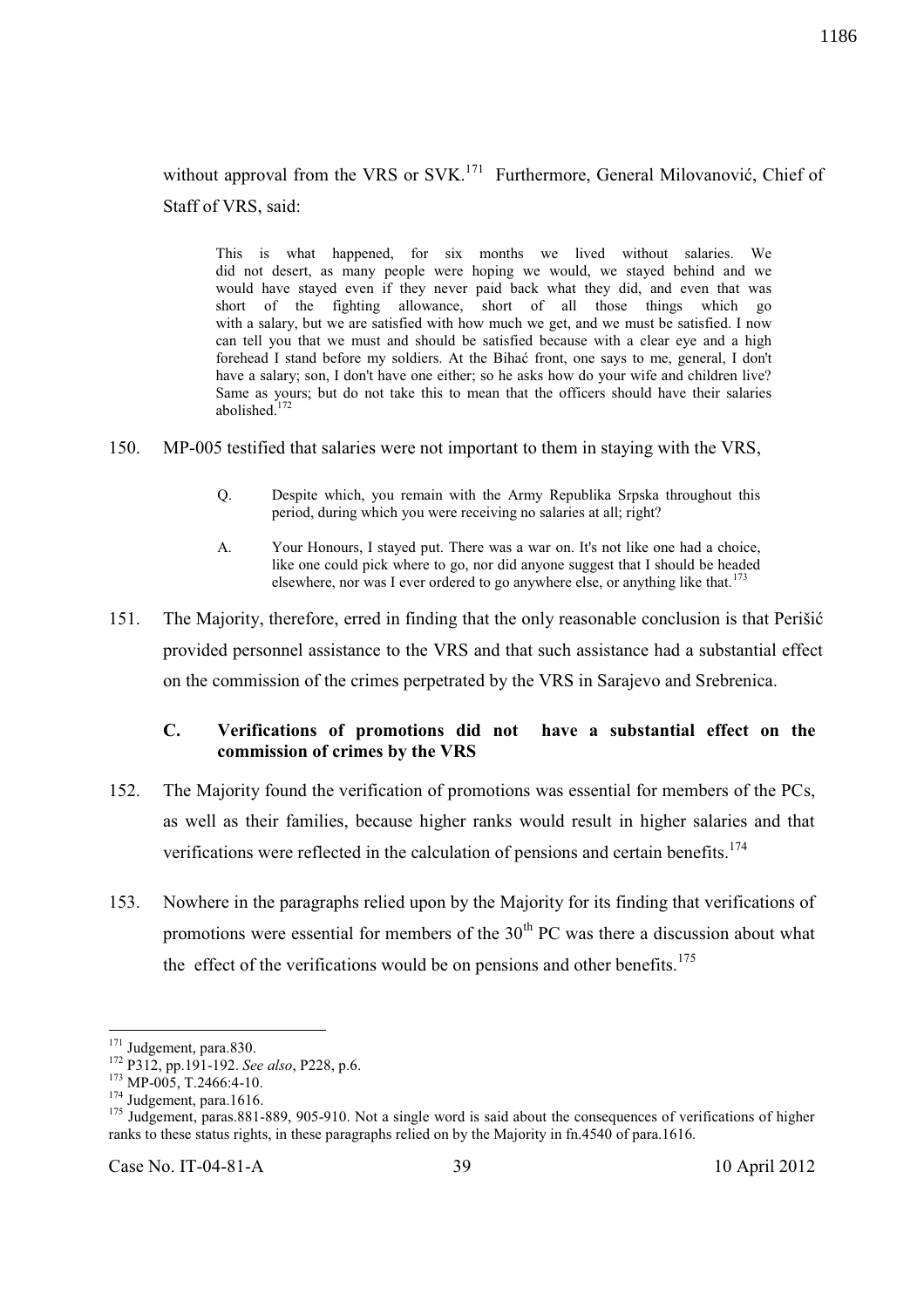- 154. The Defence did not dispute the fact that the verification of higher ranks was reflected in higher salaries of members of PCs. However, the evidence could not have led any reasonable trier of fact to conclude that the verifications of higher ranks, as well as salaries, had a substantial effect on the commission of the charged crimes.<sup>176</sup>
- 155. The evidence at trial established a number of verification scenarios. None of these scenarios established a nexus between the verification process and the commission of the crimes charged.
- 156. Concrete examples were proved in which the promotions of personnel identified as direct perpetrators of crime, were not verified while they were posted in the VRS.<sup>177</sup>
- 157. Some personnel identified as perpetrators were given verifications upon the end of the armed conflict.<sup>178</sup>
- 158. Some personnel identified as perpetrators were never promoted in the VRS.<sup>179</sup>
- 159. [REDACTED]<sup>180</sup>
- 160. Other witnesses also gave evidence about the importance of promotions in the VRS.<sup>181</sup>
- 161. Conversely, like the salaries, the verification of ranks during the sanctions which the SRJ imposed on the RS was not carried out, and this did not reflect on the quality and quantity of the members of the  $30<sup>th</sup>$  PC.

<sup>181</sup> Škrbić, T.11716-11717.

Case No. IT-04-81-A 40 10 April 2012

l <sup>176</sup> *See*, *supra*, Grounds 5 and 6, Section VI.B.

<sup>177</sup> Judgement, para.849 (mentions General Zivanović, the commander of the Drina Corps, whose rank was never verified and Galić, commander of the SRK, who's rank of Lieutenant General was never verified).

<sup>&</sup>lt;sup>178</sup> Judgement, para.862 (noting the verifications of the rank of Major General D.Milošević was verified on 27.12.1995, a year and a half after his promotion in the VRS).

 $179$  P1920 (personnel file for Ljubiša Beara).

<sup>&</sup>lt;sup>180</sup> [REDACTED]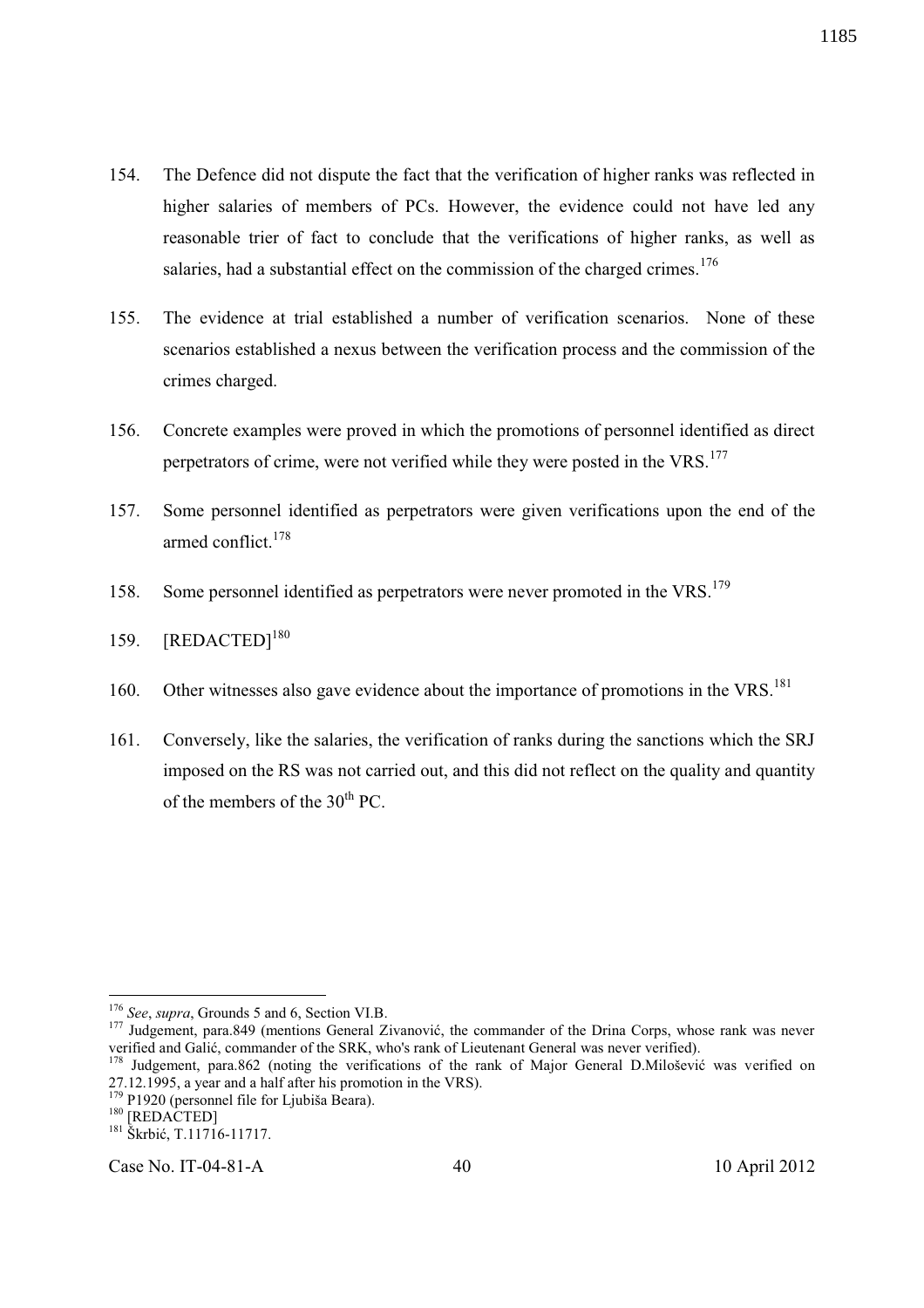# **D. The Majority's conclusion regarding the importance of the Personnel Centres is erroneous**

- 162. The Majority's conclusion that the creation of the  $30<sup>th</sup> PC$  Perišić sustained the very life line of the VRS by creating the  $PCs<sup>182</sup>$  is a conclusion no reasonable Trial Chamber could have reached beyond a reasonable doubt based on the totality of evidence presented.
- 163. The Majority's conclusion that Perišić's assistance in creating the  $30<sup>th</sup>$  Personnel Centre and subsequently in regulating the status of its members, role in the payment of salaries for  $30<sup>th</sup>$  PC members, and role in the verification of promotions process facilitated the commission of crimes is erroneous, let alone have a substantial effect on the commission of crimes

# **VII. Relief Sought**

164. No reasonable Trial Chamber, having properly considered the above evidence, could have concluded beyond reasonable doubt that Perišić provided practical assistance and support to members of the VRS who were involved in the commission of crime and that his conduct had a substantial effect on the commission of those crimes. Perišić respectfully requests that the Appeals Chamber consider his arguments and reverse his convictions.

 $\overline{a}$ 

1184

<sup>&</sup>lt;sup>182</sup> Judgement, para.1623.

Case No. IT-04-81-A 41 10 April 2012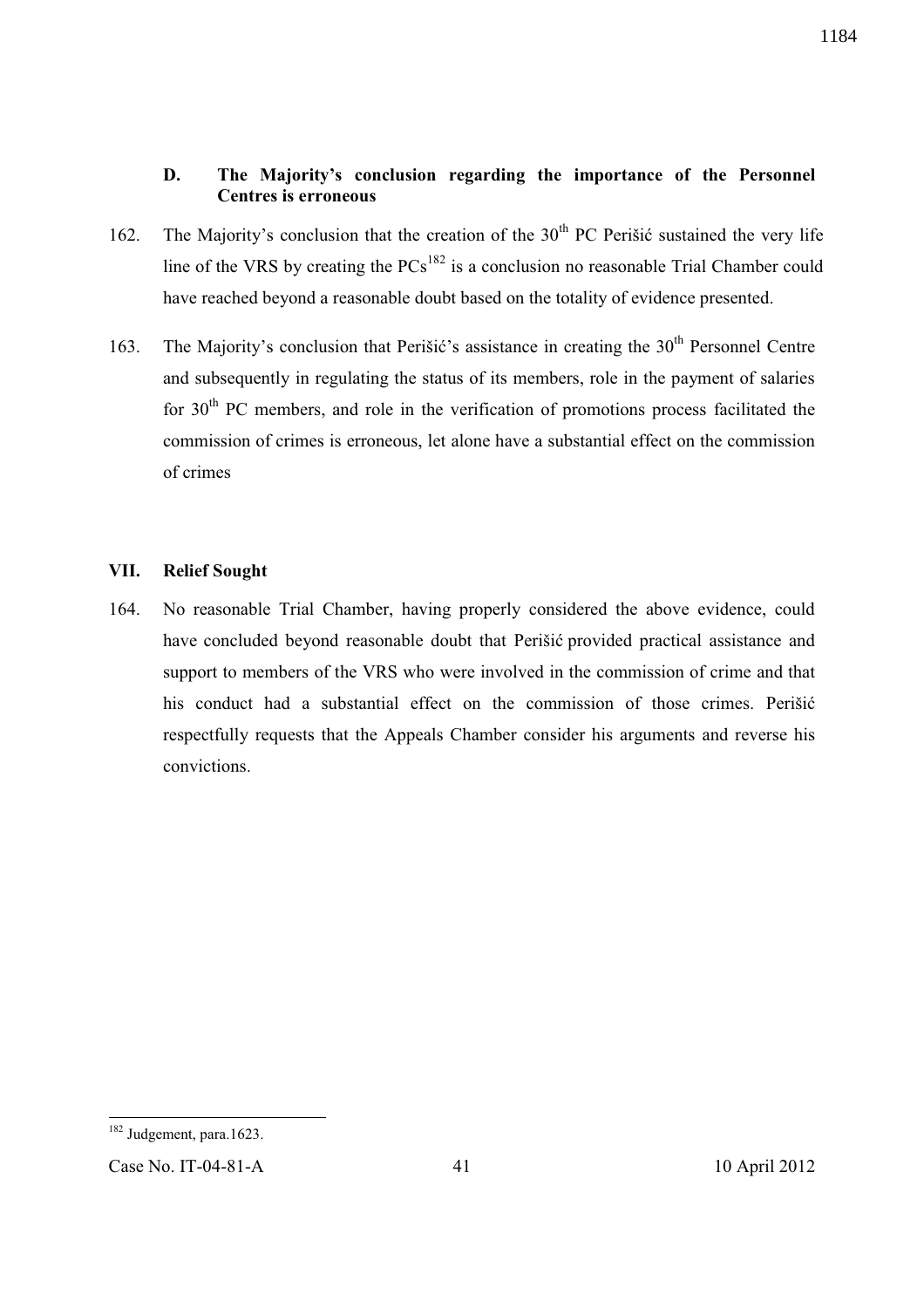#### **I. Introduction**

- 165. The Majority erred in law by failing to apply the purpose standard for the *mens rea* of aiding and abetting, as established by customary international law. In finding Perišić guilty of Counts 1-4 and 9-12 the Majority found that mere knowledge is sufficient to establish the *mens rea* for aiding and abetting.<sup>183</sup>
- 166. As a result, Perišić was convicted based on the Majority's finding that he could be guilty as an aider and abettor based merely on his knowledge that crimes might occur regardless of his purpose or intent.<sup>184</sup> This error invalidates the Judgment.

# **II. The mens rea standard for aiding and abetting under international law requires proof of purpose and not just knowledge**

167. The Statute of the Tribunal does not provide for a *mens rea* standard for aiding and abetting; therefore, the applicable standard must derive from CIL.<sup>185</sup> The International Court of Justice has held "[i]t is, of course, axiomatic that the material of customary international law is to be looked for primarily in the actual practice and *opinio juris* of States."<sup>186</sup>

#### **A. The Rome Statute**

168. The Rome Statute of the International Criminal Court ("Rome Statute") clearly articulates the requisite *mens rea* for aiding and abetting. It requires that for a person to be held criminally liable for aiding and abetting, he or she must have acted "[f]or the purpose of facilitating the commission of  $[...]$  a crime."<sup>187</sup> Importantly, the knowledge

Case No. IT-04-81-A 42 10 April 2012

-

<sup>&</sup>lt;sup>183</sup> Judgement, paras.1632-1650. The Trial Chamber set forth its interpretation of the law in Judgement, paras.129-130, *quoting Simić*-AJ, para.86; *Mrkšić*-AJ, para.49.

<sup>184</sup> Perišić disputes the Majority's findings on *mens rea*. *See*, Grounds 9-12.

<sup>&</sup>lt;sup>185</sup> ICTY Statute. The Statute of the ICTR similarly does not define the applicable *mens rea* for aiding and abetting.

<sup>186</sup> *Continental Shelf (Libya v. Malta)*, Judgement, I.C.J. Reports 1985, p.29, para.27.

 $187$  Rome Statute, Art.  $25(3)(c)$ .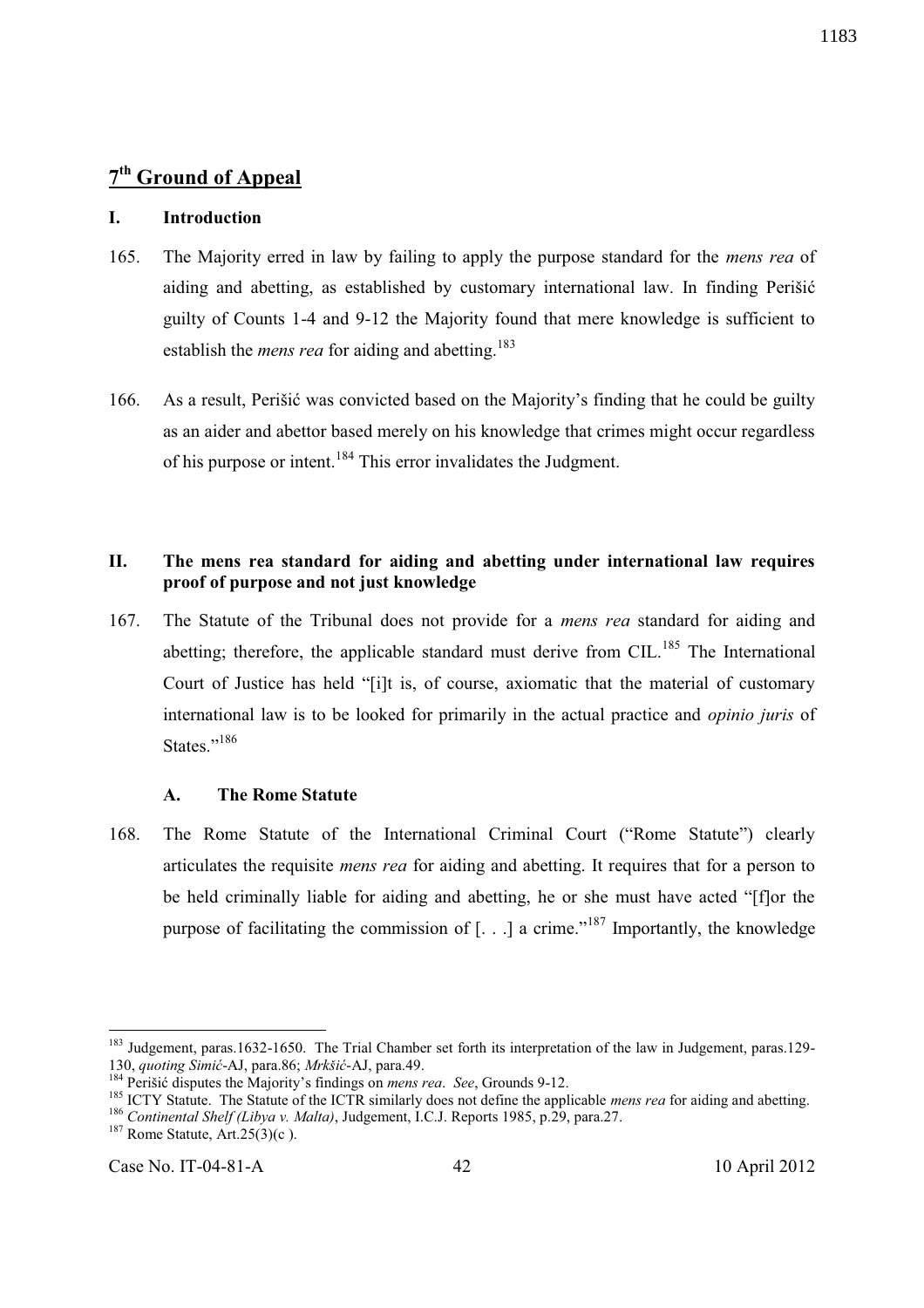standard of the ICTY was considered when adopting the Rome Statute. This standard was expressly rejected in favor of the more appropriate purpose standard.<sup>188</sup>

- 169. The Rome Statute reflects the international community's consensus on the applicable *mens rea* standard for aiding and abetting. It has been signed and ratified by 139 and 120 States, respectively.<sup>189</sup> Article 25(3)(c) establishes that the international community has promulgated a standard that requires purpose as part of the *mens rea* and rejected a standard of mere knowledge alone for imposing aiding and abetting liability. The Tribunal has failed to do so in its jurisprudence. The Pre-Trial Chamber of the ICC recently clarified this point by explaining that "unlike the jurisprudence of the *ad hoc*  tribunals, article  $25(3)(c)$  of the [Rome] Statute requires that the person act with the *purpose* to facilitate the crime; knowledge is not enough for responsibility under this article."<sup>190</sup>
- 170. Since the seminal case of *Tadić*, the Appeals Chamber has expressly noted, "[the Rome Statute] was adopted by an overwhelming majority of the States attending the Rome Diplomatic Conference and was substantially endorsed by the Sixth Committee of the United Nations General Assembly."<sup>191</sup> The ICTY Appeals Chamber also recognized that the "[Rome Statute] is supported by a great number of States and may be taken to express the legal position i.e. *opinio juris* of those States" <sup>192</sup> and emphasised the "significant legal

l <sup>188</sup> Flavia Zorzi Giustiniani, *The Responsibility of Accomplices in the Case-law of the Ad Hoc Tribunals*, Criminal Law Forum 417, 20(3/4) (2009), pp.442-443. As one member of the German delegation to the Rome Conference and former *ad litem* judge of the Tribunal has observed, "the aider and abettor must act with *'purpose'*. . . [which] means more than mere knowledge" (Albin Eser, *Individual Criminal Responsibility in the Rome Statute of the International Criminal Court: A Commentary* 767, Vol. I (Antonio Cassese *et al.*, eds.)(2002), p. 801).

<sup>189</sup> International Criminal Court, http://www.icc-cpi.int/Menus/ASP/states+parties/; Coalition for the International Criminal Court, http://www.iccnow.org.

<sup>190</sup> Situation in the Democratic Republic of the Congo *in the Case of the Prosecutor v. Callixte Mbarushimana*, Case No. ICC-01/04-01/10, Decision on the Confirmation of Charges, 16 December 2011, para.274 (internal citations omitted). Furthermore, the knowledge standard provided under Article 30 does not alter the purpose standard in Article 25(3)(c), as this standard falls within the "[u]nless otherwise provided" clause of Article 30.

<sup>191</sup> *Tadić*-AJ, para.223. *See also Furundžija*-TJ, para.227.

<sup>192</sup> *Tadić*-AJ, para.223. *See also Furundžija*-TJ, para.227 (stating that the Rome Statute "by and large may be taken as constituting an authoritative expression of the legal views of a great number of States").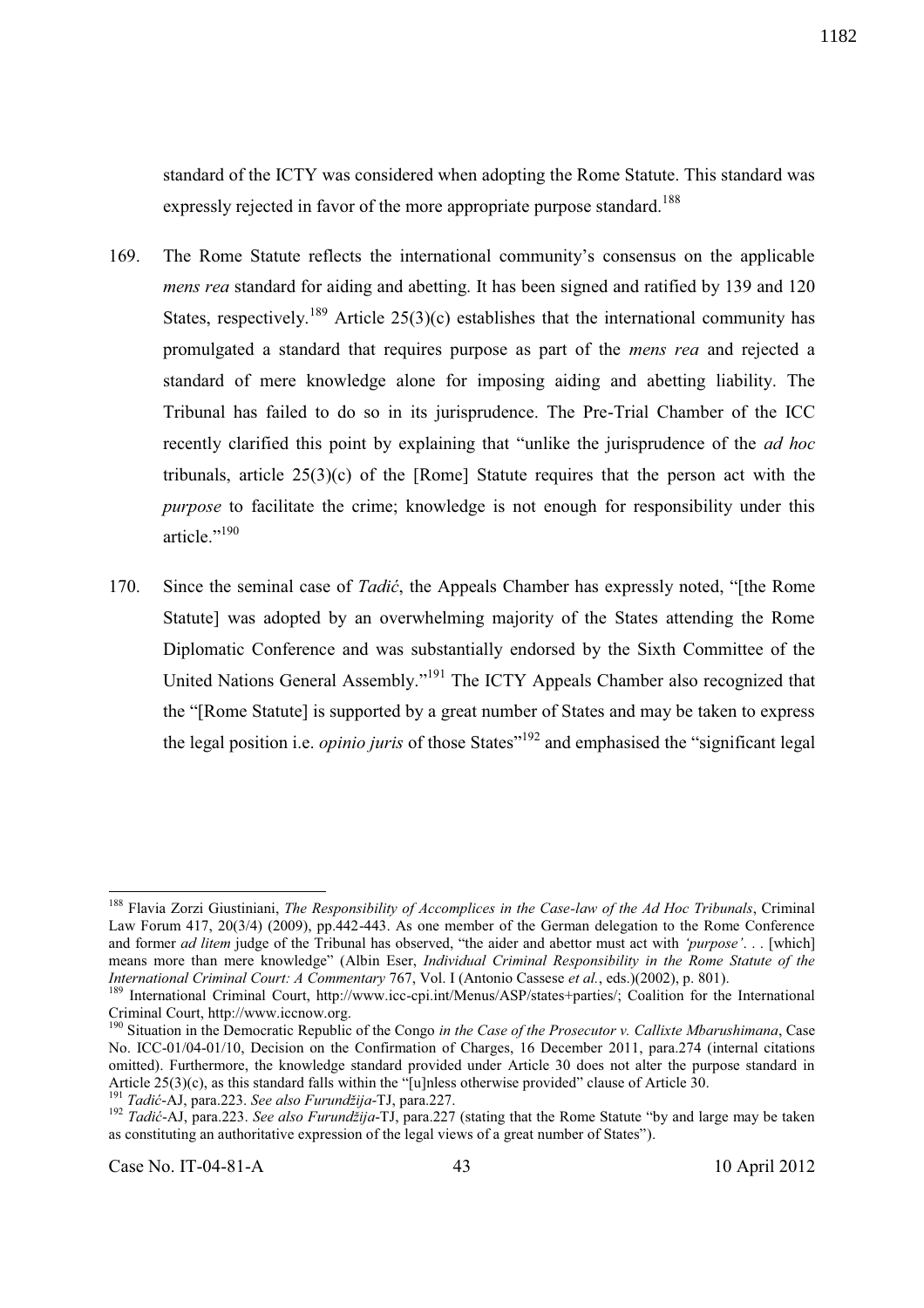value" of the Rome Statute.<sup>193</sup> The Tribunal has accordingly looked to the Rome Statute for guidance when considering the substance of CIL.<sup>194</sup>

171. Article 25(3)(c) of the Rome Statute embodies the development of CIL. Since its adoption in 1998 there has been a growing trend of general acceptance that mere knowledge that crimes may be committed is insufficient to establish liability as an aider and abettor. $195$ 

## **B. U.S. Courts of Appeals**

- 172. The applicable *mens rea* standard for aiding and abetting under international law has recently been addressed by a number of U.S. Courts of Appeals. A majority of them have held that the applicable *mens rea* for aiding and abetting liability under international law is the "purpose" standard provided in Article  $25(3)(c)$  of the Rome Statute.<sup>196</sup> The U.S. Courts of Appeals for the Second and Fourth Circuits, applying CIL, also rejected a mere knowledge standard.<sup>197</sup> While the claims in these cases involved civil liability of corporations under the Alien Tort Statute ("ATS"), $198$  the courts applied international law as required by the ATS. These decisions are particularly important given that the U.S. is not a party to the Rome Statute, and the Second and Fourth Circuits nonetheless found that the Rome Statute represents an authoritative international expression on the proper *mens rea* standard for aiding and abetting.<sup>199</sup>
- 173. Pursuant to its mandate, the Tribunal has historically applied CIL and found it to be a cornerstone for its decisions.<sup>200</sup> In light of evolving CIL on the elements of aiding and

l <sup>193</sup> *Tadić*-AJ, para.223.

<sup>194</sup> *See e.g. Krnojelac*-AJ, paras.221-222; *Kunarac*-AJ, para.118 & fn.147; *Tadić*-AJ, paras.222-223. *See also Boškoski*-TJ*,* para.186; *Krstić*-TJ, para.541; *Furundžija*,-TJ, paras.227-235; *Čelebići*-TJ, paras.342-343 & fn.331; *Hadžihasanović*-Decision, para.46.

<sup>&</sup>lt;sup>195</sup> In 2000, for example, the United Nations Transitional Administration in East Timor adopted the same purpose *mens rea* standard provided in Article 25(3)(c) of the Rome Statute (United Nations Transitional Administration in East Timor, Regulation Number 2000/15 On the Establishment of Panels with Exclusive Jurisdiction over Serious Criminal Offences, Section 14.3(c), 6 June 2000).

<sup>196</sup> *Presbyterian Church of Sudan v. Talisman Energy, Inc*., 582 F.3d 244, p. 259 (2d Cir. 2009); *Aziz v. Alcolac, Inc.*, 658 F.3d 388, p.401 (4th Cir. 2011).

<sup>197</sup> *Talisman*, 582 F.3d at p. 259; *Aziz*, 658 F.3d at p.401.

<sup>&</sup>lt;sup>198</sup> 28 U.S.C. § 1350.

<sup>199</sup> *Talisman*, 582 F.3d at p.259; *Aziz*, 658 F.3d at p.400 & fn.12.

<sup>200</sup> *See e.g. Tadić*-AJ, paras.194, 220, 226-227, 251, 255-270, 275, 287-292*; Furundžija*-AJ, paras.272-273, 275, 281, 283-284 (Declaration of Judge Robinson); *Krstić-*AJ, paras.223-224; *Kunarac*-AJ, paras.98, 101, 116-124, 145-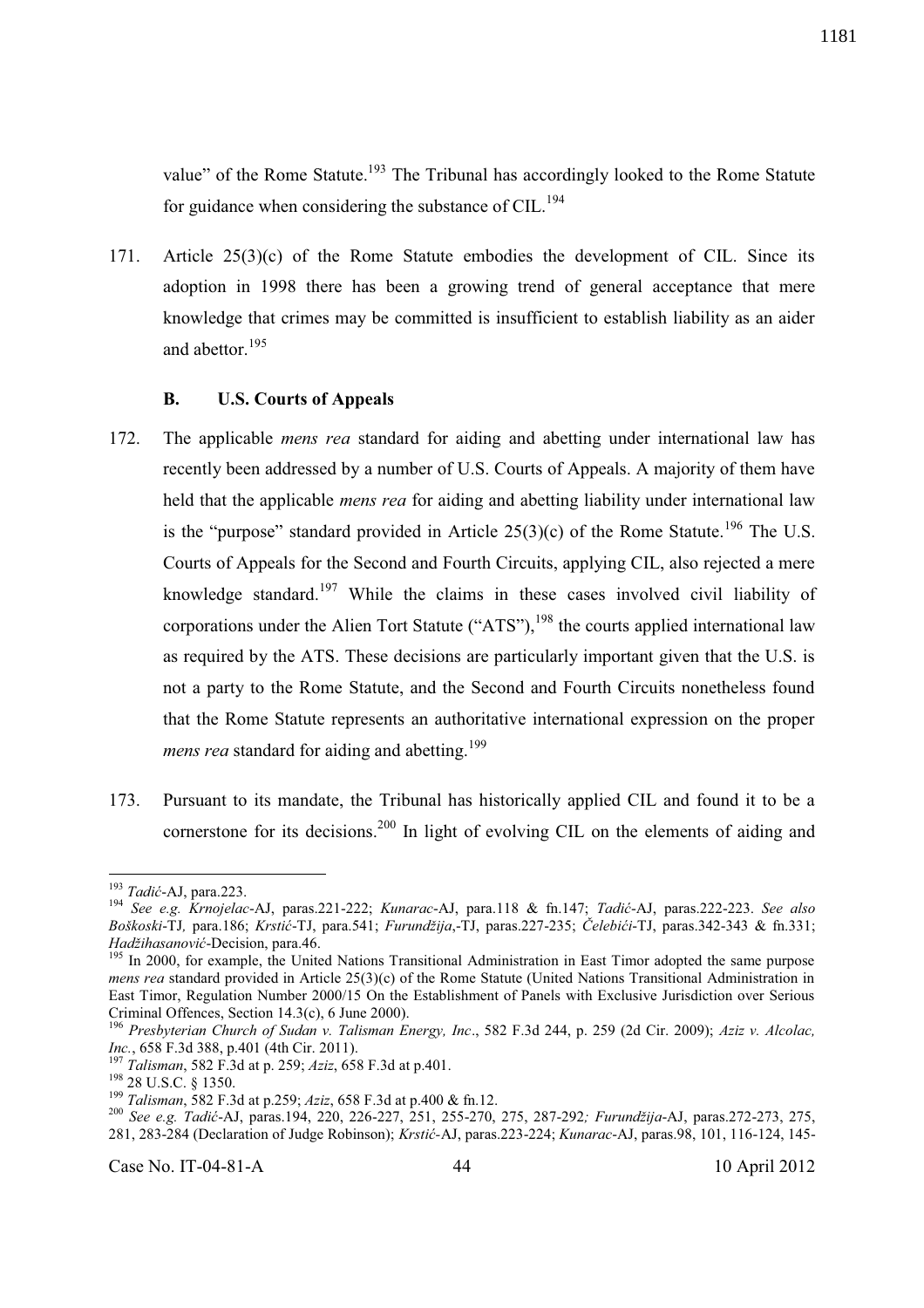abetting, the Appeals Chamber should find that an accused cannot be convicted as an aider and abettor unless there is proof beyond a reasonable doubt he acted with the purpose of facilitating the crimes charged. Mere knowledge is an insufficient basis upon which to impose accomplice liability.

# **III. The Tribunal's jurisprudence concerning the requisite mens rea standard under CIL is flawed**

- 174. While the Appeals Chamber has held that knowledge is sufficient for aiding and abetting liability, it has not thoroughly addressed whether this standard is supported by CIL. The Tribunal's application of the *mens rea* standard for aiding and abetting has in fact been inconsistent, with various definitions cited for this standard throughout the relevant jurisprudence.<sup>201</sup> For example, in several cases before the ICTY and the ICTR the Chambers have referred to a requisite *intention* to facilitate or assist the crime, which implies purpose, while at the same time finding that mere knowledge is sufficient.<sup>202</sup> Additionally, *Furundžija*-TJ, one of the ICTY's first judgements to adopt a mere knowledge standard, is flawed.<sup>203</sup> In view of the international community's endorsement of a purpose standard for the *mens rea* for aiding and abetting which requires proof the aider acted with the purpose of facilitating the charged crimes, the soundness of the standard articulated in the *Furundžija*-TJ is increasingly doubtful.
- 175. *Furundžija*-TJ incorrectly relied on Article 30 of the Rome Statute in holding that the applicable *mens rea* standard for aiding and abetting is mere knowledge.<sup>204</sup> The *mens rea*

-

<sup>148;</sup> *Krnojelac*-AJ, paras.102, 220-223; *Galić*-AJ, paras.81-85; 3-5 (Separate Opinion of Judge Shahabuddeen); *Stakić*-AJ, paras.62, 300-303; 35 (Partially Dissenting Opinion of Judge Shahabuddeen); *Milutinović*-Decision, paras.9-10; *Hadžihasanović*-Decision, paras.11-31, 35, 44-51, 55.

<sup>201</sup> *Orić*-TJ, para.269.

<sup>202</sup> *See e.g. Kamuhanda*-TJ, paras.597, 599; *Kajelijeli*-TJ, paras.766, 768; *Kvočka*-TJ, paras.255, 262; *Bagilishema*-TJ, para.32; *Blaskić*-TJ, para.286; *Čelebići*-TJ, para.326.

<sup>203</sup> *Furundžija*-TJ, para.249.It has been approved of by subsequent Appeal Chamber judgements. *See e.g. Aleksovski*-AJ, para.162; *Blaškić*-AJ, paras.46, 50.

<sup>204</sup> *Furundžija*-TJ, para.244.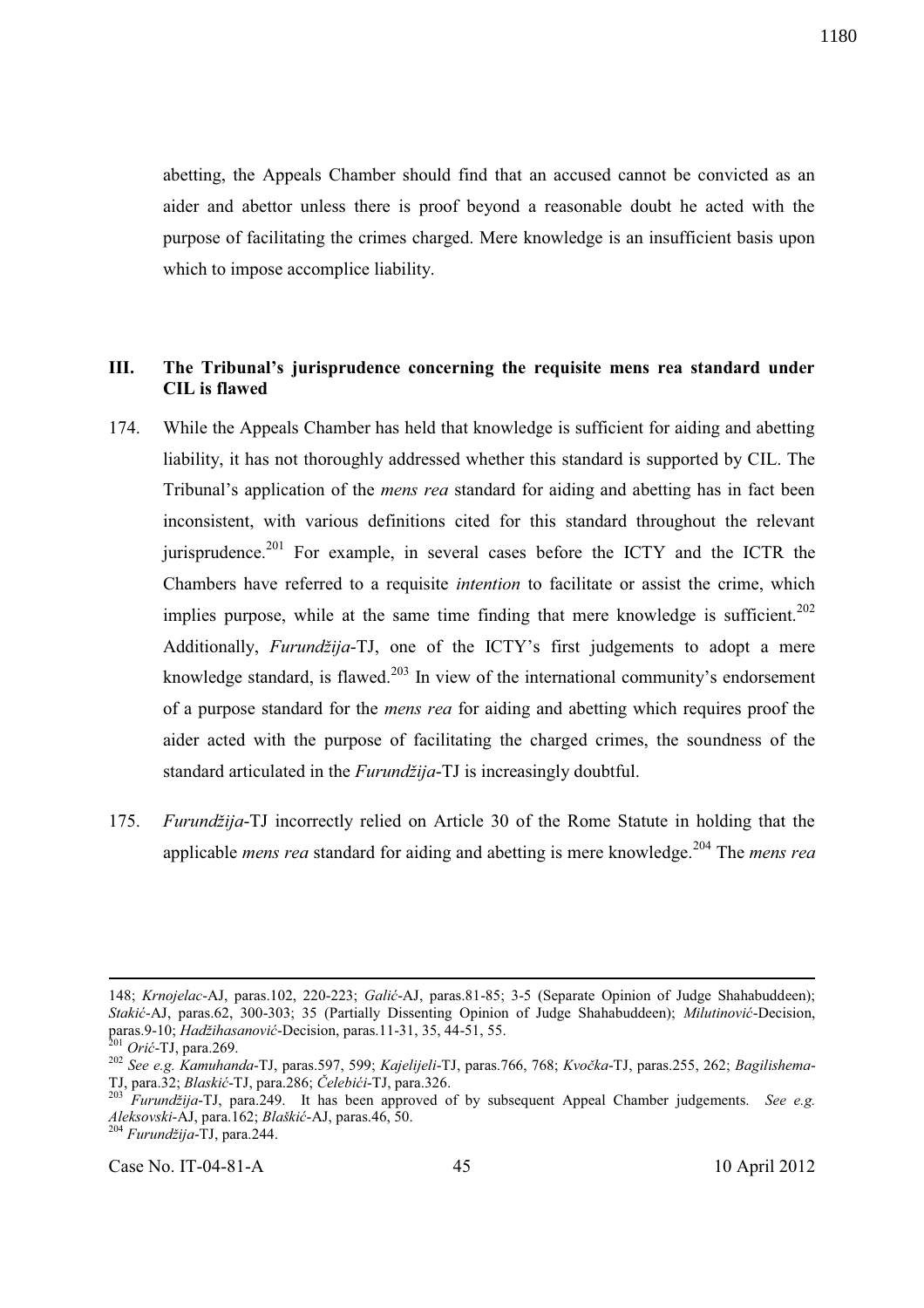for aiding and abetting is in fact clearly stated in Article 25(3)(c) of the Rome Statute, *lex specialis* to Article 30.<sup>205</sup>

- 176. *Furundžija*-TJ further erred by holding that post-World War II ("post-WWII") jurisprudence, such as the *Einsatzgruppen*,  $206$  *Zyklon B*,  $207$  and *Schonfeld*<sup>208</sup> cases, established that mere knowledge is sufficient to find the requisite *mens rea* for aiding and abetting.<sup>209</sup>
- 177. The *Einsatzgruppen* case was conducted under Control Council Law No. 10 ("CCL-10"), which did not define the *mens rea* for aiding and abetting. Hence, the tribunals created by this law relied heavily on their own national legal standards in defining aiding and abetting, not international standards. This is precisely why the High Court of Australia has noted concern over accepting the opinions of these tribunals as reflecting authoritative statements of CIL. $^{210}$
- 178. The *Zyklon B* and *Schonfeld* cases were tried before British military courts. The jurisdiction of these courts was based on the Royal Warrant of 14 June 1945 and these courts applied only domestic law, unless otherwise provided.<sup>211</sup> In fact, *Furundžija*-TJ conceded that the judgements from these courts are "less helpful in establishing rules of international law."<sup>212</sup> Neither of the military courts in these cases specified that they applied anything other than domestic British law.<sup>213</sup>
- 179. In sum, *Furundžija*-TJ's findings on the elements sufficient to establish the *mens rea* for aiding and abetting are based on a misreading and/or incorrect interpretation of CIL standards.

-

Case No. IT-04-81-A  $46$  10 April 2012

<sup>205</sup> *Furundžija*-TJ, para.231.

<sup>206</sup> *Trial of Otto Ohlendorf and Others*, in Trials of War Criminals Before the Nuremberg Military Tribunals under Control Council Law No. 10, vol. IV ("*Einsatzgruppen*").

<sup>207</sup> *Trial of Bruno Tesch and Two Others*, British Military Court, Hamburg, 1-8 March 1946, vol. I, Law Reports, p.93 ("*Zyklon B*").

<sup>208</sup> *Trial of Franz Schonfeld and Nine Others*, Essen, 11-26 June 1946, vol. XI, Law Reports, p. 64 ("*Schonfeld"*). <sup>209</sup> *Furundžija*-TJ, para.236-240.

<sup>&</sup>lt;sup>210</sup> *Polyukhovich v. The Commonwealth of Australia and Another*, 172 CLR 501 (Austl, 1991), at p.586-587. See also Flavia Zorzi Giustiniani, *The Responsibility of Accomplices in the Case-law of the Ad Hoc Tribunals*, Criminal Law Forum 417, 20(3/4) (2009), pp.444-445.

<sup>211</sup> *Furundžija*-TJ, para.196.

<sup>212</sup> *Ibid*.

<sup>213</sup> *Schonfeld*, p. 68; *Zyklon B*, pp.101-102.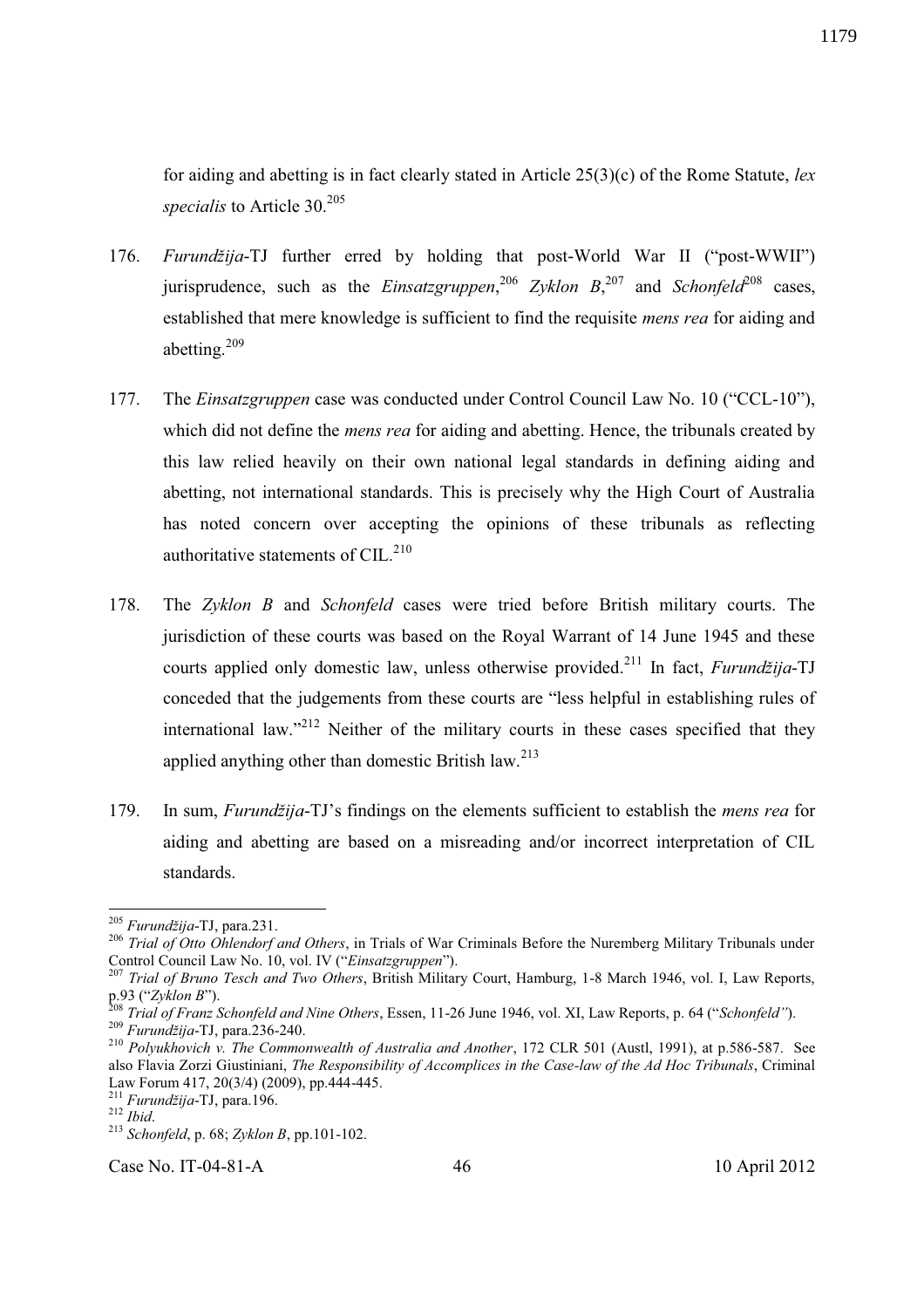#### **A. Post-WWII jurisprudence does not demonstrate a consensus that mere knowledge is the standard**

- 180. There was no consensus in CIL that mere knowledge was the correct standard when *Furundžija* was decided.
- 181. Contrary to the passages in the *Einsatzgruppen* case cited by *Furundžija*-TJ,<sup>214</sup> the Judge Advocate in *Einsatzgruppen* stated that, "*more* than mere knowledge of illegality or crime is required."<sup>215</sup> Similarly, *Furundžija*-TJ's reliance on the *Schonfeld* case as cause to adopt a mere knowledge standard is wholly misplaced.<sup>216</sup> The *Schonfeld* court described the *mens rea* for aiding and abetting as "the *intention* of giving assistance",<sup>217</sup> and requiring that the accused's assistance must have been "*calculated* to give additional confidence to his companions."<sup>218</sup>
- 182. Additionally, other CCL-10 cases, such as the *Hechingen Deportation* case involving complicity liability, adopted a "purpose" test requiring that the accomplice must have acted with the same *mens rea* as the principal perpetrator.<sup>219</sup>
- 183. The *Ministries* case declined to impose criminal liability on a bank officer who made a loan with the knowledge, but not the purpose, that the borrower would use the funds to finance the commission of crimes. $^{220}$
- 184. *Tadić*-TJ, which also discussed post-WWII cases with respect to th*e mens rea* for aiding and abetting, noted, "the [post-WWII] judgements generally failed to discuss in detail the criteria upon which guilt was determined."<sup>221</sup> The only "clear pattern" that the *Tadić*-TJ found within this jurisprudence concerning the *mens rea* standard was "a requirement *of intent*, which involves awareness of the act of participation coupled with a conscious

 $\overline{a}$ 

Case No. IT-04-81-A 47 10 April 2012

<sup>214</sup> *See Furundžija*-TJ, para.237 & fn.260.

<sup>215</sup> *Einsatzgruppen*, p.585 [emphasis added].

<sup>216</sup> *Furundžija*-TJ, para.240.

<sup>&</sup>lt;sup>217</sup> *Schonfeld*, p.70 [emphasis added].

<sup>218</sup> *Ibid.* [emphasis added]. This language is noted in *Furundžija*-TJ at paragraph 201, but only with respect to the *actus reus* of aiding and abetting. This passage addresses the mental element and cannot be relied on for an *actus reus* analysis.

<sup>219</sup> *Furundžija*-TJ, paras.240, 248, (*citing* LG Hechingen, 28.6.1947, Kls 23/47 and OLG Tübingen, 20.1.1948, Ss 54/47 (decision on appeal), in *Justiz and NS-Verbrechen*, case 022, vol. I, pp.469 ff).

<sup>220</sup> *U.S. v. von Weizaecker (The Ministries Case)*, in Trials of War Criminals Before the Nuremberg Military Tribunals under Control Council Law No. 10, vol. XIV, pp.621-622.

<sup>221</sup> *Tadić*-TJ, para.674.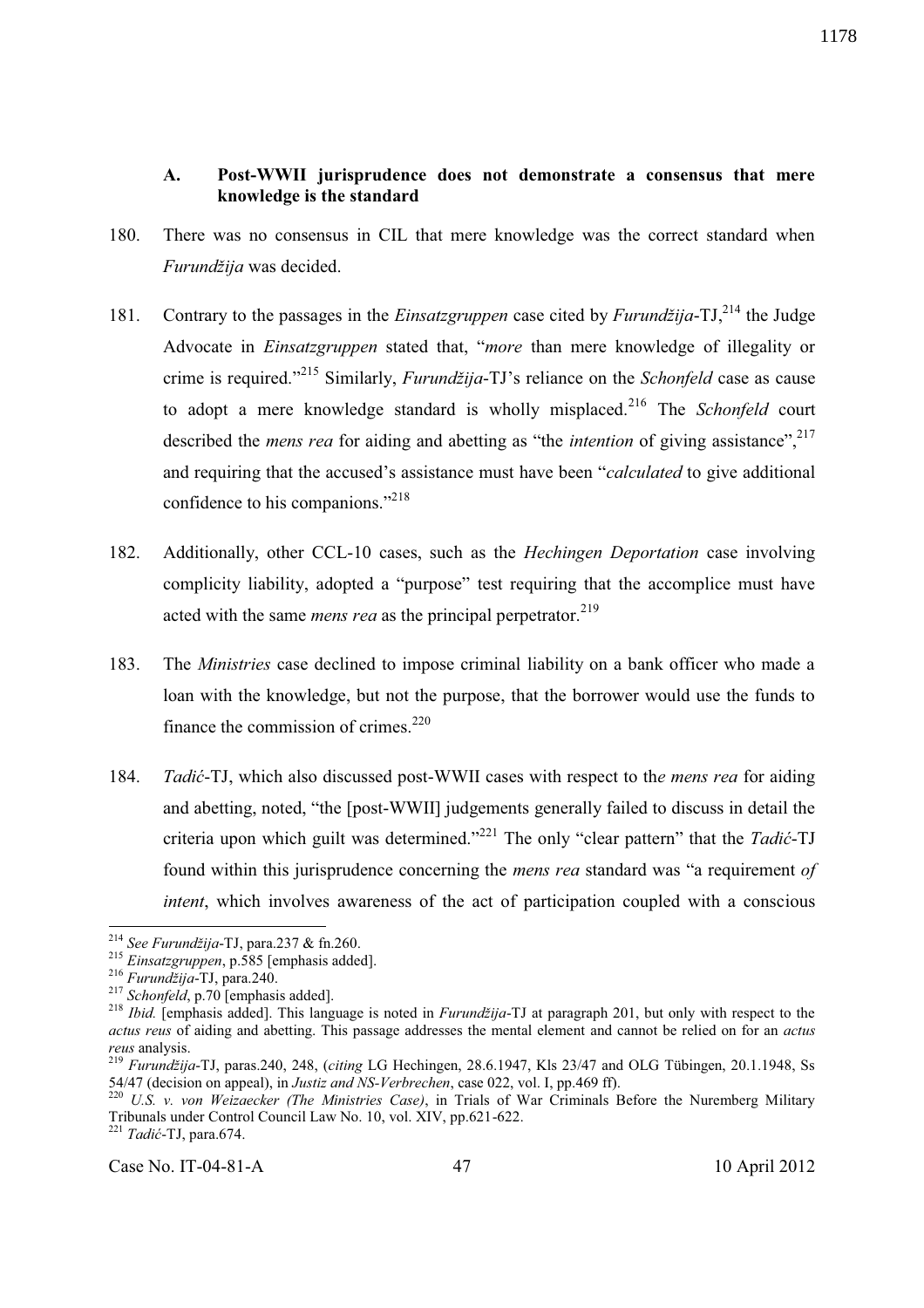decision to participate by  $[...]$  aiding and abetting in the commission of a crime."<sup>222</sup> This standard provides for a highe*r mens rea* than mere knowledge. *Tadić*-AJ states that the requisit*e mens rea* is knowledge without providing any authority or analysis supporting this standard. $223$ 

185. To the extent that *Tadić*-TJ and *Furundžija*-TJ also rely on the ILC Draft Code on Crimes and Offences Against the Peace and Security of Mankind,<sup>224</sup> the Draft Code does not accurately reflect the extant CIL. $^{225}$ 

#### **B. Conclusion**

- 186. While the *Krstič*-AJ did attempt to explain its reasoning for adopting the mere knowledge standard for aiding and abetting, its analysis is lacking. The *Krstič*-AJ relied on seven domestic jurisdictions in support of the knowledge standard;<sup>226</sup> however, several of these jurisdictions either do not follow this standard or have not done so consistently.<sup>227</sup> If the Appeals Chamber continues to apply the mere knowledge standard without clearly determining whether this standard is supported by CIL, it will simply perpetuate the initial underlying errors in *Furundžija*-TJ.
- 187. The Rome Statute articulates a *mens rea* standard which requires more than mere knowledge. Cases discussed herein also require proof the aider and abettor acted "for the purpose of facilitating" the crimes charged. Perišić submits that this standard accurately reflects CIL and, therefore, should be applied here. As the Appeal Chamber has recognized, the Appeals Chamber "should follow its previous decisions, but should be free to depart from them for cogent reasons in the interests of justice."<sup>228</sup>

<sup>228</sup> *Aleksovski*-AJ, para.107.

 $\overline{a}$ 

Case No. IT-04-81-A 48 10 April 2012

<sup>222</sup> *Tadić*-TJ, para.674 [emphasis added].

<sup>223</sup> *Tadić*-AJ, para.229. *See e.g.* (*citing Tadić*-AJ) *Blagojević*-AJ, para.221 & fn.581; *Kvočka*-AJ, para.89 & fn.202; *Krstič*-AJ, para.140 & fn.235; *Aleksovski*-AJ, para.163.

<sup>224</sup> *Tadić*-TJ, para.688; *Furundžija*-TJ, para.242.

<sup>225</sup> See Flavia Zorzi Giustiniani, *The Responsibility of Accomplices in the Case-law of the Ad Hoc Tribunals*, Criminal Law Forum 417, 20(3/4) (2009), pp.444-445.

<sup>226</sup> *Krstić*-AJ, para.141 (referring to: Germany, France, Switzerland, England, Canada, Australia, and the U.S.).

<sup>&</sup>lt;sup>227</sup> Namely the U.S. (see Model Penal Code (American Law Institute, 1985), § 2.06, adopting a purpose standard), Canada (Canadian Criminal Code, R.S.C. 1985, c. C-46, Art. 21, adopting a purpose standard), and England (see *Gillick v. West Norfolk and Wisbesch Health Authority* [1986] 1 AC 112, requiring a "guilty mind" for aiding and abetting).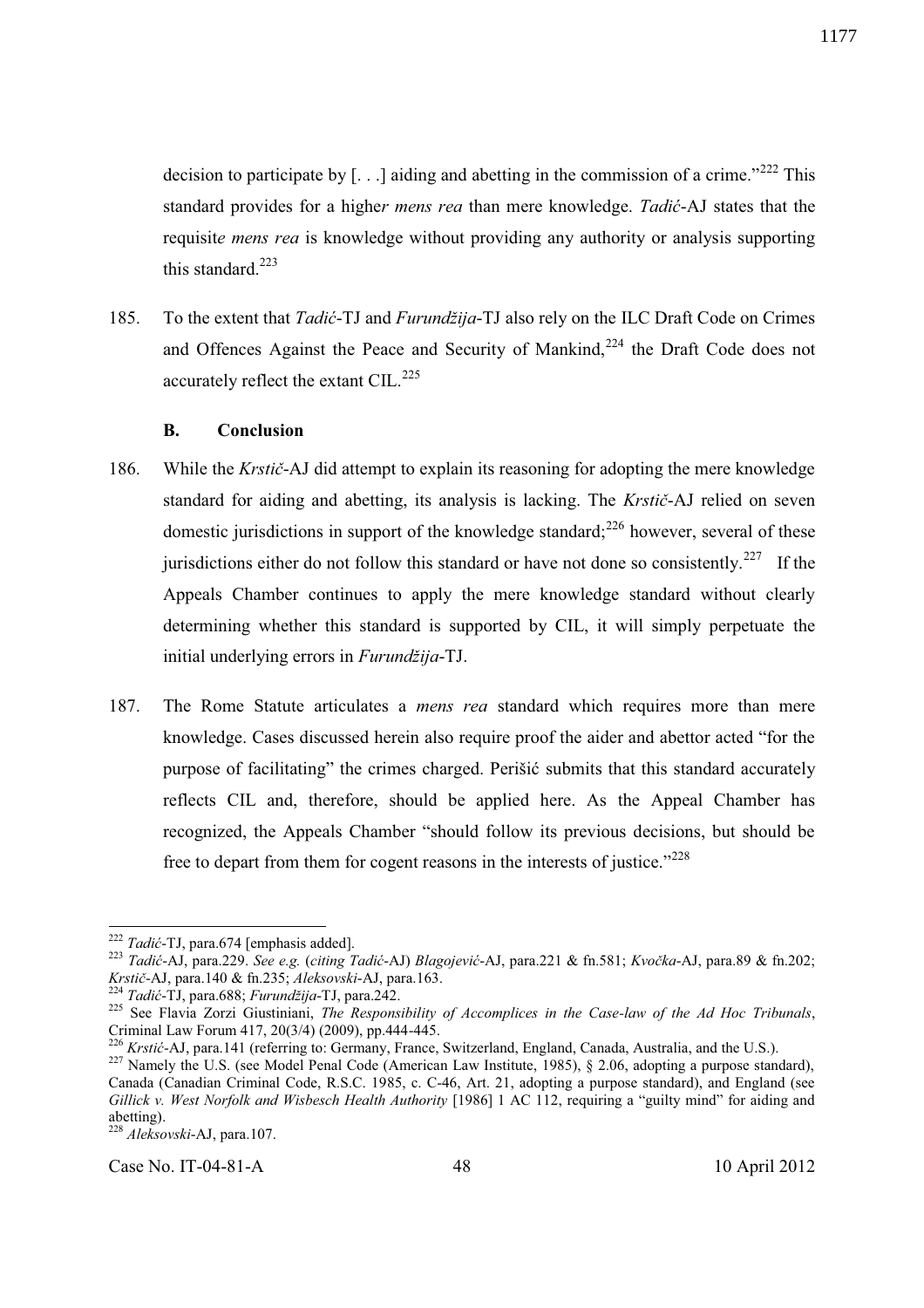#### **IV. Perišić did not purposefully assist in the commission of crimes**

- 188. In this case, *no* evidence was presented that Perišić's purpose in overseeing the administration of logistical assistance for the military needs of the VRS and SVK was to assist in the commission of crimes.
- 189. To the contrary, the record is filled with statements and indications of what his purpose was, namely to keep the territory of FRY secure, pursuant to the political and policy decisions of the SDC.<sup>229</sup>
- 190. The Majority based its determination that he was guilty on the inference that the lower standard of knowledge of the commission of crimes had been met.<sup>230</sup>
- 191. The Majority's error was highly prejudicial to Perišić since none of his acts were for the purpose of assisting in the commission of crimes.

## **V. Relief sought**

- 192. Due to the nature and gravity of the crimes over which the Tribunal has jurisdiction, a thorough analysis by the Appeals Chamber of the requisite *mens rea* standard for aiding and abetting under CIL is necessary. Such an analysis will lead the Appeals Chamber to the ineluctable conclusion that the proper *mens rea* standard to be imposed for aiding and abetting is the purpose standard.
- 193. Perišić respectfully requests that the Appeals Chamber: (i) hold that the *mens rea* of aiding and abetting in international law requires proof of *purpose* rather than *mere knowledge*; (ii) apply that standard; and (iii) reverse the Trial Chamber's judgment and enter an acquittal.

-

<sup>229</sup> *See*, fn.66, *supra*.

<sup>230</sup> Perišić refutes this assertion. *See*, Grounds 9-12, *infra*.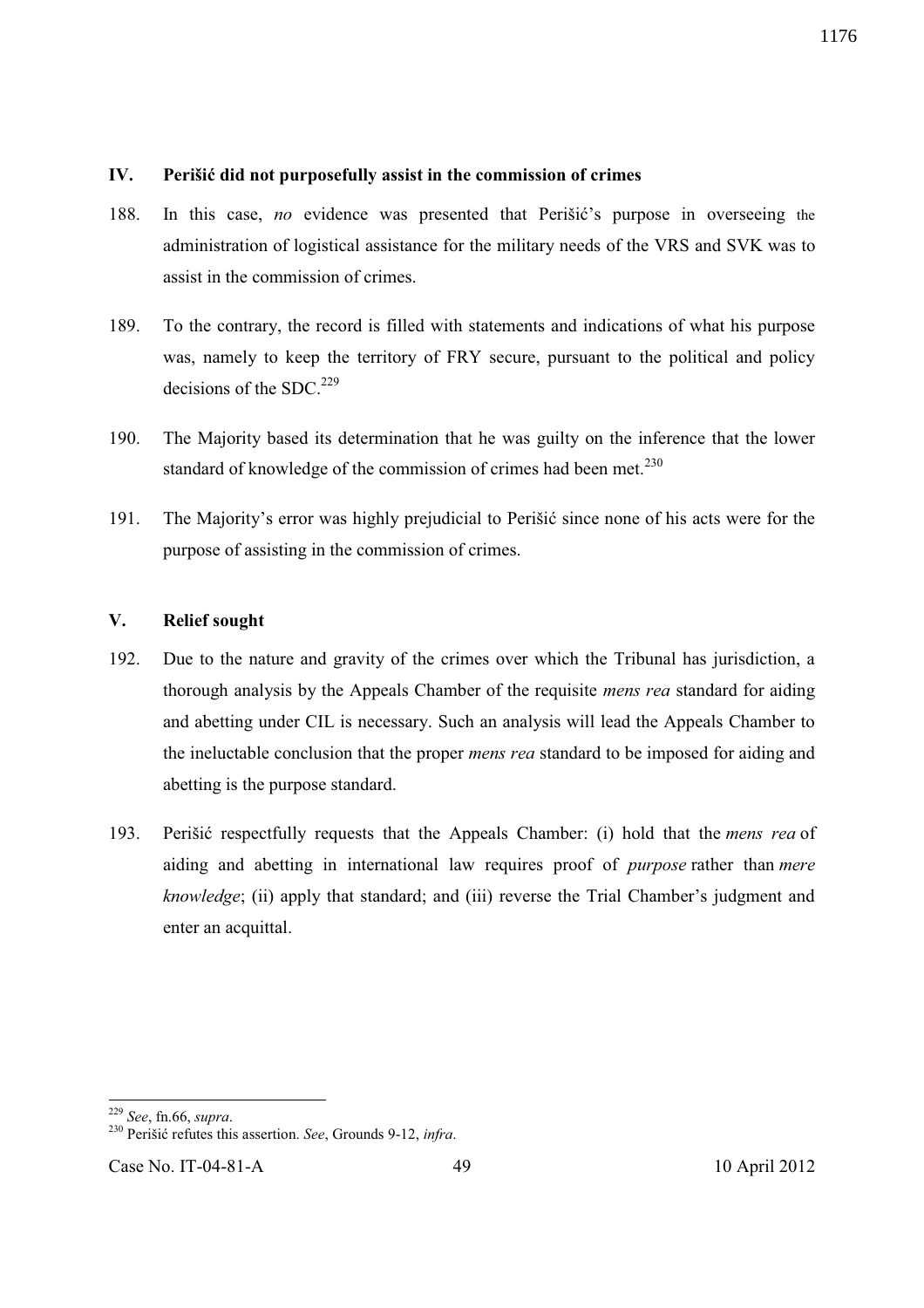# **8 th Ground of Appeal**

## **I. Introduction**

- 194. The Majority committed an error of law when it failed to apply the correct legal standard for the *mens rea* of aiding and abetting.
- 195. The Majority stated the correct legal standard for the *mens rea* for aiding and abetting.<sup>231</sup> However, the Majority's conclusion that Perišić possessed the applicable *mens rea* rests solely on its finding that Perišić was aware of the VRS's propensity to commit crimes, that crimes were committed, and that other similar crimes would probably be committed. The Majority did not consider whether Perišić *knew that his acts assisted the commission of crimes*.
- 196. The Majority's error invalidates the Judgement with respect to Counts 1-4 and 9-12. Having correctly applied the legal standard, no reasonable trier of fact could have concluded beyond a reasonable doubt that Perišić knew that *his acts* would assist the commission of the crimes committed by the VRS in Sarajevo and Srebrenica.<sup>232</sup>

## **II. The Majority failed to properly determine whether Perišić knew that his acts assisted the commission of the crimes perpetrated by the VRS**

- 197. The applicable *mens rea* for aiding and abetting is "knowledge that the acts performed [by the aider and abettor] assist the commission of the specific crime of the principal [perpetrator]".<sup>233</sup>
- 198. The Majority stated that "to establish the required mental element for aiding and abetting, it must be proved beyond a reasonable doubt that Perišić knew that *his actions* provided

<sup>-</sup><sup>231</sup> Judgement paras.129-130, 1629.

<sup>&</sup>lt;sup>232</sup> These factual submissions are addressed in Ground 11, in relation to Sarajevo, and Ground 12, in relation to Srebrenica.

<sup>233</sup> *Vasiljević-*AJ*,* para.102.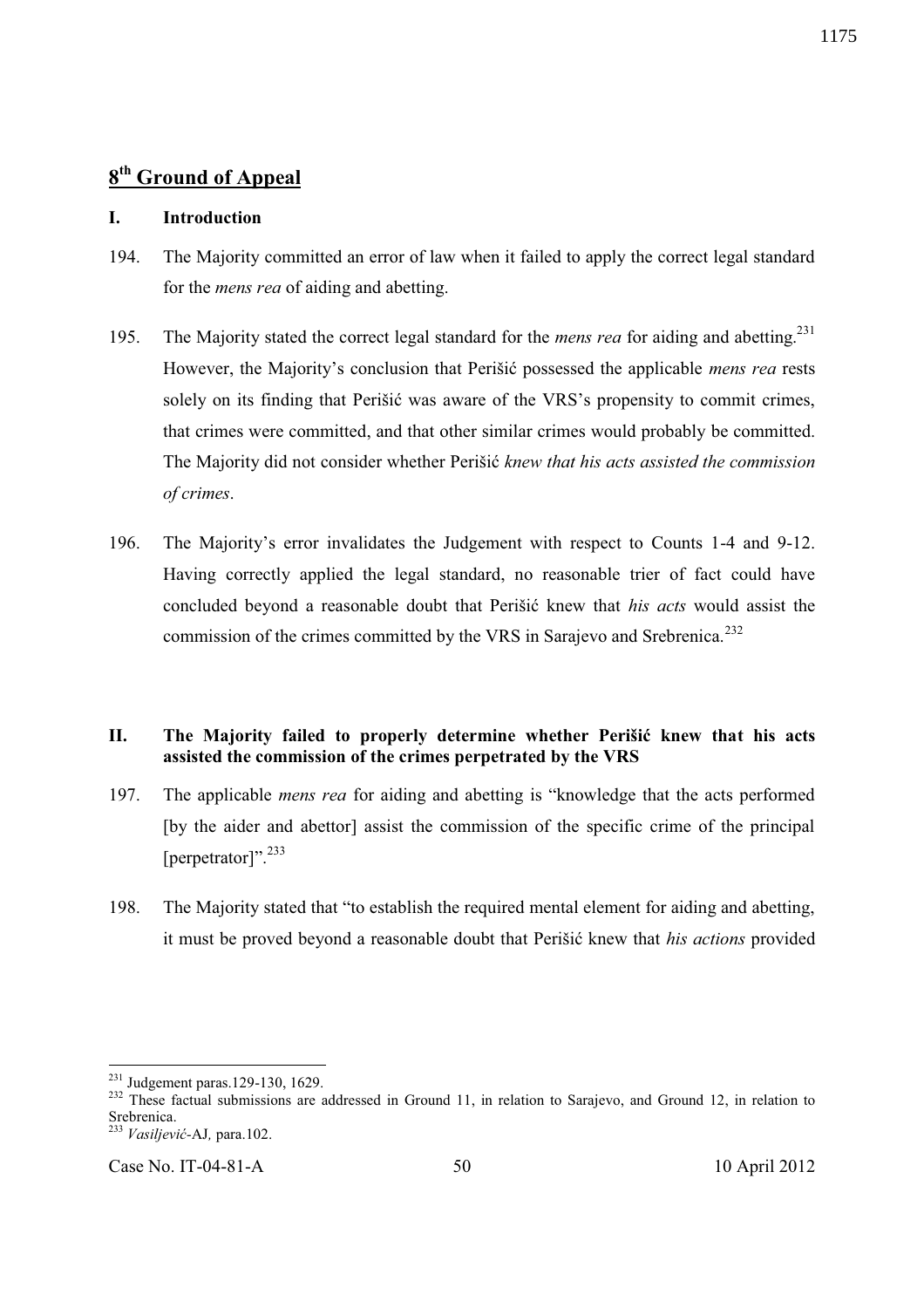practical assistance to the crimes and that he was aware of the essential elements of the crimes, including the mental state of the perpetrators."<sup>234</sup>

- 199. The *mens rea* for aiding and abetting comprises two components:
	- a. the aider and abettor knew that one of a number of crimes would probably be committed: $^{235}$  and
	- b. the aider and abettor knows that his acts or conduct assists the commission of these present or future crimes.<sup>236</sup>
- 200. The *Mrkšić* case provides an important example of the correct application of the requisite *mens rea* standard for aiding and abetting. Mrksić was found guilty of aiding and abetting the murder of prisoners of war because he issued an order to withdraw the members of the Military Police who were protecting prisoners from members of the Territorial Defence ("TO") and paramilitaries likely to commit one of a series of crimes against these prisoners.<sup>237</sup> *Mrkšić*-AJ held that the Trial Chamber did not commit an error of law concerning the *mens rea* for aiding and abetting when it concluded that "when Mrkšić ordered the withdrawal of the military police, he knew that this left the TOs and paramilitaries with unrestrained access to the prisoners of war and that by enabling this access, he was assisting in the commission of their murder."<sup>238</sup> In doing so, *Mrkšić*-TJ correctly applied the second element of the *mens rea* standard (see above) with respect to determination that Mrkšić knew that *his acts* (*i.e.* issuing the order) assisted the commission of the crimes.
- 201. Similarly, *Nahimana*-AJ upheld Ngeze's conviction for aiding and abetting genocide on the basis that he "set up, manned and supervised roadblocks in Gisenyi in 1994 that identified targeted Tutsi civilians who were subsequently taken to and killed at the *Commune Rouge*."<sup>239</sup> In light of this evidence, *Nahimana*-AJ concluded that *"*there is no doubt that the appellant *was aware that his acts were contributing to the commission of*

 $\overline{a}$ 

<sup>234</sup> Judgement, para.1629. *See also*, paras.129-130.

<sup>235</sup> *Haradinaj*-AJ, para.58

<sup>236</sup> *Blagojević*-AJ, para.127.

<sup>237</sup> *Mrkšić*-TJ, paras.621-622.

<sup>238</sup> *Mrkšić*-AJ, para.333.

<sup>239</sup> *Nahimana*-AJ*,* para.670, *citing Nahimana*-TJ, para.956.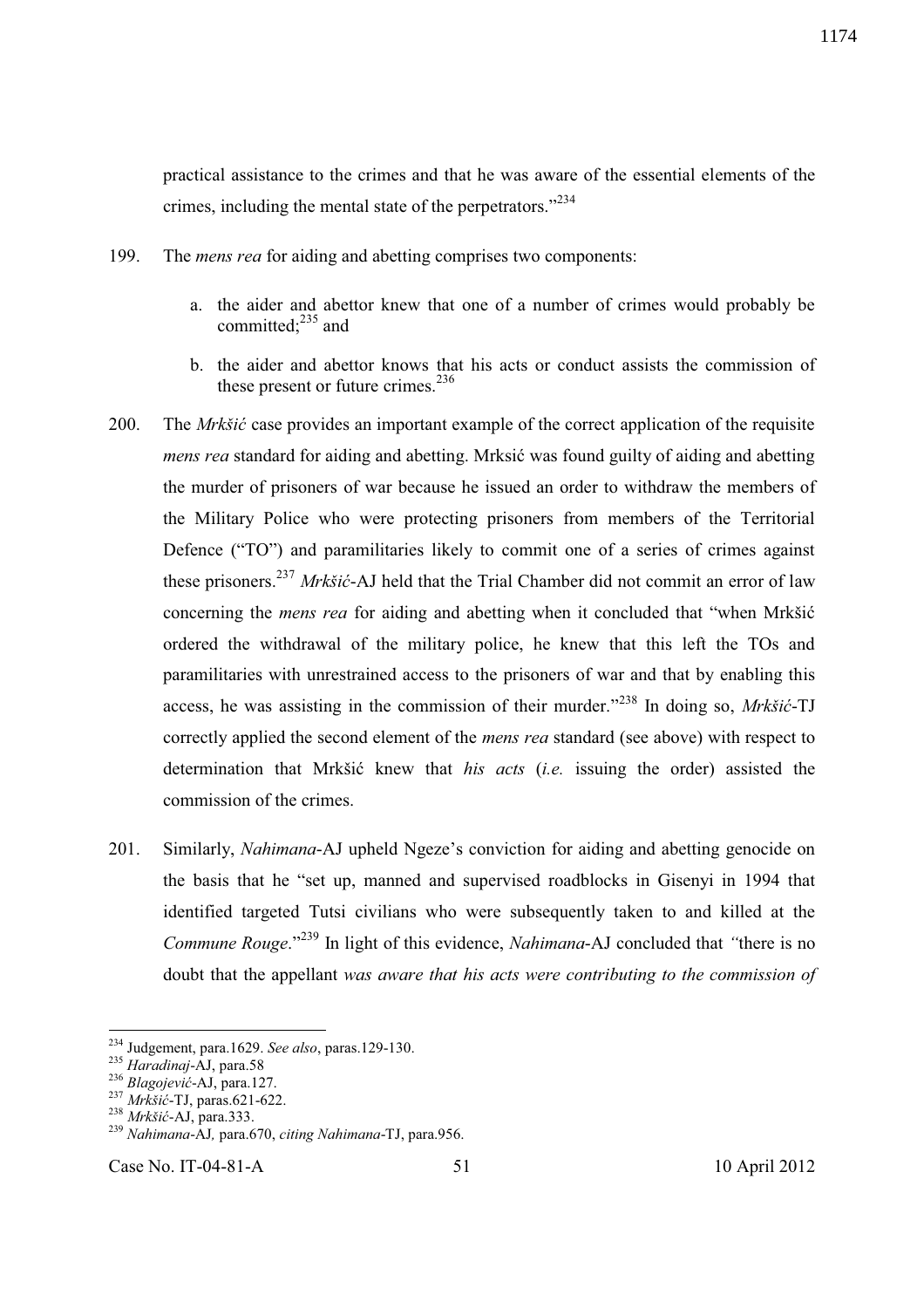*genocide* by others.*"* <sup>240</sup> Hence, the requisite *mens rea* was proved, in that Ngeze had knowledge that crimes were being committed and would continue to be committed at the *Commune Rouge, and* he knew that *by his acts* – identifying Tutsi civilians who were then killed at the *Commune Rouge – he assisted the commission of genocide* by others.

- 202. The *Ntagerura* case further underscores the necessity of establishing that an alleged aider and abettor knew that *his acts* assisted the commission of the crime in finding that he possessed the requisite *mens rea*. In upholding Bagambiki's acquittal for aiding and abetting the killing of 16 refugees, *Ntagerura*-AJ correctly considered whether the evidence supported "the conclusion that Bagambiki *knew that his participation* in the selection of the refugees would lead to their death<sup>"241</sup> and held that a reasonable trier of fact could conclude that this had not been proved beyond a reasonable doubt.<sup>242</sup>
- 203. The required determination of whether an accused knew that his acts assisted the commission of a crime is especially important in a case such as this one, where the alleged aider and abettor is physically removed from the location of the crimes, let alone occupying the post of Chief of Staff in a different army, in another State. Whereas a military officer present at the crime scene and/or directly involved in the actions which lead to the commission of a crime is likely to know that his conduct assists the commission of that crime, a military officer who is located far from the crime scene and is not involved in, nor exercising any control over the events which led to the crime – is much less likely to know his conduct assists the commission of that crime. Hence, in the latter situation – that of Perišić in this case – it is particularly important that the trier of fact fully analyse and explain its reasoning in finding that the alleged aider and abettor possessed the requisite *mens rea,* which includes determining whether he knew that *his acts* assisted the commission of the crime.
- 204. This is precisely what the Majority failed to do in this case. The Majority found that Perišić had the required *mens rea* for aiding and abetting the crimes committed by the

<sup>240</sup> *Nahimana-*AJ, para.672 [emphasis added].

<sup>241</sup> *Ntagerura-*AJ, para.327 [emphasis added].

<sup>242</sup> *Ntagerura-*AJ, para.327.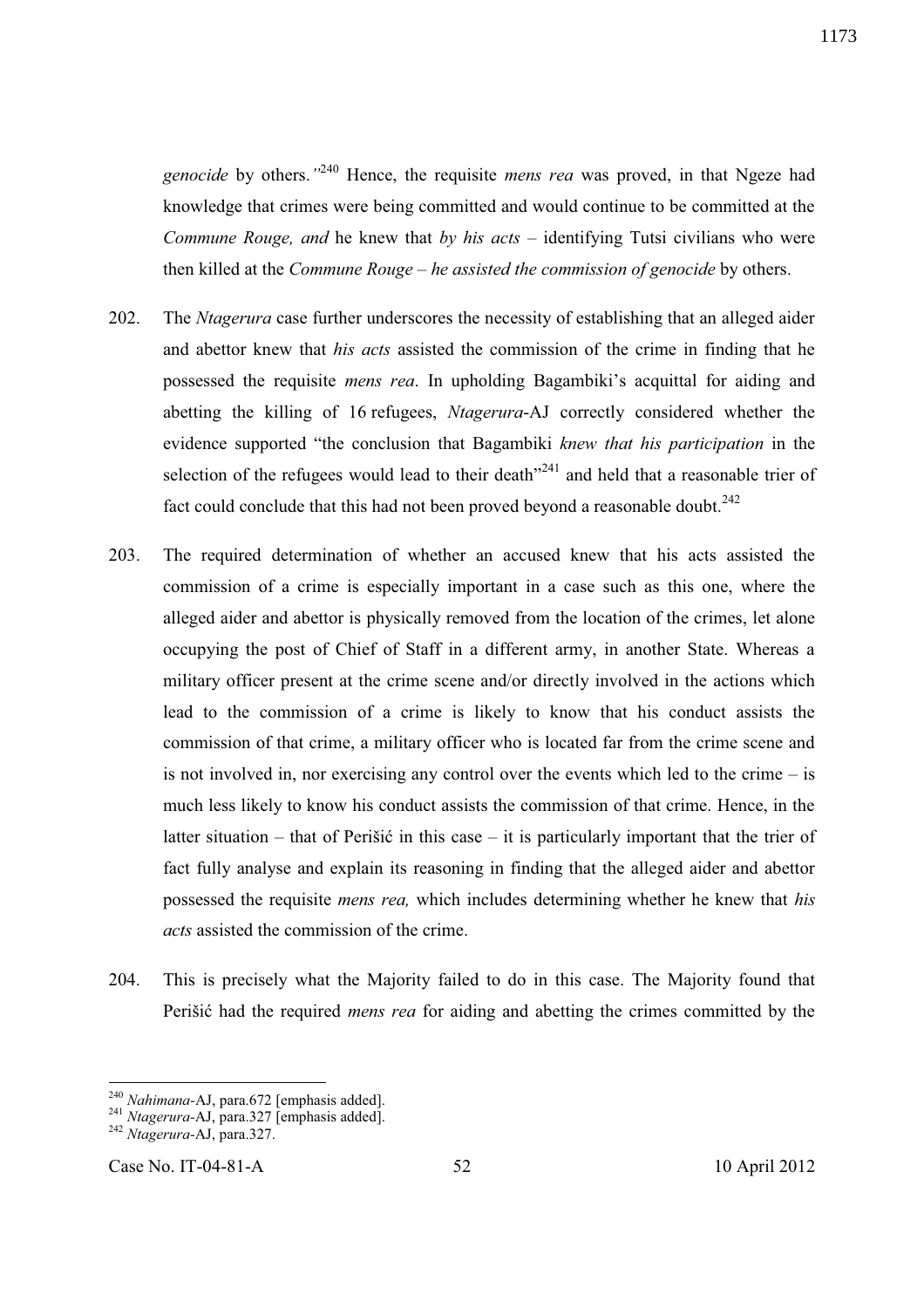VRS in Sarajevo<sup>243</sup> and Srebrenica,<sup>244</sup> but it neither analysed nor explained whether Perišić knew that *his acts* assisted the perpetration of these crimes. The Majority failed to provide any reasoning in support of its conclusion that Perišić knew that his actions or conduct assisted the commission of these crimes.<sup>245</sup> Rather, the Majority found that Perišić possessed the requisite *mens rea* based solely on its determination that he knew of the VRS's propensity to commit crimes, that the VRS had committed crimes in Sarajevo and Srebrenica and that these crimes would probably be followed by the commission of more crimes.<sup>246</sup>

## **III. Relief sought**

- 205. The Majority plainly failed to apply the correct legal standard for the *mens rea* of aiding and abetting.
- 206. In light of the above, Perišić respectfully requests the Appeals Chamber to quash the finding that he had the necessary *mens rea* for aiding and abetting and accordingly enter a finding of NOT GUILTY for Counts 1-4 and Counts 9-12.

<sup>&</sup>lt;sup>243</sup> Judgement, para.1632.

<sup>&</sup>lt;sup>244</sup> Judgement, para.1637.

 $245$  Judgement, paras.1636, 1638.

<sup>&</sup>lt;sup>246</sup> Judgement, paras.1628-1650, 1438-1579.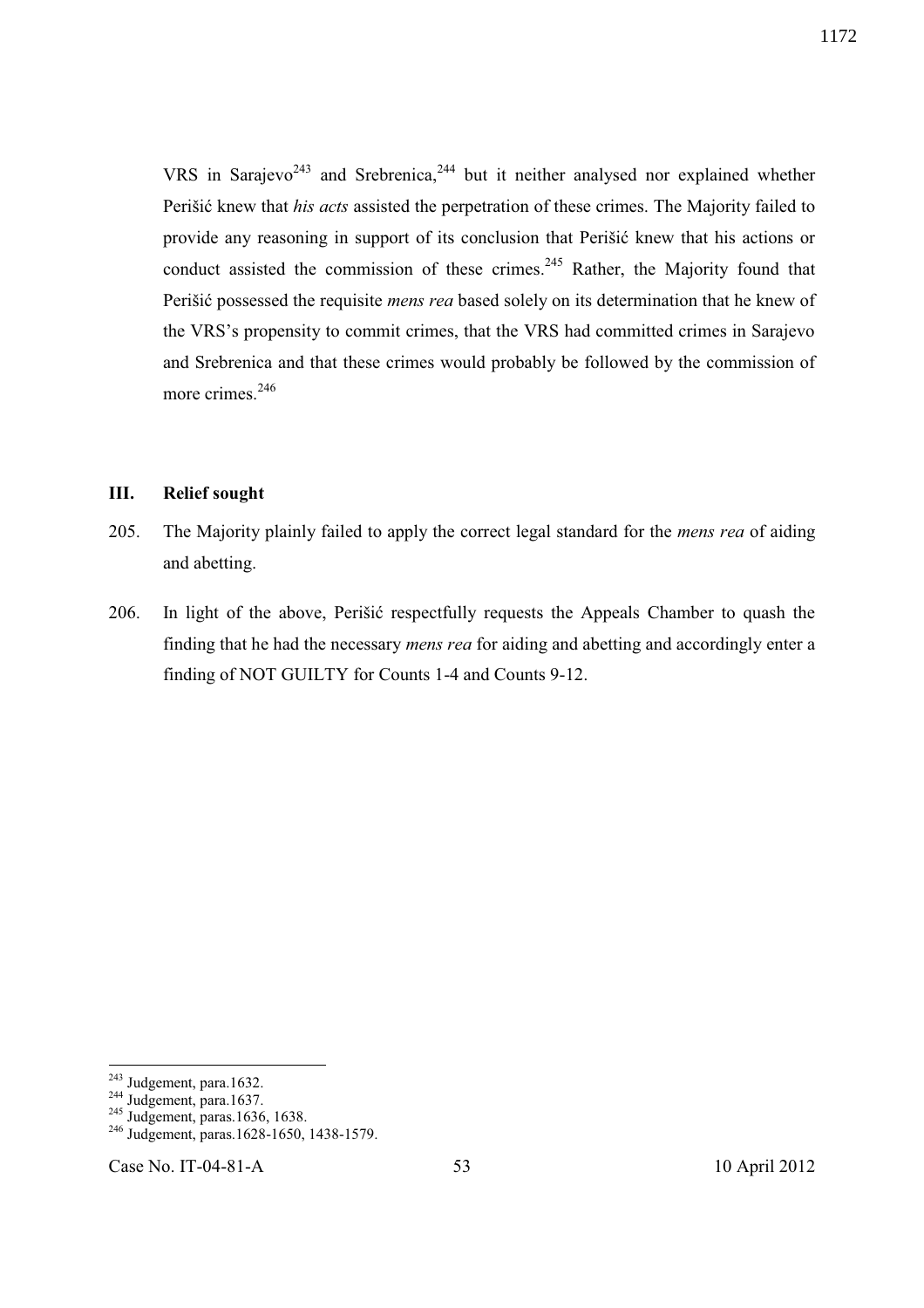# **9 th Ground of Appeal**

#### **I. Introduction**

- 207. The Majority erred in law and in fact, finding that Perišić "knew not only that the VRS was committing crimes in Sarajevo, but that individual crimes committed by the VRS would probably be followed by more crimes committed by the VRS throughout the city's siege."<sup>247</sup>
- 208. No reasonable trier of fact, having assessed the totality of the evidence could have made this finding. The Majority's error occasioned a miscarriage of justice.

#### **II. The Majority erred in law in two specific ways**

# **A. The Majority erred in law by failing to make any findings regarding Perišić's knowledge that any predicate acts would occur**

- 209. The Majority's analysis and findings regarding Perišić's *mens rea* for aiding and abetting Sarajevo (Counts 1-4) are premised on the proposition that because Perišić knew that crimes had (allegedly) been perpetrated by VRS members against the civilian population in Sarajevo, he knew that future crimes would also occur.
- 210. The Majority incorrectly applied the law by not requiring proof of knowledge of any specific crimes, but only knowledge of "crimes" generally. The jurisprudence of the Tribunal requires more.
- 211. At first glance, an apparent split exists in Tribunal jurisprudence defining the *mens rea* of aiding and abetting. One line of cases defines the *mens rea* as knowledge that the acts performed assist the commission of the specific crime of the principal perpetrator.<sup>248</sup> The other line holds that "it is not necessary that the aider and abettor knows either the precise crime that was intended or the one that was, in the event, committed. If he is aware that one of a number of crimes will probably be committed, and one of those crimes is in fact

<sup>247</sup> Judgement, paras.1436-1437, 1488-1522. *See also*, Dissent, paras.47-69.

<sup>248</sup> Judgement, para.129; *citing Seromba*-AJ, para.56; *Blagojević*-AJ, para.127; *Ntagerura*-AJ, para.370; *Simić*-AJ, para.86; *Blaškić*-AJ, paras.45-46; *Vasiljević*-AJ, para.102.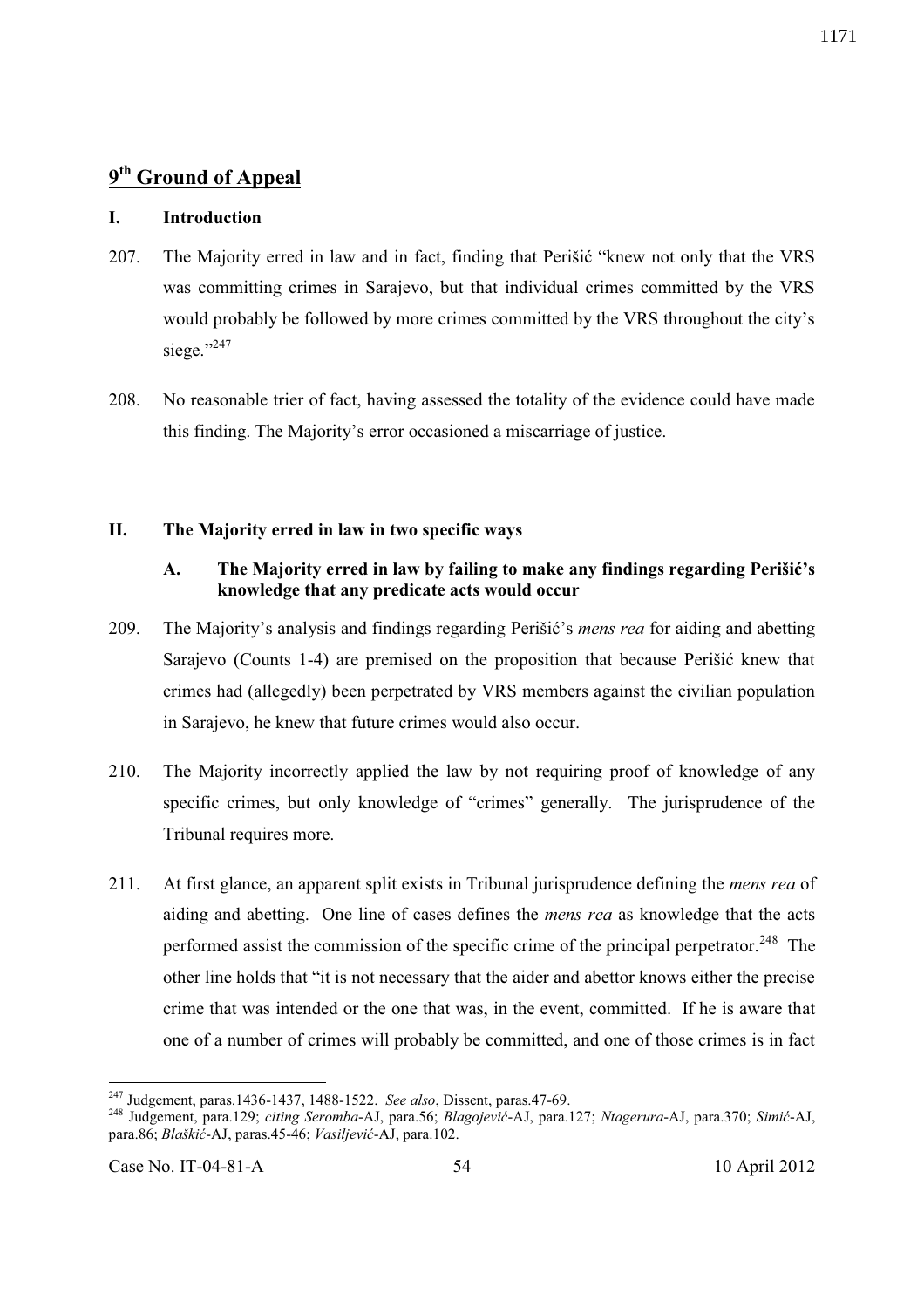1170

committed, he has intended to facilitate the commission of that crime, and is guilty as an aider and abettor."<sup>249</sup> *Tadic*-AJ explained parenthetically that a "specific crime" meant "murder", "extermination", "rape", "torture", "wanton destruction of civilian property", etc.<sup>250</sup> This is consistent with the second line of cases, that the aider or abettor need not know which of the specific crimes will be committed, but knows one of several will in fact be committed.

- 212. Recently, the Appeals Chamber, as well as the Trial Chamber in this case, has cited to both lines without identifying a divergence in them, leading to the conclusion that there is, in fact, no split.<sup>251</sup> Thus, the jurisprudence requires, at a minimum, a certain level of specificity for the *mens rea* for aiding and abetting to be satisfied.
- 213. Perišić's charges stem from a unique factual situation tried before this Tribunal. He was the CGS of a separate army of a separate state in a geographically remote location in the context of a series of alleged crimes with no proof of when the assistance given was used or the purpose for its use other than to support the war effort. In this context, "specific crime" cannot mean generically "murder" or "extermination". While the law does not require the "precise crime" to be known, the aider and abettor must know one of several will be committed.
- 214. A reasonable interpretation of the law implies that the knowledge standard to be applied includes knowledge of the pending attack or incident and that one of the "types" of crimes (murder, extermination, etc.) would occur as a result of that attack. It is legally insufficient to find Perišić guilty of aiding and abetting solely on the basis that assistance was provided with the knowledge that some generic class of crime (eg. murder), would take place in a large city (Sarajevo), committed by unknown persons, at some unknown time in the future. A finding of knowledge must be based on something more concrete. Perišić submits that it must be shown that the aider and abettor knew of a specific attack that would be criminal in nature, of the possible "types" of crimes that may result from

<sup>249</sup> Judgement, para.130; *citing Simić*-AJ, para.86; *Mrkšić*-AJ, para.49. *See also Blaškić*-AJ, para.49.

<sup>250</sup> *Tadic*-AJ, para.229(iii).

<sup>251</sup> *Haradinaj*-AJ, para.58; *Perišić* Trial Judgement, paras.129-130.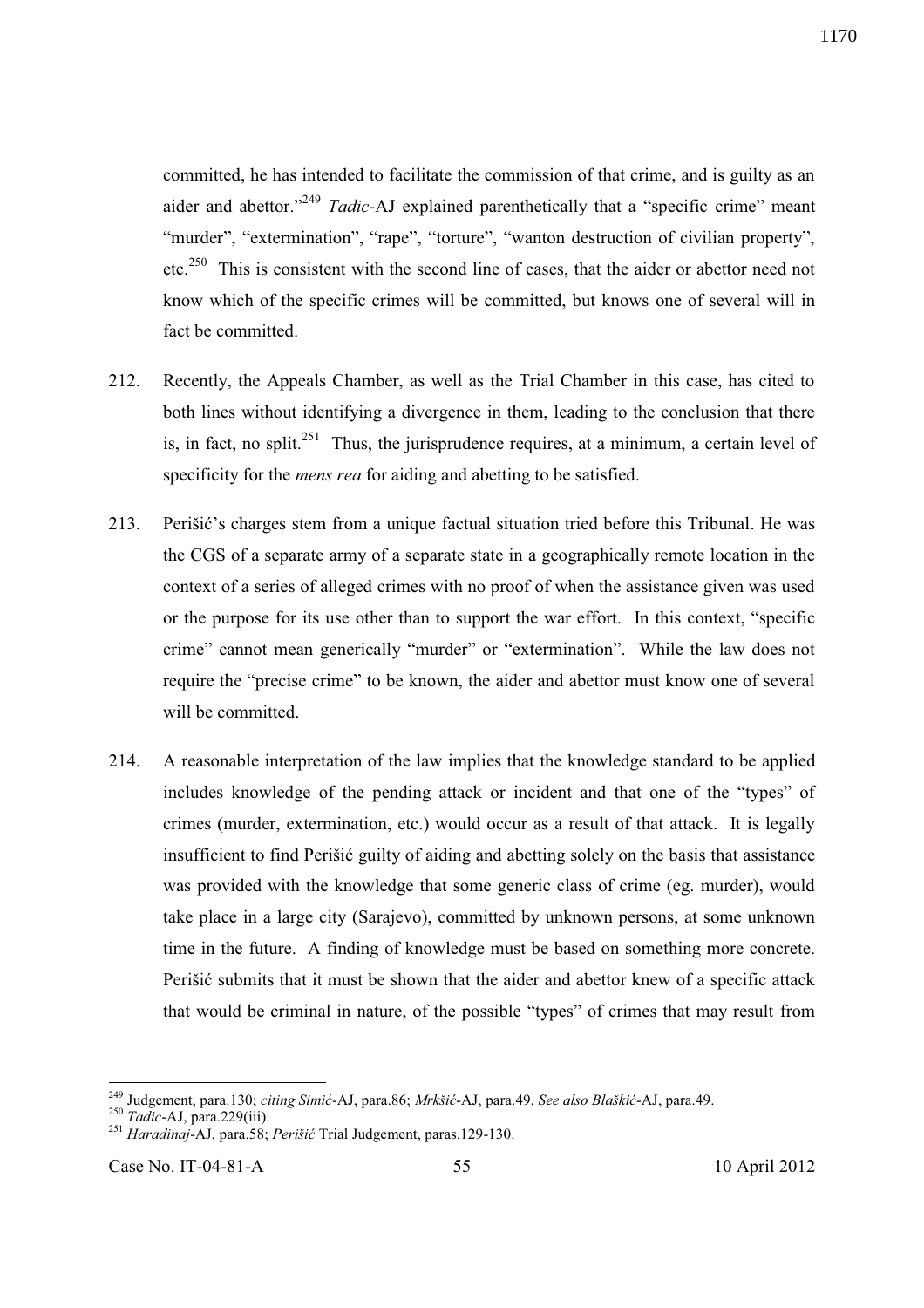that specific attack, and that his assistance would facilitate the commission of one of those crimes.<sup>252</sup>

- 215. The Majority's reasoning incorrectly endorses the Prosecution assertion that "it is not necessary to establish that Perišić had knowledge of specific incidents alleged in the Indictment."<sup>253</sup>
- 216. By doing so, the Majority erred shifting the analysis from one of specific crimes (the Scheduled Incidents) to a finding that "the only reasonable inference is that Perišić knew of these *general allegations* on crimes against civilians in Sarajevo."<sup>254</sup> In fact, the Majority broadens its language to unspecified and generic "crimes" allegedly committed by the  $VRS^{255}$  without indicating what those crimes were, how they relate to the Indictment, or how any assistance purportedly provided by Perišić could have affected those crimes. $256$
- 217. The Prosecution failed to prove Perišić knew that his acts would assist the crimes listed in Schedules A and B to the Indictment.<sup>257</sup> The Majority erred in applying a "general knowledge" of crimes standard. In addition to weakening the standard, followed to its logical conclusion there would be no requirement that the Indictment in the instant case adequately inform the accused of the charges, as suggested in paragraph 1438.

# **B. The Majority erred by failing to apply the standard of** *in dubio pro reo* **to information available in the public domain**

218. The Majority erred by relying on information available in the public domain as evidence of Perišić's knowledge, without any proof that Perišić was aware of any of the documents or information contained therein. The Majority failed to properly apply *in dubio pro reo* in its analysis of the "circumstantial evidence" that the information contained in documents available in the public domain were in fact known by Perišić.

-

Case No. IT-04-81-A 56 10 April 2012

 $252$  The last of these, "that his assistance would facilitate the commission of one of those crimes" will be discussed below in Ground 11.

<sup>253</sup> Judgement, para.1438, referring to Closing Arguments, T.14676; *See also* paras.1517-1522.

 $^{254}$  Judgement, para.1521.

<sup>255</sup> *See also*, para.247, *infra*.

 $256$  Judgement, para.1522.

<sup>257</sup> *See*, Ground 8, *supra*.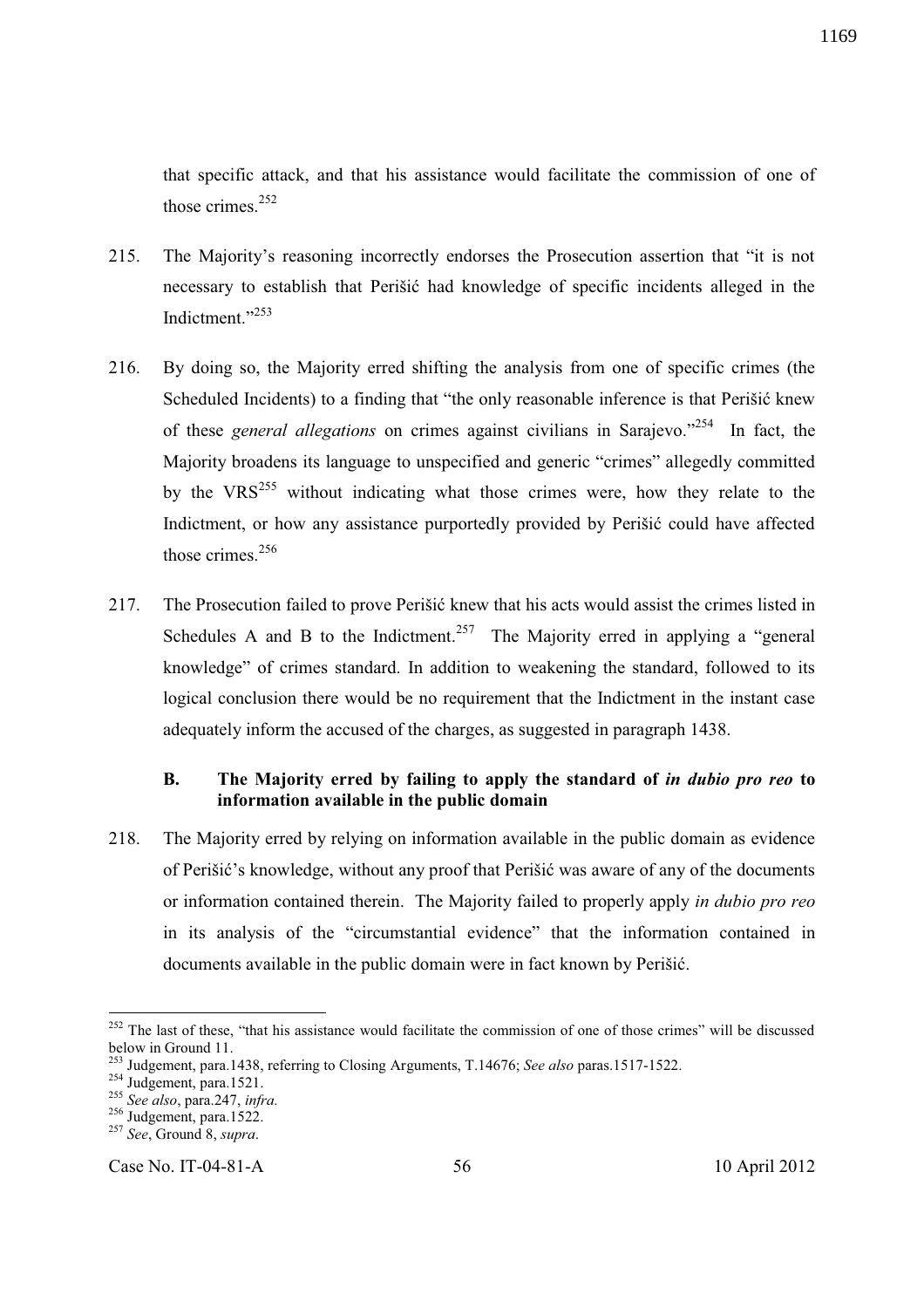- 219. Any ambiguity or doubt arising from the evidence must be resolved in favour of the accused in accordance with the principle of *in dubio pro reo.*<sup>258</sup> If there is a conclusion other than guilt which is also reasonably open from that evidence, and which is consistent with the innocence of the accused, he must be acquitted.<sup>259</sup> When the Prosecution relies on proof of the state of mind of an Accused by inference, the Trial Chamber must consider whether that inference was the *only* reasonable inference that could be made based on the evidence. $260$
- 220. A finding from circumstantial evidence must be established beyond a reasonable  $d$ <sub>261</sub> An inference drawn from circumstantial evidence must be more than just reasonable; it must be the *only* reasonable inference that could be drawn from the evidence presented.<sup>262</sup> Where two or more reasonable inference can be drawn from circumstantial evidence, some consistent with guilt and some with innocence, the Chamber must adopt the inference consistent with innocence under the principle of *in dubio pro reo*. 263
- 221. The mere availability of information in the public domain cannot support the presumption of knowledge, actual or inferred.<sup>264</sup> *Čelebići*-TJ rejected the Prosecution assertion that knowledge should be presumed where the crimes are a matter of "public notoriety, are numerous, occur over a prolonged period, or over a wide geographical area."<sup>265</sup> It must also be noted that the *Čelebići* analysis took place in a discussion of 7(3) liability. Judge Moloto emphasised that the standard for 7(1) liability must not be confused with, or lowered to, the applicable *mens rea* standard for 7(3) liability.<sup>266</sup> The distinction drawn is that, for 7(1) liability to arise, the accused must have *actual* knowledge of the probability

l <sup>258</sup> *Limaj*-AJ, para.21; *Tadić*-Decision, para.73; *Naletilić-*AJ, para.120; *Čelebići*-TJ, para.601; *Akayesu-*TJ, para.319.

<sup>259</sup> *Čelebići-*AJ, para.458.

<sup>260</sup> *Popović*-TJ,para.9; *citing Vasiljević*-AJ, para.120.

<sup>261</sup> *Čelebići*-AJ, para.458.

<sup>262</sup> *Krajašnik-*TJ, para.1196; *Popović-*TJ, para.12; *citing Stakić-*AJ, para.219.

<sup>263</sup> *Čelebići*-AJ, para.458.

<sup>264</sup> *Čelebići*-TJ, paras.385-386; *Čelebići*-AJ, para.241; *Delic*-TJ, para.530; *see also*, *Perišić* Dissent, paras.40, 45, 55-56.

<sup>265</sup> *Čelebići*-TJ, paras.384-385.

<sup>&</sup>lt;sup>266</sup> Dissent, para.38.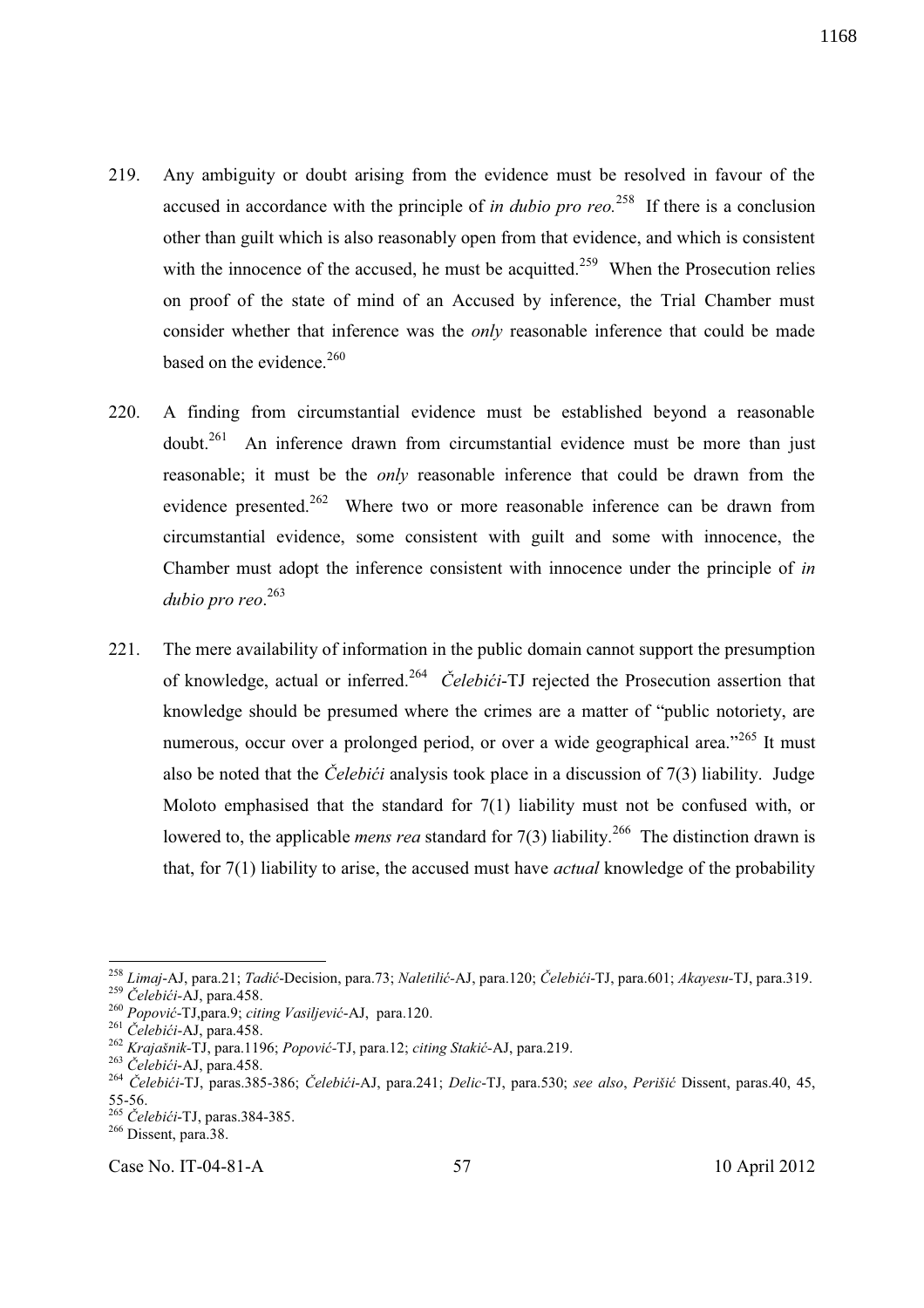that one of a number of crimes will be committed, whereas the standard for  $7(3)$  liability is knew or *had reason to know*. 267

- 222. On several occasions, the Majority concedes the lack of "direct evidence" that Perišić was aware of documents in the public domain.<sup>268</sup> For example, the Majority "notes that no direct evidence shows that Perišić had knowledge of the UNSC Resolutions and the Mazowiecki reports issued prior to his appointment."<sup>269</sup>
- 223. The Majority notes that it was presented with "significant circumstantial evidence which includes documentation by the international community of crimes committed in Sarajevo and widespread media coverage of the siege of Sarajevo."<sup>270</sup> Without any evidence that Perišić ever reviewed or was personally informed of any of them, the Majority relies on these documents to prove knowledge of their contents.<sup>271</sup> The Majority's conclusion that because the documents were available Perišić knew of the information contained within them is unreasonable;  $272$  availibilty does not establish knowledge of contents.
- 224. No evidence was received establishing what Perišić reviewed in the "daily bulletins", Security Administration reports and Information Administration "press clippings".<sup>273</sup> The Majority then makes the unsupported finding that he was "generally informed of what was being reported in the international and Serbian press",  $2^{74}$  and thus, that he "was consequently aware of media reports that the VRS was committing crimes against the civilian population of Sarajevo."<sup>275</sup>

 $\overline{a}$ 

Case No. IT-04-81-A 58 10 April 2012

<sup>267</sup> Dissent, paras.37-40; c*iting Čelebići*-TJ, paras.383, 385, 386; *Čelebići*-AJ, para.421.

<sup>&</sup>lt;sup>268</sup> Judgement, paras.1456, 1479, 1641.

 $269$  Judgement, para.1456.

 $270$  Judgement, para.1495.

<sup>&</sup>lt;sup>271</sup> Judgement, paras.1496-1514.

 $272$  Dissent, para. 45.

<sup>&</sup>lt;sup>273</sup> Borović testified that the Information Administration provided "what one may call a press clipping, although [the VJ] didn't refer to it as such [in 1993-1995]". T.13918. None of these transmissions were tendered into evidence. The Majority also relies on the testimony of Škrbić, a member of the Information Administration prior to Perišić's tenure as Chief of the VJ General Staff. T.11878.

 $274$  Judgement, para.1521.

 $275$  Judgement, para.1521.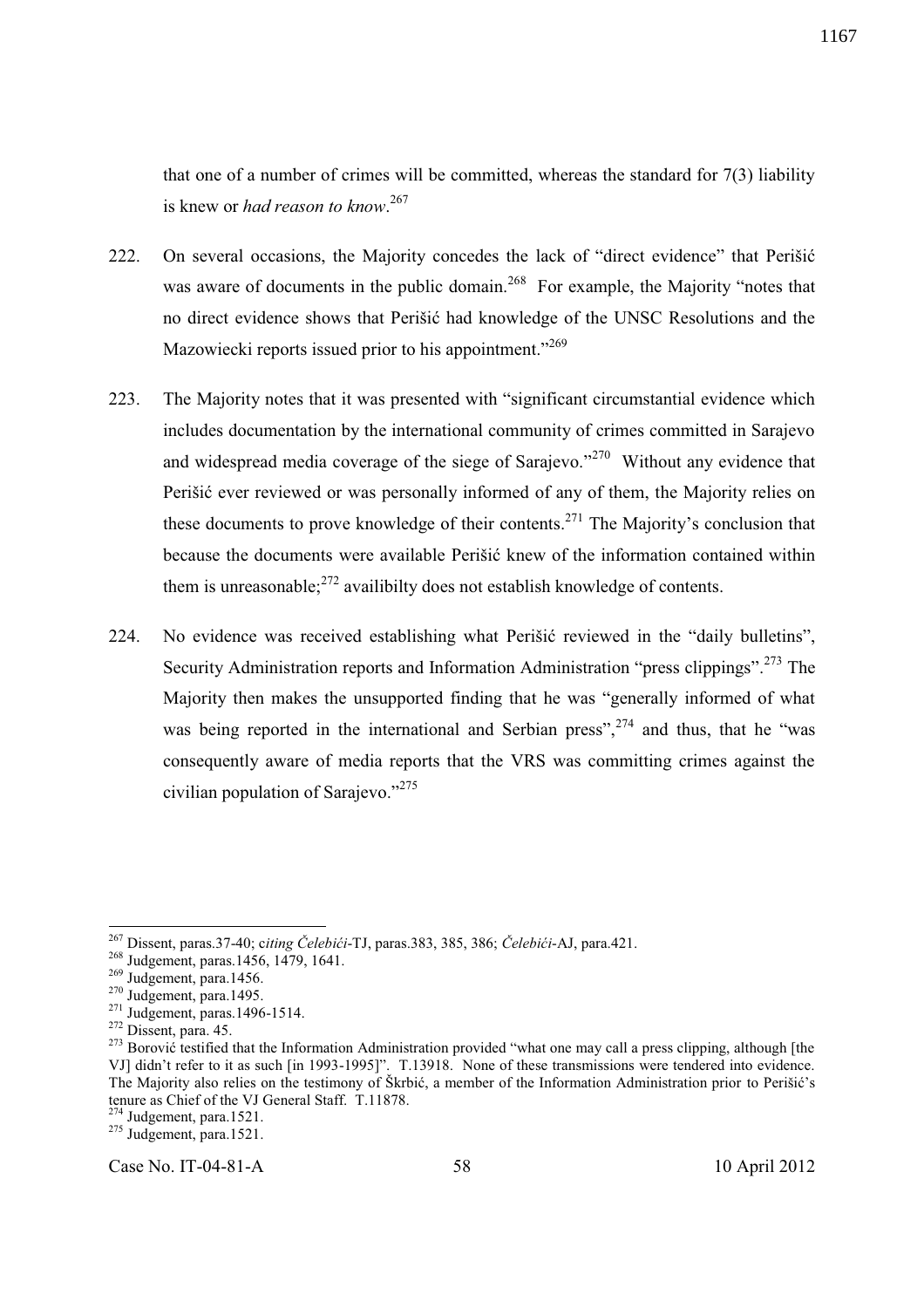- 225. This falls well short of the standard required by *in dubio pro reo*. The Majority simply presumes knowledge without a basis proving Perišić had knowledge of any specific documents. Any findings based on this error should be reversed.
- **III. The Majority erred in fact in finding (1) that Perišić had knowledge of crimes in Sarajevo and (2) that Perišić knew that future crimes would be committed in Sarajevo, as the evidence does not support the Majority conclusions** 
	- **A. The Majority unreasonably concluded that Perišić knew that crimes were being committed by the VRS in Sarajevo** 
		- **1. The Majority's conclusion in the "Access to Information" section that Perišić was well informed of all aspects of the functioning and activities of the VRS and SVK is misplaced**
- 226. The abstract proposition that access to information is the departure point for determining knowledge is proper. However, in setting forth the underlying basis upon which this issue would be considered, the Majority erred. These errors affect the foundation upon which the Majority bases its conclusions of Perišić's knowledge.
- 227. The Trial Chamber improperly infers that information concerning the conflict would necessarily include knowledge of crimes committed. The Trial Chamber makes the sweeping conclusion that "[t]hrough the system of regular reports, monthly meetings in Belgrade, various other *ad hoc* instances of reporting and exchanges of information during his tenure as Chief of the VJ General Staff, Perišić was well informed of *all important aspects* on the functioning of the SVK and the VRS *as well as their activities*."<sup>276</sup> The Majority uses this reporting system in part to improperly infer that Perišić was informed of the "criminal conduct" of the VRS.<sup>277</sup> There is *no* evidence that any of the intelligence apparatuses exchanged any information about crimes.<sup>278</sup>

<sup>&</sup>lt;sup>276</sup> Judgement, para.1436 [emphasis added].

 $277 \text{ Judgement, para.} 1485.$ 

<sup>278</sup> Dissent, paras.58-61. *See also*, P1622 (there is no discussion of crimes in this document or evidence of a discussion of crimes arising out of this document).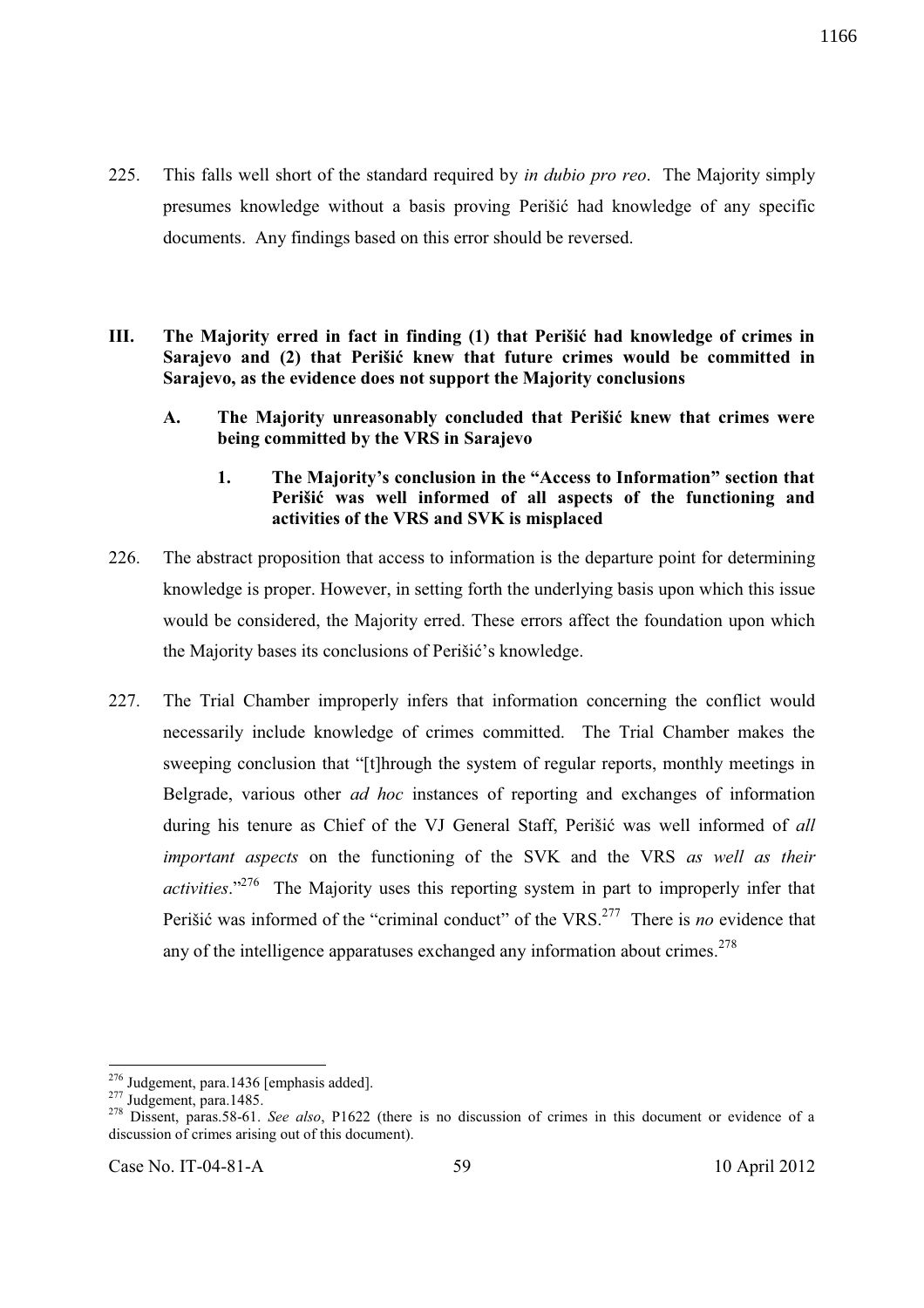228. Thus, the Majority's conclusion that Perišić was "well informed of all important aspects on the functioning of the SVK and VRS as well as their activities"<sup>279</sup> is not supported by the evidence. It is an illogical generalisation and cannot serve as the basis for conclusions concerning Perišić's culpability.

## **2. The evidence does not support the conclusion that Perišić knew of crimes committed by the VRS in Sarajevo**

229. The Majority concludes that Perišić was aware that the VRS was accused of committing crimes in Sarajevo, based on direct and circumstantial evidence.<sup>280</sup>

## *Direct Evidence*

- 230. As direct evidence of Perišić's knowledge of "incidents" in Sarajevo, the Trial Chamber considered four diplomatic cables, one telegram, one SDC session, one meeting of FRY and RS political and military leadership, and one VJ General Staff Intelligence Administration report. As a result of this evidence, the Majority found Perišić was aware of four specific incidents.
- 231. The first incident is Scheduled Incident A2, in Dobrinja on 4 February 1994. The "direct" evidence regarding Perišić's knowledge of this incident is a diplomatic cable dated 7 February 1994 stating that "UNPROFOR has found that Serbian side [sic] was responsible for the previous attack on Dobrinja  $(4<sup>th</sup>$  February).<sup> $281$ </sup> No additional information was provided, such as the specific details of the attack, the number of casualties, or more specificity than the "Serbian side".<sup>282</sup>
- 232. The second incident is Scheduled Incident A3, known as Markale I, dated 5 February 1994. P852 mentions only "Saturday's incident in Sarajevo", likely referring to Markale I, without additional information. Another cable mentions that the mass media in New York and the "West" was "widely manipulating" the incident and pushing governments

 $\overline{a}$  $279$  Judgement, para.1436.

 $280$  Judgement, para.1517.

<sup>281</sup> P852.

<sup>&</sup>lt;sup>282</sup> This latter point is important because of the fact that the majority of the UNSC Resolutions and Mazowiecki reports referred generally to the "Serbian side" or unidentified "paramilitaries" without linking the alleged perpetrators to the VRS. *See*, Dissent, paras.67-68.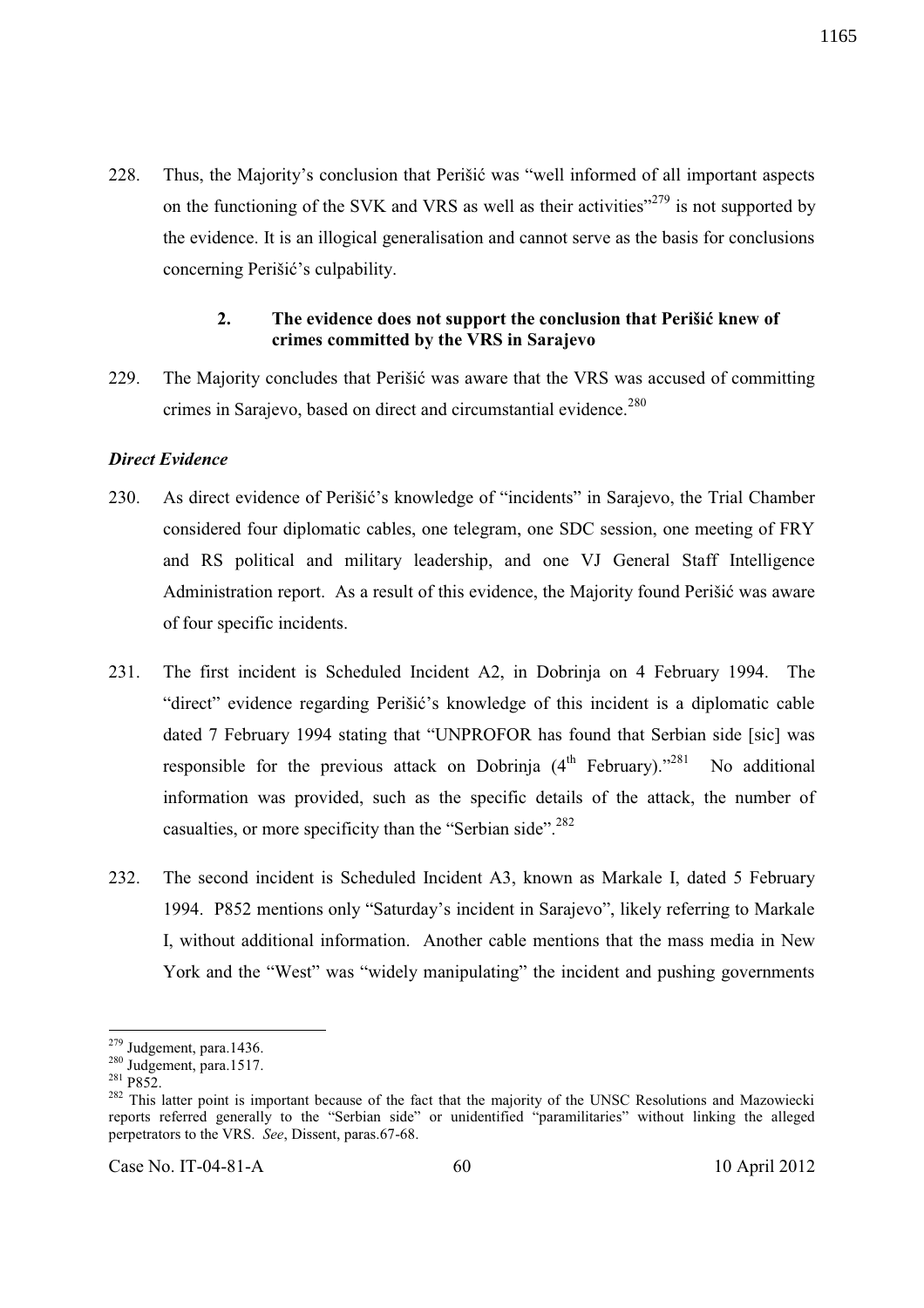to adopt a decision on air strikes against Serbian positions in Sarajevo.<sup>283</sup> The Majority acknowledges that Perišić received "conflicting information on the alleged perpetrators".<sup>284</sup> At the 18<sup>th</sup> SDC Session Perišić underscored the RS position that the Serbian side was not responsible and that VJ military experts likewise concluded that Markale I could not have happened in the way it was being reported in the press.<sup>285</sup>

- 233. The third incident is an unscheduled incident. A diplomatic cable dated 10 April 1995 referred to an incident in which three projectiles were fired on Sarajevo from the positions of Bosnian Serbs.<sup>286</sup> Nothing is known about the targets of the projectiles, the consequences of their firing, or any further information about the incident. This document cannot form part of the analysis of Perišić's knowledge of crimes committed by the SRK in Sarajevo due to the paucity of details about this incident.
- 234. The fourth incident is Scheduled Incident A-9, Markale II, dated 28 August 1995. In a meeting between FRY and RS political and military leadership the day after the shelling<sup>287</sup> two separate UN sources, one blaming the Serbs for the shelling and one providing information that was interpreted by Mladić as disputing Serb responsibility were discussed.<sup>288</sup> A month later, the Intelligence Administration of the VJ General Staff sent a report to the FRY MOD skeptical of the conclusion that the Serbian side was responsible, based upon deficiencies in the forensic investigation carried out.<sup>289</sup>
- 235. The remainder of the "direct evidence" relied on by the Majority refers generically to the situation in Sarajevo, some of which questions the partiality of the reporting on the matter.<sup>290</sup>

 $283$  P2852, p.1.

 $284$  Judgement, para.1633.

<sup>&</sup>lt;sup>285</sup> P782, pp.60-61. As noted by the Majority, Perišić had to have additional information than just the cable. Judgement, para.1518, fn.4305. Based on whatever information Perišić received, however, he still endorsed the conclusion that the "Serb side" was not responsible for the incident.

 $286$  P853.

 $287 \text{ Judgement}$ , para.1493.

<sup>&</sup>lt;sup>288</sup> P232, pp.5, 12.

 $289$  D542, p.3.

 $^{290}$  Judgement, paras.1490-1491.

Case No. IT-04-81-A 61 10 April 2012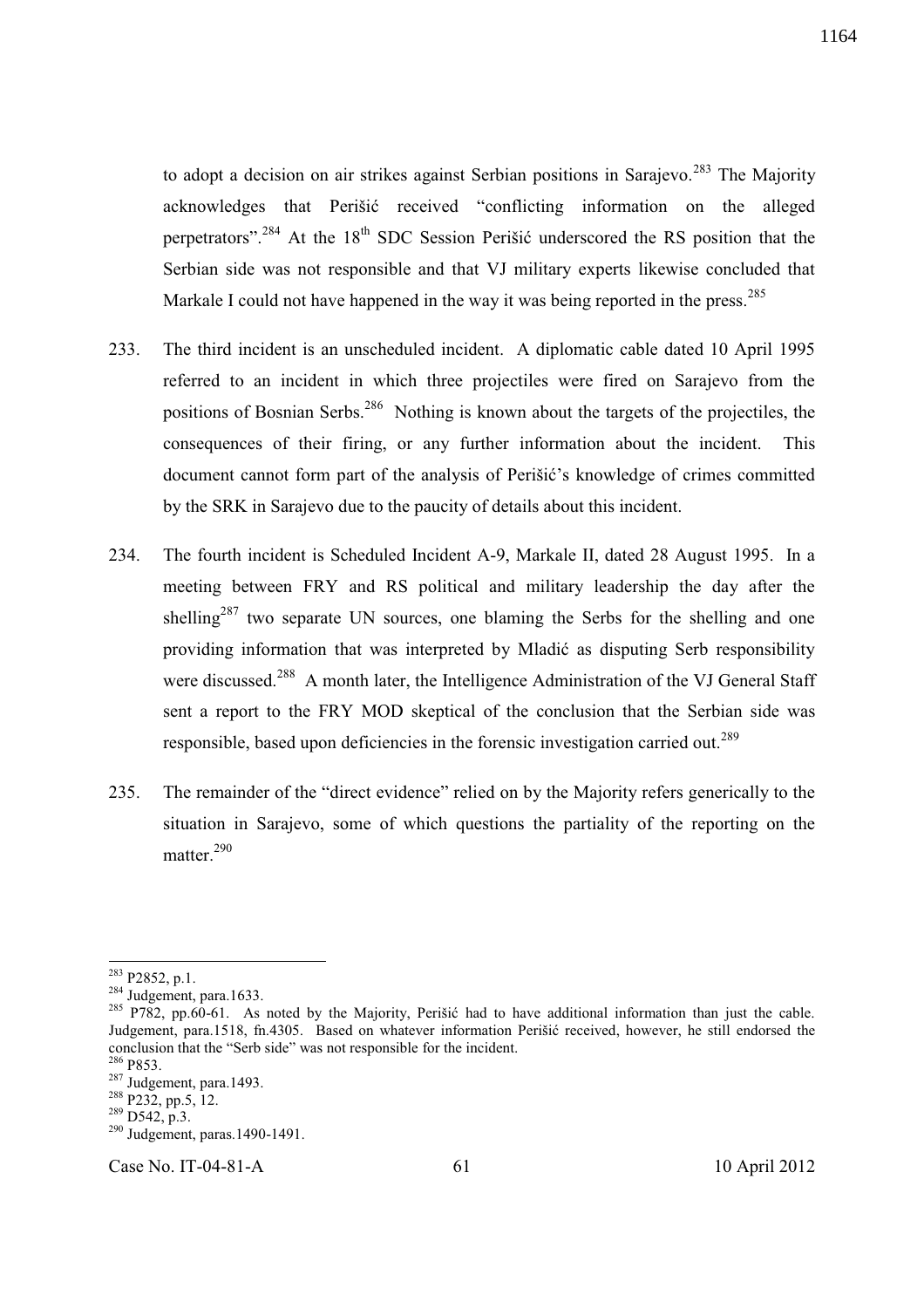236. The most that can be said about the "direct evidence" is that Perišić knew of *allegations* of four incidents in Sarajevo, two of which Perišić knew of the sparsest of information about and two of which were the subject of open dispute at the time.

#### *Circumstantial evidence*

- 237. The Majority refers to "circumstantial evidence" regarding crimes in Sarajevo stemming from the international community and "widespread media coverage".<sup>291</sup>
- 238. Perišić recalls the legal principles on documents "available in the public domain" and the presumption of knowledge.<sup>292</sup> All of the documents discussed in the "circumstantial" evidence" section of the Judgement fall into this category.<sup>293</sup> There is no evidence that Perišić read, reviewed, or was made aware of any of the documents discussed in paragraphs 1496 to 1514, nor can it be inferred from the evidence before the Trial Chamber. $294$
- 239. The Majority erred in finding that the information contained in documents from the international community was ever presented to Perišić.<sup>295</sup> Similarly, there is no information that Perišić ever read or was put on notice of the documents and information referred to in paragraphs 1498, 1499, or 1500.
- 240. Paragraphs 1502 to 1514 refer to the media coverage of Sarajevo. The Majority entirely fails to address the fact that no evidence was presented that Perišić read, or reviewed, any of the video or print reports referred to.
- 241. Knowledge cannot be imputed to an accused without proof that the accused in fact received the information that forms the basis of the knowledge. The Majority's conclusion that "[m]embers of the FRY political leadership and military leadership were aware of media reports related to BiH" cannot serve as a basis to impute liability to

-

<sup>291</sup> Judgement, paras.1495 *et seq*.

<sup>292</sup> *See,* paras.218-225, *supra*.

<sup>293</sup> Judgement, paras.1496-1514; *see also*, Judgement, paras.1450-1456, 1461-1482.

<sup>&</sup>lt;sup>294</sup> Dissent, paras.66-69. *See also*, para.1479, in which the Trial Chamber notes that there is no direct evidence that Perišić knew about the Mazowiecki Reports. Similarly, the finding in paragraph 1481 that the *Borba* publication was "available" to Perišić has no bearing on a determination of his guilt.

 $\frac{295}{295}$  Judgement, paras.1496-1501.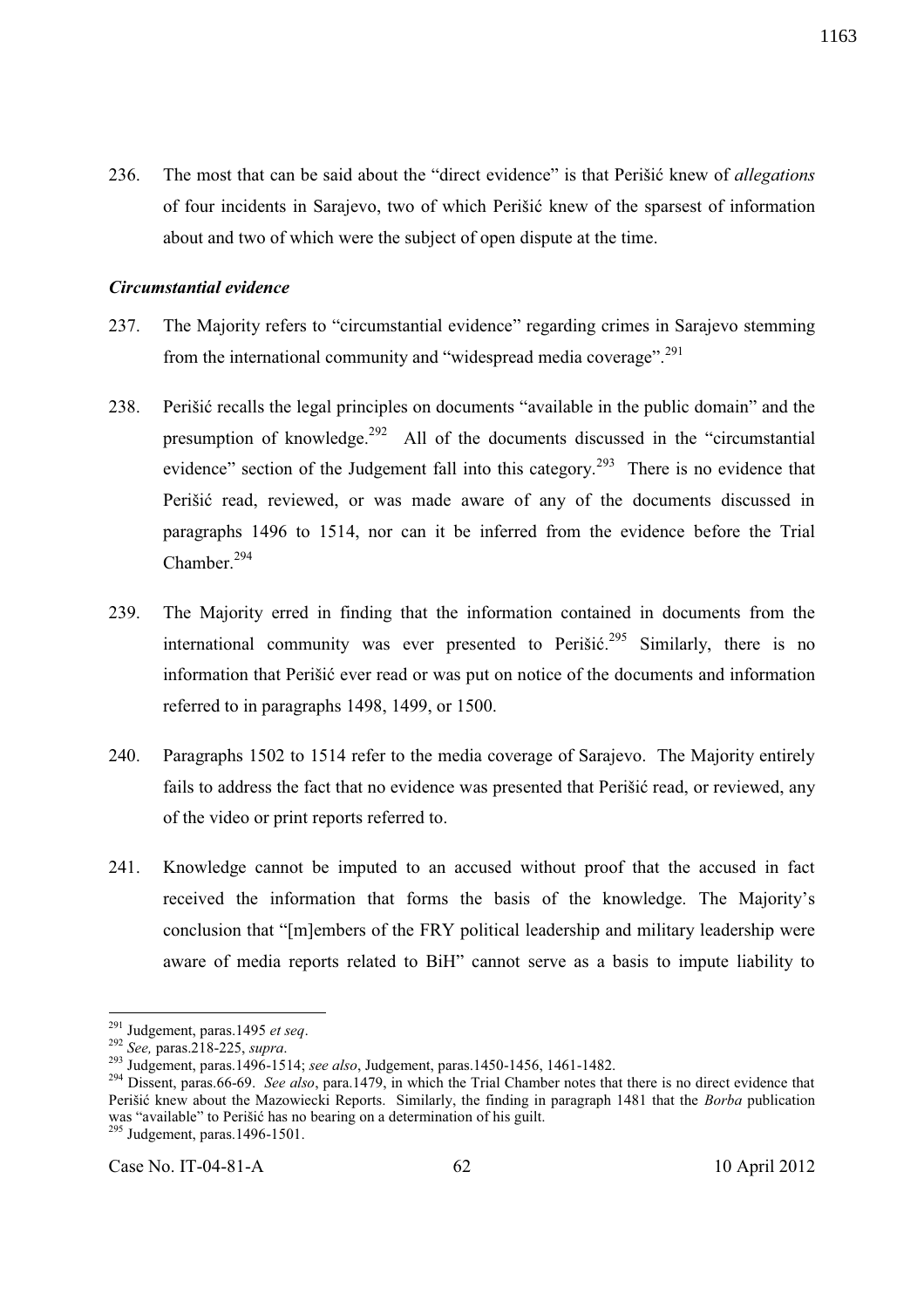Perišić without evidence connecting the reports to Perišić's knowledge. Further, no evidence was produced establishing what "media reports" the FRY political and military leadership was aware of, nor can it be assumed that those reports contained information on crimes in Sarajevo.

- 242. The Majority uses comments by Perišić for the proposition that Perišić followed media reports. The first is from an SDC session in which Zoran Lilić referred to a media report of people applauding Karadžić in Bileca and Bijeljina. Milošević a member of the leadership of FRY was ignorant of the event. Perišić said that "[i]t was all reported in the press."<sup>296</sup> There is no indication that Perišić watched or read newsreports about this incident. Based on the evidence, there are a number of objectively reasonable interpretations as to how Perišić received the information. For example, it is objectively reasonable that Perišić was told this information by someone else.
- 243. The second comment is from a Croatian intercept of a conversation between Perišić and Slobodan Milošević, in which Perišić indicates that he had watched a news report on the shelling in Zagreb.<sup>297</sup> This statement cannot be extrapolated to the only reasonable inference being that Perišić followed all media reporting.
- 244. Thus, it cannot be inferred, based on this evidence, that Perišić read the media reporting referred to by the Majority simply because it was "available" in the public domain.
- 245. As noted above, when the Prosecution relies upon proof of the state of mind of an Accused by inference, the Trial Chamber must consider whether that inference was the *only* reasonable inference that could be made based on the evidence.<sup>298</sup> The Majority failed to determine whether its conclusions were the *only* reasonable inference available based on the evidence.

Case No. IT-04-81-A 63 10 April 2012

l <sup>296</sup> P784, p.48. Judgement, para.1516.

 $^{297}P1366$ 

<sup>298</sup> *Popović-*TJ, para.9;*citing Vasiljević-*AJ, para.120.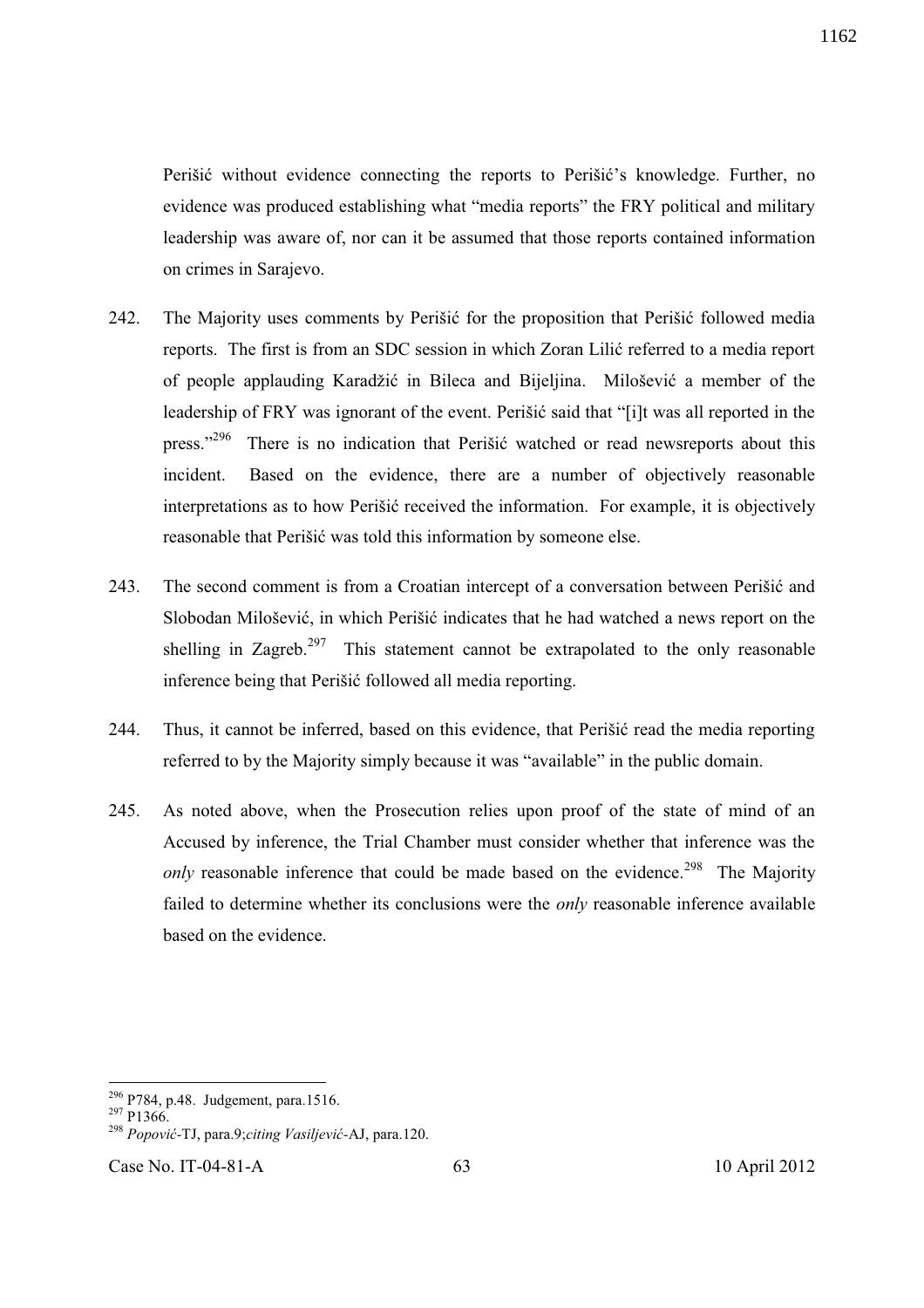#### *The Majority's conclusions on Perišić's knowledge are unreasonable and must be overturned*

- 246. The evidence, taken as a whole and with the appropriate legal standard applied, does not prove beyond a reasonable doubt that Perišić knew that crimes were being committed in Sarajevo. Knowledge cannot be presumed, as the Majority did in this case.
- 247. The Majority, in paragraph 1517, holds that it is satisfied that Perišić was aware that the VRS was *accused* of committing crimes in Sarajevo. After discussing several "considerations", the Majority states that the evidence shows that Perišić was "generally informed of what was being reported in the international Serbian press" and that "the only reasonable inference is that Perišić knew of these *general allegations* on crimes against civilians in Sarajevo."<sup>299</sup> Even if Perišić knew of some of the reports or about several of the incidents, such knowledge does not prove that he knew any more than that there were allegations that crimes had been committed.
- 248. The Majority erred in holding without a basis in fact that "accusations", "general information", and "allegations" proved that Perišić knew that the VRS was *committing crimes* in Sarajevo.<sup>300</sup> Allegations, by definition, are assertions without proof. The fact that an allegation is subsequently determined to be true is not a proper basis to find "knowledge" at the time the allegation was made. Similarly, knowledge of allegations or accusations cannot equate to knowledge at the time the allegations or accusations were made that crimes were actually committed. It certainly cannot form the basis of a conviction. A finding of guilt predicated on this analysis is unreasonable and must be overturned.
- 249. The Majority mischaracterises its previous conclusions and the exhibits it relied upon for the propositions that Perišić was "generally informed of the UNSC's agenda and specifically about some UNSC proceedings, and was in regular contact with the FRY leadership."301

l

<sup>&</sup>lt;sup>299</sup> Judgement, para.1521.

 $300$  Judgement, para.1522.

 $301$  Judgement, para.1519.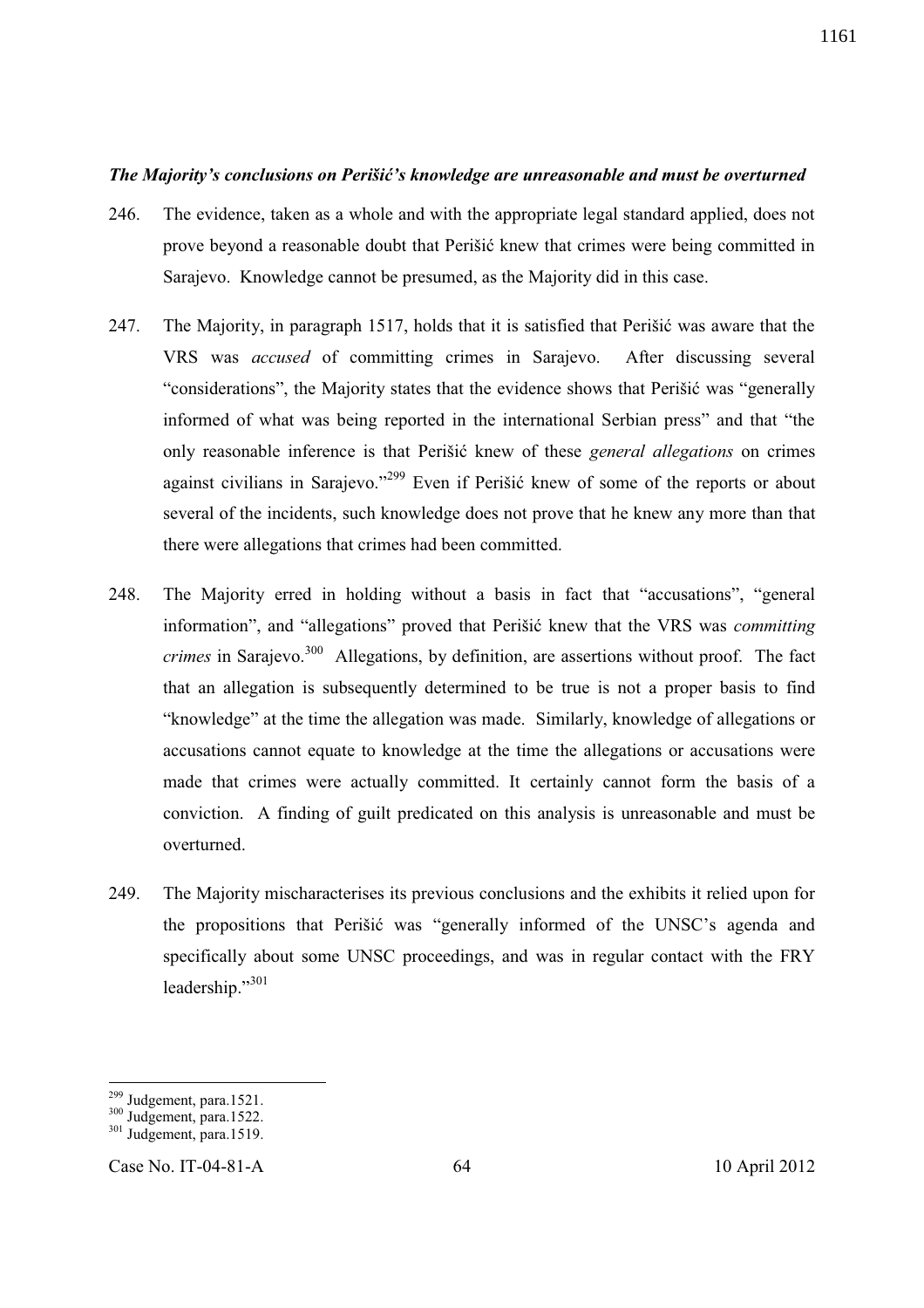- 250. Paragraph 1478 concludes that "both the VJ Intelligence Administration and Perišić personally were aware of the UNSC's agenda".<sup>302</sup> P778 does not support the Majority's conclusion. The 25<sup>th</sup> SDC Session concerned FRY's acceptance of the Contact Group peace plan, the placement of observers along FRY's border, and the potential lifting of sanctions.<sup>303</sup> While these issues were being discussed Branko Krga opined that the issue of observers on the FRY border should never be "put on the agenda of the Security Council."<sup>304</sup> Nothing more of any agenda of the UNSC is mentioned in P778.
- 251. The documents relied upon by the Majority to support the conclusion that Perišić was "put on notice of at least certain proceedings before the  $UNSC^{305}$  are 1) a diplomatic cable which summarises the positions of a number of entities, **not** including the UNSC, and refers to "Muslim countries" within the UNSC supporting a proposal for an urgent Security Council meeting as a result of the February 1994 incidents and 2) an excerpt from P778 discussed above. This evidence does not allow for the extrapoloation from these specific facts that Perišić had a general awareness of UNSC proceedings.<sup>306</sup>
- 252. Based on the above, the Majority finds that Perišić was aware of "findings regarding the VRS's crimes in Sarajevo contained in the BiH documents provided to the FRY, the report of the UN Commission of Experts, the Mazowiecki reports and the filings and orders in the ICJ case between BiH and Serbia and Montenegro."<sup>307</sup> This analytical leap is factually unsupported. There is no evidence to support Perišić's awareness of any of these reports, nor can his knowledge be inferred based on the evidence before the Trial Chamber.
- 253. The Majority recalls that Perišić received "daily bulletins from his Intelligence Administration, reports from his Security Administration and press clippings, containing media information from his Information Administration."<sup>308</sup> An examination of the Majority analysis of Perišić's purported knowledge of crimes in Sarajevo shows that none

-

Case No. IT-04-81-A 65 10 April 2012

<sup>&</sup>lt;sup>302</sup> Judgement, para.1478, relying on P778.

 $303 \overline{P}778, \overline{pp.6-18}.$ 

 $304 \frac{1}{1}$   $7778$ , p.10.

<sup>&</sup>lt;sup>305</sup> Judgement, para.1480, fn.4184.

<sup>306</sup> Judgement, para.1519.

<sup>307</sup> Judgement, paras.1519, 1480.

<sup>308</sup> Judgement, para.1520.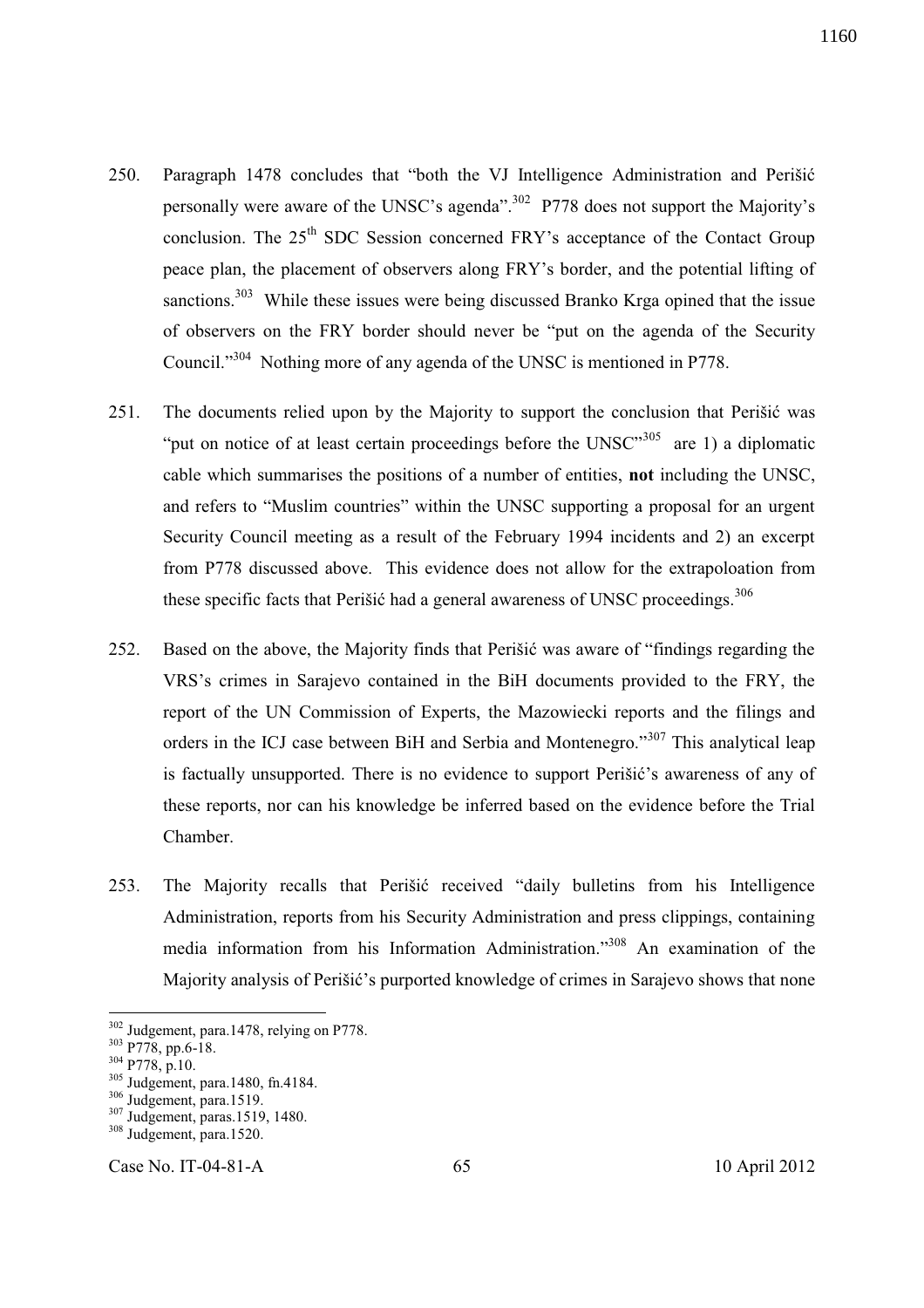of the mentioned sources of information or their contents are in fact analysed by the Majority.<sup>309</sup> The conclusions arising from this section, then, are based on an unreasoned analysis and should be overturned.<sup>310</sup>

- 254. If the Majority had engaged in a reasoned discussion of the reports actually in evidence in this trial, they would have had to conclude that the documents discussing Sarajevo contain no information about crimes occurring in Sarajevo. For example the three  $1<sup>st</sup>$ Administration Daily Reports received by the Chamber<sup>311</sup> contain information about combat activities and the movement of troops for both the VRS and ABiH. No mention is made of any criminal behaviour. The reports are identical in nature and structure, leading to the reasonable inference that the  $1<sup>st</sup>$  Administration Daily Reports relied upon by the Majority as a basis for attributing knowledge of crimes in Sarajevo is unsupportable. The objective and logical conclusion to be drawn, quite contrary to the Majority's inference,<sup>312</sup> is that the daily reports did **not** contain information about crimes in Sarajevo.
- 255. The Majority places undue reliance on the "press clippings" as a potential basis of knowledge for Perišić. $313$  No "press clippings" are in evidence. $314$  The "press clippings" cannot be relied upon at all.
- 256. Furthermore, the Majority relies on discussions of press coverage in VJ Collegium meetings in October 1995, well after any Scheduled Incidents took place.<sup>315</sup> Reliance on after the fact information cannot be used in an analysis of whether Perišić knew crimes had been committed in Sarajevo such that he would know that future crimes would be committed.

l

Case No. IT-04-81-A 66 10 April 2012

1159

<sup>&</sup>lt;sup>309</sup> Judgement, paras.1488-1516. In paragraph 1437, the Trial Chamber asserts the reports and information provided will be discussed later. The Majority fails to do so. Judge Moloto in his Dissent addresses the contents of the reports *See*, paras.58-61.

<sup>310</sup> *Haradinaj*-AJ, para.10; *Brđanin-*AJ, para.9; *Kvočka*-AJ, para.24-25; *Kupreškić*-AJ, para.39, 41.

<sup>&</sup>lt;sup>311</sup> P860; P861; P862.

<sup>312</sup> Judgement, para.1520.

<sup>313</sup> Judgement, paras.1520-1521.

<sup>&</sup>lt;sup>314</sup> The Majority is wholly ignorant of what information was actually contained in the "press clippings", what information was verified (see Judgement, para.1404-1405), or what information or documents were actually presented to Perišić.

 $315$  Judgement, para.1520.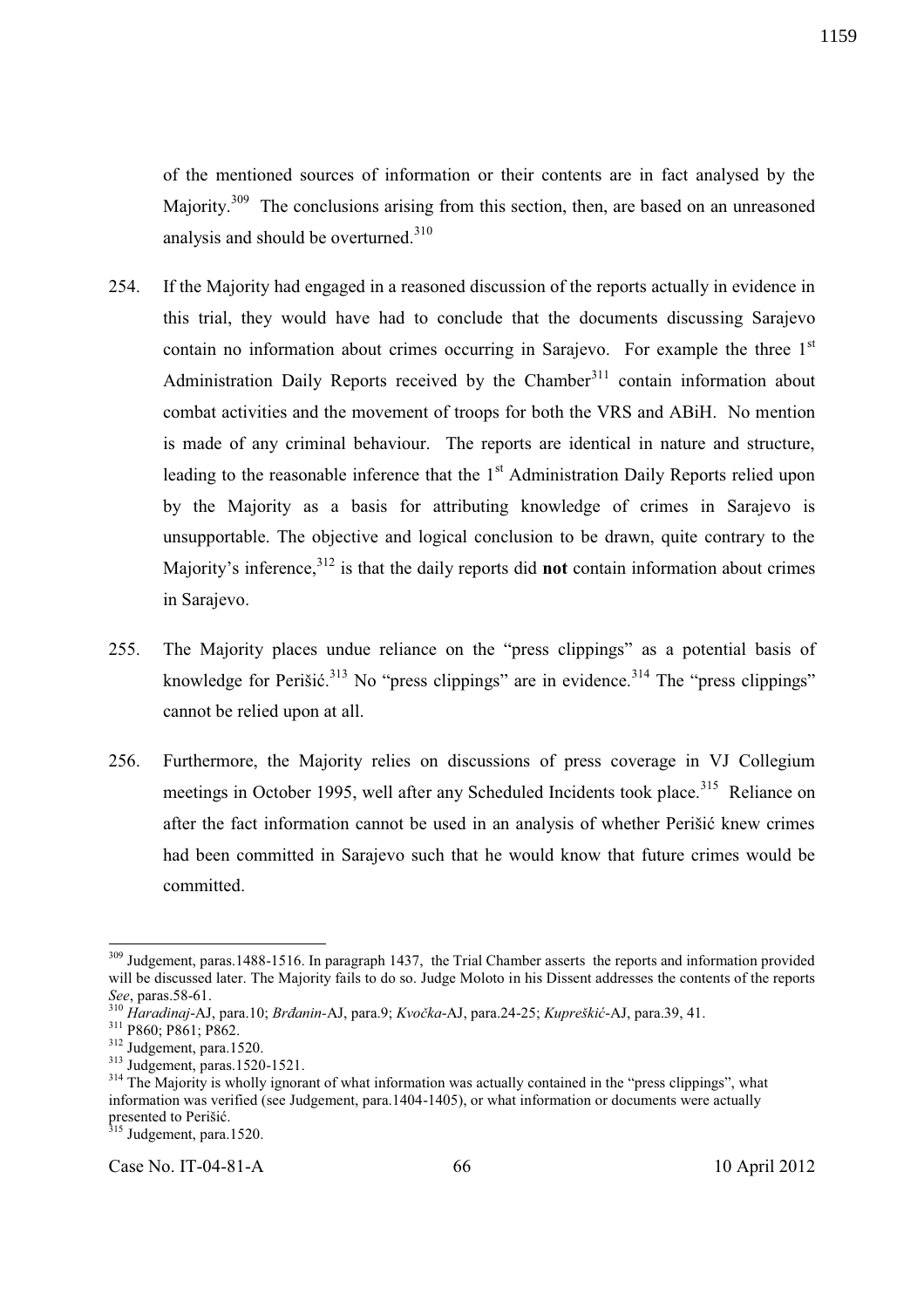257. Based on the foregoing, and the evidence in this case, no reasonable Trial Chamber would have reached the conclusion reached by the Majority in this case that Perišić knew that crimes had been committed by the VRS in Sarajevo.

# **B. The evidence does not prove that Perišić had knowledge that future crimes would be committed in Sarajevo by the SRK**

# **1. The Majority's reliance on an alleged propensity to commit crimes by the VRS is erroneous**

258. The Majority also bases the foreseeability of crimes in Sarajevo on its findings that Perišić was aware of the "VRS's discriminatory intent and propensity to commit crimes."<sup>316</sup> This conclusion is unreasonable and should be overturned.

#### *Evidence prior to Perišić's appointment*

- 259. The Majority lists three facts as "direct" evidence of Perišić's knowledge of the VRS's discriminatory intent and propensity to commit crimes.
- 260. The first is a statement made by Perišić in his interview with the OTP that he refused Karadzic's offer to become VRS commander, in part, because "they wanted [an] ethnically clean army, and [Perišić] was against that."<sup>317</sup> As noted by Judge Moloto in his dissent, this statement predates the creation of the VRS and does not establish as the only reasonable conclusion that Perišić was aware that the VRS would be likely to engage in the commission of war crimes. $318$
- 261. The second is a statement by Perišić in the same interview with the OTP that no Muslims were killed by soldiers during his tenure in Bosnia, but that after he left in June, 1992, "the exodus in this territory started."<sup>319</sup> Once again, the dissenting opinion of Judge Moloto is instructive in noting that the statement was made in hindsight, without reference to when the knowledge was obtained.<sup>320</sup> Further, the Trial Chamber had no

-

<sup>316</sup> Judgement, paras.1440. *See also,* Judgement, para.1522. The Majority variously refers to the VRS criminal conduct and the VRS propensity to commit crimes. Although the two terms are not synonymous, the Majority appears to use them interchangeably.

Judgement, para.1444, quoting P803, p.4.

<sup>&</sup>lt;sup>318</sup> Dissent, para.47.

 $319$  Judgement, para.1445, quoting P803, p.6.

 $320$  Dissent, para.48.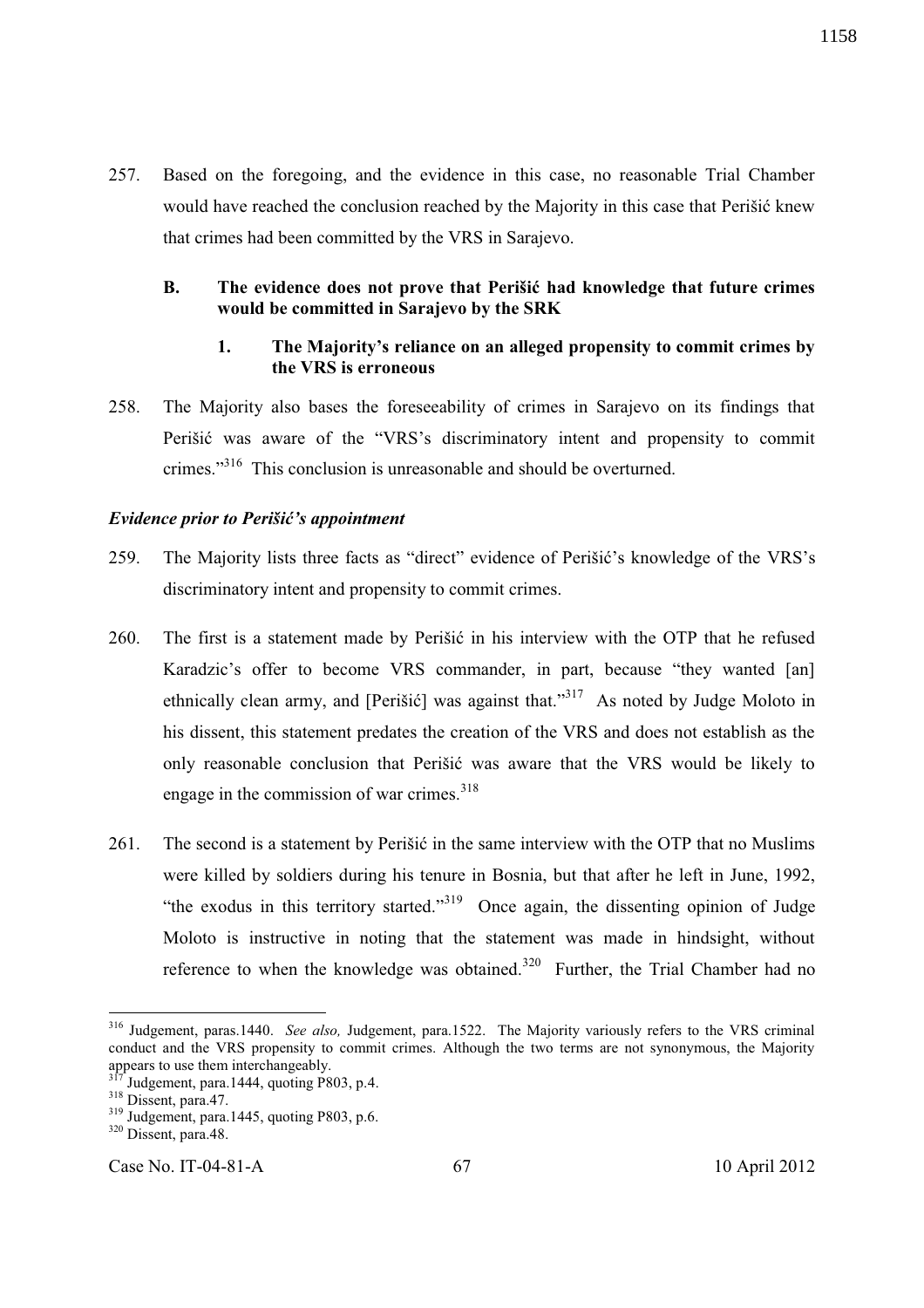factual evidence before it regarding the reasons for the exodus, nor any evidence attributing the exodus to the actions of the VRS.

- 262. Finally, the Majority relies on a letter from the VRS  $1<sup>st</sup>$  Krajina Corps Command to Perišić on the day of his appointment as  $CGS$ <sup>321</sup> The letter in no way evinces a discriminatory intent or propensity to commit crimes on behalf of the 1<sup>st</sup> Krajina Corps or the VRS. $322$
- 263. The Majority's finding that prior to Perišić's appointment of CGS, "the FRY leadership" was aware of allegations of ethnic cleansing in  $\text{BiH}^{323}$  and monitored what other countries were saying about FRY's involvement in the war<sup>324</sup> cannot serve as a basis for finding personal knowledge on Perišić's part. Knowledge of others cannot be imputed to Perišić. This is particularly true for matters that occurred before his appointment as CGS.
- 264. The Majority accepts that there is no direct evidence that Perišić had knowledge of the UNSC Resolutions and the Mazowiecki reports issued prior to his appointment as  $CGS$ <sup>325</sup> In fact, there is no evidence whatsoever that Perišić had any knowledge of any of the documents. The Majority's reliance on this evidence, particularly in light of the concession of a failure of direct proof, constitutes error.
- 265. The Majority relies on the fact that Perišić was stationed in Bosnia between January and May 1992 and "directly exposed to these events" without explaining what events it is referring to. This proves nothing. Assuming that the Majority is referring to the UNSC Resolutions and Mazowiecki reports as "these events", apart from the failure of proof discussed above, the Mazowiecki reports were not published until August 1992,<sup>326</sup> some three months after Perišić had left BiH. $327$
- 266. The Majority relies on Perišić's attendance while Commander of the VJ 3rd Army at "*meetings*" of the Supreme Command Staff where the FRY leadership discussed events

-

Case No. IT-04-81-A 68 10 April 2012

<sup>&</sup>lt;sup>321</sup> Judgement, para.1447.

 $322$  Dissent, para.51.

 $323$  Judgement, paras.1449, 1454.

 $324$  Judgement, para.1454.

<sup>325</sup> Judgement, para.1456.

<sup>326</sup> P2439

 $327$  Judgement, para.1456.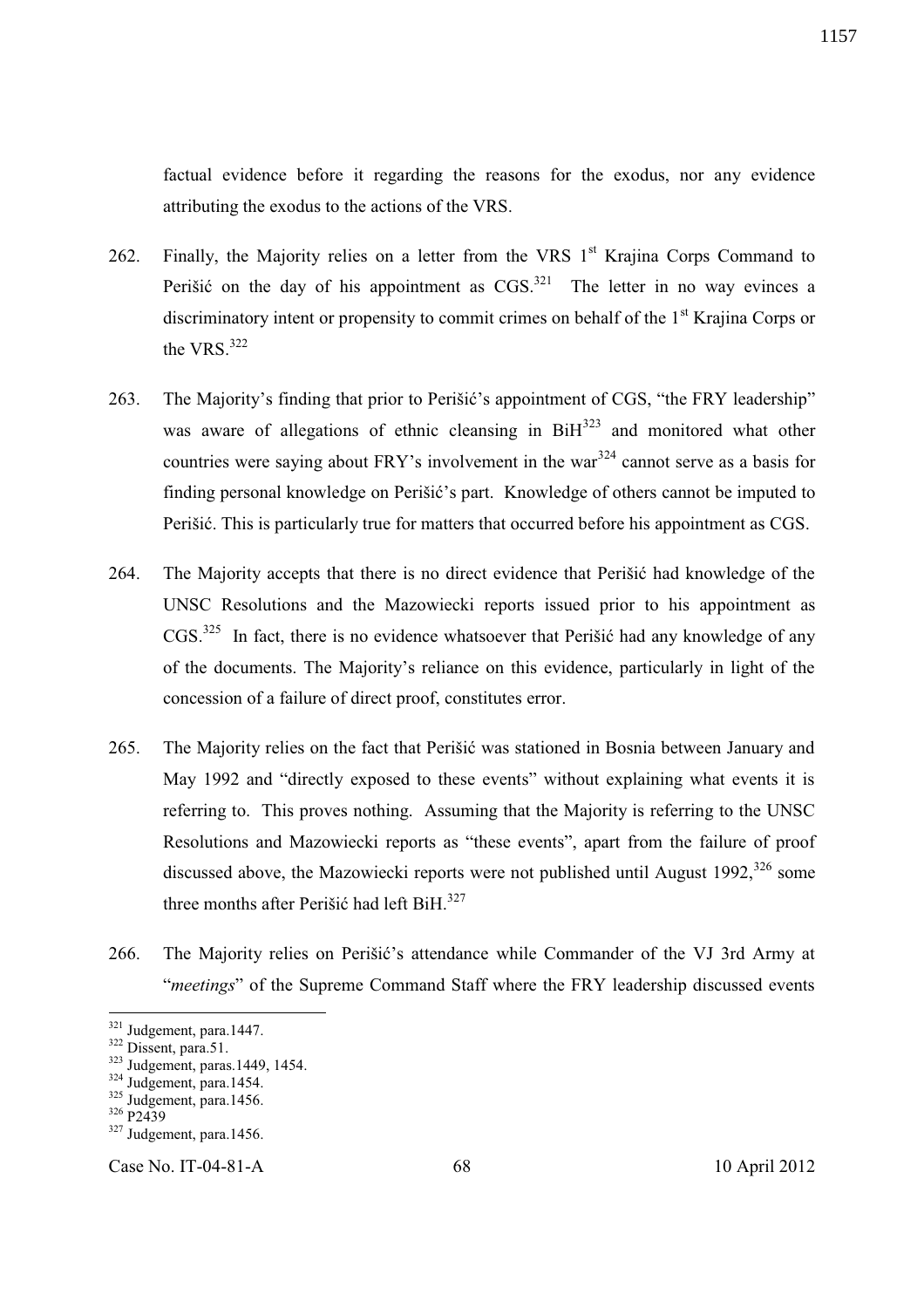related to the conflict.<sup>328</sup> The evidence the majority relies upon concerns one meeting only.<sup>329</sup> Therefore the conclusion that he attended "meetings" is not supported by the evidence and cannot be relied upon. Additionally, the minutes of this *meeting* contain no references to either the UNSC Resolutions or the Mazowiecki reports.<sup>330</sup> Thus, the meeting does not prove Perišić's knowledge of the documents or the basic allegations of war crimes contained in them.

- 267. Finally, the Majority returns to extensive media coverage and the establishment of the ICTY to investigate and prosecute the criminal allegations contained within the UNSC Resolutions and Mazowiecki reports<sup>331</sup> as a basis for finding knowledge. The establishment of the ICTY has no bearing on Perišić's knowledge of the documents or the allegations contained therein.
- 268. Thus, the conclusion reached by the Majority that "the evidence leads to the only reasonable inference that Perišić generally knew of basic allegations of war crimes reported in the UNSC Resolutions and Mazowiecki reports prior to his appointment as Chief of the VJ General Staff $\mathfrak{B}^{332}$  is unreasonable and not supported by the evidence.<sup>333</sup> This conclusion must be overturned.

#### *Evidence after Perišić's appointment*

- 269. The Majority's discussion of the evidence after Perišić's appointment as Chief of the VJ General Staff suffers from the same deficiencies as the discussion of the evidence prior to his appointment as Chief of the VJ General Staff.
- 270. The information received by the "FRY government",<sup>334</sup> absent additional evidence, does not constitute proof, and any knowledge on behalf of any members of the FRY government or FRY representatives to the UN cannot be imputed to Perišić.<sup>335</sup> As above,

l

 $328$  Judgement, para.1456. citing to para.1446.

 $329$  There is no evidence that Perišić actually attended the meeting referred to.

<sup>&</sup>lt;sup>330</sup> P<sub>2888</sub>.

<sup>&</sup>lt;sup>331</sup> Judgement, para.1456.

 $332$  Judgement, para.1456.

<sup>333</sup> *See also*, Dissent, paras.42-46.

<sup>334</sup> Judgement, para.1461.

<sup>335</sup> Judgement, paras.1461-1464, 1472-1473.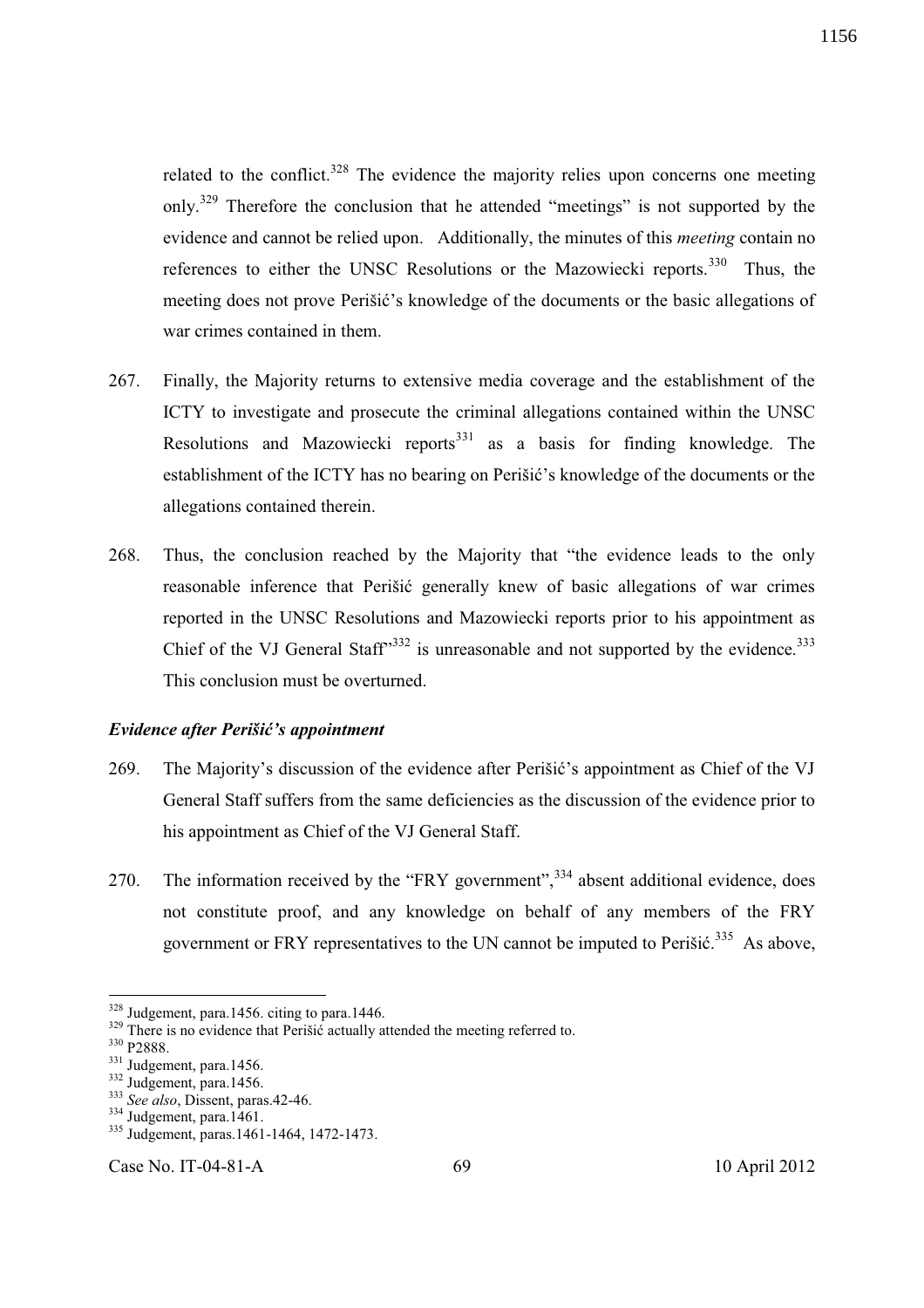knowledge cannot be inferred from documents available in the public domain, such as the UNSC Resolutions or Mazowiecki reports promulgated during Perišić's tenure as Chief of the VJ General Staff.<sup>336</sup>

- 271. Perišić has already discussed the Majority's mischaracterisation of the evidence in paragraphs 1478 and 1480, and the inability to draw inferences from the public availability of documents in paragraph 1481.
- 272. As a result, the Majority finding that the evidence leads to the only reasonable conclusion that Perišić had knowledge of the information contained the Mazowiecki reports is unreasonable. $337$
- 273. Thus, the final conclusions reached in paragraphs 1484-1486 are based on unreasonable conclusions and are not supported by the evidence.
- 274. Contrary to the Majority holding,<sup>338</sup> and as noted by Judge Moloto's Dissent, the limited evidence of intelligence reports sent to Perišić regarding criminal conduct in Sarajevo disputes the accuracy of the accusations against the VRS.<sup>339</sup>
- 275. The Majority's conclusions that Perišić knew of the VRS's discriminatory intent and propensity to commit crimes cannot stand, as no reasonable Trial Chamber would have come to those conclusions.<sup>340</sup>

# **2. The conclusion by the Majority that Perišić knew that additional crimes would be committed in Sarajevo is not supported by the evidence**

276. The Majority comes to the cursory and unsupported conclusion that Perišić knew that "individual crimes committed by the VRS would probably be followed by more crimes committed by the VRS throughout the city's siege. $\mathbb{R}^{341}$  The Majority entirely fails to explain how Perišić should know that future crimes would be committed. The Majority

-

Case No. IT-04-81-A 70 10 April 2012

<sup>336</sup> Judgement, paras.1465-1471. *See also*, *Čelebići*-TJ, paras.385-386; *Čelebići*-AJ, para.241; *Delic*-TJ, para.530; *see also*, *Perišić* Dissenting, paras.40, 45, 55-56.

See also, Dissent, paras.52-56.

 $338 \text{Jugement, para.}$ 1485.

<sup>&</sup>lt;sup>339</sup> Dissent, para.58.

<sup>340</sup> Judgement, para.1486.

<sup>&</sup>lt;sup>341</sup> Judgement, para.1522 [emphasis added].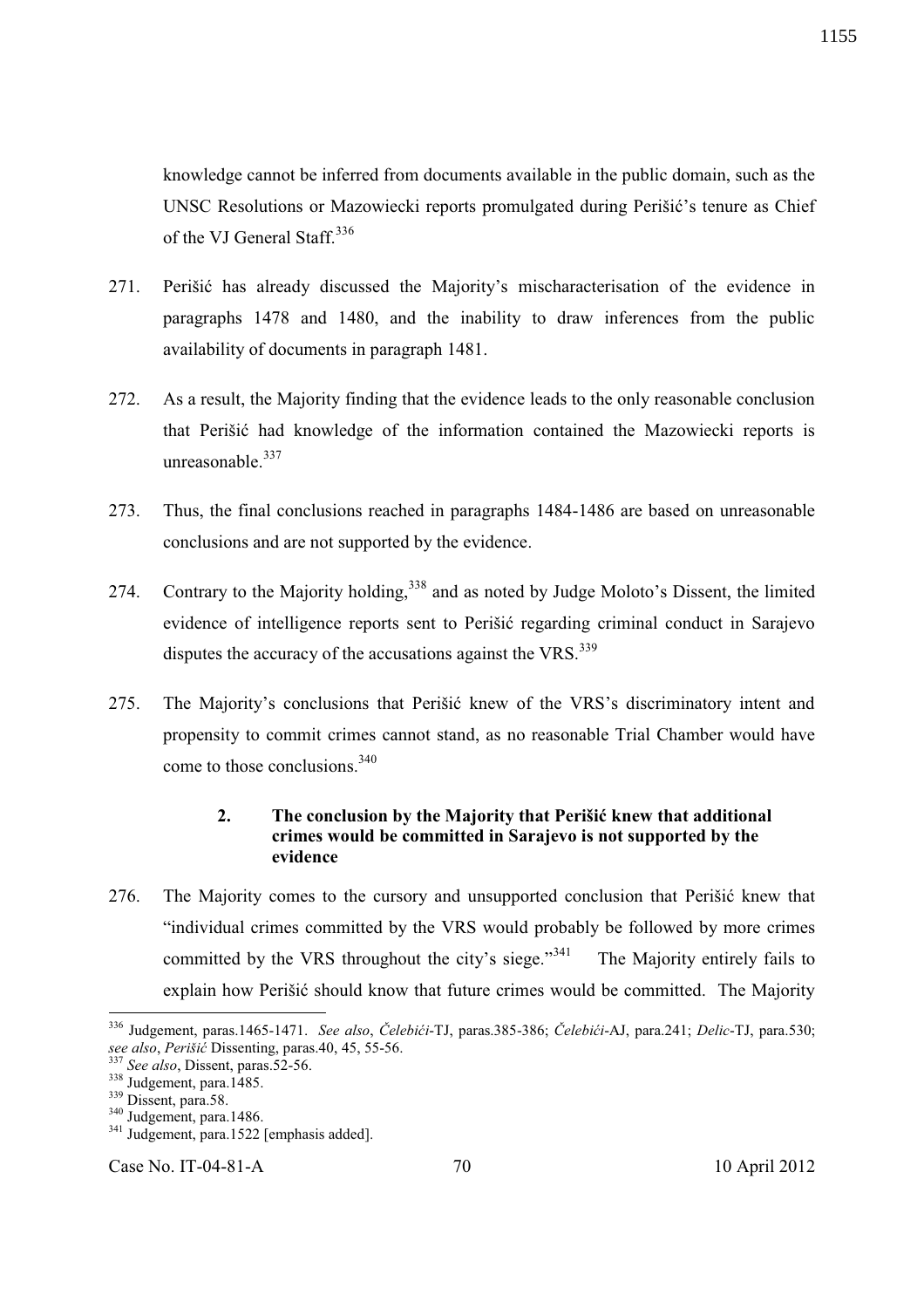also fails to specify which particular crimes Perišić knew would be committed, holding only that he knew that "crimes" generally would be committed. This is a misapplication of the law. It lowers the standard for *mens rea* for aiding and abetting.<sup>342</sup>

#### **IV. Relief sought**

- 277. Based on the foregoing, Perišić submits that the Majority erred in both law and fact when it found that Perišić "knew not only that the VRS was committing crimes in Sarajevo, but that individual crimes committed by the VRS would probably be followed by more crimes committed by the VRS throughout the city's siege."<sup>343</sup> The Majority conclusion is based on an erroneous application of the law and an unreasoned analysis of the facts. The errors by the Majority necessitate the Appeals Chamber to intervene and overturn the convictions upon which the Majority findings are based.
- 278. No reasonable Trial Chamber, having properly considered the above evidence, could have concluded beyond reasonable doubt that Perišić knew that the VRS was committing crimes in Sarajevo and that these crimes would probably be followed by more crimes committed by the VRS in Sarajevo. Perišić respectfully requests that the Appeals Chamber consider the above evidence and arguments as to weight and reverse his convictions for Counts 1-4.

-

<sup>342</sup> *See*, *supra*, paras.209-217.

<sup>343</sup> Judgement, paras.1436-1437 and 1488-1522. *See also*, Dissent, paras.47-69.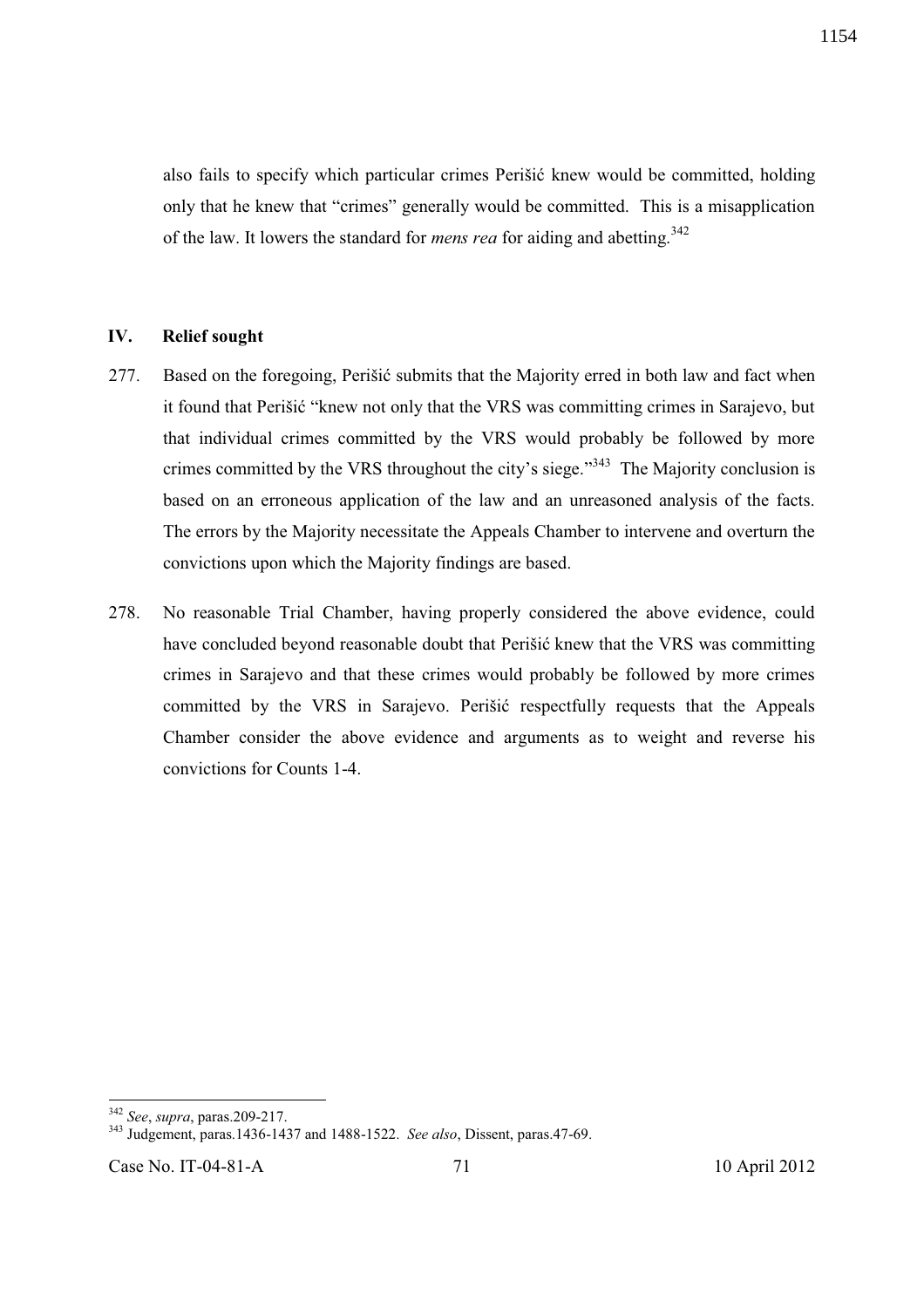# **10th Ground of Appeal**

### **I. Introduction**

- 279. The Majority erred in law and in fact when it found that Perišić "knew that individual crimes committed by the VRS before the attack on Srebrenica would probably be followed by more crimes committed by the VRS after the take over of the enclave in July 1995."<sup>344</sup>
- 280. No reasonable trier of fact, having assessed the totality of the evidence on the record could have made this finding. The Majority's error occasioned a miscarriage of justice and invalided the judgement in respect of Counts 9-12.

#### **II. Argument**

- **A. The Majority erred in finding that Perišić's knowledge of the "sensitivity" of the area of Srebrenica was a basis for him knowing it was probable that "more crimes" would be committed by the VRS after the takeover of the enclave in 1995.<sup>345</sup>**
- 281. The evidence established that the following "sensitivity" concerning the Srebrenica enclave existed prior to the fall of Srebrenica. Perišić was concerned that there potential security issues with FRY's borders.<sup>346</sup> Perišić candidly admitted that he and Milosevic discussed the region "very often".<sup>347</sup> Additionally, there was a generalised sensitivity that existed throughout the region that this area would re-emerge as a theatre of war with the resulting consequences that are found in any conflict.<sup>348</sup> These "sensitivities" cannot equate to Perišić's personal knowledge that there was a "grave existing threat to the safety of Srebrenica and its inhabitants".<sup>349</sup>
- 282. Whatever descriptive term is used by the Majority in discussing its analysis of the "sensitivity" that was extant to the situation in Srebrenica, be it "grave existing threat",

-

Case No. IT-04-81-A 72 10 April 2012

<sup>&</sup>lt;sup>344</sup> Judgement, paras.1436-1437 and 1523-1579; Dissent, paras.70-81.

<sup>&</sup>lt;sup>345</sup> Judgement, paras.1523-1531.

<sup>346</sup> M. Simić, T.9983-9985; D204; D205; D206; D207.

<sup>&</sup>lt;sup>347</sup> P807, p.17. Perišić does not provide a source for his knowledge of events in the Srebrenica area.

<sup>348</sup> *See eg.,* P777, 20th SDC Session, 15 Apr. 1994, pp.5-8

<sup>&</sup>lt;sup>349</sup> Judgement, para.1531.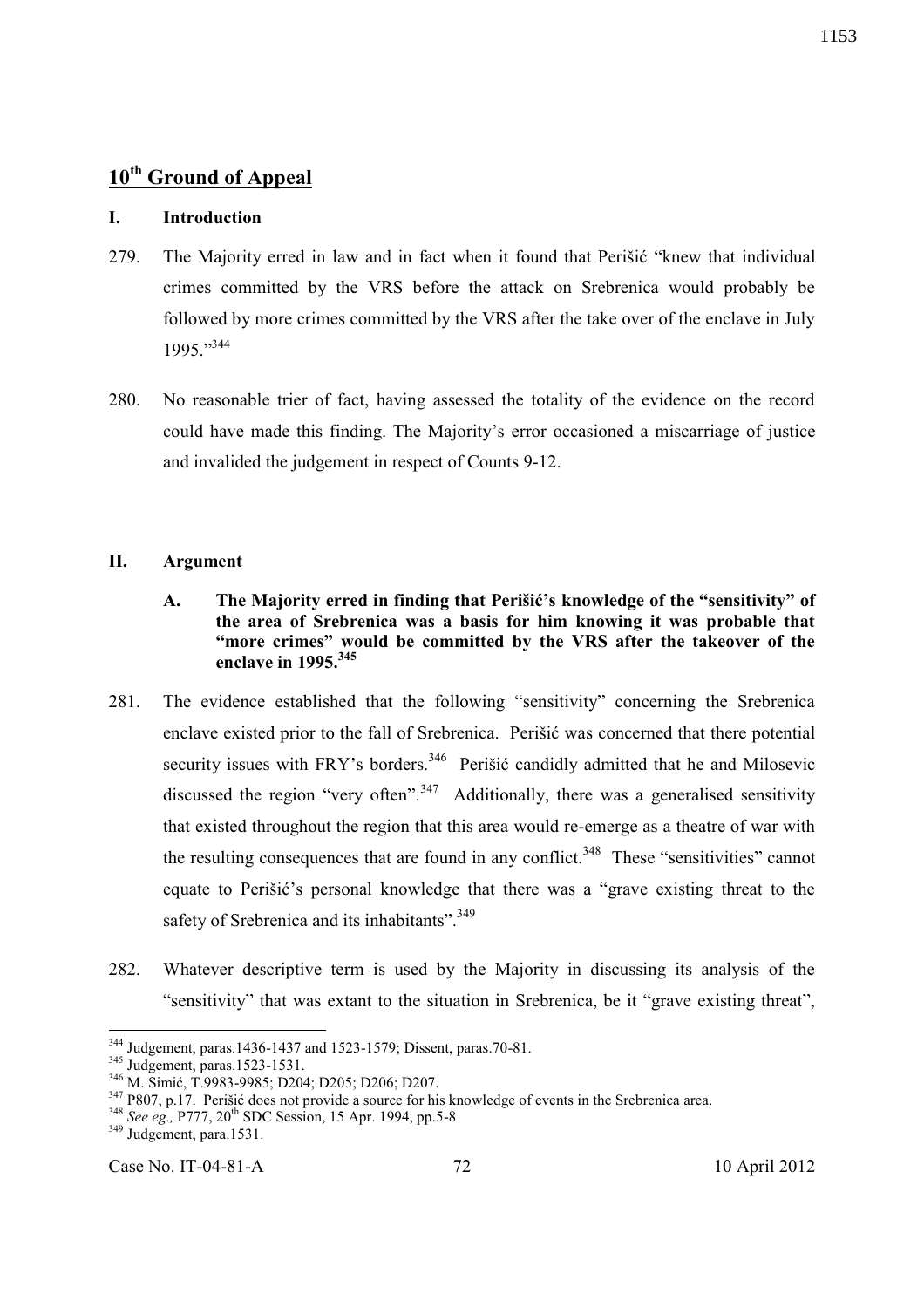"constant source of tension", or "growing attacks", the fact remains that Srebrenica was an area of central concern to all parties. It had strategic geographic importance. It was a training and staging ground for the ABiH.<sup>350</sup> It was a source of misinformation used politically and militarily.<sup>351</sup> It was contiguous to FRY and represented security concerns.<sup>352</sup> Therefore, "sensitivity" to the potential of it being part of a theatre of conflict and the resultant chaos that ensues from such conflict was inevitable in the absence of peace. All of this had to be taken into account by Perišić. His acknowledgement of the "sensitivity" does not mean that Perišić was referring to his knowledge that crimes would be committed.

# **B. Military intelligence received by the VJ General Staff before and during the operation in Srebrenica did not contain information on crimes committed by the VRS**

- 283. Perišić does not dispute that he or the VJ General Staff periodically received reports from the VRS and VRS intelligence organs.<sup>353</sup>
- 284. The excerpts relied on by the Majority do not refer to any criminal behavior or an intention to commit crimes by the VRS or any subordinate forces in the Srebrenica area. The Majority concedes that "[t]he majority of the reports set out specific ABiH movements in and around the enclave", while "VRS movements were not similarly reported with such precision."<sup>354</sup> The reporting from May and July 1995 would lead to the objectively reasonable conclusions that both sides were building up their military forces in preparation for an engagement and there was a sizeable ABiH presence around Srebrenica.<sup>355</sup>
- 285. As noted above, the Majority's conclusion regarding the VRS's discriminatory intent and criminal conduct is unreasonable and not supported by the evidence.<sup>356</sup>

-

<sup>&</sup>lt;sup>350</sup> D158, para.30; D159, para.17; D706, para.37.

<sup>&</sup>lt;sup>351</sup> Tucker, T.9271, 9276; D654, p.4.

<sup>352</sup> Gajić, T.10962.

<sup>&</sup>lt;sup>353</sup> Judgement, para.1534.

 $354$  Judgement, para.1536.

<sup>355</sup> *See*, P1831, P2178, P2180, P2184, P2185.

<sup>356</sup> *See*, paras.258-275*, supra*.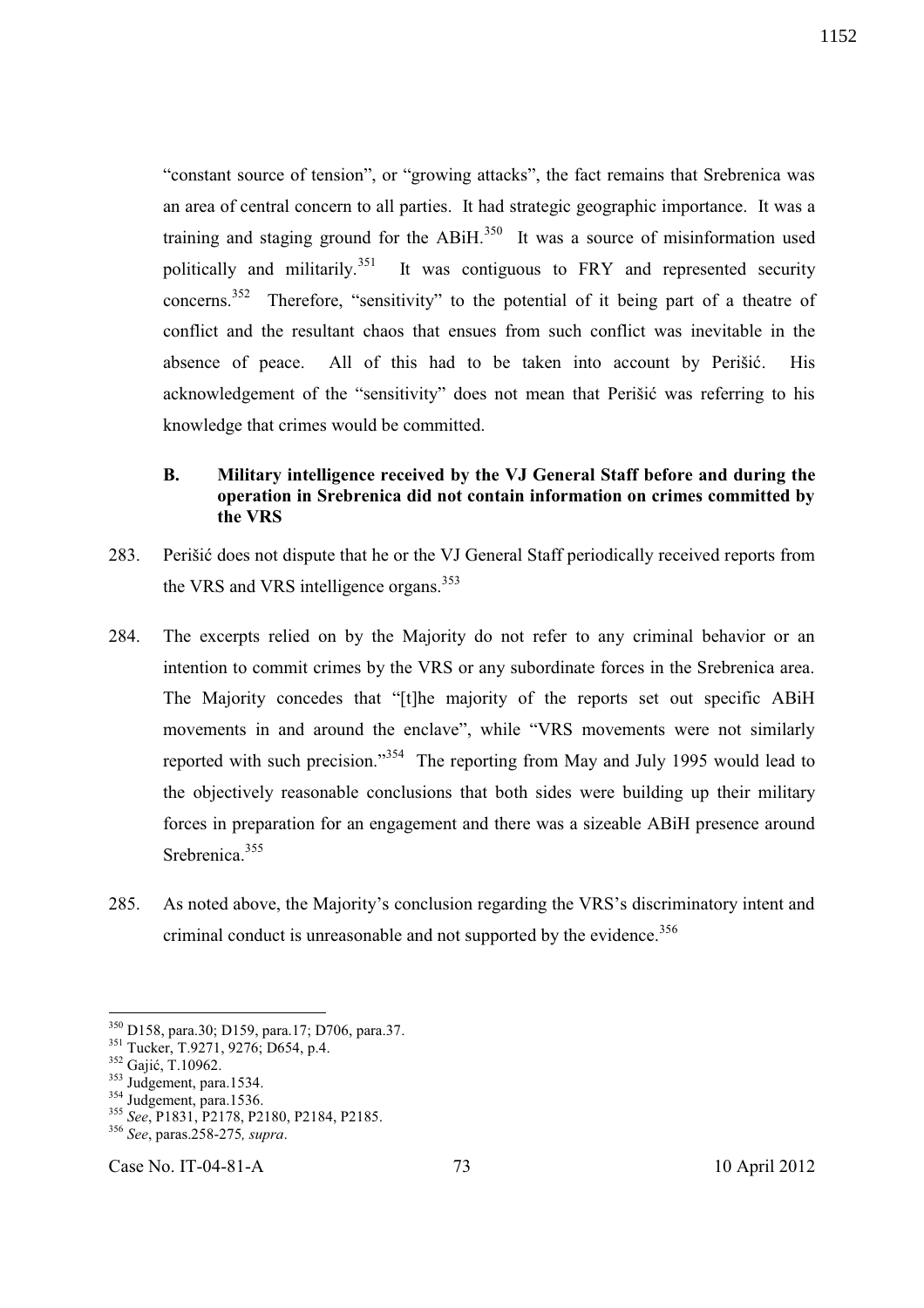286. Examining the entirety of the Majority analysis, the evidence does not support the Majority's ultimate conclusion that Perišić knew of the "high probability" that crimes would be committed in Srebrenica.<sup>357</sup> Objectively, Perišić's knowledge was that both sides had built up their military forces in the area and that a military engagement between VRS and ABiH was taking place in early July 1995. The conclusion that it was foreseeable to Perišić that crimes against the civilian population would occur as a consequence of the attack is not supported by the evidence.

### **C. Allegations of criminal conduct cannot serve as the basis of knowledge**

- 287. The Majority concludes that Perišić was aware of allegations of crimes in Srebrenica as early as 13 July 1995.<sup>358</sup> As noted above, allegations, by definition, are assertions without proof. A finding of guilt predicated on assertions or accusations as proof of knowledge of contemporaneous events is unreasonable and must be overturned.
- 288. Furthermore, the Majority includes no analysis for how Perišić's purported knowledge by 13 July 1995 would give him knowledge that additional crimes would be committed by the VRS in Srebrenica after that date.

# **III. Relief sought**

- 289. The Majority's conclusion that Perišić knew that crimes would be committed in Srebrenica as a result of the military operation in the area is unreasonable based on the evidence for the reasons stated above. The evidence does not prove beyond a reasonable doubt that Perišić knew of the "discriminatory intent" or "propensity to commit crimes" on behalf of the VRS. The evidence does not prove beyond a reasonable doubt that it was foreseeable to Perišić that following the military engagements in Srebrenica that the VRS would commit crimes against the civilian population.
- 290. No reasonable Trial Chamber, having properly considered the above evidence, could have concluded beyond reasonable doubt that Perišić knew that the VRS was committing

<sup>-</sup><sup>357</sup> Judgement, para.1541.

 $358$  Judgement, para.1578.

Case No. IT-04-81-A 74 10 April 2012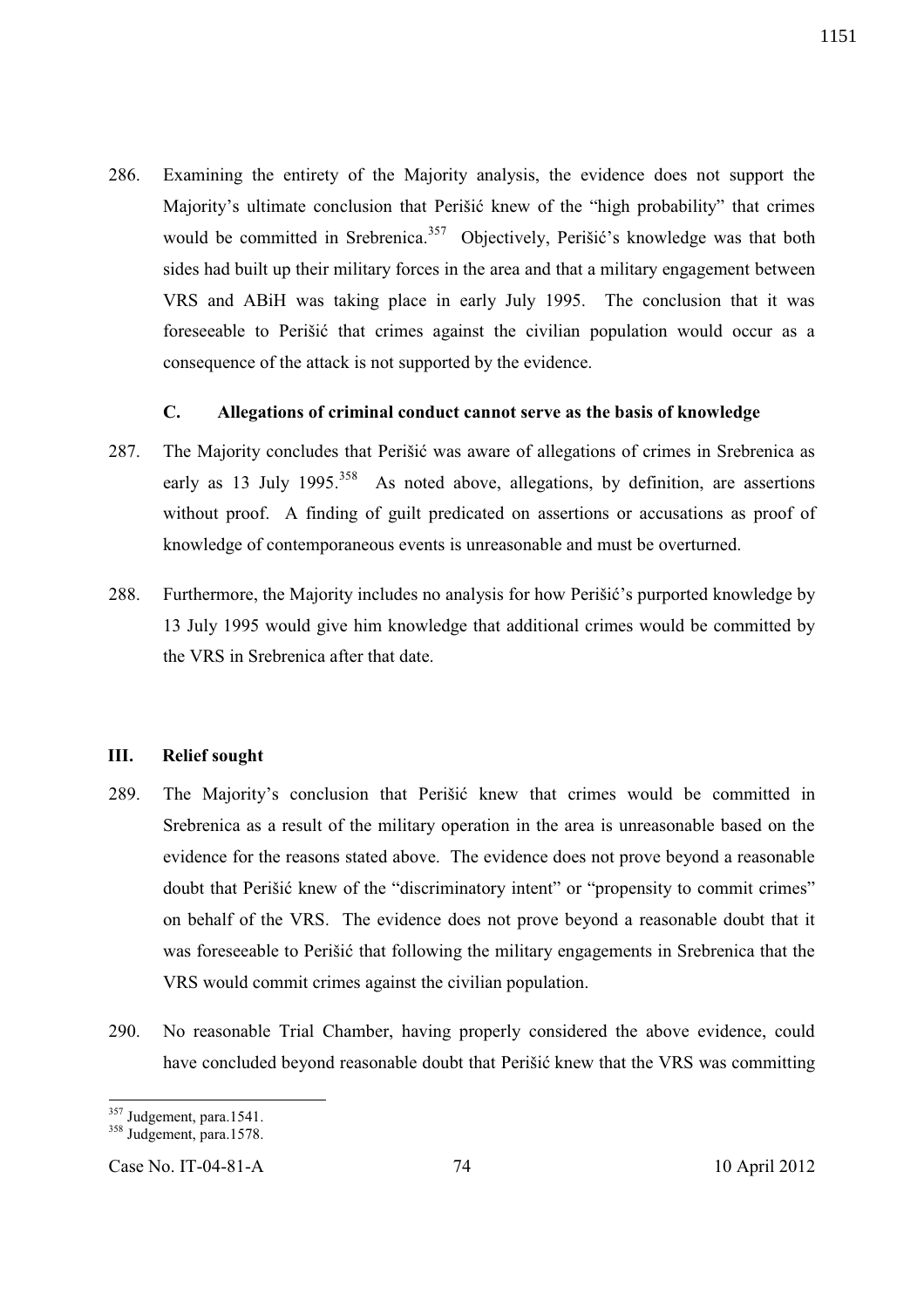crimes in Srebrenica and that more crimes committed by the VRS in Srebrenica. Perišić respectfully requests that the Appeals Chamber consider the above evidence and arguments as to weight and reverse his convictions for Counts 9-12.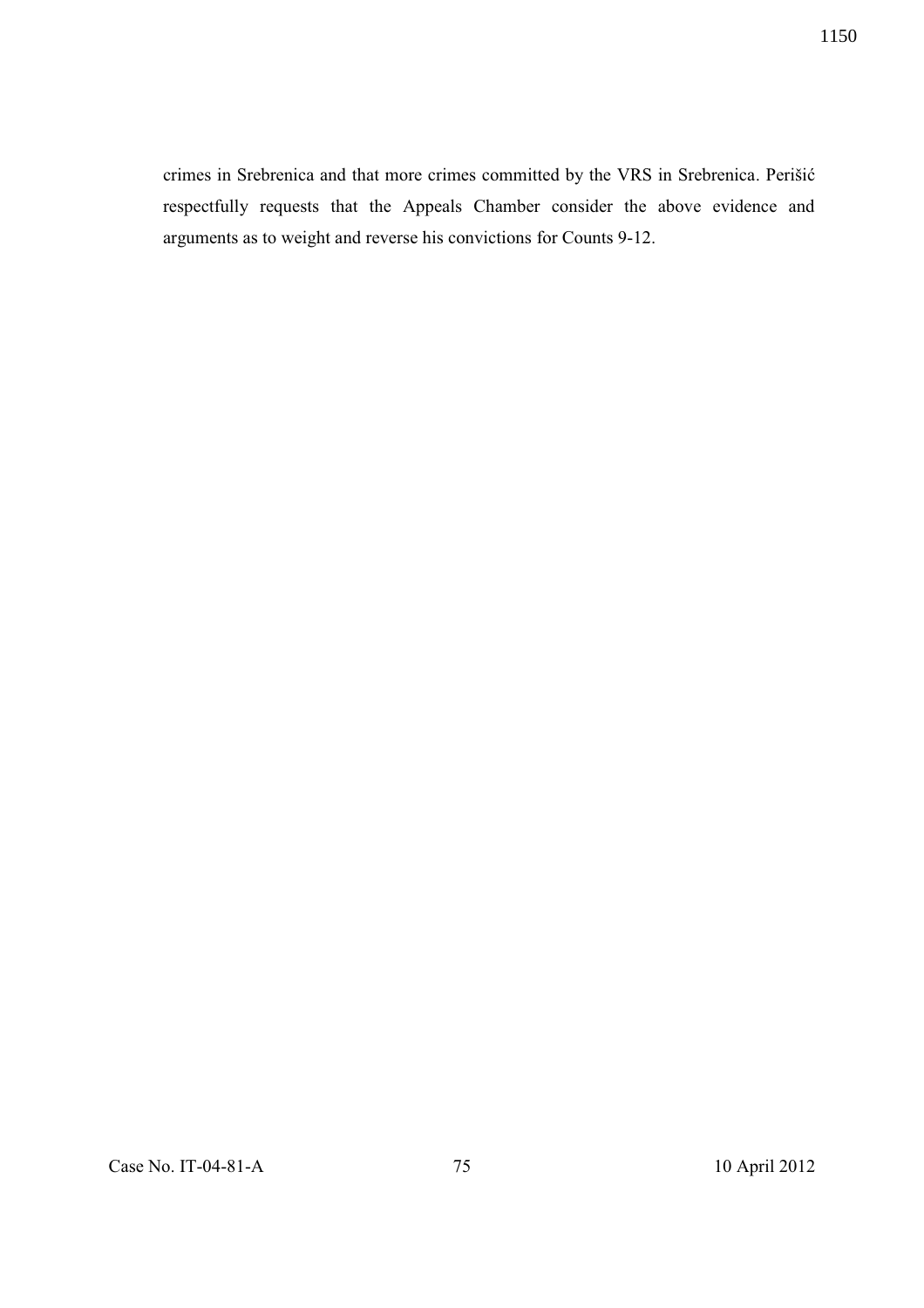# **11th Ground of Appeal**

# **I. Introduction**

291. The Majority erred in fact when it found that Perišić knew that his conduct assisted the crimes committed in Sarajevo, invalidating the judgement for Counts 1-4.<sup>359</sup>

# **II. The Majority erred by presuming knowledge in the absence of proof**

- 292. Perišić has previously demonstrated that the Majority erred in fact and in law regarding Perišić's purported knowledge of crimes in Sarajevo, Perišić's foreseeability of crimes in Sarajevo, and Perišić's knowledge of the VRS's "discriminatory intent and propensity to commit crimes."<sup>360</sup>
- 293. The Majority also erred in its section entitled "Findings on the Mental Elements of Aiding and Abetting".  $361$
- 294. The Majority again presumes that Perišić was aware of documents available in the public domain reporting allegations of crimes without any evidence that Perišić read the documents or even was aware of them or their contents.<sup>362</sup>
- 295. The Majority failed to properly apply the law by failing to find Perišić had knowledge of any specific attacks, finding only that Perišić knew of a "campaign".<sup>363</sup> Reliance on information that was never proved to have been reviewed or known by Perišić, as discussed above, is not appropriate. The Majority holds that the information alerted Perišić to the high likelihood that the VRS was committing "crimes"<sup>364</sup> and that Perišić knew his conduct assisted in the commission of "crimes" in Sarajevo.<sup>365</sup> The Prosecution failed to meet its burden of proving that Perišić knew that any assistance provided would facilitate the commission of specific attacks, namely the Scheduled Incidents.

-

Case No. IT-04-81-A 76 10 April 2012

<sup>359</sup> Judgement, para.1636; *see also* paras.1632-1635.

<sup>360</sup> *See*, Ground 9*, supra*.

<sup>&</sup>lt;sup>361</sup> Judgement, paras.1628-1636.

<sup>362</sup> Judgement, paras.1633-1635. *See*, paras.218-225, *supra*.

<sup>363</sup> Judgement, para.1633.

<sup>&</sup>lt;sup>364</sup> Judgement, para.1635.

<sup>&</sup>lt;sup>365</sup> Judgement, para.1636.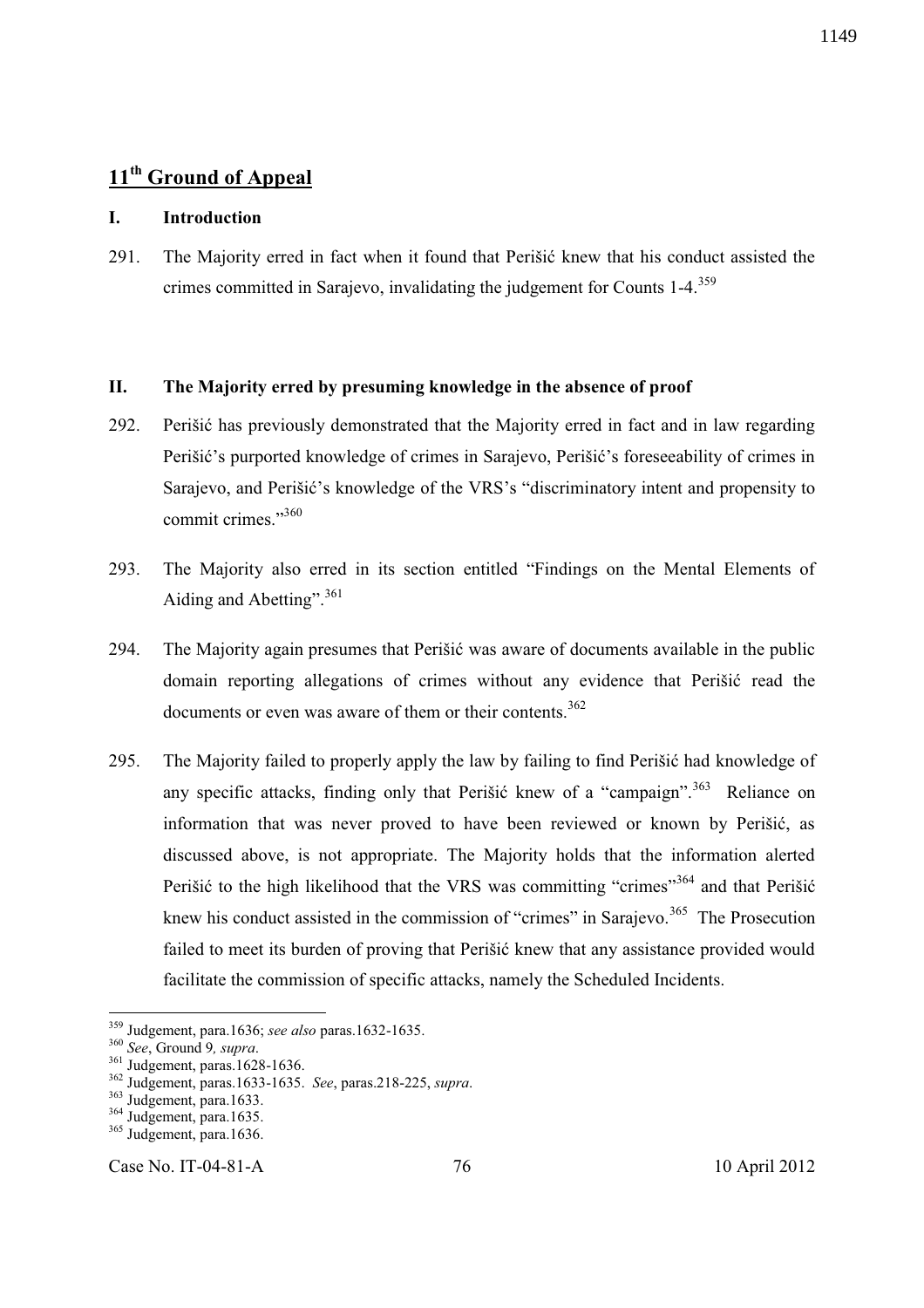- 296. The evidence did not prove beyond a reasonable doubt Perišić's knowledge of the perpetrators' state of mind. The Majority's use of the six strategic objectives of the RS political leadership as a basis to find criminal intent on the part of the perpetrators is error.<sup>366</sup> There is no evidence of the strategic objectives being adopted by VRS, or by any specific military officers responsible for the geographical area including Sarajevo. The Majority engages in no other discussion of the perpetrators' state of mind. The Majority shifts its analysis to Perišić's purported knowledge of the campaign and fails to return to Perišić's knowledge of the state of mind of the perpetrators.
- 297. The Majority finding that Perišić could not have "reasonably discounted" information in the public domain because he considered it biased against Serbs is misplaced.<sup>367</sup> First, as conceded by the Majority, the VJ placed little weight on news reports and similar information available in the public domain when compared to military intelligence.<sup>368</sup> Second, the information in the public domain was often no more than allegations.<sup>369</sup> Here, the differences between  $7(1)$  and  $7(3)$  liability must be emphasised. Unlike  $7(3)$ responsibility, Perišić had no obligation under  $7(1)$  to investigate any allegations.<sup>370</sup> Thus, it was objectively reasonable for Perišić to discount any allegations in the public domain (that he was in fact aware of) if that information was not verified by his own intelligence sources.
- 298. The premise upon which the Majority predicates Perišić's purported knowledge of past and future crimes is an error and must be overturned.

# **III. The Majority erred in finding Perišić had knowledge that any assistance provided would facilitate the commission of crimes in Sarajevo**

299. The Majority holds that notwithstanding Perišić's knowledge, he continued to "provide significant assistance" to the VRS until the end of the siege. $371$  Perišić notes that the

 $\overline{a}$ 

Case No. IT-04-81-A 77 10 April 2012

<sup>&</sup>lt;sup>366</sup> Dissent, para.8; Judgement, para.1633.

<sup>367</sup> Judgement, para.1635.

<sup>&</sup>lt;sup>368</sup> Judgement, para.1398.

<sup>369</sup> Judgement, paras.1449, 1456, 1485, 1521, 1635.

<sup>370</sup> Dissent, paras.37-40, 83.

<sup>&</sup>lt;sup>371</sup> Judgement, para.1632.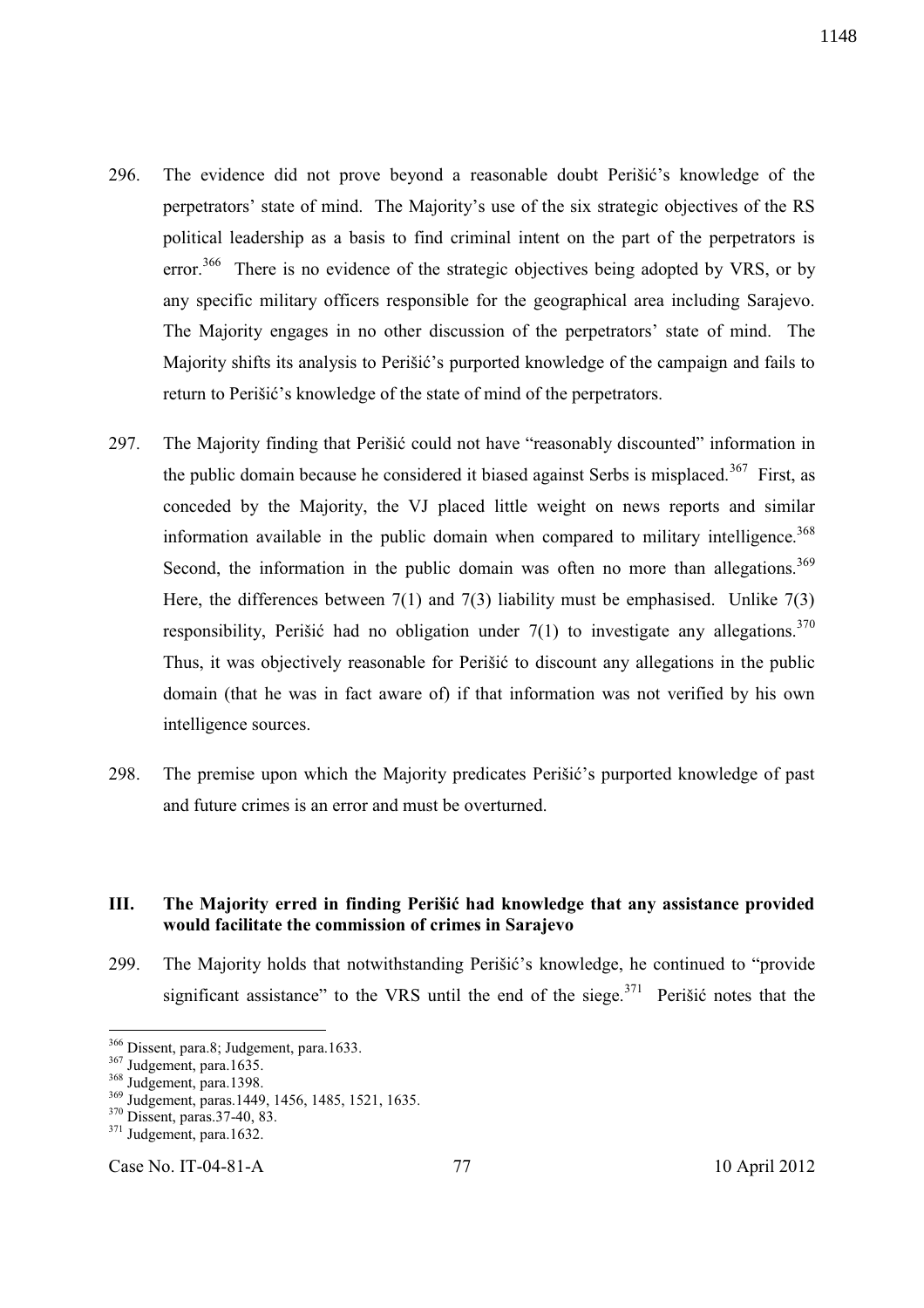amount of assistance, significant or otherwise, is not the appropriate standard for *mens rea*. Instead, the appropriate standard is whether Perišić knew that any assistance provided would assist the commission of the specific crime of the principal perpetrator.<sup>372</sup>

- 300. There is no evidence demonstrating how the logistical assistance provided was distributed from the VRS depots to corps or from corps to individual units. The VRS was a large army with six corps,  $3^{73}$  spread out over the entirety of Bosnia and Herzegovina, and with logistical depots serving the entire army.<sup>374</sup> How and when any logistical assistance would be used was unknown. It cannot be presumed that Perišić knew the logistical assistance provided would be used in the commission of crimes.
- 301. Perišić recognises that the law *does not* require specific perpetrators of crimes to be identified for liability to arise under aiding and abetting.<sup>375</sup> Greater specificity is required, however, than the "VRS" as a whole, to which the Majority refers.<sup>376</sup> While the specific individuals do not have to be named, more specificity is required than simply naming an entire army, especially in this unique circumstance where Perišić is physically removed from the location of the crimes.
- 302. Collectively, the errors demonstrate that the Majority failed to make findings on even the most basic details about the alleged crimes and Perišić's *mens rea*. In fact, the Majority failed to make *any* findings that would objectively demonstrate that Perišić knew the assistance he provided assisted the commission of the Scheduled Incidents, or any other crimes in Sarajevo. Especially in the context of "allegations", no reasonable Trial Chamber would have reached the conclusions reached by the Majority on the basis of so little information.
- 303. The law *does require* contemporaneous *actus reus* and *mens rea* for aiding and abetting.<sup>377</sup> The Majority failed to make any findings that Perišić *knew at the time* he

-

Case No. IT-04-81-A 78 10 April 2012

<sup>372</sup> Judgement, para.129; *citing Seromba*-AJ, para.56; *Blagojević*-AJ, para.127; *Ntagerura*-AJ, para.370; *Simić*-AJ, para.86; *Blaškić*-AJ, paras.45-46; *Vasiljević*-AJ, para.102.

 $3<sup>3</sup>$  Defence Adjudicated Fact 74; Defence Proposed Agreed Fact 100.

<sup>374</sup> P75, p.3.

<sup>375</sup> *Milutinović*-TJ, Vol. 1, para.92; *citing Brđanin-*TJ, para.273; *Stakić*-TJ, para.533.

<sup>&</sup>lt;sup>376</sup> Judgement, para.1632.

<sup>377</sup> *Blagojević*-TJ, para.728; *Blagojević*-AJ, para.295.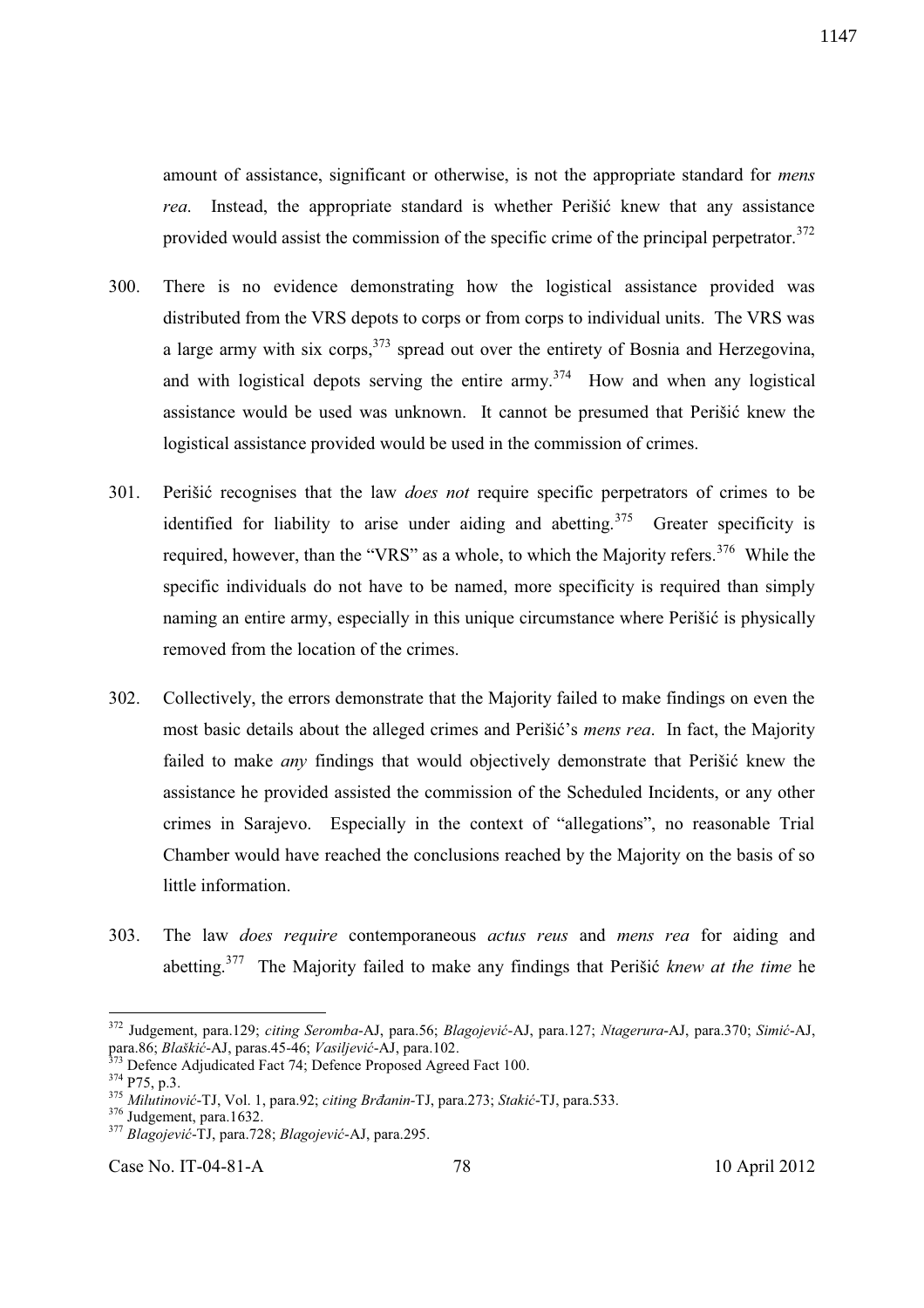provided assistance that it would facilitate the commission of crimes. The Majority failed to make any correlation in this regard at all.

- 304. In the absence of any evidence regarding what assistance Perišić actually provided, there cannot be a finding that Perišić knew such assistance would facilitate the commission of crimes. As conceded by the Majority, there is no evidence that any of the bullets, shells, or mortars recovered from the Scheduled Incident crime scenes or specific weapons used to commit the crimes in Sarajevo originated from the "logistical assistance process" overseen by Perišić.<sup>378</sup>
- 305. Thus, the Majority erred by finding that Perišić had the requisite *mens rea* for Sarajevo. The Judgment is devoid of any finding that Perišić knew that any assistance provided—at the time he provided it—would facilitate the commission of any of the Scheduled Incidents—or any crimes, for that matter.

# **IV. Relief sought**

306. Perišić respectfully requests the Appeals Chamber to consider the above evidence and arguments as to weight and reverse his convictions for Counts 1-4.

 $\overline{a}$ <sup>378</sup> Judgement, para.1624. *See*, Ground 5, paras.126-127.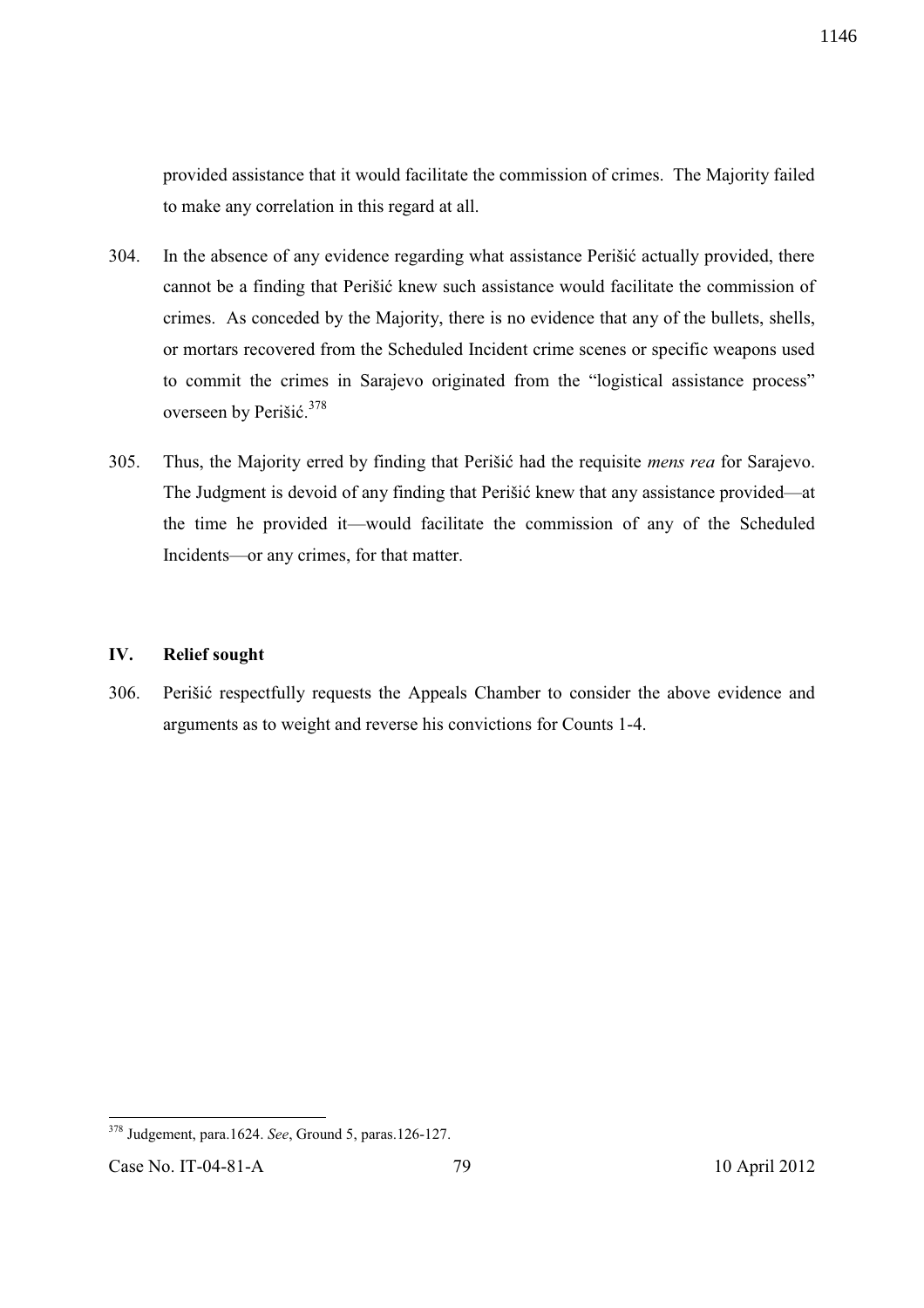# **12th Ground of Appeal**

### **I. Introduction**

307. The Majority erred in fact when it found that Perišić knew that his conduct assisted the crimes committed in Srebrenica, invalidating the judgement for Counts 9-12.<sup>379</sup>

# **II. The Majority erred by making no specific findings regarding Perišić's mens rea for Srebrenica**

- 308. The law requires the *actus reus* and *mens rea* of aiding and abetting to be contemporaneous.<sup>380</sup> Even if Perišić knew of crimes in Srebrenica by the  $13<sup>th</sup>$  of July, there is no contemporaneousness of *actus reus* and *mens rea*. No evidence was presented that Perišić provided any assistance after that date with the awareness that it would facilitate the commission of crimes in Srebrenica.
- 309. The Majority fails to specify what "substantial assistance" it finds that Perišić provided "prior to and during the period crimes were committed in Srebrenica."<sup>381</sup> Like the Sarajevo analysis, the Majority's Srebrenica analysis is devoid of a discussion of any details regarding Perišić's assistance, the recipients of any assistance, when the assistance was provided or received, how the assistance was distributed, or how Perišić was supposed to know that any assistance would be used for crimes in Srebrenica. Certain findings are made in the section "Findings on Objective Elements of Aiding and Abetting", but the findings are generic to the VRS and not specific to Srebrenica.<sup>382</sup>
- 310. This is particularly important as the Majority has noted that there is no evidence that any of the bullets recovered from the Srebrenica crime scenes came from Perišić $383$  or that any of the specific weapons used to commit the crimes in Srebrenica originated from the "logistical assistance process" overseen by Perišić.<sup>384</sup> In the absence of any evidence

-

Case No. IT-04-81-A 80 10 April 2012

<sup>379</sup> Judgement, para.1648; *see also* paras.1637-1638.

<sup>380</sup> *Blagojević-*TJ, para.728; *Blagojević*-AJ, para.295.

<sup>381</sup> Judgement, para.1637; *see also,* paras.1638, 1648.

<sup>382</sup> *See eg*., paras.1595, 1602.

<sup>383</sup> *See*, Grounds 5 and 6, paras.128-130.

 $384$  Judgement, para.1624.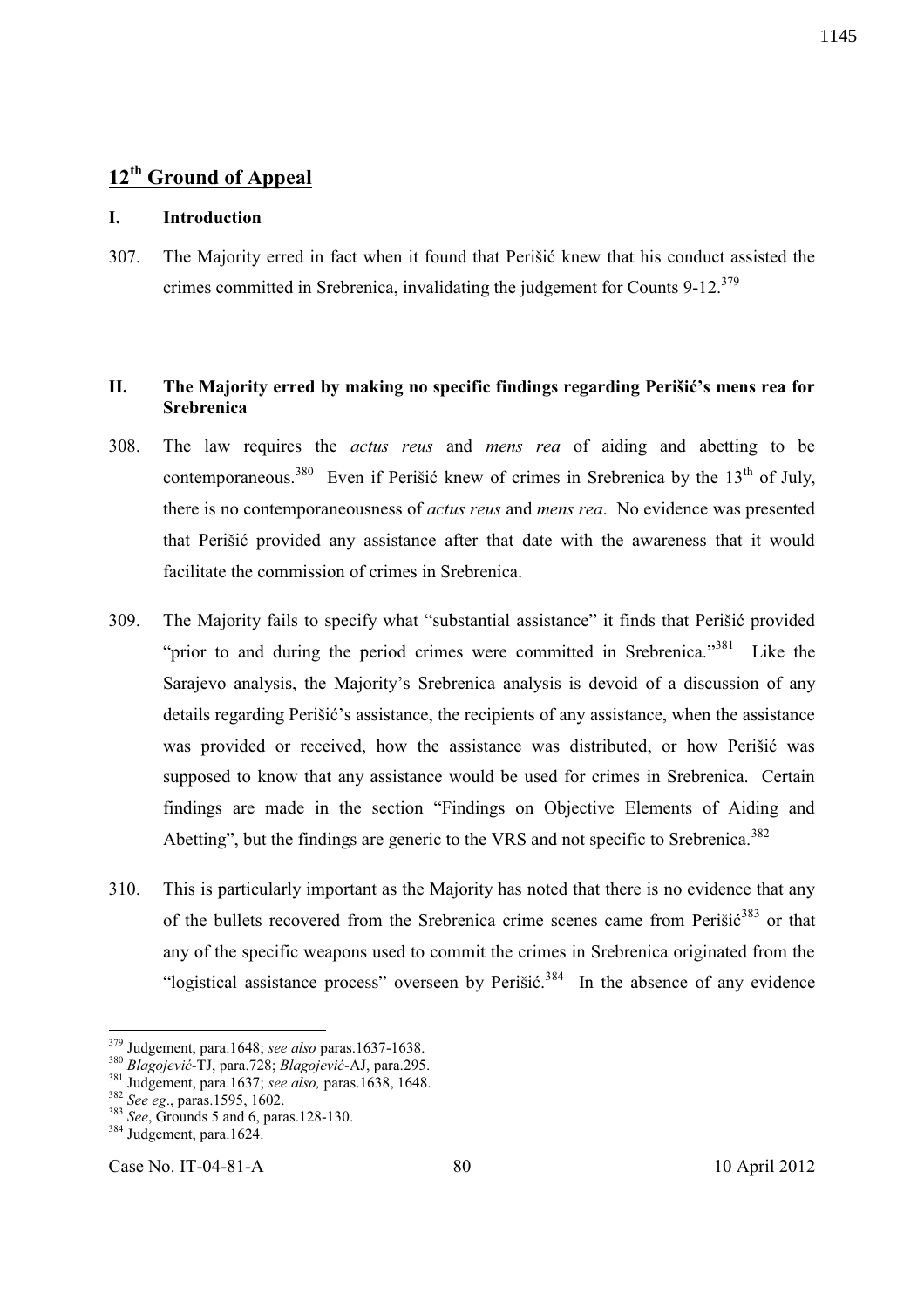regarding what assistance Perišić actually provided, there cannot be a finding that Perišić was aware that such assistance would facilitate the commission of crimes.

- 311. Instead, the Majority makes the generalized finding that Perišić provided assistance to the "VRS" prior to and during the time crimes were committed in Srebrenica,  $385$  without any specificity. It is inconceivable that a finding of this magnitude be devoid of any analysis or detail.
- 312. The Majority's finding that Perišić continued to provide substantial assistance "*during* the period crimes were committed in Srebrenica" was also error.<sup>386</sup> There is no evidence to support this finding. The Majority does not specify what assistance was provided "during" the period crimes were committed. Nothing in the Majority's discussion of assistance provided was done so in that time period.<sup>387</sup>
- 313. Thus, the Majority erred in finding that Perišić had the requisite *mens rea* for aiding and abetting crimes in Srebrenica. The Majority error should be overturned.

### **III. Relief sought**

314. Perišić respectfully requests the Appeals Chamber to to consider the above evidence and arguments as to weight and reverse his convictions for Counts 9-12.

1144

l

<sup>&</sup>lt;sup>385</sup> Judgement, para.1637.

<sup>386</sup> *Ibid*. [emphasis added].

<sup>387</sup> *See*, Grounds 5 and 6, *supra*.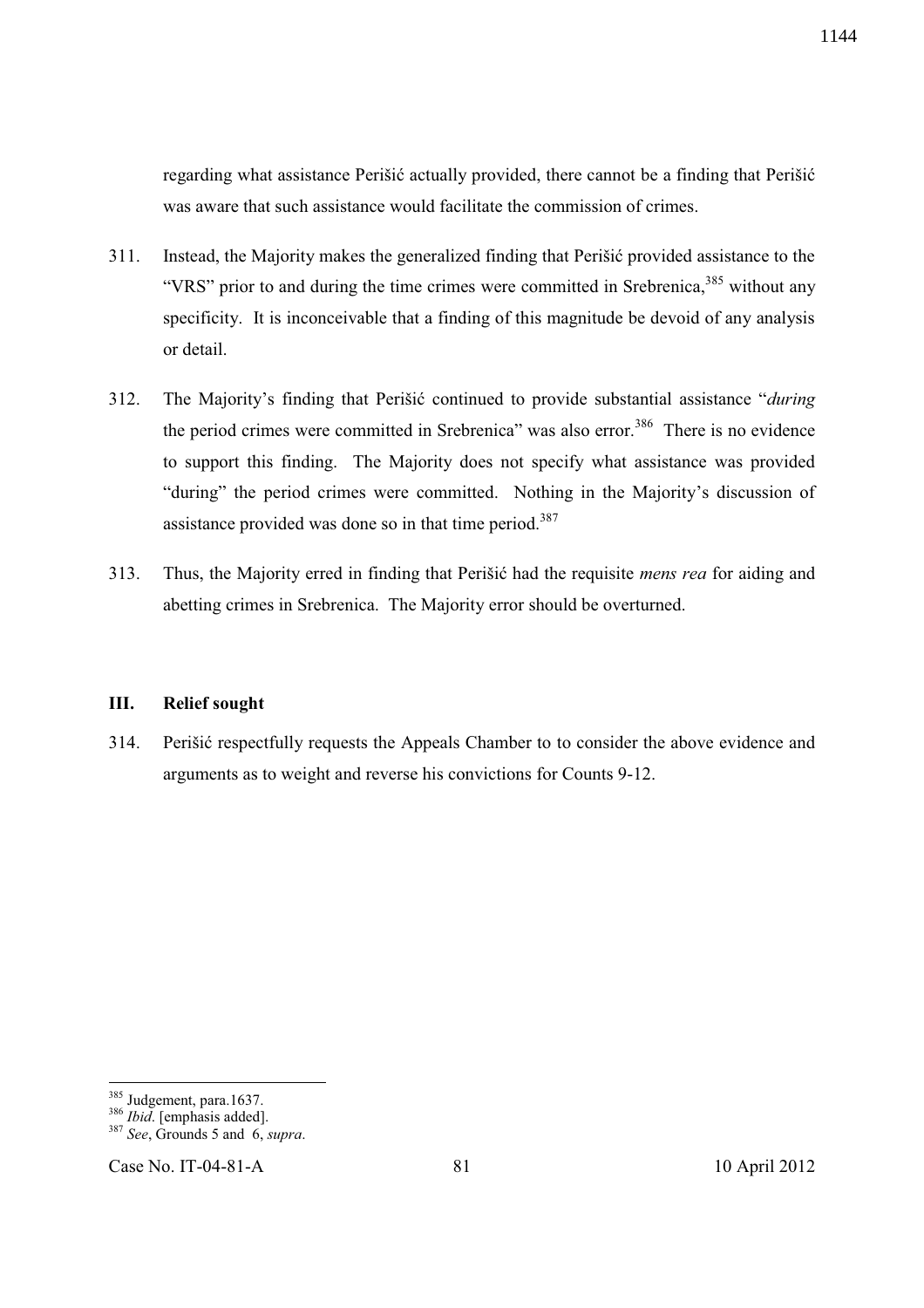# **I. Introduction**

- 315. The Majority erred in fact and in law when finding that "a superior-subordinate relationship between Perišić and the perpetrators of the crimes related to the shelling of Zagreb existed at the time of their commission".<sup>388</sup>
- 316. No reasonable trier of fact, having assessed the totality of the evidence on the record could have made this finding. The Majority's error occasioned a miscarriage of justice in respect of Counts 5-8.
- 317. Significantly, Judge Moloto dissented, finding that "the Prosecution failed to adduce sufficient evidence to prove that Perišić had effective control over members of the  $40<sup>th</sup>$  PC who perpetrated the crimes charged in Counts 5-8 of the Indictment."<sup>389</sup>

### **II. Overview**

- 318. The Majority failed to consider the most important indicator of effective control in the circumstances of this case – whether Perišić and the perpetrators of the crimes related to the shelling of Zagreb acted pursuant to a mutual acceptance that they were in a superiorsubordinate relationship. More importantly, in assessing the indicators it considered to be relevant,<sup>390</sup> the Majority failed to consider whether, and in what manner, the presence of these indicators did or did not provide Perišić with the ability to control the acts of the perpetrators of this crime.
- 319. Perišić did not exercise command over members of the  $40<sup>th</sup>$  PC and the Majority erred when finding that "Perišić was *de jure* superior of the 40<sup>th</sup> PC members who held all the key commanding positions in the SVK.<sup>391</sup> The *de jure powers* Perišić could exercise over the 40<sup>th</sup> PC members were restricted to administrative matters and subject to limitations.

-

Case No. IT-04-81-A 82 10 April 2012

<sup>388</sup> Judgement, paras.1784, 1769.

<sup>389</sup> Dissent, paras.116, 86.

<sup>&</sup>lt;sup>390</sup> Judgement, para.1672.

 $391$  Judgement, para.1757.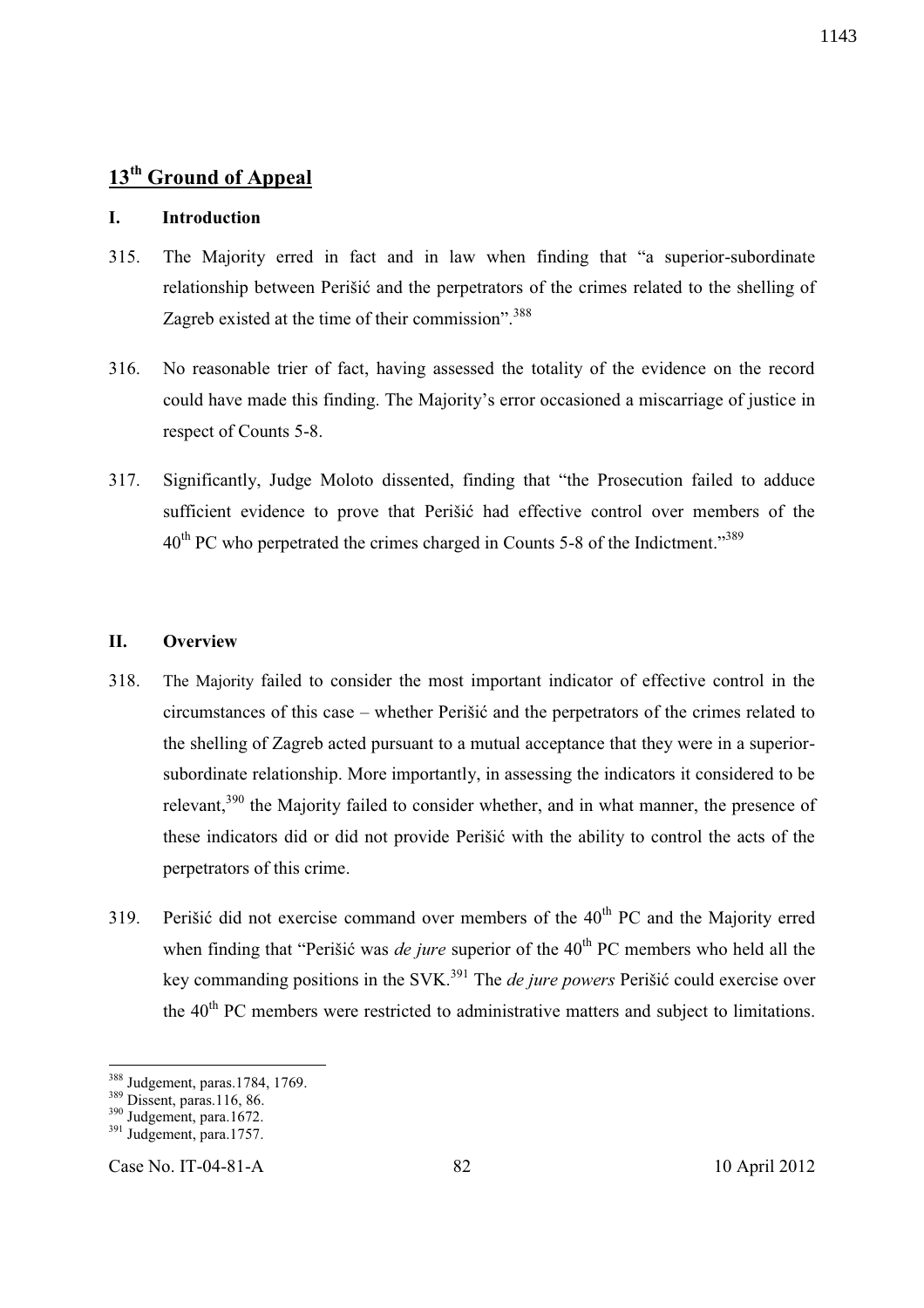These powers did not allow Perišić to control the acts of  $40<sup>th</sup>$  PC members and he had no effective control over them.

- 320. Perišić did not have the material ability to punish the perpetrators of the crimes related to the shelling of Zagreb at the time of their commission. Moreover, the actions taken by Perišić to "initiate disciplinary proceedings against key military officers serving in the SVK through the  $40^{th}$  PC<sup> $,392$ </sup> *carry no weight* in determining whether Perišić exercised effective control over  $40^{th}$  PC members at the time of the shelling of Zagreb.
- 321. At the time of the Zagreb shelling, Perišić neither had the power *nor* the ability to issue command orders which would be obeyed by the  $40<sup>th</sup> PC$  members serving in the SVK. He thus did not possess the *ability to control their acts*. Furthermore, on the basis of the evidence presented at trial, no reasonable trier of fact could have come to the conclusion that parallel chains of command existed, let alone that "the system of command and control of the SVK *was bifurcated in two chains of command*: one controlled by Milan Martić as Supreme Commander of the SVK and the other by Perišić and other members of the FRY leadership, including Milošević".<sup>393</sup>
- 322. The Prosecution conceded that Perišić did not have the material ability to prevent the  $40<sup>th</sup>$ PC members from committing crimes. The Majority failed to address this significant argument raised by the Defence at trial.<sup>394</sup>

#### **III. Argument**

# **A. Perišić did not act as though he was the superior of 40th PC members serving in the SVK who in turn did not act as if they were his subordinates**

323. In determining that Perišić exercised effective control over the perpetrators of the crimes related to the shelling of Zagreb in May 1995, the Majority neither considered whether Perišić acted as though he was the superior of  $40^{th}$  PC members serving in the SVK – having the authority to control their acts – *nor* whether those members in turn acted as

 $\overline{a}$ 

<sup>&</sup>lt;sup>392</sup> Judgement, para.1758.

 $393$  Judgement, para.1763 [emphasis added].

 $394$  Closing Arguments, T.14864.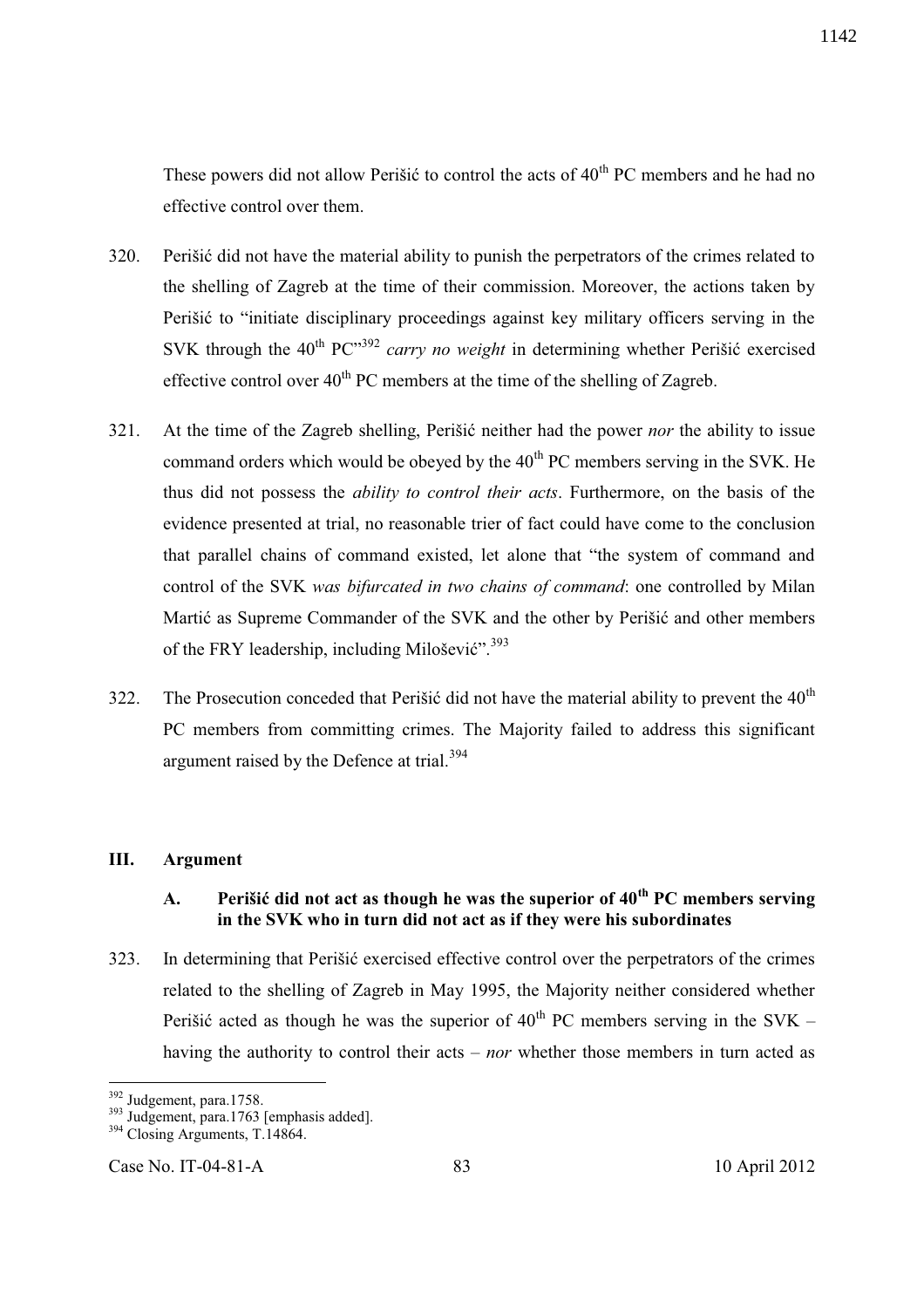though they were Perišić's subordinates by *inter alia*, executing his orders. As expressed by Judge Moloto,<sup>395</sup> this is a most important indicator, which the Majority should have considered.

- 324. In the unique circumstances of this case involving distinct States, Governments, legal structures and armies – each having its own laws, regulations and chain of command – whether Perišić *acted as if he had the authority to control the actions* of the 40<sup>th</sup> PC members serving in the SVK and whether the latter executed his orders and *acted as if they were his subordinates* is a most relevant indicator as to whether a superiorsubordinate relationship existed between them.<sup>396</sup>
- 325. President Martić, in his capacity as Supreme Commander of the SVK, ordered the shelling of Zagreb.<sup>397</sup> Perišić was opposed to this shelling.<sup>398</sup> Had Perišić possessed the authority to control the actions of Čeleketić and to order him to put an end to the shelling of Zagreb, he would have done so at the first opportunity; he did not order Čeleketić to put an end to this shelling.
- 326. [REDACTED]<sup>399</sup> This is certainly not the type of relationship which triggers a superior's responsibility for the conduct of a subordinate.
- 327. Had the Majority considered this most important indicator, it could not have determined beyond a reasonable doubt<sup>400</sup> that Perišić exercised effective control over the  $40<sup>th</sup>$  PC members serving in the SVK.

# **B. The Majority failed to consider the result of effective control indicators on Perišić's ability to control the acts of 40th PC members serving in the SVK**

328. The doctrine of command responsibility is "ultimately predicated on the power of the superior to control the acts of his subordinates".  $401$  This is what triggers the superior's

 $\overline{a}$ 

Case No. IT-04-81-A 84 10 April 2012

<sup>&</sup>lt;sup>395</sup> Dissent, paras.87, 107.

<sup>&</sup>lt;sup>396</sup> Bourgon, Stéphane, La doctrine de la responsabilité du commandement et la notion de subordination devant le tribunal pénal international pour l'ex-Yougoslavie', *Revue québécoise de droit international* (Montréal), Hors-série: Hommage à Katia Boustany (2007), pp.95-117.

<sup>&</sup>lt;sup>397</sup> MP-080, T.8442-8443 [closed session]; Zagreb Adjudicated Facts, 60.

<sup>398</sup> Judgement, para.1763. *See also,* P1297, P1286.

<sup>399</sup> [REDACTED]

 $400$  Dissent, para.87.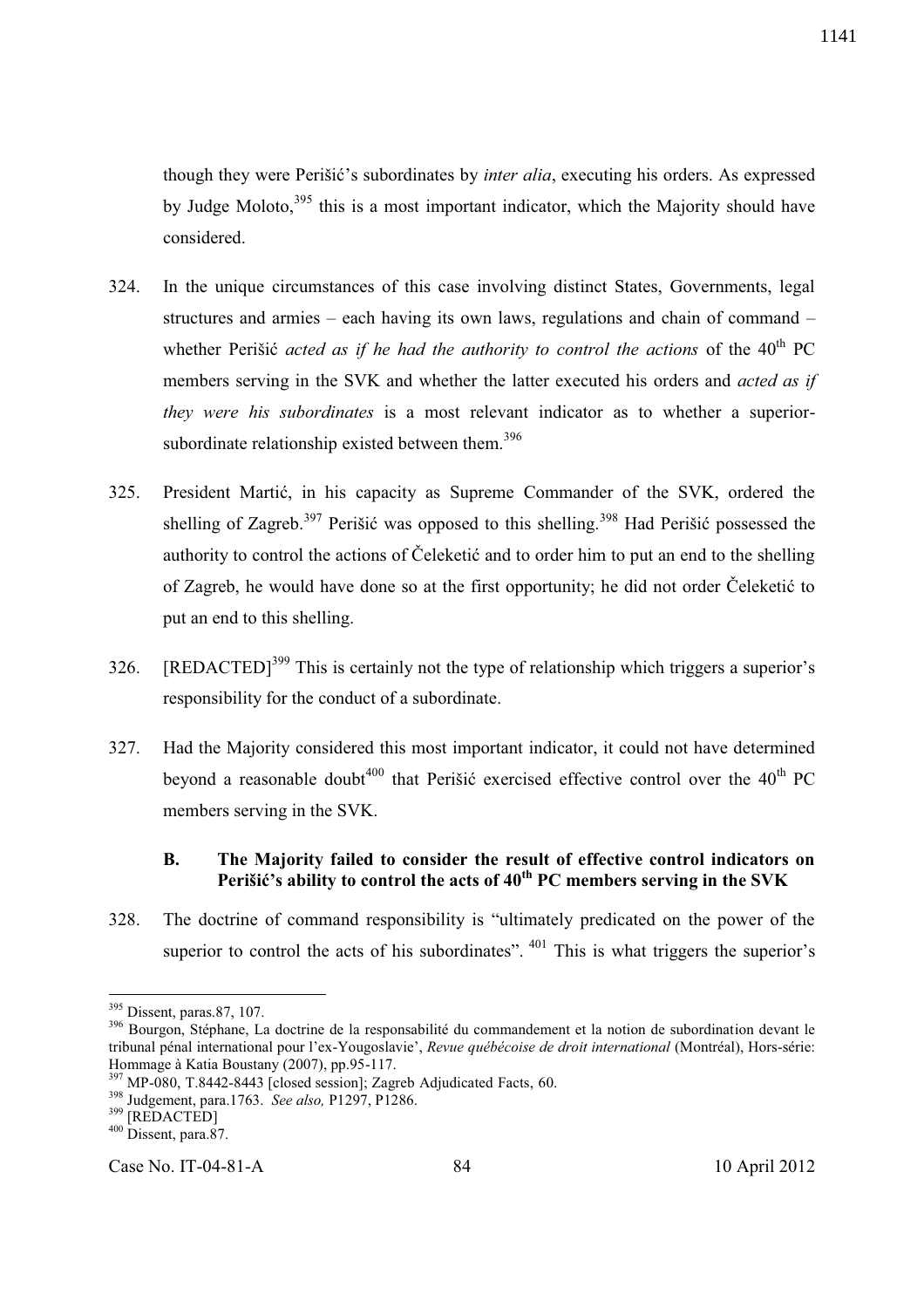duty to act to prevent his subordinates from committing crimes or to punish them if they  $d\sigma$ <sup>402</sup>

- 329. A superior-subordinate relationship can only exist if a superior possesses the ability to control the acts of his subordinates. This ability is referred to as the superior's exercise of effective control over his subordinates.<sup>403</sup>
- 330. Whether a superior exercises effective control over alleged subordinates, which has been defined as the material ability to prevent or punish,  $404$  must be analyzed through a prism of control over the acts of his alleged subordinates.<sup>405</sup>
- 331. As further explored below, the Majority erred when weighing the different indicators it considered relevant to determine whether Perišić exercised effective control over the perpetrators of the shelling of Zagreb.<sup>406</sup> The Majority failed to assess the relationship between the indicators and their effect on the ability of Perišić to control the acts of the  $40^{\text{th}}$  PC members serving in the SVK.<sup>407</sup>
- 332. Having properly assessed the indicators on the ability of Perišić to control the acts of  $40<sup>th</sup>$ PC members, no reasonable trier of fact could have determined that Perišić exercised effective control over the perpetrators of the crimes at the time of the shelling of Zagreb.

-

<sup>401</sup> *Čelebići*-AJ, para.197 [emphasis added].

<sup>&</sup>lt;sup>402</sup> ICRC Commentary on Additional Protocol I ("AP I"); "the qualification of superior is not a purely theoretical concept covering any superior in the line of command, but we are concerned only with the superior who has a personal responsibility with regard to the perpetrator of the acts concerned because the latter, being his subordinate, is under his control." (para.3544). *See also,* para.3560.

<sup>403</sup> *Halilović*-AJ, para.59.

<sup>404</sup> *Čelebići*-AJ, para.196; *see also,* ICRC Commentary on AP I, para.3543(a).

<sup>405</sup> See *Orić*-AJ, para.20; *Čelebići*-AJ, para.197

<sup>406</sup> Judgement, para.1762.

<sup>&</sup>lt;sup>407</sup> For example, having found that he had the "general ability to issue orders" (Judgement, para.1763), "the ability to initiate discipline" (para.1760), ability to "make independent recommendations in relation to the verification of promotions" (Judgement, para.1768), had the ability to "terminate the professional contracts of the VJ soldiers" (Judgement, para.1768) and that he was "directly involved in determining the funds needed for the payment of salaries" (Judgement, para.1739), the Majority did not examine the effect of these indicators as to whether Perišić possessed the ability to control the acts of the  $40<sup>th</sup>$  PC members serving in the SVK.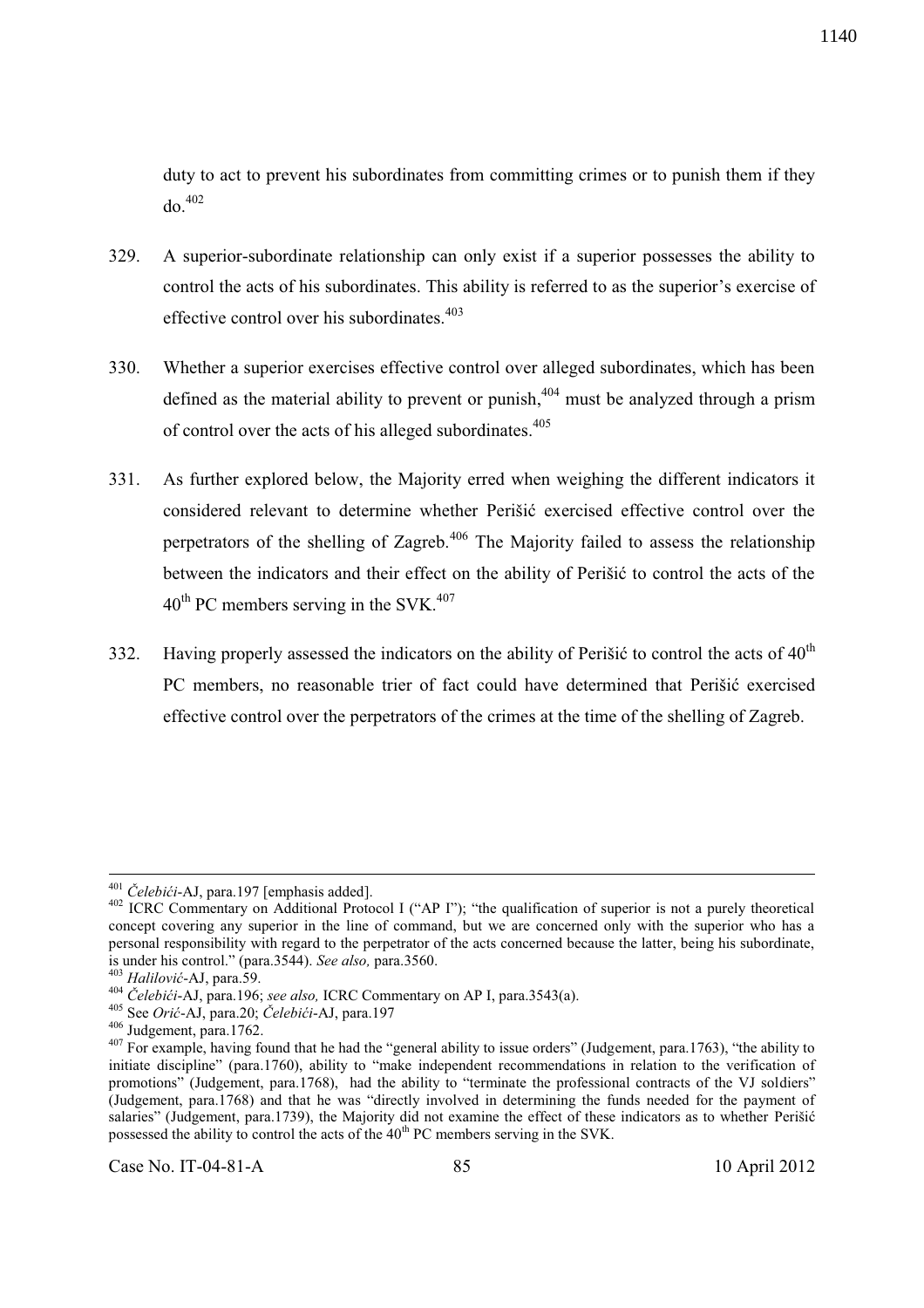# **1. Perišić was not the de jure superior of the 40th PC members serving in the SVK**

- 333. The Majority erred when finding that "Perišić was the *de jure* superior of the 40th PC members who held all the key commanding positions in the SVK".<sup>408</sup>
- 334. The Law on VJ defines the term *superior* as an individual who "pursuant to this law and other regulations of the competent organ, *commands a military unit or military institution, or individuals* serving in a military unit or military institution". 409
- 335. Perišić did not exercise command over the former JNA members who were already serving with the SVK in Croatia before their status as members of the  $40<sup>th</sup>$  PC was formalised. Perišić was thus never their *de jure* superior.
- 336. As for the members the VJ who were transferred to the  $40<sup>th</sup>$  PC, Perišić exercised command over them before their transfer<sup>410</sup> but did not retain his *de jure* power to exercise command over after their transfer to serve in a distinct chain of command, within a different army, belonging to another State. $411$
- 337. From the moment officers became  $40<sup>th</sup>$  PC members, they were integrated in the SVK. they were under the command and control of the Commander of the  $SVK<sup>412</sup>$  and Perišić was not the *de jure* superior. While Perišić remained a 'senior' vis-à-vis 40th PC members,<sup>413</sup> the sole *de jure* powers he could exercise over them were limited to administrative matters.<sup>414</sup> Perišić and/or the VJ personnel administration neither had the power *nor* the ability to punish  $40^{th}$  PC members serving in the SVK,<sup> $415$ </sup> at least until such time as they had rejoined the VJ. $416$
- 338. Moreover, even Perišić's administrative authority was circumscribed. For example, during the discussions concerning the creation of the  $40<sup>th</sup>$  PC, the SDC forbid Perišić to

-

Case No. IT-04-81-A 86 10 April 2012

<sup>&</sup>lt;sup>408</sup> Judgement, para.1757.

 $409$  P197, art.10 [emphasis added].

<sup>410</sup> P197, art.6.

<sup>411</sup> P734, para.7.

<sup>412</sup> Dissent, para.87; *see also*, Judgement, para.1720; Orlić, T.5740, T.5762-5762; Rašeta, T.5969.

<sup>413</sup> P197, art.10.

<sup>414</sup> P 734, P197.

<sup>415</sup> P1082.

<sup>416</sup> Rašeta, T.5924.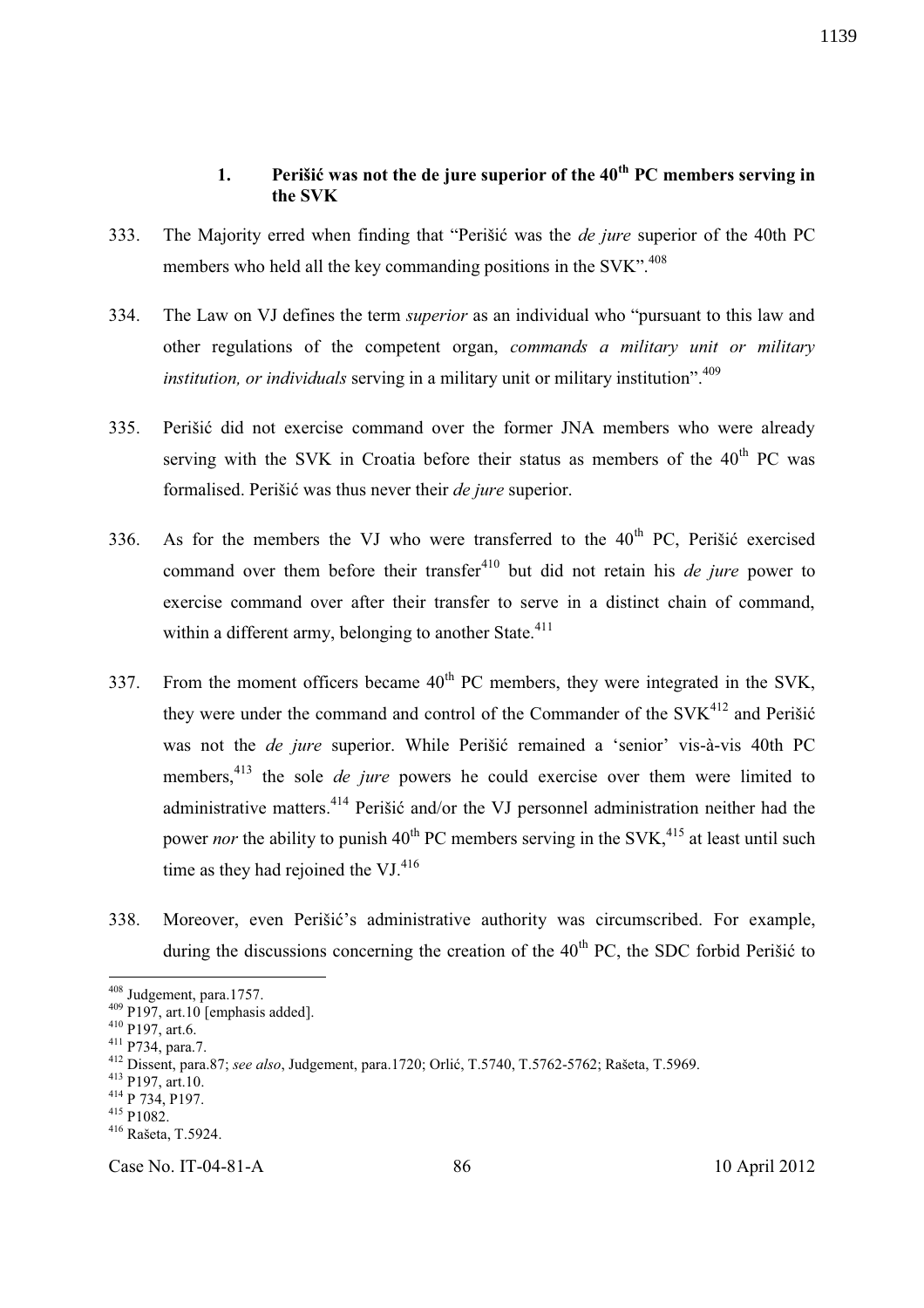impose disciplinary measures against VJ members who refused to be transferred to the  $40^{th}$  PC.<sup>417</sup> Perišić could not order  $40^{th}$  PC members serving in the SVK to transfer back to the VJ without approval from the SVK command.<sup>418</sup> Perišić could not assign officers to specific posts in the  $SVK<sup>419</sup>$ 

- 339. Perišić could not promote  $40<sup>th</sup>$  PC members unless they were first promoted in the  $SVK^{420}$  and his power of verification over promotions awarded within the  $SVK^{421}$  did not provide him with the ability to control their acts while serving in the SVK. Bearing in mind the salary implications, Perišić might have been able to exert some influence over 40<sup>th</sup> PC members waiting for verification of their promotions but certainly not to control their acts. [REDACTED]<sup>422</sup>
- 340. Obviously, the *de jure* powers which Perišić and/or VJ personnel administration could exercise in relation to  $40<sup>th</sup>$  PC members did not allow Perišić to control their acts while serving in the SVK.

# **2. Perišić did not have the ability to initiate disciplinary and/or criminal proceedings against the perpetrators of the crimes related to the shelling of Zagreb at the time of their commission**

- 341. The Majority erred when finding that "the evidence demonstrating that Perišić had the ability to initiate disciplinary and/or criminal proceedings against members of the  $40^{th}$  PC *strongly militates in favour of effective control*". 423
- 342. At the time the shelling of Zagreb, Perišić *did not* have the material ability to punish officers serving in the SVK through the  $40<sup>th</sup>$  PC.
- 343. The Majority confirmed that Perišić did not initiate any disciplinary measures against  $40<sup>th</sup>$ PC members until after the fall of the RSK.<sup>424</sup> Nonetheless, the Majority went on to infer, on the basis of three findings, that Perišić did have the ability to initiate disciplinary

 $\overline{a}$ 

Case No. IT-04-81-A 87 10 April 2012

 $417$  Judgement, para. 767.

<sup>418</sup> Judgement, para.830.

<sup>419</sup> Dissent, paras.114-115.

 $420$  Judgement, para.841.

 $^{421}$  Judgement, paras.843, 847.

<sup>422 [</sup>REDACTED]

 $423$  Judgement para.1760 [emphasis added].

 $424 \text{ Judgement}$ , para.1759.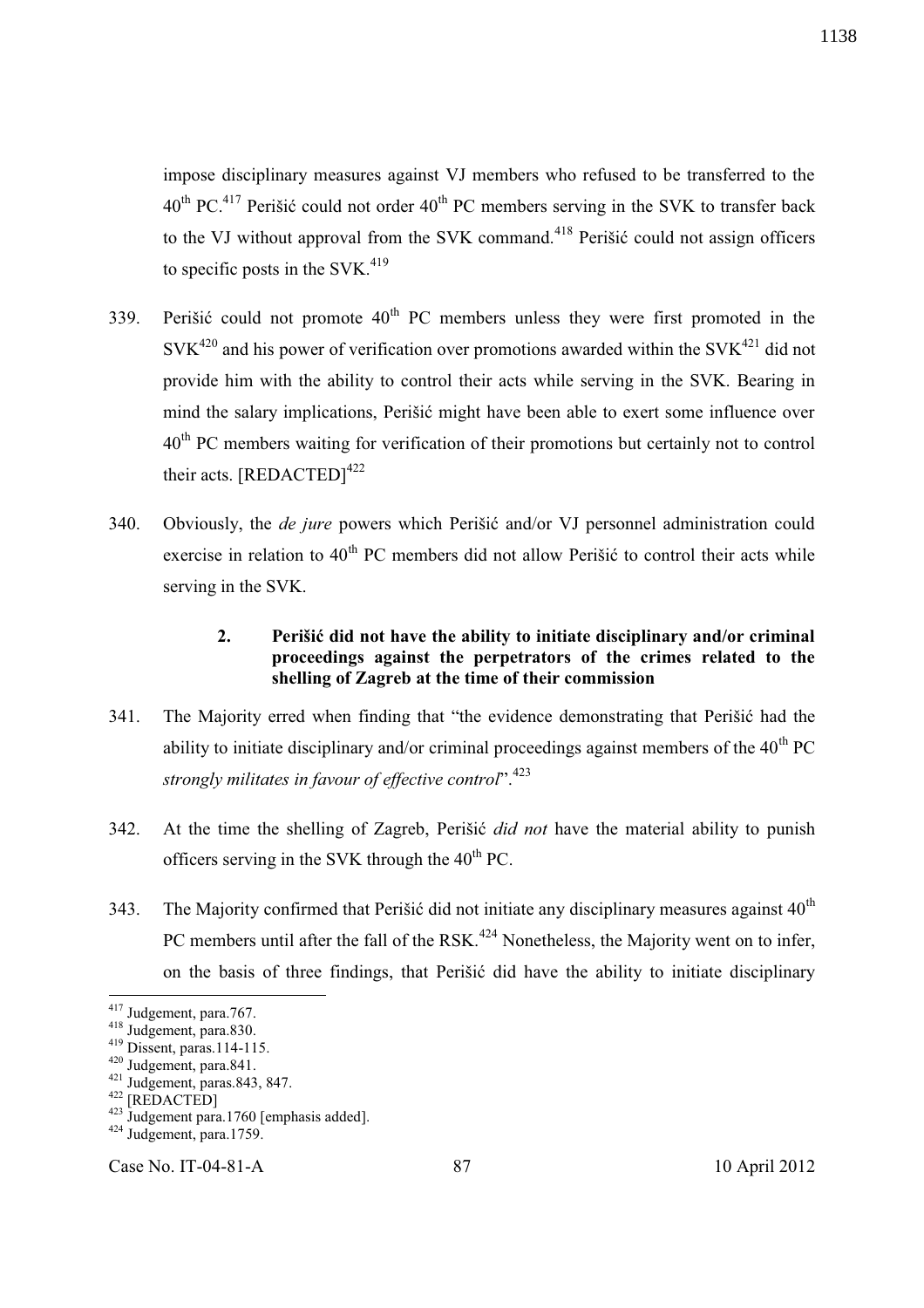and/or criminal proceedings against members of the  $40<sup>th</sup>$  PC at the time of the shelling of Zagreb.

- 344. Firstly, the Majority found "that the fact that Perišić used his ability to punish members of the 40<sup>th</sup> PC only after the fall of the RSK in November 1995 does not raise a reasonable doubt as to his ability to punish members of the  $40^{\text{th}}$  PC before that".<sup>425</sup>
- 345. This finding is faulty and fails to take into account that when Perišić took those measures, the SVK had ceased to exist and the members of the  $40<sup>th</sup>$  PC were no longer under the command and control of Čeleketić (until 18 May  $1995$ )<sup>426</sup> or Mrkšić (who was appointed by the RSK Assembly on 18 May 1995),  $427$  in their capacity as SVK Commanders.
- 346. The measures initiated by Perišić at that time were thus the direct result of the fall of the RSK and of the new command and control relationships which existed at that time. They carry no weight in determining whether Perišić could initiate disciplinary measures against  $40^{th}$  PC members at the time of the shelling of Zagreb.
- 347. Secondly, the Majority's finding<sup>428</sup> that the absence of measures taken by Perišić at the time of the shelling of Zagreb is due to the existing relationship between the VJ and the SVK and VRS – which was characterized by overlapping goals – and the fact that Perišić only needed to make use of his authority when the VJ's military objectives diverged with those of the other two armies, is not supported by the evidence. As illustrated *inter alia* by the intercepted telephone conversations between Milošević and Perišić, <sup>429</sup> there is another compelling conclusion, which is that during the shelling of Zagreb, the VJ's objectives and strategy plainly diverged with those of the SVK and Perišić did not initiate any measures because he did not have the authority to do so.

Case No. IT-04-81-A 88 10 April 2012

 $\overline{a}$ <sup>425</sup> *Ibid*.

<sup>&</sup>lt;sup>426</sup> Čeleketić's resignation of 17 May 1995 (P1975) was approved by the Assembly on 18 May 1995 (Judgement,  $para.297$ .

 $^{27}$  P1916.  $428$  Judgement, para.1759.

<sup>429</sup> P1276, p.1-2; P1297, p.1; P1389; P1321, pp.2-3; P1286, p.3.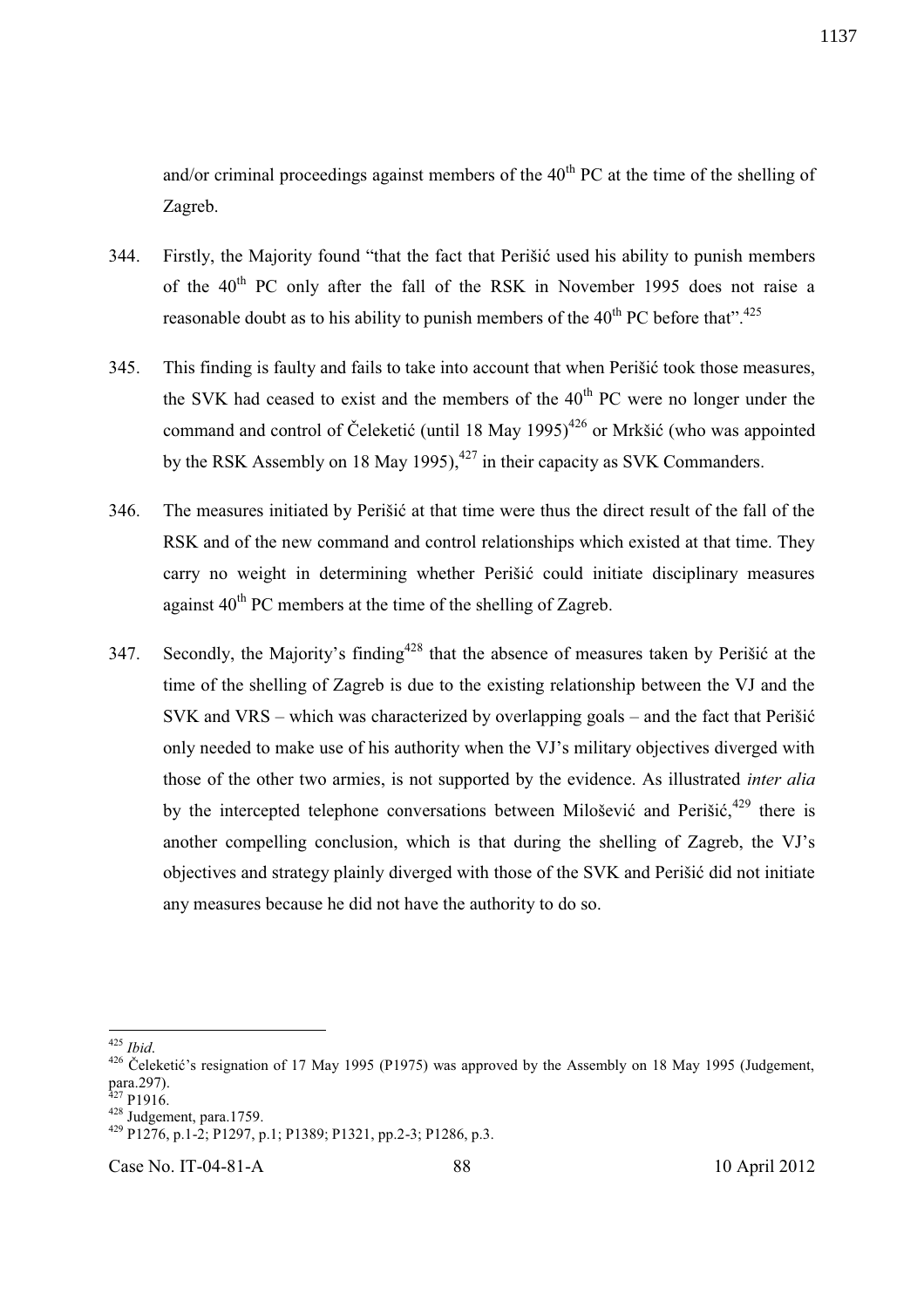- 348. Thirdly, the Majority held that disciplinary and/or criminal proceedings were not pursued by Perišić due to the SDC policy of keeping the VJ's involvement in the war in Croatia secret, which did not call into question his ability to do so. $430$
- 349. Contrary to the Majority's finding, even if Perišić had the ability to initiate disciplinary or criminal measures against  $40<sup>th</sup>$  PC members at the time of the shelling of Zagreb, the SDC's policy of secrecy<sup>431</sup> was a national imperative – as publicizing the VJ's involvement in the SVK would have had catastrophic consequences for the  $FRY^{432}$  – that would have been a limitation on Perišić's ability to take measures.
- 350. Moreover, the Majority's finding addresses the situation after the fall of the RSK. As such, for the reasons given above,  $433$  it carries no weight in determining whether Perišić had the ability to punish  $40<sup>th</sup>$  PC members at the time of the shelling of Zagreb.
- 351. Lastly, an equally compelling conclusion is that Perišić did not take measures against  $40<sup>th</sup>$ PC members at the time of the shelling of Zagreb because he did not have the material ability to do so. $434$
- 352. Furthermore, no reasonable trier of fact could have found, beyond reasonable doubt, that Perišić had the material ability to initiate measures to punish members of the  $40<sup>th</sup>$  PC at the time of the shelling of Zagreb,  $435$  considering:
	- a. the absence of evidence that Perišić used his ability to initiate measures to punish  $40^{th}$  PC members before the fall of the RSK;<sup>436</sup>
	- b. that the General Working Principles of Special Personnel Centres, confirm that the *de jure* powers which could be exercised by Perišić and/or the VJ Personnel

 $\overline{a}$ 

<sup>&</sup>lt;sup>430</sup> Judgement, para.1758.

 $431$  Judgement, para.1758.

<sup>432</sup> Dissent, para.109.

<sup>433</sup> *See*, paras.344-346, *supra*.

 $434$  Dissent, para.109.

<sup>&</sup>lt;sup>435</sup> Starčević agreed with the proposition that Perišić's note to investigate and file criminal reports against the three officers reported by Lončar as being absent without authority "was generally within the competence of the Chief of the VJ General Staff" (Starčević, T.6825-6827; P2416) does not affect this conclusion as this event took place after the fall of the RSK (Judgement, para.1676).

 $436$  Judgement, para.1759.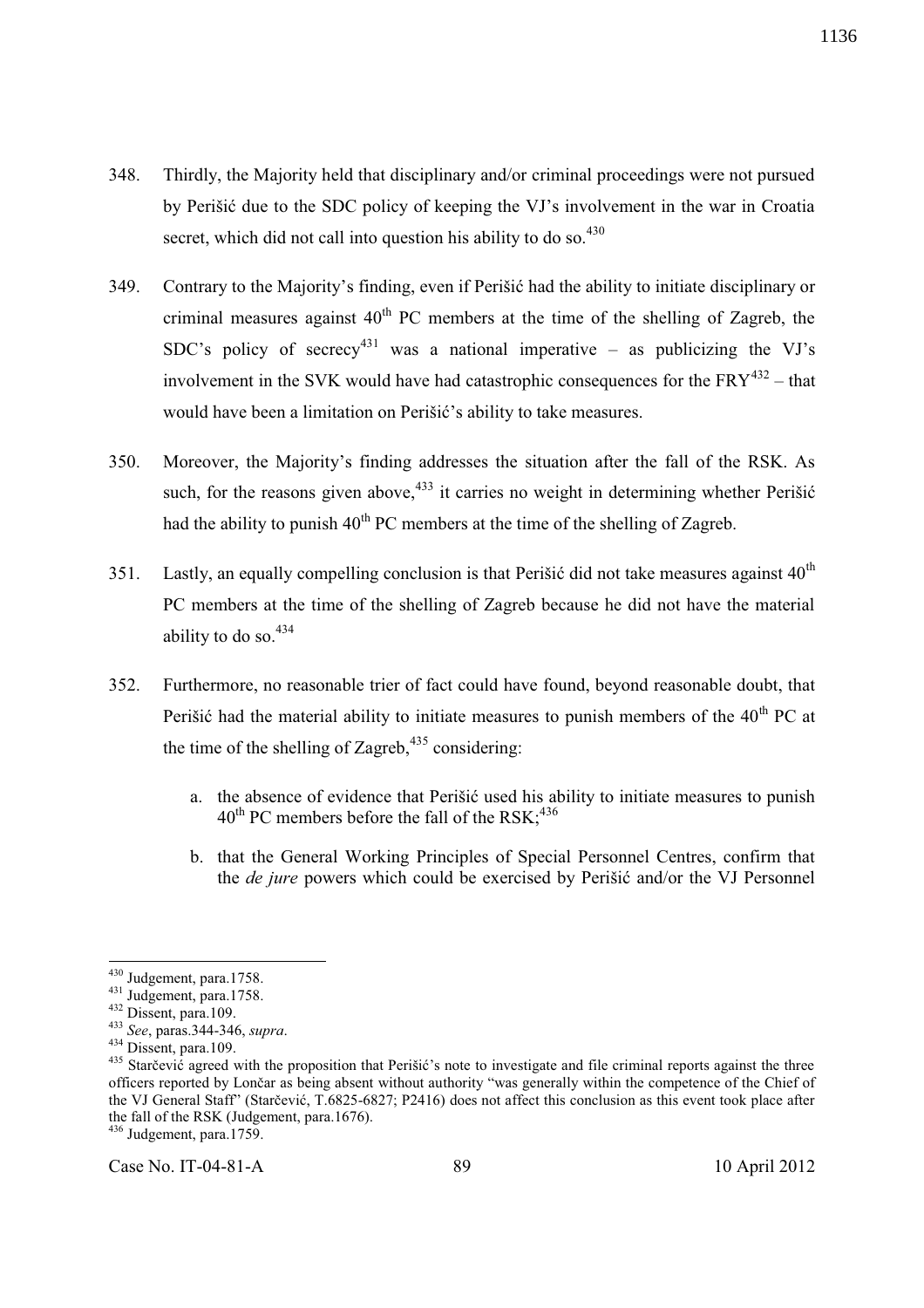Administration was limited to administrative matters $437$  and did not include disciplinary powers;

- c. that upon being transferred to the  $40<sup>th</sup>$  PC, members of the VJ were fully integrated in the SVK, acting solely within its chain of command, and under the operational command and control of Čeleketić;<sup>438</sup>
- d. the testimony of Rade Rašeta, who confirmed that while Perišić had the authority to initiate disciplinary proceedings against  $40<sup>th</sup>$  PC members serving in the SVK, he could only do so upon their return to the army of the Federal Republic of Yugoslavia;<sup>439</sup> and
- e. that Exhibit P1082 confirms that the  $40<sup>th</sup>$  PC was not authorized to institute any criminal or disciplinary proceedings against their personnel.
- 353. It follows that Perišić did not have the material ability to punish  $40<sup>th</sup>$  PC members at the time of the shelling of Zagreb, which further illustrates that Perišić did not exercise effective control over the perpetrators of the crimes related to the shelling of Zagreb.

# **3. At the time of the shelling of Zagreb, Perišić neither had the power nor the ability to issue binding orders to 40th PC members serving in the SVK**

- 354. The Majority found that: (i) Perišić occasionally provided instructions and other military directives to  $40^{th}$  PC – including orders typical of a vertical military relationship as well as requests and pleadings typical of a horizontal relationship;  $440$  and that (ii) Perišić issued certain command orders, albeit rarely, which were complied with by the SVK.<sup>441</sup> On this basis, the Majority concluded that Perišić had a "*general ability to issue orders*".<sup>442</sup>
- 355. Having properly assessed the totality of the evidence on the record, no trier of fact could have reached this finding.
- 356. Firstly, contrary to the Majority's reasoning, the paucity of orders allegedly issued by Perišić to 40<sup>th</sup> PC members serving in the SVK *does* cast doubt on his general ability to exercise command and control over the SVK as well as on his general ability to issue

Case No. IT-04-81-A 90 10 April 2012

 $\overline{a}$  $437$  P734.

<sup>438</sup> Judgement para.1720; Rašeta, T.5969; Orlić, T.5762; MP-080, T.8454 [closed session].

<sup>439</sup> Rašeta T.5924. *See also*, Judgement, para.830.

<sup>440</sup> Judgement, para.1761.

<sup>&</sup>lt;sup>441</sup> Judgement, para.1763.

<sup>442</sup> *Ibid*.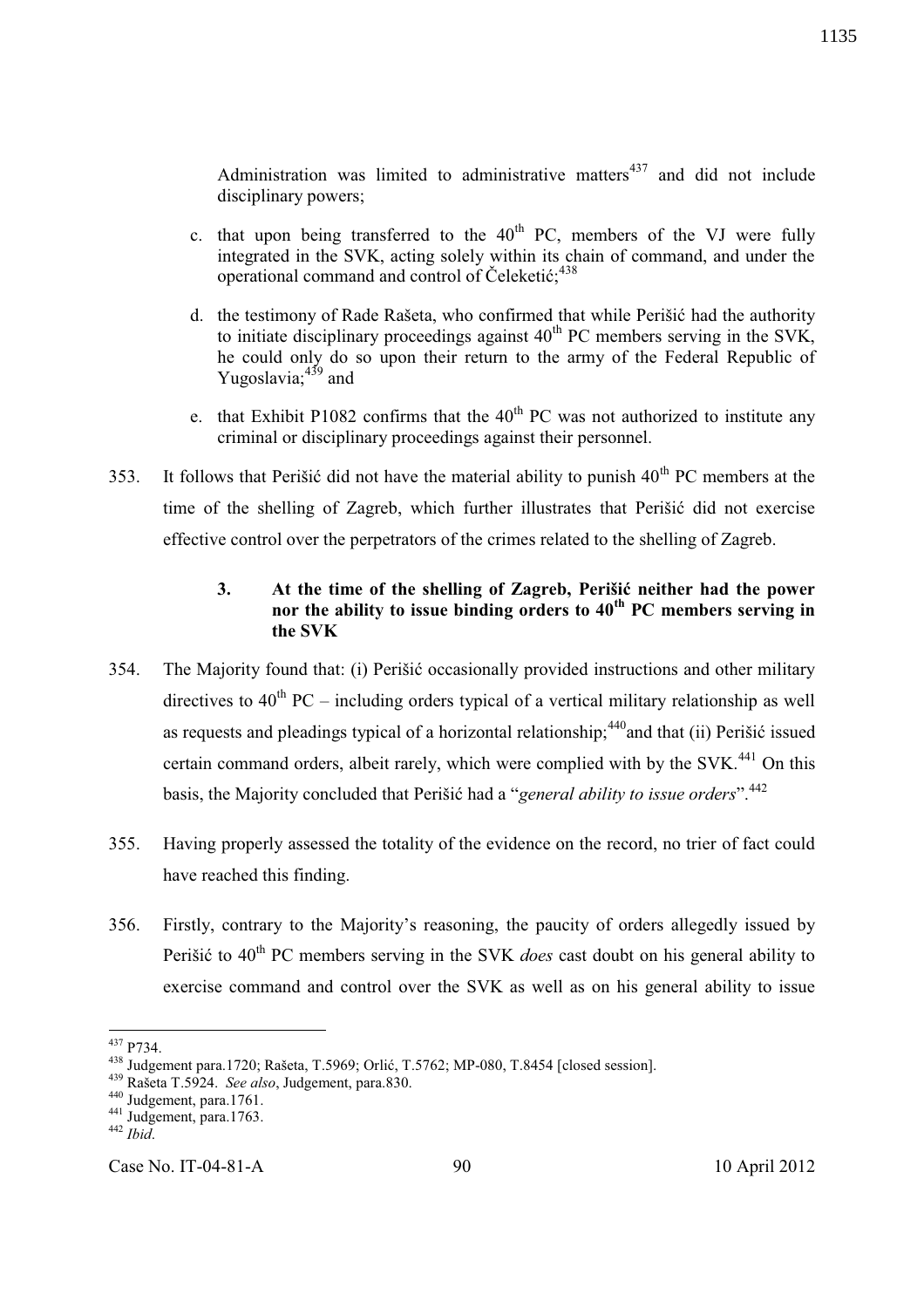orders. The Majority's inferences that Perišić was usually not expected to interfere in the command at the operational level – because he held the highest military position in the VJ – and that there was no need for him to issue orders – where the objectives of the VJ coincided with those of the  $SVK<sup>443</sup>$  – are not the only reasons which would justify the fact that he rarely issued orders. Another possible conclusion based on the evidence is that Perišić did not issue binding orders to  $40<sup>th</sup>$  PC members serving in the SVK because he did not have the authority to do so.

- 357. Moreover, the fact that the very few orders and instructions allegedly issued by Perišić were not always complied with, clearly undermines the Majority's findings concerning Perišić's general ability to issue orders and ability to exercise command and control over the SVK. The only two orders – put forward by the Prosecution and considered by the Majority – which would have been issued by Perišić before 2 May 1995 also undermine these findings.
- 358. P1800, dated 7 December 1994, is plainly "an order sent directly from Milošević and […] Perišić was only instrumental in passing it along."<sup>444</sup> It does not have the characteristics of an order given within a chain of command.
- 359. Moreover considering that: (i) Martić was not a  $40<sup>th</sup>$  PC member and Perišić could neither issue an order to someone not in his chain of command nor to the President of the RSK; (ii) the alleged order was written on the authority of Milošević; (iii) Čeleketić addressed his response to Milošević; and (iv) the context of the document is a promise made by Martić in relation to co-operation with UNPROFOR, it is of no assistance in showing that Perišić had a general ability to issue orders at the time of the shelling of Zagreb.
- 360. P1925, dated 24 March, is clearly not a command order.<sup>445</sup> Significantly only one officer mentioned in the document served in the SVK Main Staff through the 40<sup>th</sup> PC at that time. Moreover there is no addressee on the document. The purpose of the document was to co-ordinate the assistance provided by the VJ to the  $40<sup>th</sup>$  PC and SVK Main Staff.

 $\overline{a}$ 

Case No. IT-04-81-A 91 10 April 2012

1134

<sup>&</sup>lt;sup>443</sup> Judgement, para.1762.

<sup>&</sup>lt;sup>444</sup> Dissent, para.

<sup>445</sup> Dissent, para.94.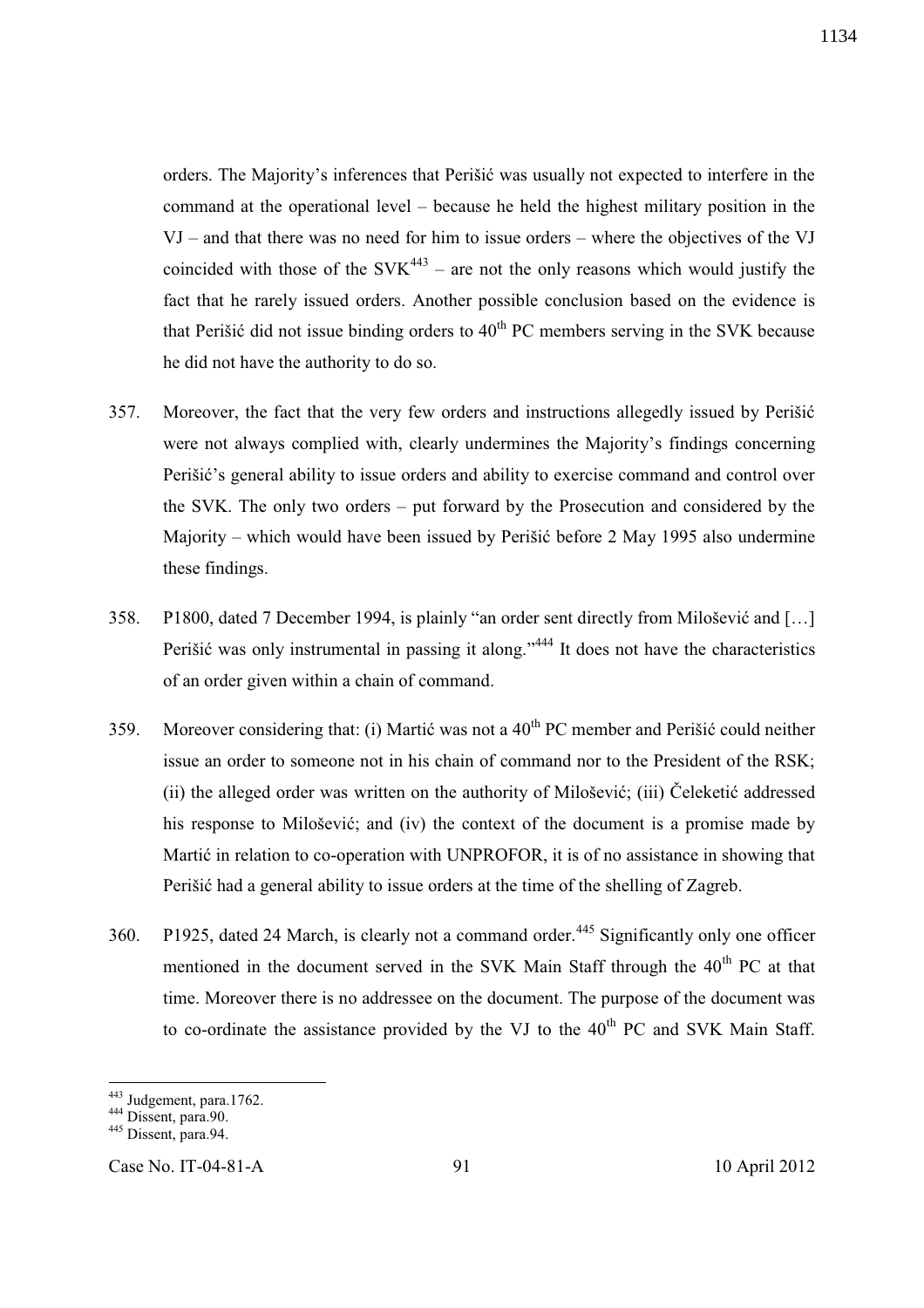Lastly, the record does not demonstrate that P1925 was complied with. Accordingly, it is of no assistance in showing that Perišić had the general ability to issue orders before the shelling of Zagreb.

- 361. While the Majority examined additional documents sent by the VJ General Staff to the SVK Main Staff before 2 May 1995, these documents do not show that Perišić had the "general ability" to issue orders before that time. In P2177 (11 May 1994) and P1138 (19 January 1995), the word '*please*' is used which according to Starčević, allows for the inference that there is no superior-subordinate relationship between the sender and the receiver.<sup>446</sup> As for P1621(11 August 1994), in which the more ambiguous expression 'is required' is used, it merely constitutes an exchange of information concerning cooperation between the SVK  $11<sup>th</sup>$  Corps and the VJ Novi Sad Corps related to a possible sabotage infiltration via the Danube river. No order is issued to the SVK by virtue of this document.
- 362. Orlić,<sup>447</sup> Rašeta,<sup>448</sup> and [REDACTED]<sup>449</sup> confirmed that no orders were given by Perišić and/or the VJ to the SVK. Their testimony militates in favour of the inference that Perišić did not have the ability to issue command orders. As for the co-ordination meetings, which were considered by the Majority, [REDACTED]<sup>450</sup> during these meetings Perišić did not assign tasks, take decisions or issue orders along classical military lines, as there were no relations of authority between the VJ and the SVK.<sup>451</sup>
- 363. When this evidence is considered in the context of Čeleketić's refusal to put an end to the shelling of Zagreb when contacted by Perišić about this matter<sup>452</sup> – the only reasonable conclusion is that at the time of the shelling of Zagreb, Perišić did not have the ability to issue orders to  $40<sup>th</sup>$  PC members serving in the SVK. This implies that he could not control their acts.

-

1133

<sup>446</sup> Starčević, T.7027.

<sup>447</sup> Orlić, T.5740, 5762-5763.

<sup>448</sup> Rašeta, T.5969.

<sup>449</sup> [REDACTED]

<sup>450 [</sup>REDACTED]

<sup>&</sup>lt;sup>451</sup> Judgement, Confidential Annex C, para.11.

<sup>452</sup> *Supra*, para.325.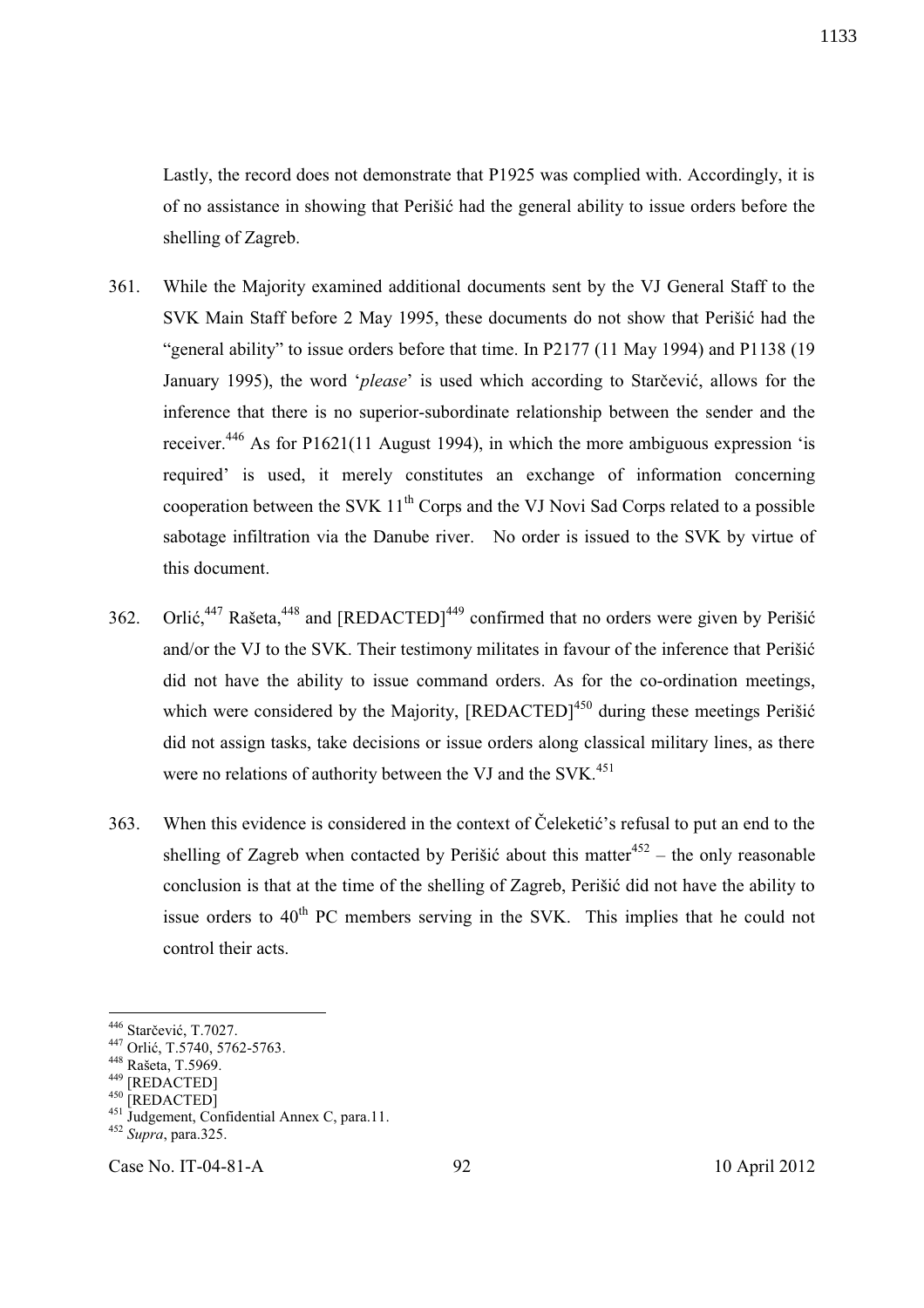- 364. Regarding the period after the shelling of Zagreb, the Majority erred by relying on orders allegedly issued by Perišić to Mrkšić – after the latter's appointment as SVK commander – to infer that Perišić could also issue orders to Čeleketić at the time of the shelling of Zagreb. <sup>453</sup> Whether there was a systemic change between the two periods might be relevant for assessing a *de jure* command relationship but certainly not for assessing a *de facto* command relationship such as that advanced by the Majority. This is where the additional indicator of effective control considered by Judge Moloto is particularly important.<sup>454</sup>
- 365. There are no examples on the record of command orders issued by Perišić to Mrkšić that were obeyed. While MP-080 testified that Perišić issued orders to Mrkšić, he also confirmed that Perišić did not issue orders to Čeleketić. <sup>455</sup> His testimony highlights the important change in circumstances between their respective tenures as commanders, which in turn shows that the Majority's inference above *is not* the only reasonable conclusion which can be drawn from the evidence.
- 366. [REDACTED]<sup>456</sup> the complaint is not supported by the evidence, which makes it clear that until the fall of the RSK in August 1995, Martić exercised command and control over the SVK, through the SVK Commander.
- 367. As for the Majority's reliance on an intercepted conversation between Perišić and Milošević<sup>457</sup> – during which Milošević said: "Request contact with Mrkšić only and he should not take any orders from Martić" to which Perišić replied: "He hasn't been taking any for a long time" – is misplaced. This intercept illustrates Milošević's and Perišić's efforts to influence various key persons from the SVK and the VRS, including *inter alia*, Mladić, Lončar, Karadzić and Mrkšić during the period following the shelling of Zagreb. While the focus of their interventions appears to have been their concern about the actions and the position taken by Martić at the time – who they describe as having "lost

-

Case No. IT-04-81-A 93 10 April 2012

<sup>453</sup> Judgement, para.1764, *see also*, para.1730.

<sup>454</sup> Dissent, para.107.

<sup>455</sup> MP-080, T.8454 [closed session].

<sup>456</sup> [REDACTED]; P1340.

 $457 P1340.$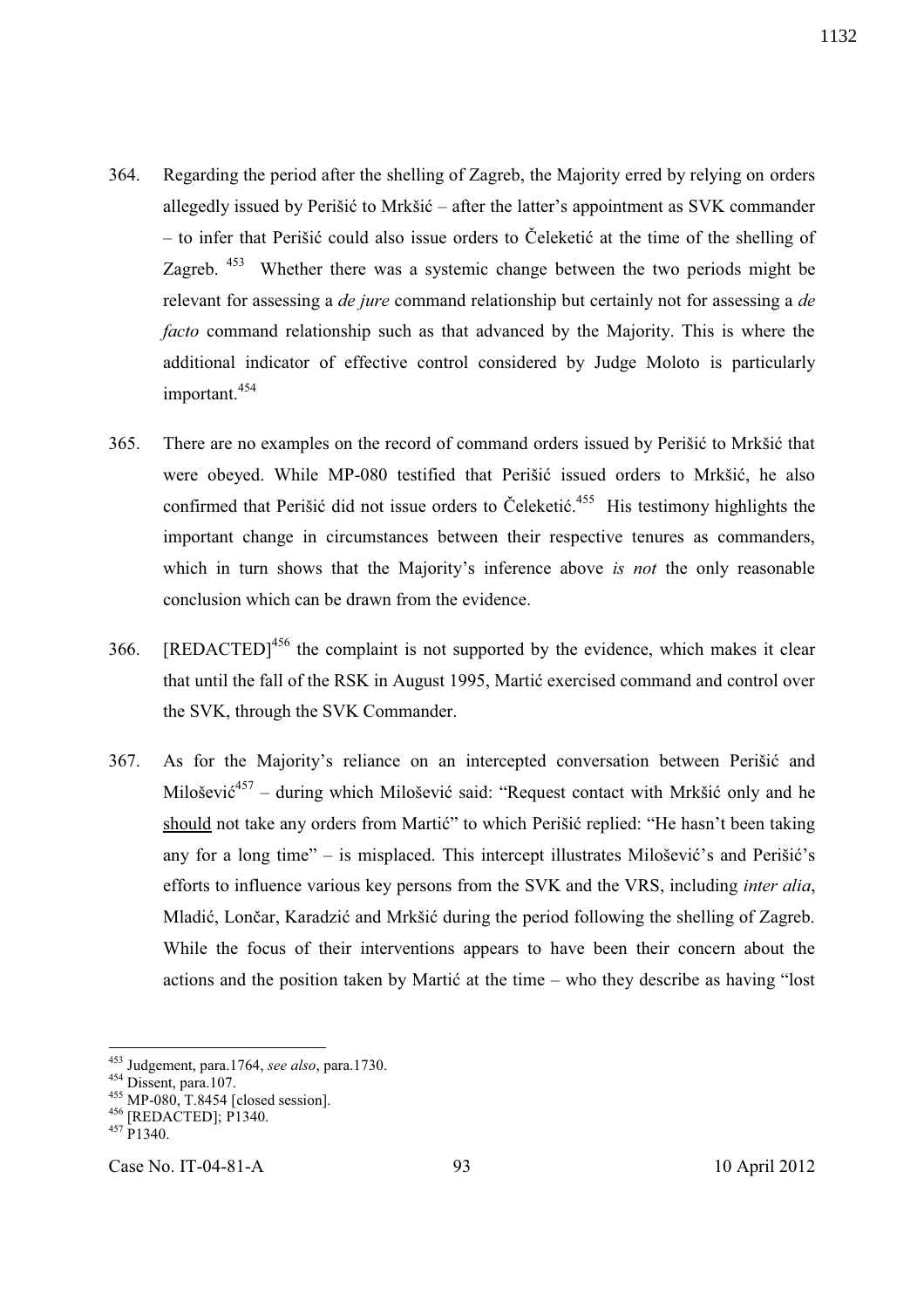his mind" <sup>458</sup> – it does not show that Perišić could or did issue orders to Mrkšić. The ability to exercise influence, even significant influence, is not sufficient to establish effective control.<sup>459</sup>

- 368. The Majority examined a number of documents related to this period P1456 (10 July 1995), P2146 (11 July 1995), P1777 (16 September 1995) and P2707 (1 November 1995) – but failed to observe that (i) none were command orders; (ii) all were related to personnel and/or administrative matters; and (iii) none illustrate an attempt by Perišić to control the acts of  $40^{th}$  PC members serving in the SVK.
- 369. P1461 (6 August 1995) is an intercepted conversation in which Perišić appears to be issuing a command order to an officer within the SVK  $11<sup>th</sup>$  Corps for onward transmission to its Commander, Lončar. While the Majority did not draw any conclusion on the basis of this document, it erred by failing to consider: (i) the context in which this conversation took place, *i.e*. the Croatian offensive against the RSK; (ii) the fact that it noticeably stands out from any other intercepted conversation involving Perišić; (iii) the absence of evidence as to whether Lončar ever received the message; and more importantly (iv) the absence of evidence as to whether it was actually obeyed.<sup>460</sup> For these reasons this intercept between Perišić and Lončar is of no assistance in showing that Perišić had the general ability to issue orders.
- 370. Finally, the evidence regarding Čeleketić's refusal to put an end to the shelling of Zagreb when contacted by Perišić, who attempted to influence his decision to cease the shelling, establishes that at the time, Perišić did not have the ability to issue orders to the perpetrators of the shelling of Zagreb, which would be obeyed. <sup>461</sup> If Perišić had the authority to issue a binding order to Čeleketić at the time, it is evident based on the intercept evidence on the record that he would have ordered Čeleketić to stop.  $462$

 $\overline{a}$ 

Case No. IT-04-81-A 94 10 April 2012

 $458$  P1340, p.2.

<sup>459</sup> *Čelebići-*AJ, para.266.

<sup>460</sup> Dissent, para.104.

<sup>461</sup> P1314.

<sup>462</sup> *Ibid*.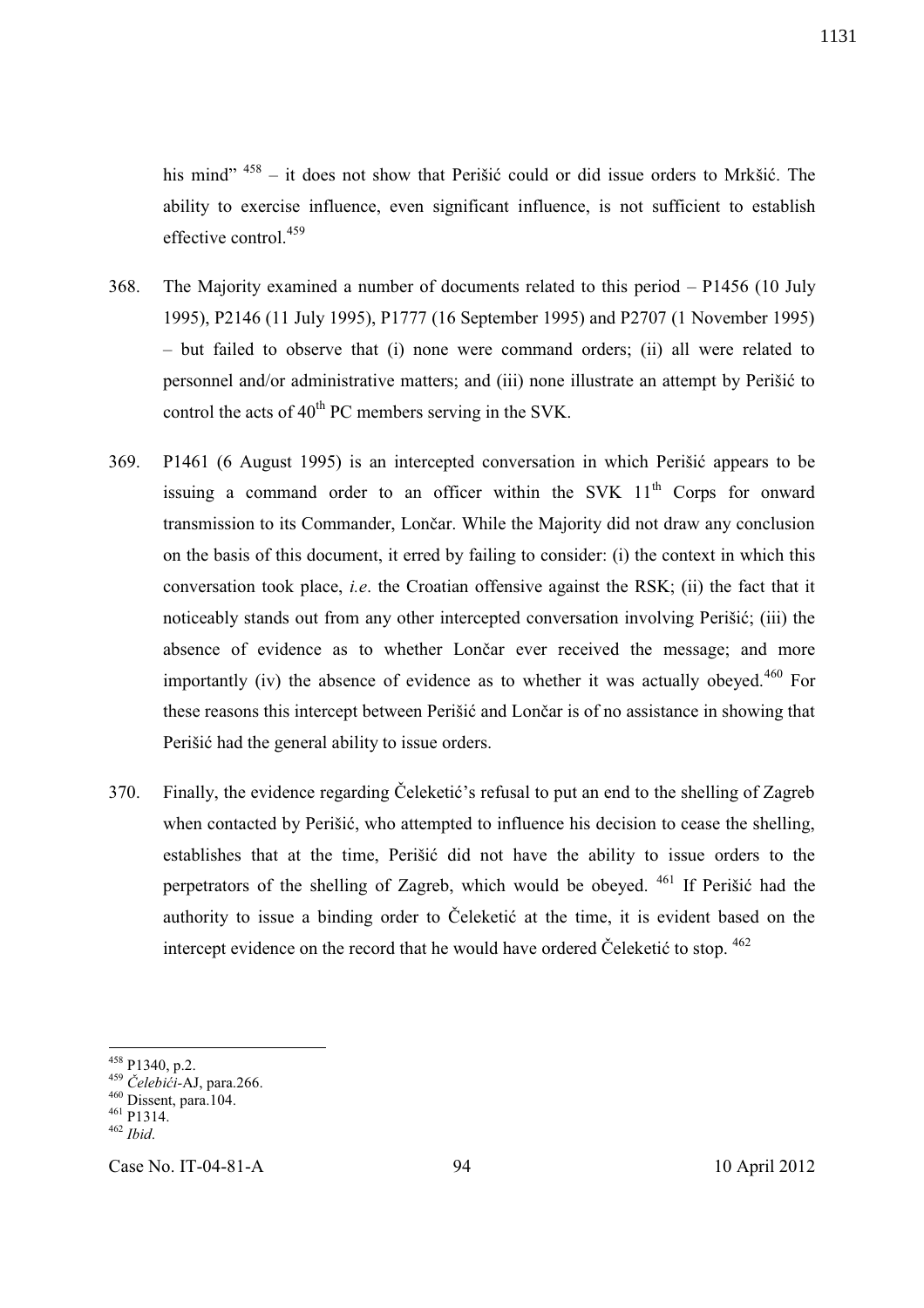371. In light of the above, no reasonable trier of fact could have found that Perišić had the ability to issue binding orders to the perpetrators of the crimes related to the shelling of Zagreb at the time of their commission. Perišić could certainly not issue orders to members of the Orkan crew who reported directly to Martić and Celeketić, who were the only ones to know about the location of the Orkan MBRL and "the only ones who could decide about the use of the Orkan".<sup>463</sup> If Perišić could not issue binding orders to the  $40<sup>th</sup>$ PC members, he certainly could not control their acts, and therefore could not exercise effective control over them.

### **4. The system of command and control of the SVK was not bifurcated in two chains of command**

- 372. The Majority erred when finding that "the system of command and control of the SVK was bifurcated in two chains of command: one controlled by Milan Martić as Supreme Commander of the SVK and the other by Perišić and other members of the FRY leadership, including Milošević". Having properly assessed the totality of the evidence presented at trial, no reasonable trier of fact could have reached this conclusion.
- 373. The VJ and SVK were distinct armies belonging to different States, each having its own laws and regulations. The SVK operated "under the principle of unity or singleness of command".<sup>464</sup> The SVK had its own chain of command and Perišić was not part of it despite the presence in the SVK of a number of 40<sup>th</sup> PC members. Perišić was not the *de jure* superior of the  $40^{th}$  PC members serving in the SVK.<sup>465</sup>
- 374. As demonstrated, Perišić did not have the ability to issue orders to members of the  $40<sup>th</sup>$ PC serving in the SVK that would be obeyed.<sup>466</sup> This of itself eliminates the possibility that parallel chains of command existed at the time.
- 375. As noted by Judge Moloto in his Dissent,  $467$  the existence of parallel chains of command indicates a lack of effective control. Indeed, pursuant to the situation described by the

-

Case No. IT-04-81-A 95 10 April 2012

1130

<sup>&</sup>lt;sup>463</sup> Rašeta, T.6006.

<sup>464</sup> Judgement, para.296.

<sup>465</sup> *Supra*, para.335.

<sup>466</sup> *Supra*, paras.333-340.

 $467$  Dissent, para.92.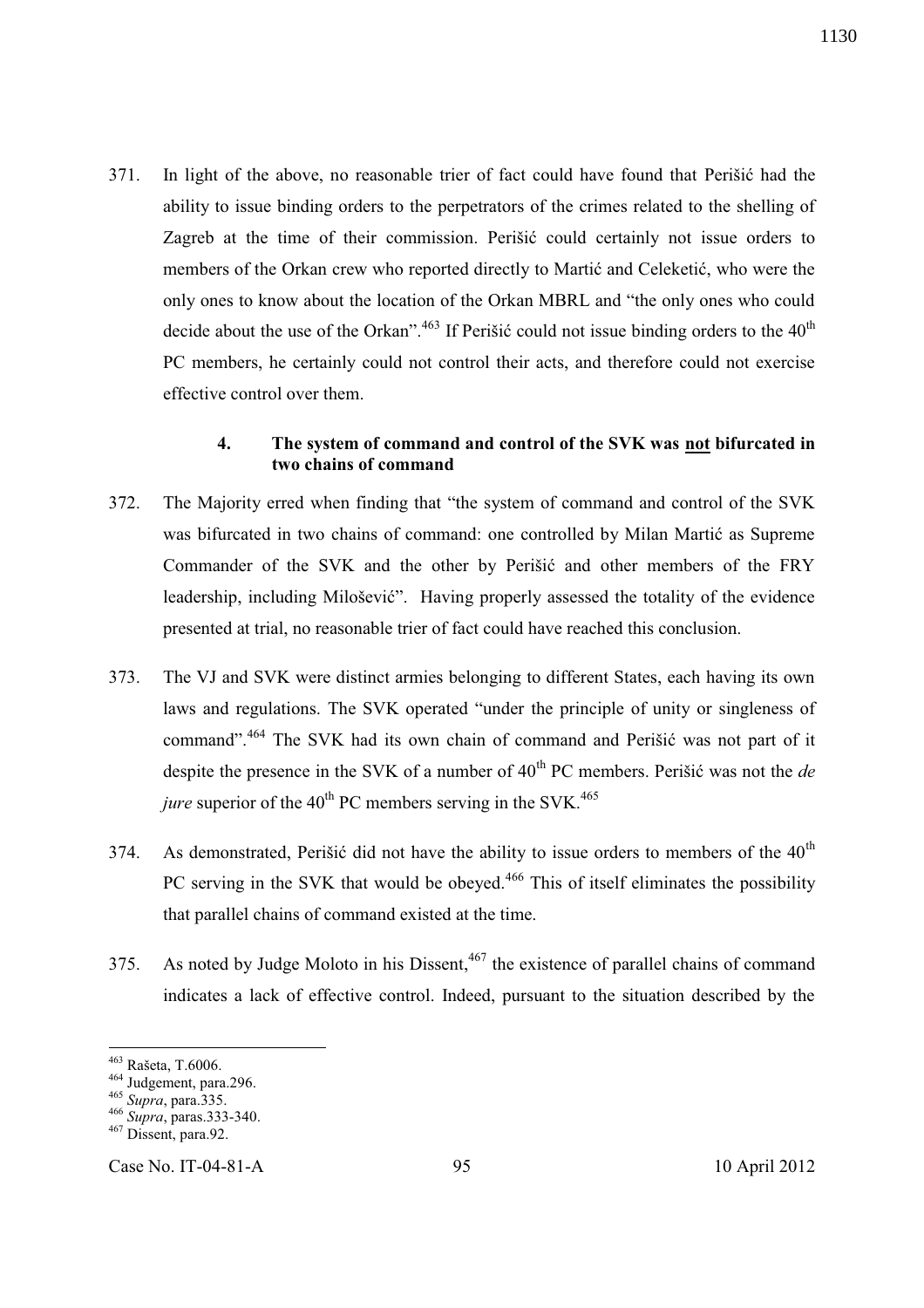Majority – which allows for the possibility that Čeleketić could be presented with two conflicting orders and has the ability to *choose* which order he complies with – neither Martić nor Perišić could be said to exercise effective control over Čeleketić.

376. [REDACTED]<sup>468</sup> More importantly, MP-080 testified that Čeleketić's superior was Martić, and that Čeleketić was bound to obey and did obey the orders issued by Martić. On this basis, no parallel chains of command could have existed.<sup>469</sup>

# **5. By withdrawing the charge that Perišić failed to prevent 40th PC members from shelling Zagreb, the Prosecution conceded that Perišić did not exercise effective control over them**

- 377. Perišić was initially charged pursuant to Article 7(3) for, *inter alia*, for failure to prevent and/or failure to punish the perpetrators of the crimes related to the shelling of Zagreb.
- 378. At the very end of trial, during oral arguments, the Prosecution withdrew the 'failure to prevent' charge for the shelling of Zagreb. $470$
- 379. Perišić respectfully submits that by withdrawing the failure to prevent charge, the Prosecution conceded that Perišić did not exercise effective control over the perpetrators of the shelling of Zagreb in the sense of having the material ability to prevent.
- 380. The only conclusion that can be drawn from the Prosecution's withdrawal of the failure to prevent charge is that Perišić did not have the material ability to prevent  $40^{th}$  PC members from committing the crimes related to the shelling of Zagreb at the time of their commission.
- 381. Consequently, based on the circumstances of this case, Perišić could not control the acts of the 40<sup>th</sup> PC members serving in the SVK and thus did not exercise effective control over them.
- 382. Having noted the withdrawal of the failure to prevent charge, the Majority erred by failing to consider this argument as raised by the Defence at trial.

 $\overline{a}$ 

<sup>&</sup>lt;sup>468</sup> [REDACTED].

 $^{469}$  [REDACTED].

<sup>470</sup> Closing Arguments, T.14637.

Case No. IT-04-81-A 96 10 April 2012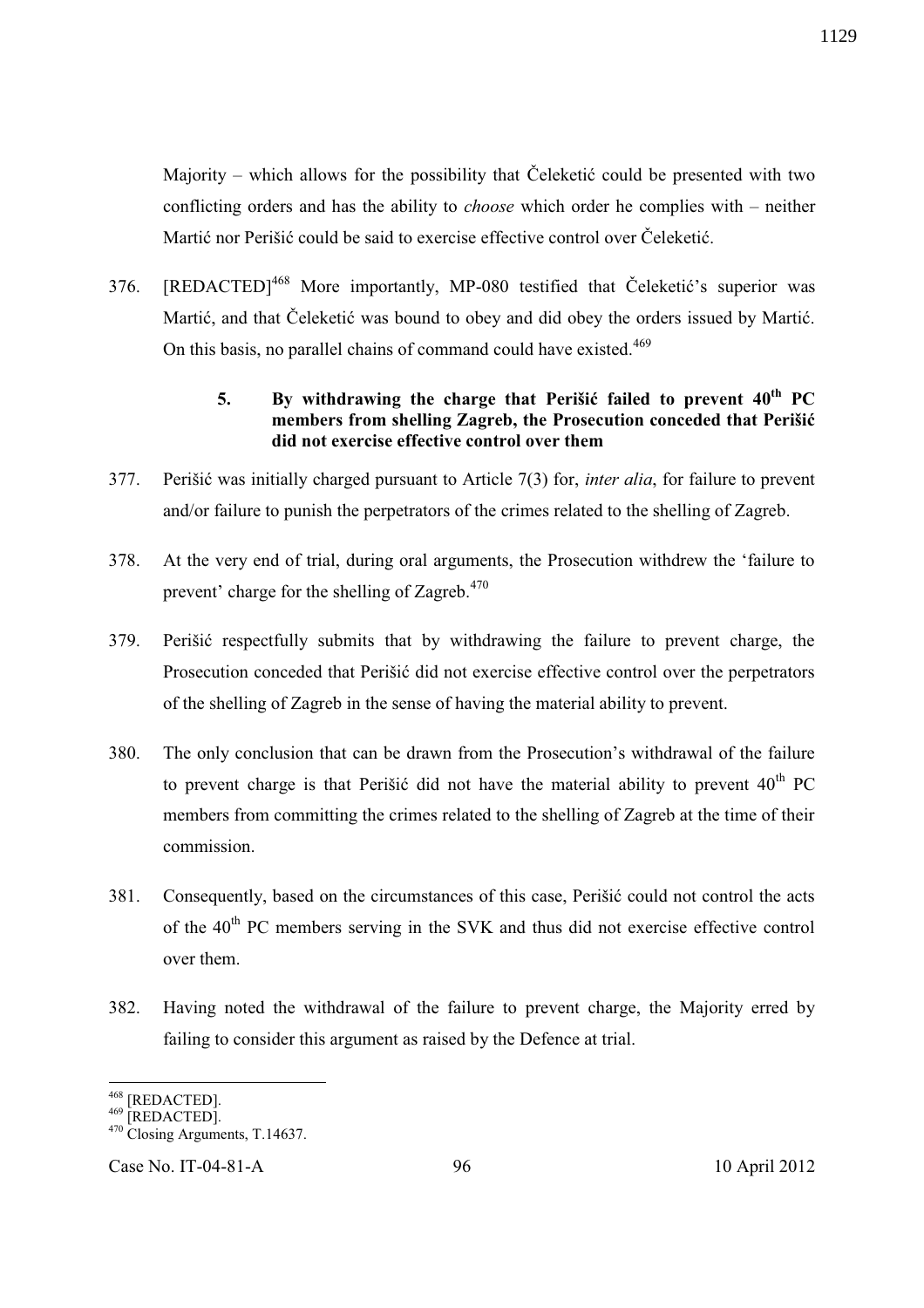### **IV. Relief sought**

- 383. In light of the above arguments, Perišić respectfully submits that no reasonable trier of fact, having assessed the totality of the evidence on the record, could have concluded that a superior-subordinate relationship existed between him and the perpetrators of the shelling of Zagreb at the time it took place.
- 384. Thus, Perišić respectfully requests the Appeals Chamber to overturn the conviction entered by the Majority and to return a finding of NOT GUILTY for Counts 5-8 of the Indictment.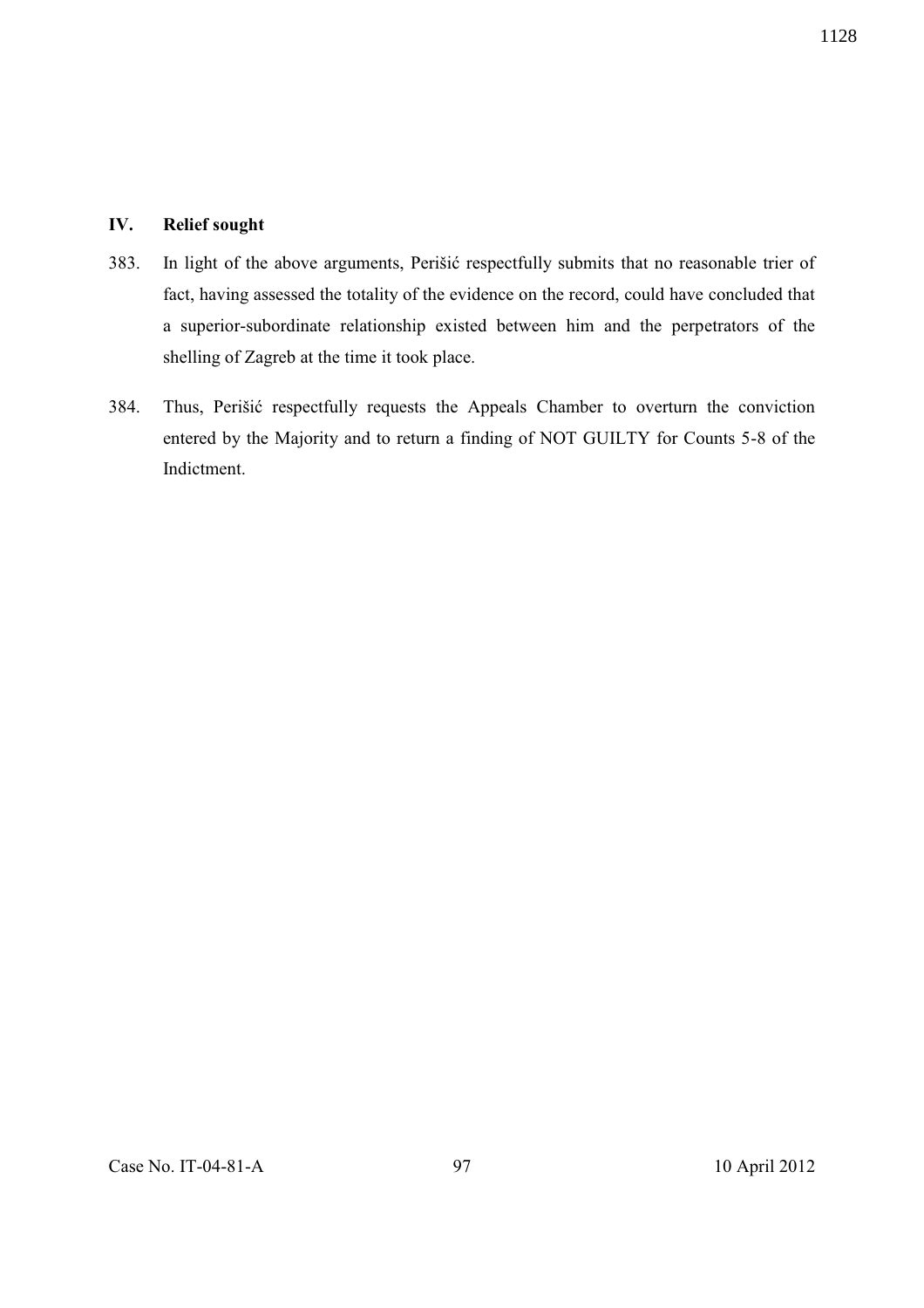# **14th Ground of Appeal**

## **I. Introduction**

- 385. The Majority committed a discernible error by abusing its sentencing discretion and imposing a manifestly unreasonable and excessive sentence of 27 years' imprisonment on Perišić.
- 386. On the basis of the findings in the Judgement and the underlying record, the Majority ventured outside of its discretionary framework. This ground of appeal need not be considered in light of the other grounds of appeal raised by Perišić. As such, it stands alone regardless of the outcome of Perišić's  $1<sup>st</sup>$  to  $13<sup>th</sup>$  and  $15<sup>th</sup>$  to  $17<sup>th</sup>$  Grounds of Appeal, briefed herein. As a result of the Majority's abuse of its sentencing discretion, Perišić respectfully requests the Appeals Chamber to quash the sentence imposed by the Majority and to impose a new and much lower sentence.
- 387. In addition to the Majority's discernible errors addressed in Grounds 15, 16 and 17, the Majority erroneously assessed the gravity of Perišić's conduct. This discernible error had a significant effect on the determination of the sentence imposed.
- 388. More specifically, the Majority failed to adequately consider the particular circumstances of the case as well as the form and degree of Perišić's participation in the crimes committed in Sarajevo and in Srebrenica.
- 389. The Majority also committed a discernible error in relation to its assessment of Perišić's own conduct in failing to punish the perpetrators of the shelling of Zagreb on 2 and 3 May 1995.
- 390. Having properly assessed Perišić's conduct as a whole, no reasonable trier of fact could have imposed a sentence of 27 years' imprisonment, which is plainly excessive and unreasonable in the circumstances of this case.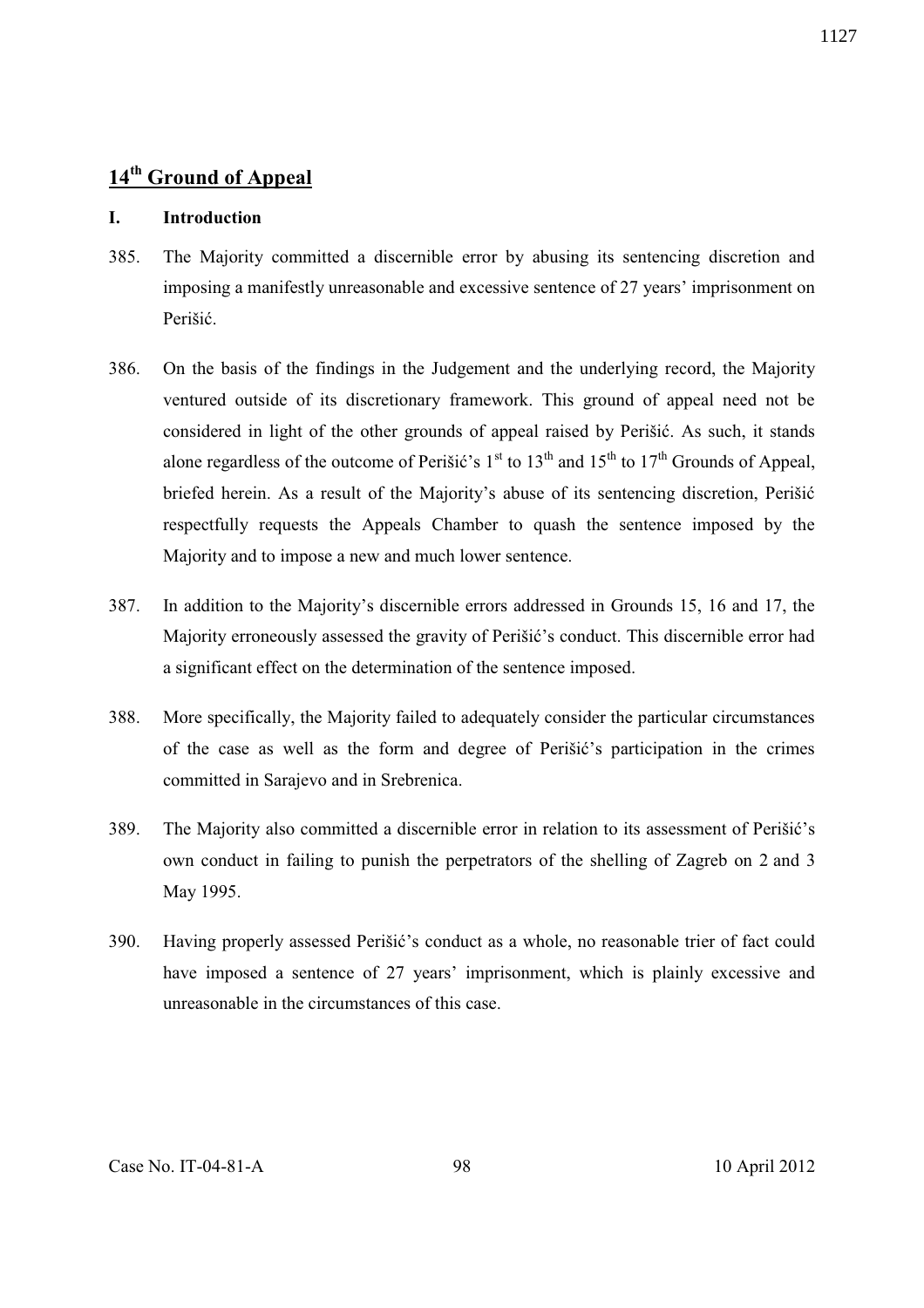## **II. The Majority Erred in Its Assessment of the Gravity of the Crimes Committed in Sarajevo and Srebrenica**

- 391. The gravity of the crimes committed is the prime consideration in determining the appropriate sentence to be imposed on a convicted person. However, this assessment does not refer to the 'objective' gravity of the crimes but rather to the "particular circumstances surrounding the case and the form and degree of the accused's participation in the crime".<sup>471</sup>
- 392. Whereas the crimes committed in Sarajevo and Srebrenica are of a very grave nature, the form and degree of Perišić's participation in these crimes was both remote and curtailed by the circumstances.
- 393. When addressing the "Gravity of the Crimes and the Role of the Accused",  $472$  the Majority focused on the description and consequences of the crimes committed in Sarajevo and Srebrenica, leaving entirely aside the form and degree of Perišić's participation in these crimes.<sup>473</sup>
- 394. While the Majority held that Perišić had been found guilty of aiding and abetting the crimes committed in Sarajevo and Srebrenica, <sup>474</sup> it failed to consider Perišić's role in these events and the particular circumstances of this case. In fact, other than mentioning that these crimes happened during his tenure as Chief of the VJ General Staff,  $475$  the Majority made no findings – in relation to the gravity of the crimes – concerning Perišić's actual contribution and/or connection to these crimes.
- 395. Although Perišić was involved in the provision of 'practical assistance' to the VRS,  $476$  the logistical and personnel assistance was actually given by the FRY and not by an individual.<sup>477</sup> The decision to provide the assistance to the VRS was taken by the SDC

-

Case No. IT-04-81-A 99 10 April 2012

1126

<sup>471</sup> *Mrkšić*-AJ, para.375

 $472$  Judgement, Section X.B.2.(a).

<sup>473</sup> Judgement, paras.1815-1822.

<sup>&</sup>lt;sup>474</sup> Judgement, para.1815, 1820.

 $475$  Judgement, para.1816.

 $476$  Judgement, para.1595.

 $477$  Dissent, para.16.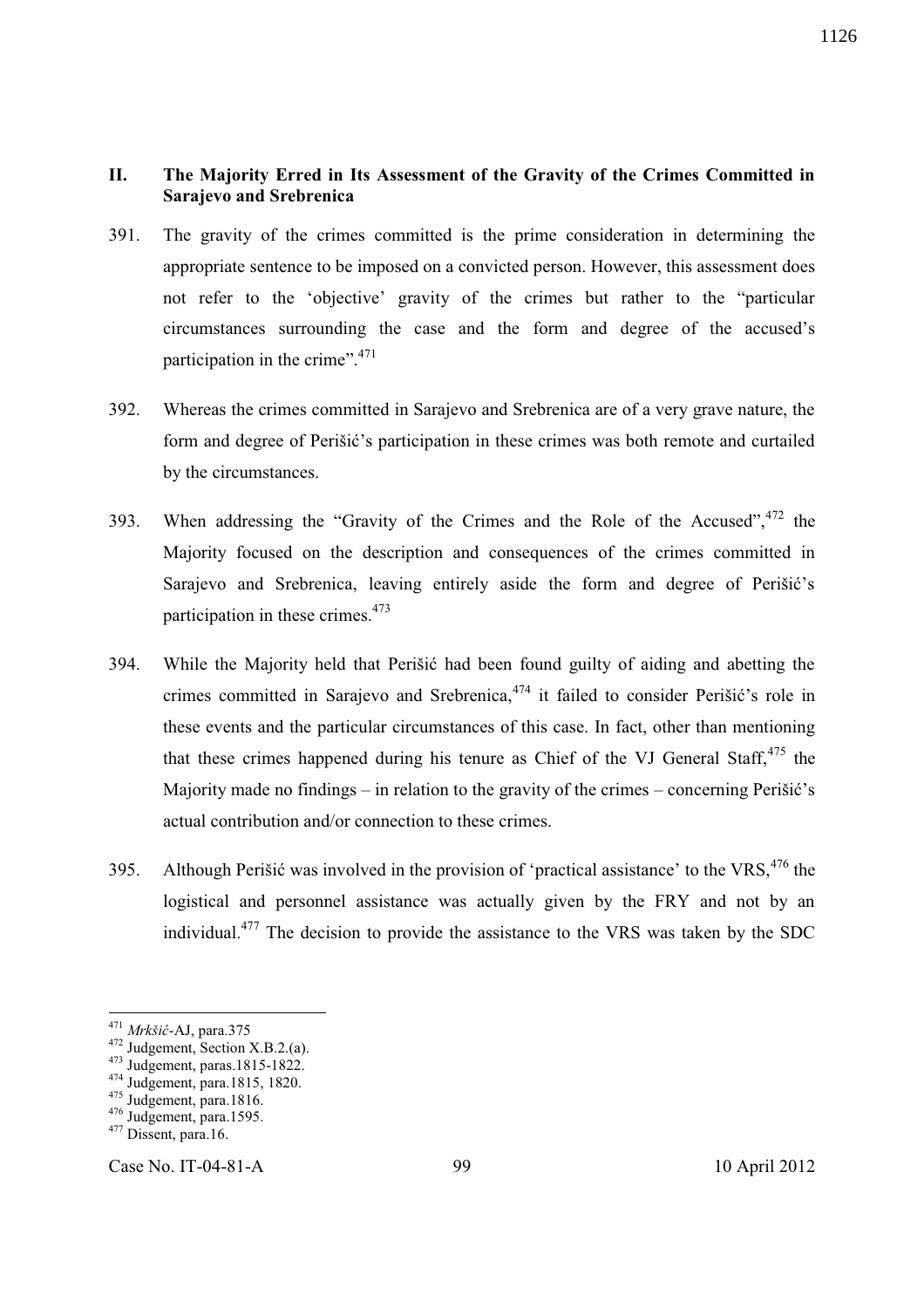and not by Perišić.<sup>478</sup> The SDC's decision to provide assistance to the VRS and the SDC's order to Perišić to organize the provision of such assistance were lawful.<sup>479</sup> Although Perišić participated in the meetings of the  $SDC<sub>180</sub>$  he was not a member thereof.<sup>481</sup> Perišić did not have a vote and was only an advisor to the SDC.<sup>482</sup>

- 396. The SDC's objective in providing assistance to the VRS was to support the RS war effort, as well as to enable the VRS to wage war.<sup>483</sup> The SDC's assistance was not linked to or directed at the commission of any crimes in RS.<sup>484</sup> "Not even once was there a discussion among the participants [at SDC meetings] linking the provisions of logistical assistance to the VRS to the commission of crimes<sup>",485</sup> Moreover, when Perišić provided logistical assistance to the VRS pursuant to the authority he was given by the SDC.<sup>486</sup>
- 397. Although the "VRS depended heavily on the VJ's support to function as an army and conduct its operations",<sup>487</sup> it cannot be inferred on this basis that the logistical and personnel assistance provided to the VRS by the VJ was necessarily used by the VRS to commit crimes. In fact, the Majority found that it was not possible to determine if the weapons and ammunition used by the VRS to commit certain crimes could be traced back to the assistance provided by Perišić.<sup>488</sup>
- 398. Even if the VRS waged a "war that encompassed systematic criminal actions against Bosnian Muslim civilians as a military strategy and objective", <sup>489</sup> it cannot be inferred on this basis that the VRS did nothing but commit crimes. There must have been legitimate warfare and other legitimate activities conducted by the  $VRS<sub>1</sub><sup>490</sup>$  which depended on the same support provided by the VJ, as well as from other sources having no connection to Perišić. In these circumstances, it was not possible for Perišić to know with any degree of

-

Case No. IT-04-81-A 100 10 April 2012

1125

<sup>&</sup>lt;sup>478</sup> Dissent, para.16.

<sup>479</sup> Judgement, paras.788, 1744, 1749, 1768, 1776.

<sup>480</sup> Judgement, para.220.

 $481$  Dissent, para.16.

<sup>482</sup> *Ibid.*

<sup>483</sup> *Supra*, para.61, fn.66.

<sup>&</sup>lt;sup>484</sup> Dissent, para.17.

<sup>485</sup> *Ibid.*

<sup>&</sup>lt;sup>486</sup> P<sub>1009</sub>.

<sup>487</sup> Judgement, para.1621.

<sup>488</sup> Judgement, para.1624; *See also*, Judgement, paras.1294, 1298, 1301 and 1302.

<sup>489</sup> Judgement, para.1621.

<sup>490</sup> Judgement, paras.1588, 1602.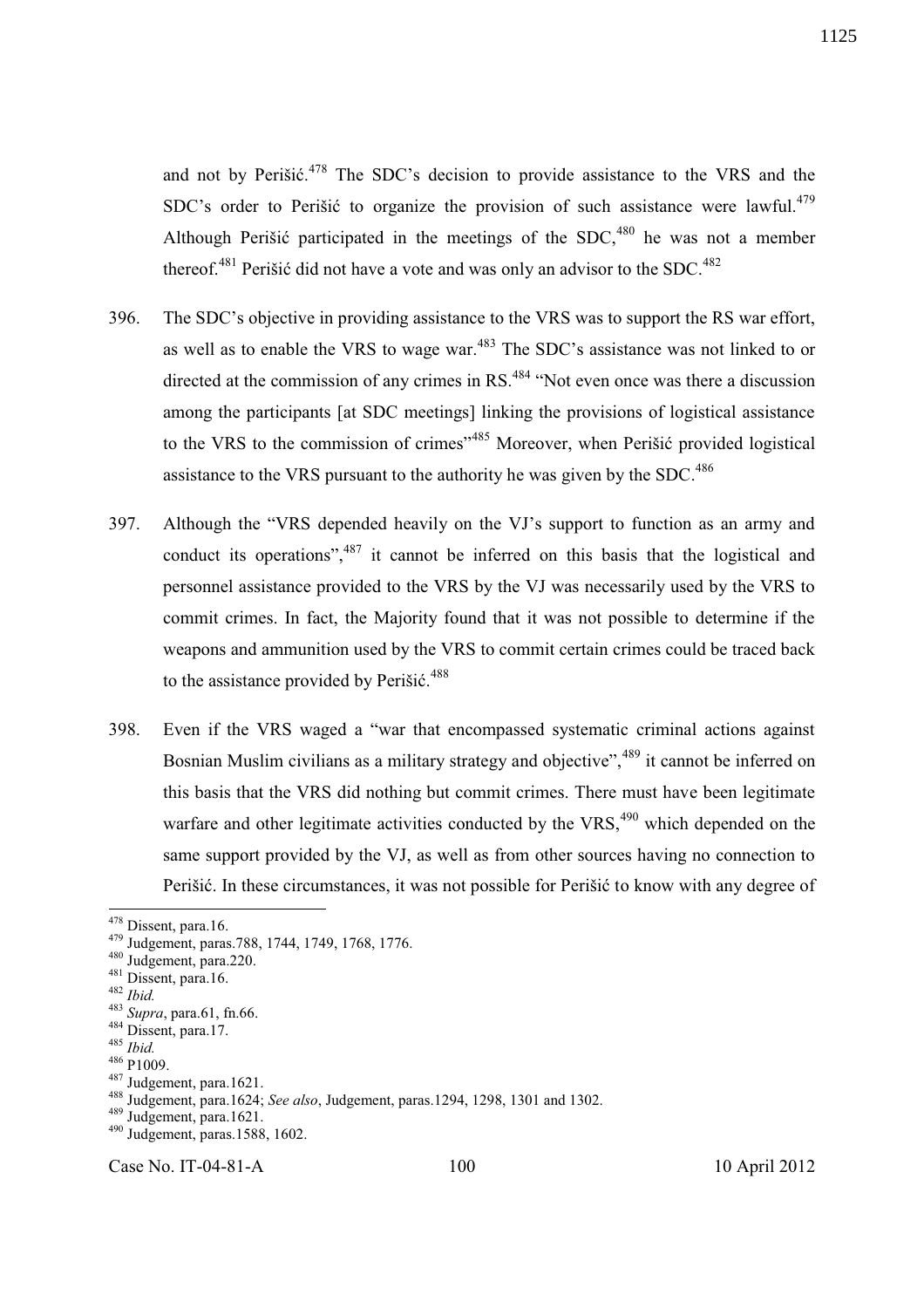precision what the assistance he provided to the VRS would be, or was in fact, used for on any particular day. The fact that Perišić was in a remote location from where the crimes were committed is also highly relevant.<sup>491</sup> The Majority's finding that Perišić did not exercise effective control over members of the  $30<sup>th</sup> PC$  serving in the VRS<sup>492</sup> is very important in this regard. This confirms that Perišić was not involved in any way in the VRS decision-making as to what activities were conducted, how, where and when.

- 399. While the Majority found that Perišić knew that his conduct assisted in the commission of crimes in Sarajevo<sup>493</sup> and in Srebrenica,  $494$  these findings rest solely on the Majority's inferences that he knew that crimes were being committed and that other similar crimes would likely be committed in these locations.<sup>495</sup> The Majority made no findings on Perišić's knowledge<sup>496</sup> concerning the link between his assistance and the crimes committed.
- 400. The creation of the  $30<sup>th</sup> PC$  by Perišić was unrelated to the commission of crimes by the VRS. To begin with, the creation of the  $30<sup>th</sup>$  PC established the legal framework governing the presence of previous JNA members who were already present and fighting in RS before Perišić became Chief of Staff.<sup>497</sup> This was a necessity in response to the adoption of the new law in the VJ.<sup>498</sup> Moreover, the creation of the  $30<sup>th</sup>$  PC was not aimed at concealing the commission of crimes.<sup>499</sup> The aim of the  $30<sup>th</sup>$  and  $40<sup>th</sup>$  PCs was twofold: to legalize the provision of personnel assistance to the VRS and  $SVK<sup>500</sup>$  by the FRY authorities and to conceal the VJ's involvement in RS and/or Croatia.<sup>501</sup> As noted by Judge Moloto, this was a national imperative "as publicising the VJ's involvement would have had catastrophic consequences for the FRY by way of international sanctions

l

Case No. IT-04-81-A 101 10 April 2012

<sup>&</sup>lt;sup>491</sup> Dissent, para.3.

 $492$  Judgement, para.1778.

 $493$  Judgement, para.1636.

 $494$  Judgement, para.1648.

<sup>495</sup> Judgement, paras.1632, 1637.

<sup>496</sup> *See* Ground 8.

<sup>497</sup> Judgement, Section J.

 $^{498}$  P709, 14<sup>th</sup> SDC Session, 11 Oct. 1993, p.32; P780, 15<sup>th</sup> SDC Session, 10 Nov. 1993, p.19.

<sup>499</sup> Judgement, para.762.

<sup>500</sup> *Ibid.*

<sup>&</sup>lt;sup>501</sup> Judgement, para.778.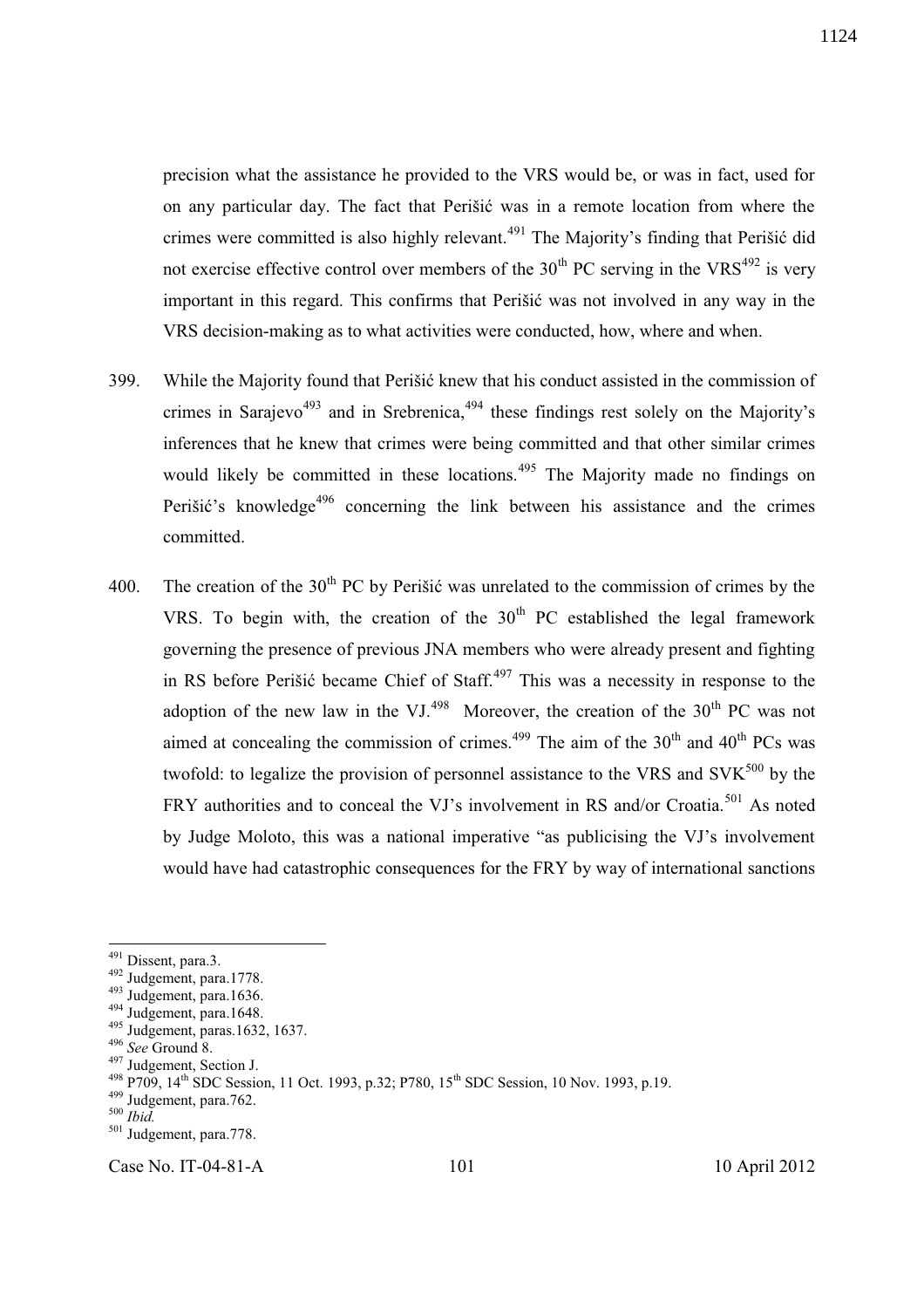or even attack".<sup>502</sup> The involvement of Perišić in the creation of the two PCs was therefore not related to the commission of crimes and must not be considered as augmenting the gravity of the crimes. The fact that all but three individuals holding key positions in the VRS already held those positions before Perišić's appointment as Chief of the VJ General Staff also minimizes his involvement.<sup>503</sup> None of the three individuals who were transferred to the  $30<sup>th</sup> PC$  later were found to have participated in crimes.<sup>504</sup>

- 401. The above circumstances were not considered by the Majority when assessing the gravity of the crimes. The Majority also failed to take into account the particular context in which Perišić found himself. As the Chief of Staff of the VJ, Perišić was ordered by the SDC to provide assistance to the army of a different State, the RS. Pursuant to the FRY policy of supporting the RS war effort and allowing the VRS to wage war, Perišić made available the assistance he was ordered to provide while being far away from the location where it was received and used. He had no say, involvement or control over the activities of the VRS.
- 402. Perišić's situation is truly unique. This is the only case before the Tribunal of a senior VJ officer found guilty for crimes committed by members of the VRS, a distinct army in a foreign country. Not only was Perišić located far away from where the crimes were committed, he did not exercise effective control over the VRS and had no say whatsoever in the manner in which the VRS conducted its military operations. Perišić did not participate in any way in the perpetration of crimes in Sarajevo or Srebrenica. Accordingly, Perišić was found guilty of aiding and abetting these crimes - a less severe mode of criminal responsibility - thus relieving the Prosecution from having to prove that Perišić intended the commission of these crimes. It was imperative for the Majority to fully consider the exceptional situation in which Perišić found himself.
- 403. In conclusion, the Majority's failure to give due consideration and to accord weight to its own findings concerning the particular circumstances surrounding the case and the form

l

<sup>502</sup> Dissent, para.109.

 $503$  Judgement, para.1605.

<sup>504</sup> *Supra*, para.142.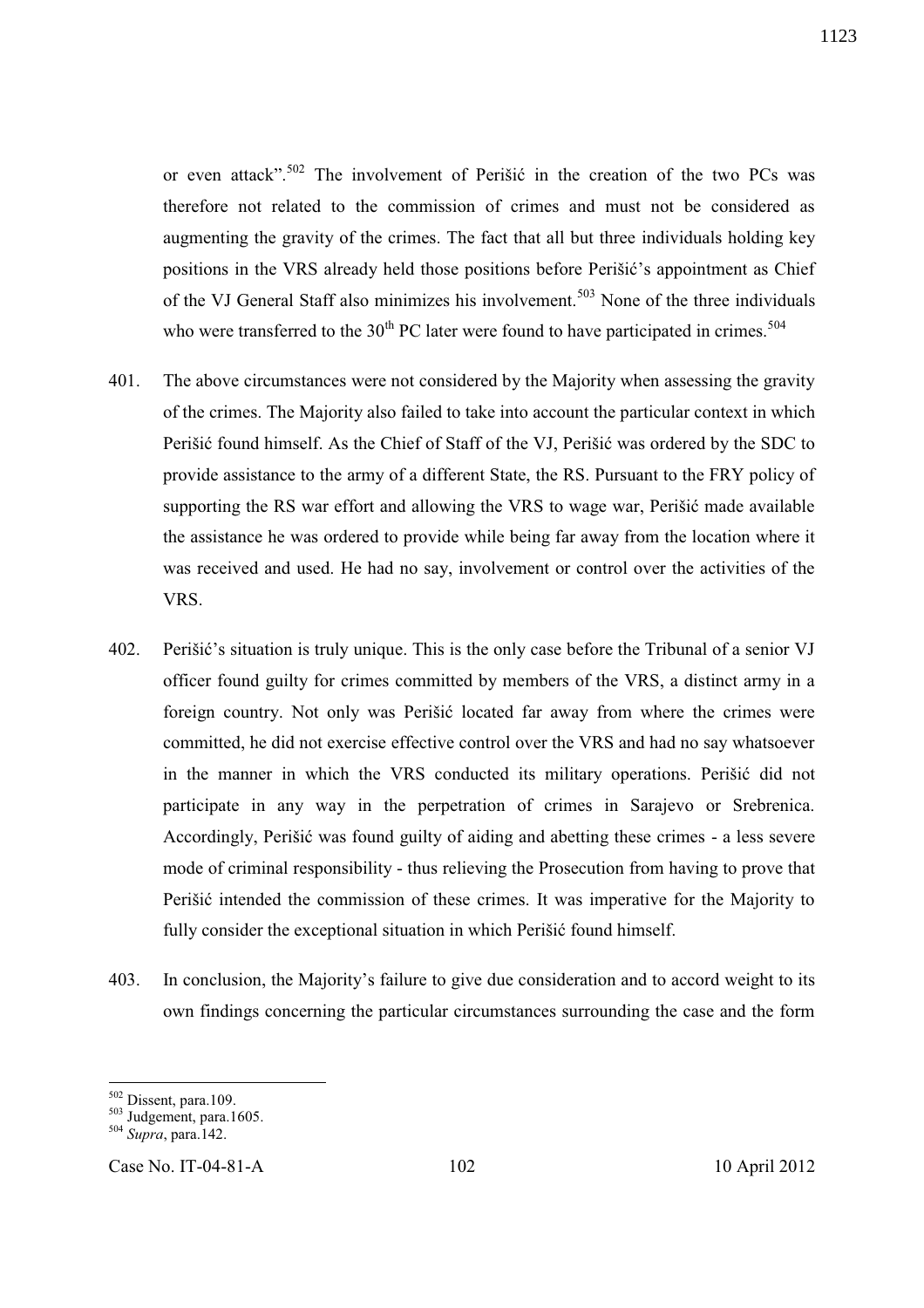and degree of Perišić's participation in the crimes, vitiates its analysis of the gravity of the crime and constitutes an abuse of its discretion.

## **III. The Majority Erred in Its Assessment of the Gravity of the Crimes Committed in Zagreb**

- 404. The Majority also committed a discernible error by abusing its discretion when assessing the gravity of Perišić's conviction pursuant to Article 7(3) of the Statute for the shelling of Zagreb.
- 405. The Appeals Chamber has held that "when assessing the gravity of a crime in the context of a conviction under Article 7(3) of the Statute, two matters must be taken into account: (1) the gravity of the underlying crime committed by the convicted person's subordinate; and (2) the gravity of the convicted person's own conduct in failing to prevent or punish the underlying crime". $505$
- 406. Whereas the crimes committed in Zagreb are of a grave nature, the gravity of Perišić's own conduct in failing to punish the perpetrators of the shelling of Zagreb is limited.
- 407. When addressing the "*Gravity of the Crimes and the Role of the Accused*", the Majority focused on the description and consequences of the crimes committed in Zagreb, leaving entirely aside Perišić's own conduct.<sup>506</sup>
- 408. The Majority stated that Perišić bears individual criminal responsibility for failing to punish his subordinates for the shelling of Zagreb<sup>507</sup> but failed to consider Perišić's role in these events and the particular circumstances of this case. In fact, the Majority made no findings – in relation to the gravity of the crimes – concerning Perišić's own conduct in failing to punish. $508$

l

Case No. IT-04-81-A 103 10 April 2012

<sup>505</sup> *Hadžihasanović*-AJ, para.303.

<sup>506</sup> Judgement, paras.1818-1819.

<sup>507</sup> Judgement, para.1818.

<sup>508</sup> Judgement, paras.1818-1819.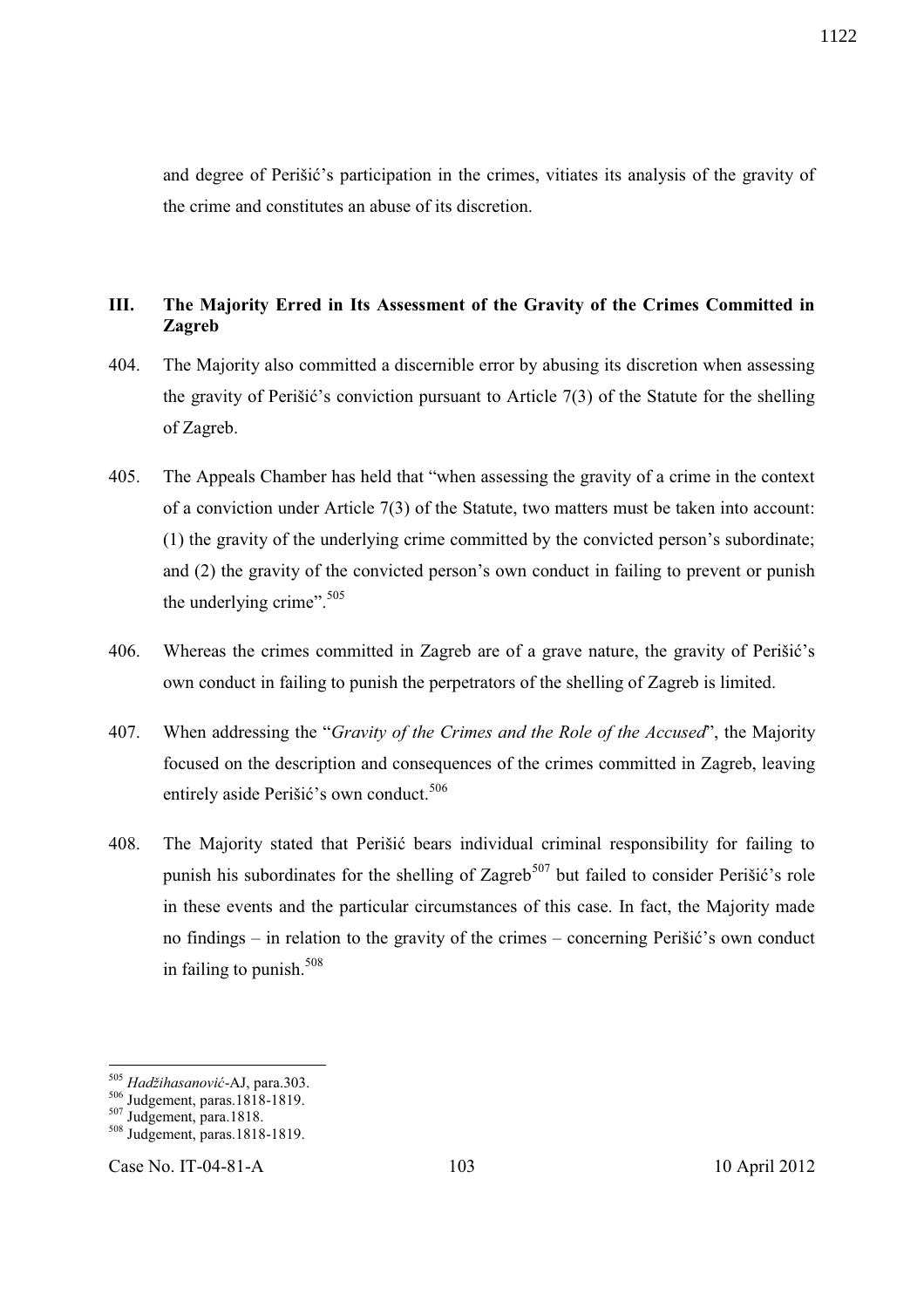- 409. Firstly, the Majority ignored the fact that Perišić tried to prevent these crimes from being committed. Perišić was opposed to the shelling of Zagreb.<sup>509</sup> On more than one occasion, he tried to convince Čeleketić to put an immediate end to the shelling.<sup>510</sup> Even though Perišić was unsuccessful in doing so on 2 May 1995, the Prosecution withdrew the 'failure to prevent' charge.
- 410. Secondly, Perišić's ability to punish the perpetrators of the shelling of Zagreb was constrained by the SDC's policy of keeping the VJ's involvement in the war in Croatia secret.<sup>511</sup> This was a serious limitation.<sup>512</sup>
- 411. Thirdly, while the Majority found that Perišić did not take any meaningful attempts to punish the perpetrators of the shelling of Zagreb, Perišić did bring the matter to the attention of the SDC.<sup>513</sup>
- 412. Lastly, it was ultimately the decision of the SDC to terminate the professional contract of Čeleketić as a result of his conduct in connection with Operation Storm rather than to initiate disciplinary proceeding in relation to his participation in the shelling of Zagreb.<sup>514</sup>
- 413. The Majority failed to appropriately assess the gravity of the crime pursuant to the applicable criteria established by the Appeals Chamber. Having considered the above, no reasonable trier of fact could have attributed much weight to Perišić's failure to punish when determining his sentence.

## **IV. Relief sought**

414. The Appeals Chamber has held that Chambers exercise a considerable amount of discretion in determining an appropriate sentence because of the over-riding obligation to

 $\overline{a}$ 

<sup>509</sup> Judgement, para.1763; *See also,* P1297, P1286.

<sup>510</sup> *See inter alia*, P1297, P1314, P1284, MP-080, T.8444-8446 [closed session].

<sup>511</sup> Judgement, para.1758.

<sup>512</sup> Dissent, para.109.

 $513$  P2203.

<sup>514</sup> Judgement, paras.1680 and 1683; *see also*, Dissent, paras.110, 111.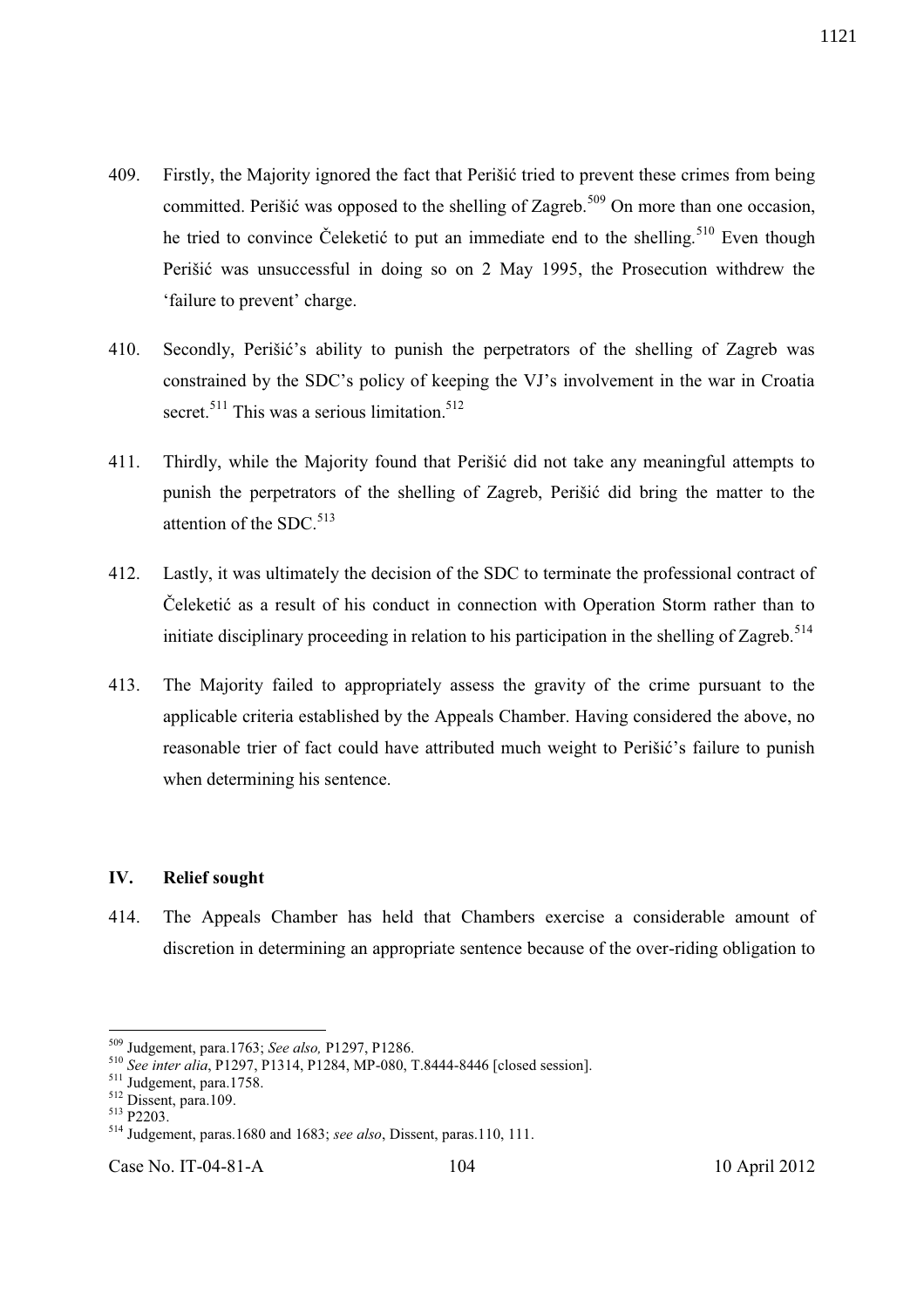individualise a penalty to fit the individual circumstances of the accused and the gravity of the crime. The Chamber's discretion is, however, not absolute.<sup>515</sup>

- 415. By failing to properly assess the gravity of the crimes for which Perišić was found guilty, the Majority failed to meet this over-riding obligation. It thus abused its sentencing discretion.
- 416. Consequently the Majority imposed a sentence which is manifestly unreasonable and excessive in the particular circumstances of this case.
- 417. The sentence imposed by the Majority must be quashed and replaced by a new and much lower sentence.

<sup>-</sup><sup>515</sup> *Čelebići*-AJ, para.717.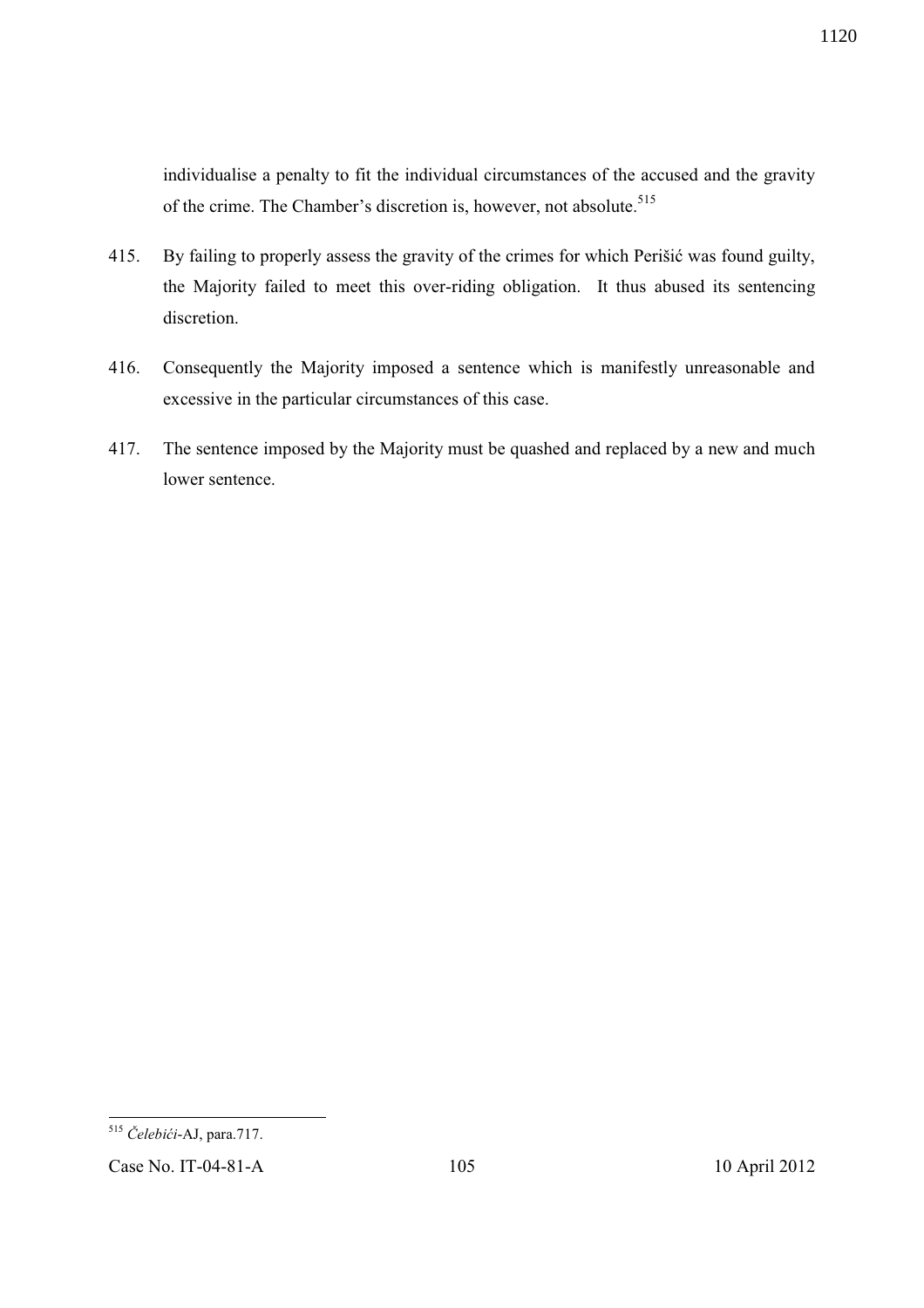# **15th Ground of Appeal**

## **I. Introduction**

- 418. The Majority committed a discernible error by considering as aggravating circumstances, factors which were also considered in assessing the gravity of the crimes.
- 419. The Majority's discernible error must be corrected, the sentence imposed by the Majority quashed and a new and significantly lower sentence must be imposed.

### **II. Argument**

- 420. The Appeals Chamber has held that "factors which a Trial Chamber takes into account as aspects of the gravity of the crime cannot additionally be taken into account as separate aggravating circumstances, and vice versa".<sup>516</sup>
- 421. The Majority was aware of this jurisprudence, holding that "factors considered as aggravating the gravity of the crime cannot double as separate aggravating circumstances".<sup>517</sup> In the 'Aggravating Circumstances' section.<sup>518</sup> the Majority did not consider the vulnerability of the victims, noting that this factor was taken into consideration in evaluating the gravity of the offences.<sup>519</sup>
- 422. Nonetheless, in determining the sentence to be imposed on Perišić, no less than four factors were considered, *both* as factors going to the gravity of the crime *and* as aggravating circumstances.
- 423. Firstly, addressing the gravity of the crimes committed in Sarajevo, the Majority found that "the siege lasted for nearly four years…*a lengthy time span*."<sup>520</sup>
- 424. In the 'Aggravating Circumstances' section, the Majority then found that "*the lengthy time span* over which the crimes were committed are aggravating overall<sup> $521$ </sup>, thereby

-

Case No. IT-04-81-A 106 10 April 2012

<sup>516</sup> *Deronjić*-SAJ, para.106.

<sup>&</sup>lt;sup>517</sup> Judgement, para.1798.

 $518$  Judgement, Section X.B.2.(a)(iv).

<sup>519</sup> Judgement, para.1824.

<sup>520</sup> *Ibid.* [emphasis added].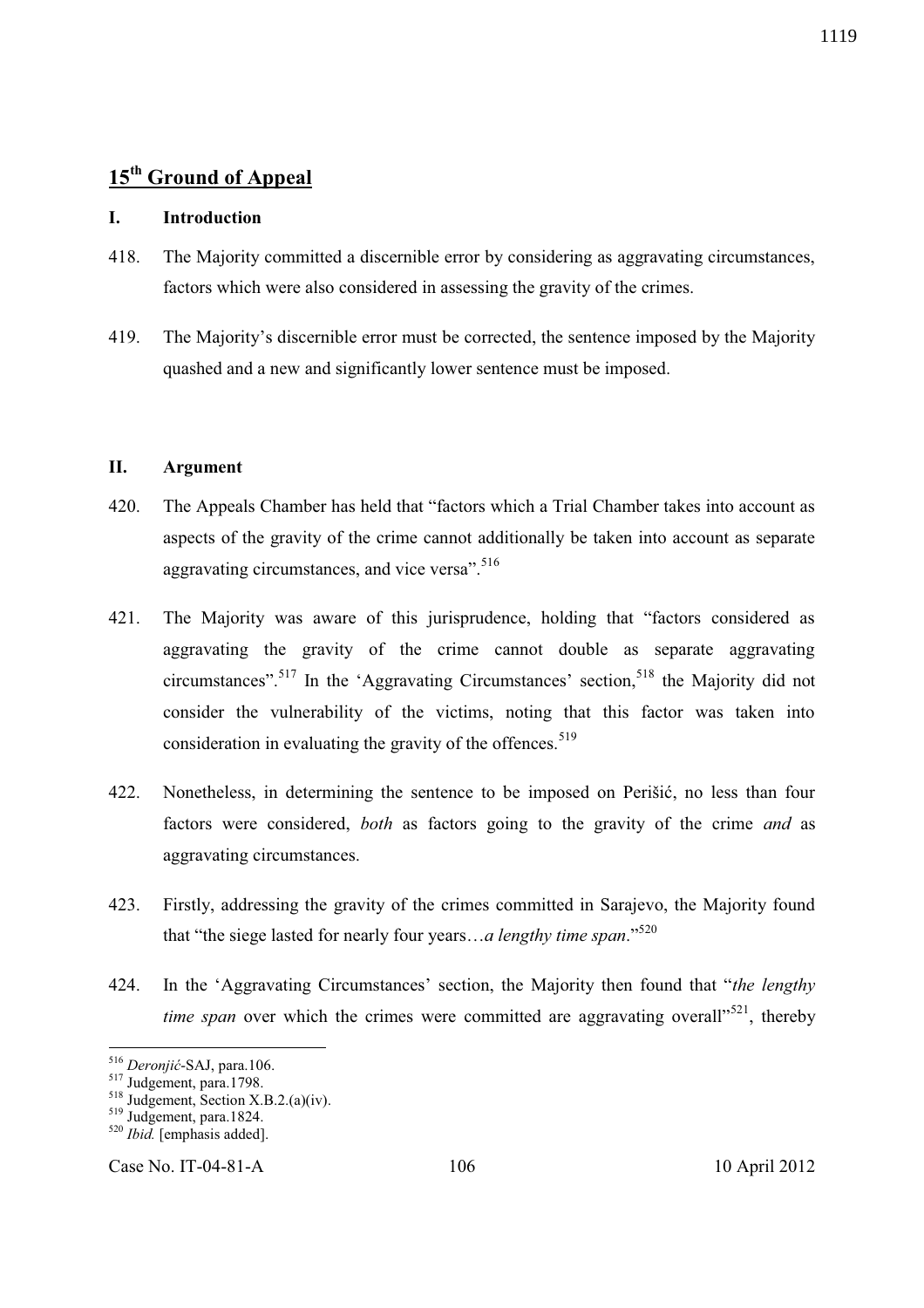1118

plainly considering the lengthy time span over which the crimes were committed, *both* as a factor going to gravity *and* as an aggravating circumstance.

- 425. Secondly, looking at the gravity of the crimes committed in Sarajevo, the Majority held that "*thousands of men, women and children were killed*, and tens of thousands injured".<sup>522</sup> Then, examining the aggravating circumstances, the Majority "emphasized" the *death of numerous victims*".<sup>523</sup> It follows that the Majority double counted the number of deaths as going to gravity of the crimes as well as an aggravating circumstance.
- 426. Thirdly, addressing the gravity of the crimes committed in Srebrenica, the Majority found that "the Srebrenica atrocities *shattered families and left behind countless broken homes*".<sup>524</sup> Then, examining the aggravating circumstances, the Majority "emphasized" [...] the *long-term physical, psychological and emotional suffering* inflicted on survivors, as well as victims' relatives and loved ones".<sup>525</sup> Once again, the Majority committed a discernible error by considering this factor both as going to the gravity of the crimes and as an aggravating circumstance.
- 427. Fourthly, at paragraph 1816, the Majority referred to the fact that "Sarajevo civilians were regularly shelled and sniped in the course of Perišić's *tenure as Chief of the VJ General Staff*" [emphasis added], thereby giving weight to the high level responsibilities of Perišić and the importance of his position as Chief of the VJ General Staff, as factors going to the gravity of the crimes. *Perišić's military rank* and experience,<sup>526</sup> *his high rank in the VJ* and the fact that he was *in charge of the highest professional and staff organ* for the preparation and use of the VJ in time of war and peace,<sup>527</sup> were used aggravating circumstances.

-

Case No. IT-04-81-A 107 10 April 2012

<sup>&</sup>lt;sup>521</sup> Judgement, para.1823 [emphasis added].

<sup>&</sup>lt;sup>522</sup> Judgement, para.1816 [emphasis added]. The Majority also considered the numerous number of VRS's victims as going to the gravity of the crimes committed in Srebrenica.

Judgement, para.1824 [emphasis added].

 $524$  Judgement, para.1821 [emphasis added].

<sup>525</sup> Judgement, para.1824 [emphasis added].

<sup>526</sup> Judgement, para.1825.

<sup>527</sup> Judgement, para.1823.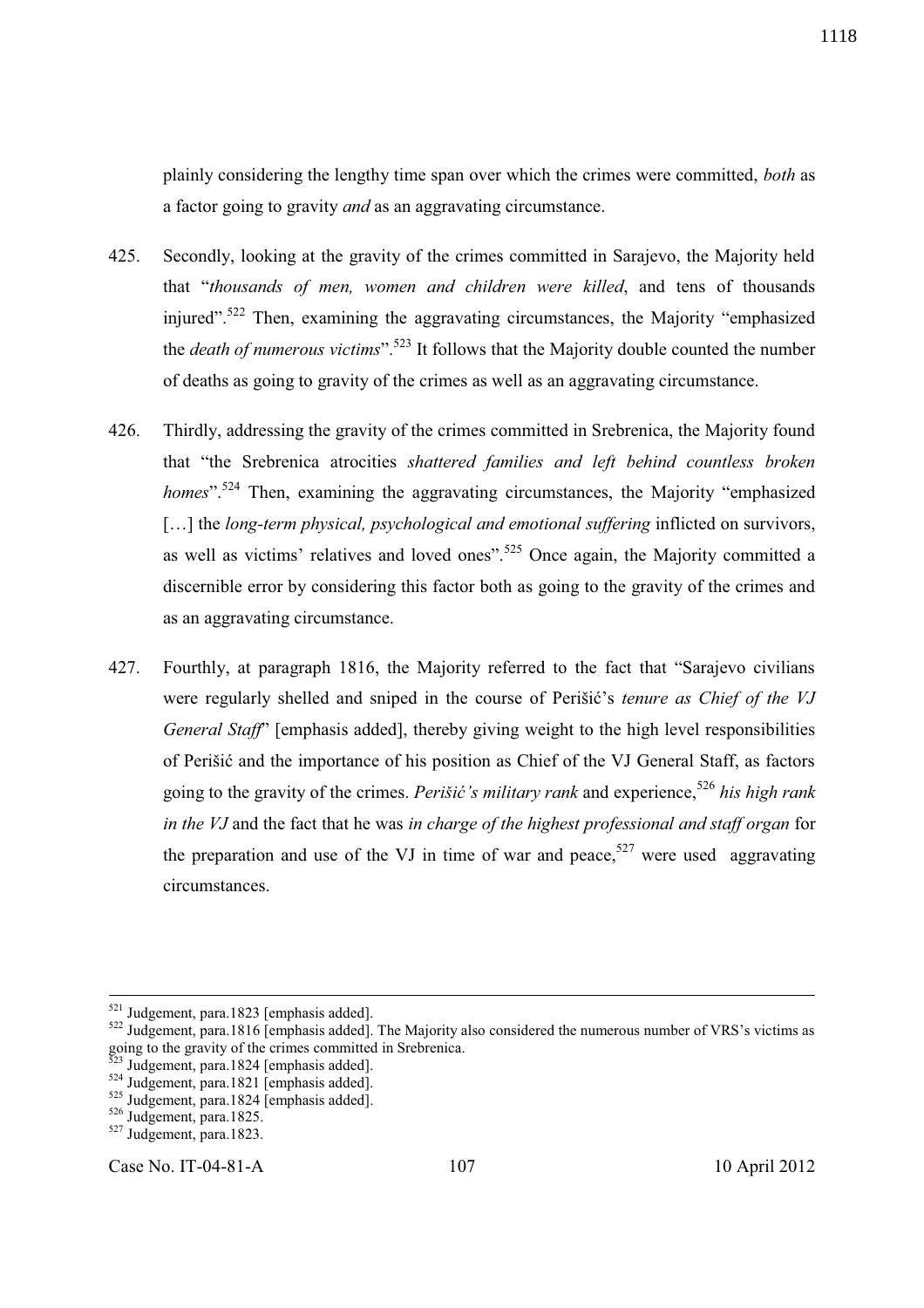## **III. Relief sought**

- 428. Perišić respectfully submits that the Majority's discernible errors above having considered no less than four factors as going both to the gravity of the crimes and as aggravating circumstances - had a significant effect on the determination of the sentence imposed on him, which was much too high as a result.
- 429. Perišić thereby respectfully requests the Appeals Chamber to correct the Majority's discernible errors, quash the sentence imposed by the Majority and impose a new and significantly lower sentence.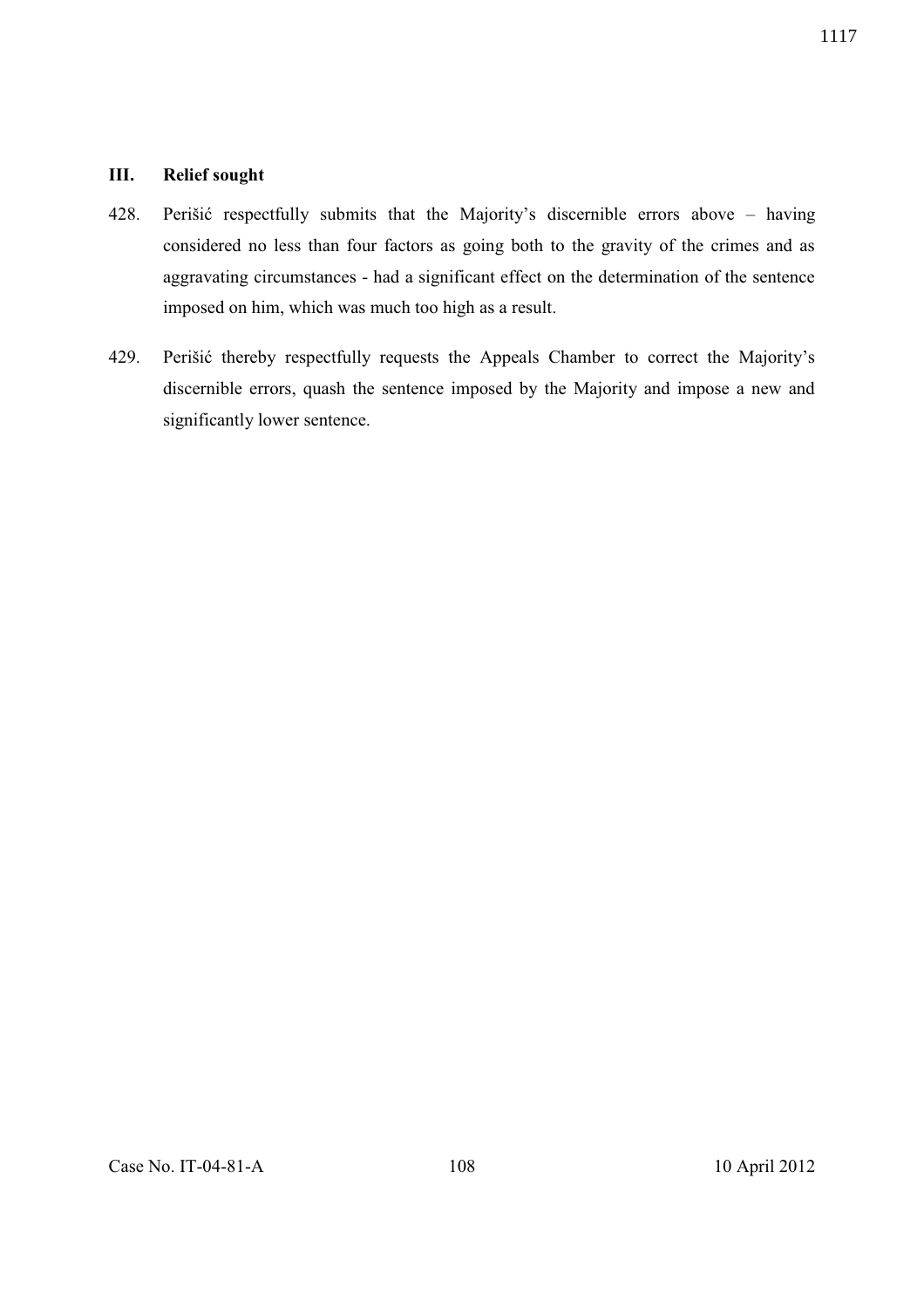## **I. Introduction**

- 430. Perišić submits that the Majority committed discernible errors in concluding that the following aggravating factors were present. Thus, the Appeals Chamber must intervene to correct these errors.
- 431. The Majority correctly stated the legal principle that "[o]nly circumstances both directly related to the commission of the offence and to the convicted person at the time he committed the offence may be considered as aggravating factors".<sup>528</sup>

#### **II. Perišić did not wrongfully exercise his authority**

- 432. The Majority took note of "Perišić's military rank and experience and of the fact that Perišić *wrongfully exercised his authority* to aid and abet grave crimes perpetrated by the VRS" as an aggravating circumstance.<sup>529</sup>
- 433. The Majority neither supported this finding with evidence nor explained how Perišić would have wrongfully exercised his authority.
- 434. It is settled jurisprudence that "superior position itself does not constitute an aggravating factor."<sup>530</sup> What matters is not the position of authority taken alone "but that position coupled with *the manner in which the authority is exercised*."<sup>531</sup> Thus, it must be proved beyond a reasonable doubt that the accused abused his authority or wrongfully exercised his power in order to commit a crime.<sup>532</sup>
- 435. Perišić's exercise of authority is entirely different from that of others who were found to have abused their authority or wrongfully exercised their powers.<sup>533</sup> For example, a

-

<sup>528</sup> Judgement, para.1798; citing *Simba*-AJ, para.82.

 $529$  Judgement, para.1825 (emphasis added).

<sup>530</sup> *Stakić*-AJ, para. 411.

<sup>531</sup> *Kayishema*-AJ, paras.358-359 (emphasis added).

<sup>532</sup> *Čelebići-*AJ, para.763.

<sup>533</sup> *See eg. Galić*-AJ, para.451-452; *Strugar*-AJ, n.878, *citing Strugar*-TJ, para. 464; *D. Milosević*-AJ, para.302; *Kamuhanda*-AJ, para.347; *Kayishema*-AJ, paras.356-359.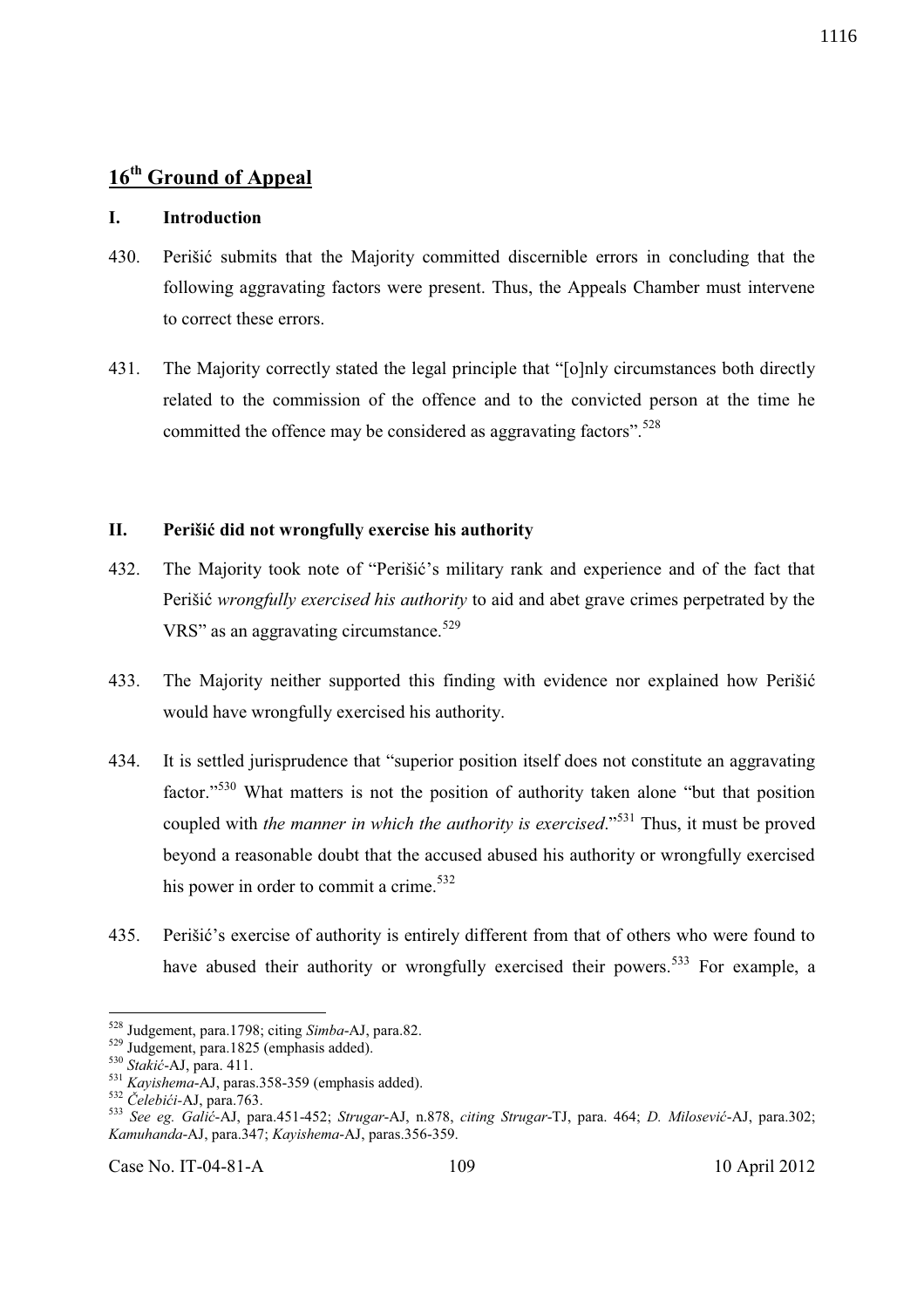prison warden who had a duty to protect prisoners was found to have abused his authority by committing violent acts against the prisoners he was responsible for.<sup>534</sup> Similarly, a medical doctor who took lives instead of saving them, was found to have abused the trust placed in him by committing such crimes. $535$ 

- 436. Perišić used neither his authority nor power to *commit* a crime. At all times, Perišić acted within the confines of his authority and power as Chief of the VJ General Staff. He was issued a lawful order by the SDC to provide support to the VRS, which he obeyed. He, in turn, issued lawful orders to his subordinates in the VJ to provide the VRS with various forms of assistance.
- 437. Perišić did not commit, plan, order or instigate *the c*ommission of a crime. He was found guilty as an accomplice, for providing support to the VRS, waging war in a foreign *c*ountry. No superior-subordinate relationship existed between Perišić and the members of the VRS who committed the crimes in Sarajevo and Srebrenica.<sup>536</sup>
- 438. The Majority thus erred in finding Perišić wrongfully exercised his authority to aid and abet the crimes committed by the VRS.

#### **III. Perišić did not show callous disregard for the crimes committed by the VRS**

- 439. The Majority's conclusion that Perišić showed callous disregard for VRS atrocities to be an aggravating circumstance was a discernible error.<sup>537</sup>
- 440. This conclusion was based, *inter alia*, on factual findings concerning Perišić's visit to the VRS Command post in Han Pijesak on 18 July 1995 and his close relationship with Mladić during 1997 and 1998.<sup>538</sup>

l

Case No. IT-04-81-A 110 10 April 2012

<sup>534</sup> *Aleksovski*-AJ, para.183.

<sup>535</sup> *Ntakirutimana*-TJ, para.910.

<sup>536</sup> Judgement, para.1778.

 $\frac{537}{327}$  Judgement, para.1826.

<sup>538</sup> Judgement, para.1826. *See* Section IV, Ground 16, *infra*, which addresses the post Srebrenica relationship.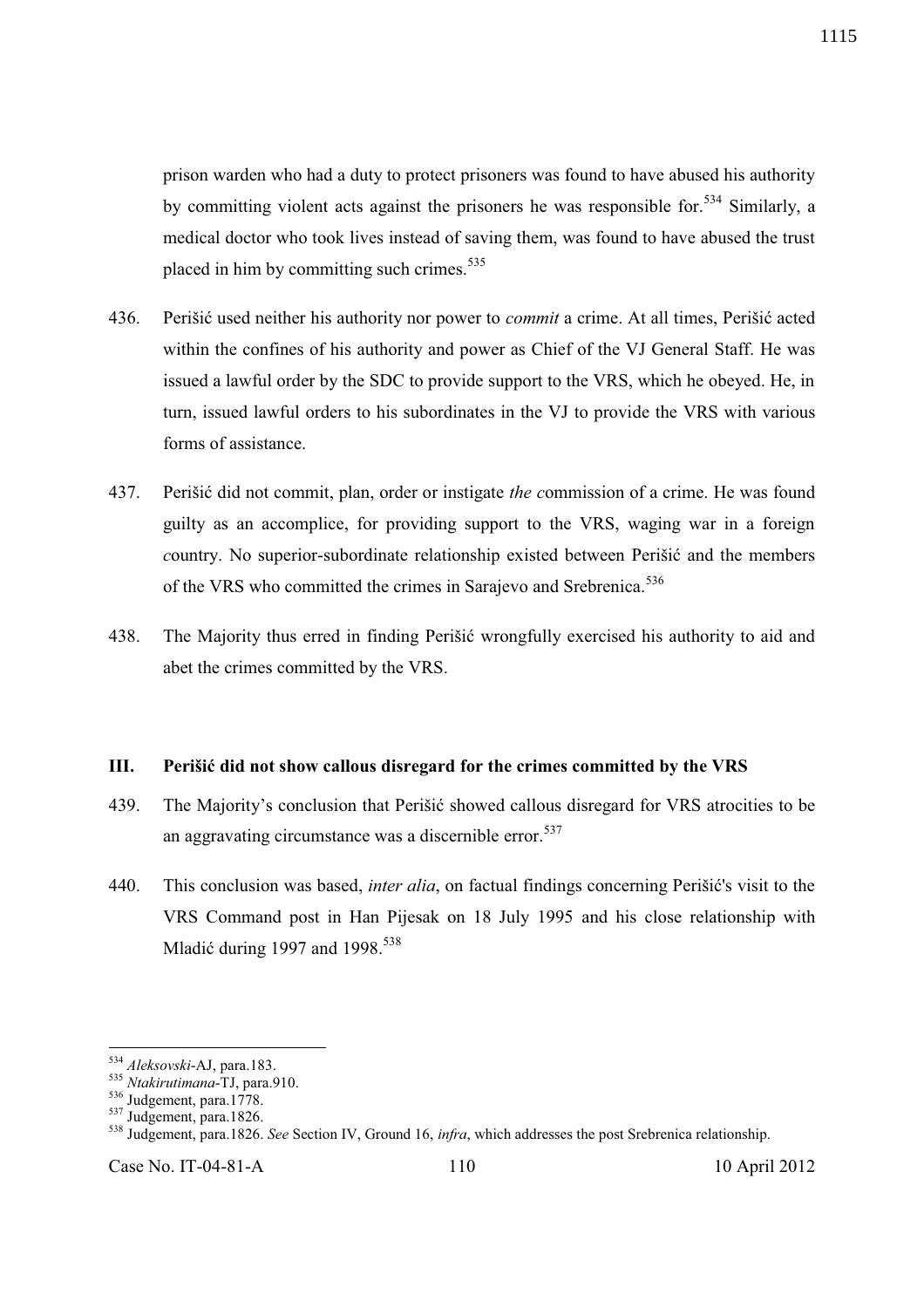- 441. The Majority relied on the evidence of Krayshnik, who described meeting with Perišić on 18 July 1995 in Crna Rijeka.<sup>539</sup> The Majority found that Krayishnik and his delegation met with Mladić, Gvero and Perišić for several hours, that Mladić and Gvero discussed the liberation of Srebrenica in the presence of Perišić, that "there was a lot of joking around at lunch", and that there were "no signs of disagreement among the generals".<sup>540</sup>
- 442. These conclusions are based solely on a *written statement* that Krayishnik gave to the OTP and not his in-court testimony. Krayishnik testified that he did not recall any discussion whatsoever of Srebrenica in presence of Perišić,<sup>541</sup> that the mood during the meeting was normal,<sup>542</sup> that he could not recall whether it was lunch.<sup>543</sup> He thought Perišić left before he and his group did.<sup>544</sup>
- 443. The Majority failed to give any reasons for its *exclusive* acceptance of the witness statement given to the OTP, or for ignoring or rejecting his *viva voce* testimony. The Majority further failed to analyze Krayishnik's testimony in correlation with the testimony of Rodić.
- 444. Rodić testified that Perišić came to Crna Rijeka on 18 July 1995 after Mladić, Gvero, and the Krayishnik delegation had arrived,<sup>545</sup> that there was no lunch, and that Perišić had left after approximately an hour to an hour-and-a-half.<sup>546</sup> This testimony was not challenged by the Prosecution.
- 445. The Trial Chamber also heard additional relevant evidence which could reasonably have led to different conclusions, such as those discussed below.

Case No. IT-04-81-A 111 111 10 April 2012

l <sup>539</sup> Judgement, paras.1377, 1555. Perišić notes that these sections were agreed upon by the Trial Chamber as a whole, but it is the Majority that relies upon the meeting as an aggravating circumstance. Thus, Perišić refers only to the Majority in this section.

<sup>&</sup>lt;sup>540</sup> Judgement, para.1377.

 $541$  Krayshnik, T.9631.

<sup>542</sup> Krayshnik, T.9578.

<sup>543</sup> Krayshnik, T.9643-9644; T. 9653.

<sup>544</sup> Krazshnik, T.9580; 9664; *see also*, T.9625-9626.

<sup>545</sup> Rodić, T.14231.

<sup>546</sup> Rodić, T.14230.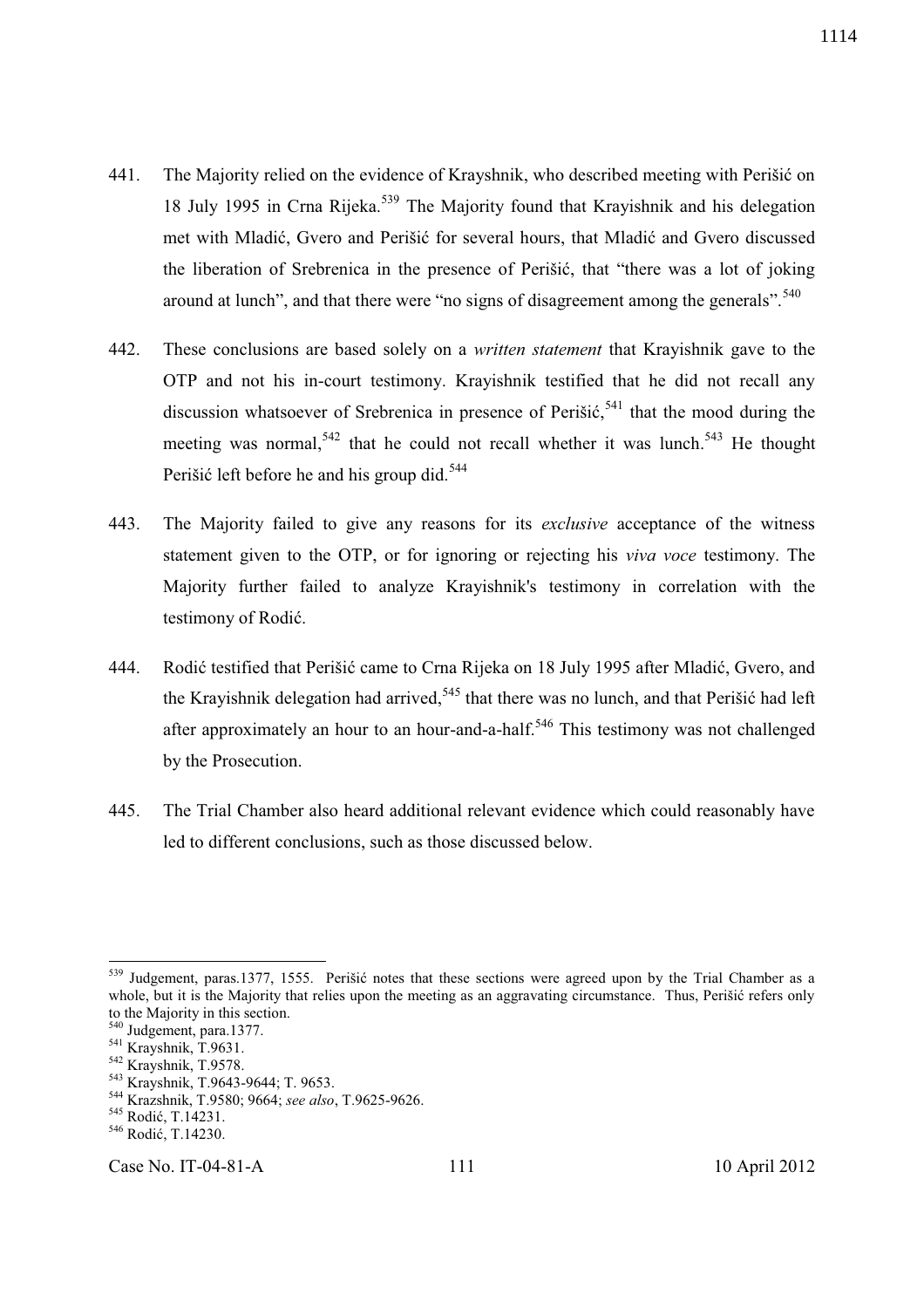- 446. Both Gajić<sup>547</sup> and Borovic<sup>548</sup> testified that Perišić visited Crna Rijeka at the behest of the Ukraine Government to FRY seeking assistance for its UNPROFOR unit in Žepa. This evidence casts a completely different light upon the meeting in Crna Rijeka, and reveals factors which show the Majority failed to properly analyze the entire context of Perišić's visit. This improper exercise of the Majority's discretion by failing to give any consideration to the evidence concerning the serious problems of the Ukraine UNPROFOR battalion while considering "Perišić's callous disregard" as an aggravating circumstance constitutes error.
- 447. As the *Stakić*-AJ emphasized, while Trial Chambers clearly have discretionary power with respect to aggravating factors, "the Trial Chamber must provide convincing reasons for its choice of factors."<sup>549</sup> The Majority relied on evidence that was repudiated under oath and failed to explain its reasoning and provide convincing reasons for its finding that he demonstrated "callous disregard for the VRS's atrocities.

## **IV. Perišić's relationship with Mladić after the crimes committed by the VRS cannot be considered as an aggravating circumstance**

- 448. The Majority found that Perišić's relationship with Mladić "long after the atrocities of Srebrenica were uncovered", constituted circumstance in aggravation.<sup>550</sup>
- 449. The Majority's reliance in any respect on the relationship between Perišić and Mladić *after* Srebrenica as a factor in aggravation is improper. It does not comport with the law controlling sentencing and aggravation and is directly contradictory to the law recognized by the Majority as controlling.<sup>551</sup> The relationship between Mladić and Perišić "long after the atrocities were uncovered" is, by definition, not *directly related to the commission of the offence.*

l

Case No. IT-04-81-A 112 10 April 2012

<sup>&</sup>lt;sup>547</sup> Gajić, T.10882.

<sup>548</sup> Borović, T.14193.

<sup>549</sup> *Stakić*-AJ, para.416.

<sup>550</sup> Judgement, para.1826.

<sup>&</sup>lt;sup>551</sup> Judgement, para.1798.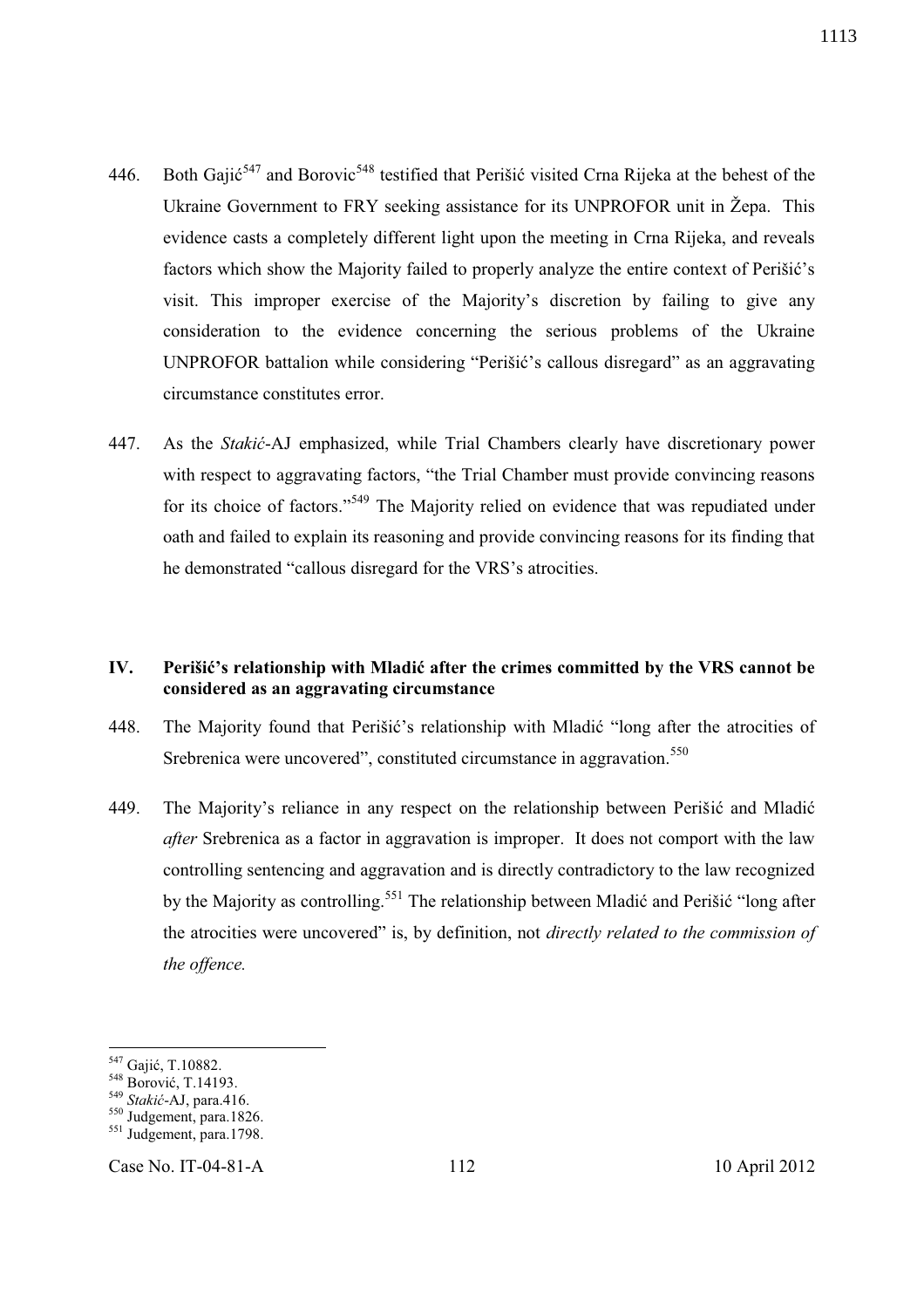- 450. Further, the Appeals Chamber has found that the use, in aggravation, of findings concerning events that are temporally outside the scope of the Indictment without providing a reasoned opinion as to why doing so would be appropriate in the circumstances of the case is unfair.<sup>552</sup>
- 451. Perišić submits that these errors individually and collectively impacted on the determination of the sentence imposed by the Majority and requests the Appeals Chamber to take them into account in revising Perišić's sentence.

## **V. Relief sought**

452. The Majority erred in its assessment of aggravating circumstances for the reasons stated above. Consequently, the sentence imposed by the Majority must be quashed and new and appropriate sentence imposed.

1112

 $\overline{a}$ <sup>552</sup> *Stakic*-AJ para.423.

Case No. IT-04-81-A 113 10 April 2012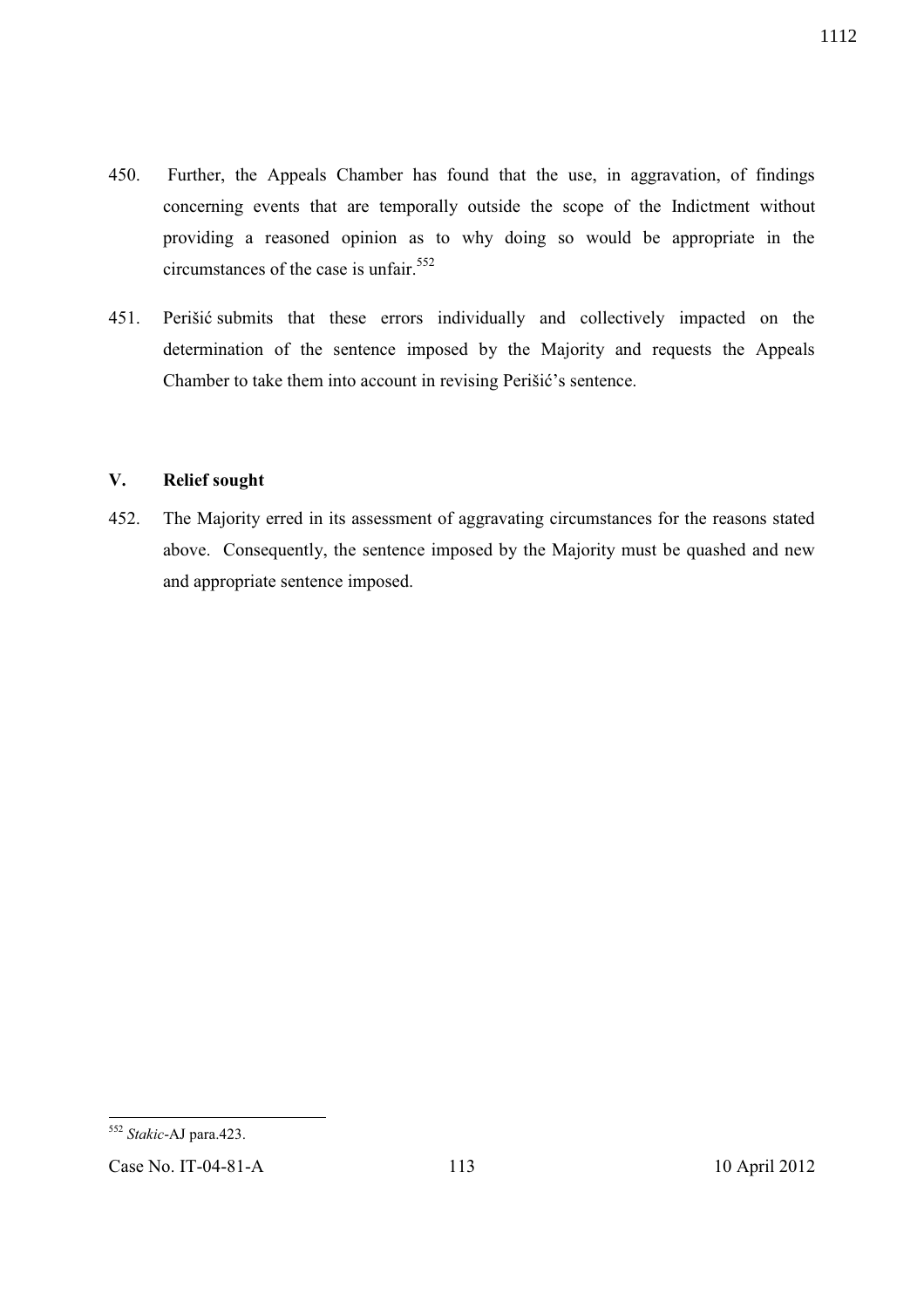## **I. Introduction**

- 453. The Majority committed discernible errors in exercising its discretion when it failed to consider and/or to give appropriate weight to the following mitigating factors when determining the sentence to be imposed on Perišić.
- 454. Pursuant to Rule 101(B)(ii) of the Rules, a Trial Chamber must take into account any mitigating circumstances in determining a sentence. When challenging the weight given to a mitigating factor, the Appellant must demonstrate that the Trial Chamber committed a discernable error in exercising its discretion.<sup>553</sup>

## **II. The Majority erred in its assessment of a number of mitigating factors**

## **A. The Majority erred by failing to properly consider and give appropriate weight to Perišić's genuine advocacy for peace as a mitigating circumstance**

- 455. The Majority committed a discernible error by concluding that Perišić was not genuinely advocating for peace during the war in Bosnia, as it failed to properly evaluate his efforts to achieve peace as a mitigating circumstance.<sup>554</sup>
- 456. Perišić's activities and efforts directed towards peace and cessation of war operations during the conflict constitute a mitigating circumstance. *Babić*-AJ held "in light of the mandate of the International Tribunal under Chapter VII of the UN Charter, an attempt to further peace in the former Yugoslavia is in general relevant as a mitigating circumstance."
- 457. The Majority relied on evidence demonstrating Perišić's personal engagement in the achievement of peace during the conflict, acknowledging his efforts to exert influence on

-

<sup>553</sup> *Babić*-SAJ, para.44.

 $554$  Judgement, para.1829.

<sup>555</sup> *Babić*-SAJ, para.61. See also *Plavšić*-SJ, paras.85-94.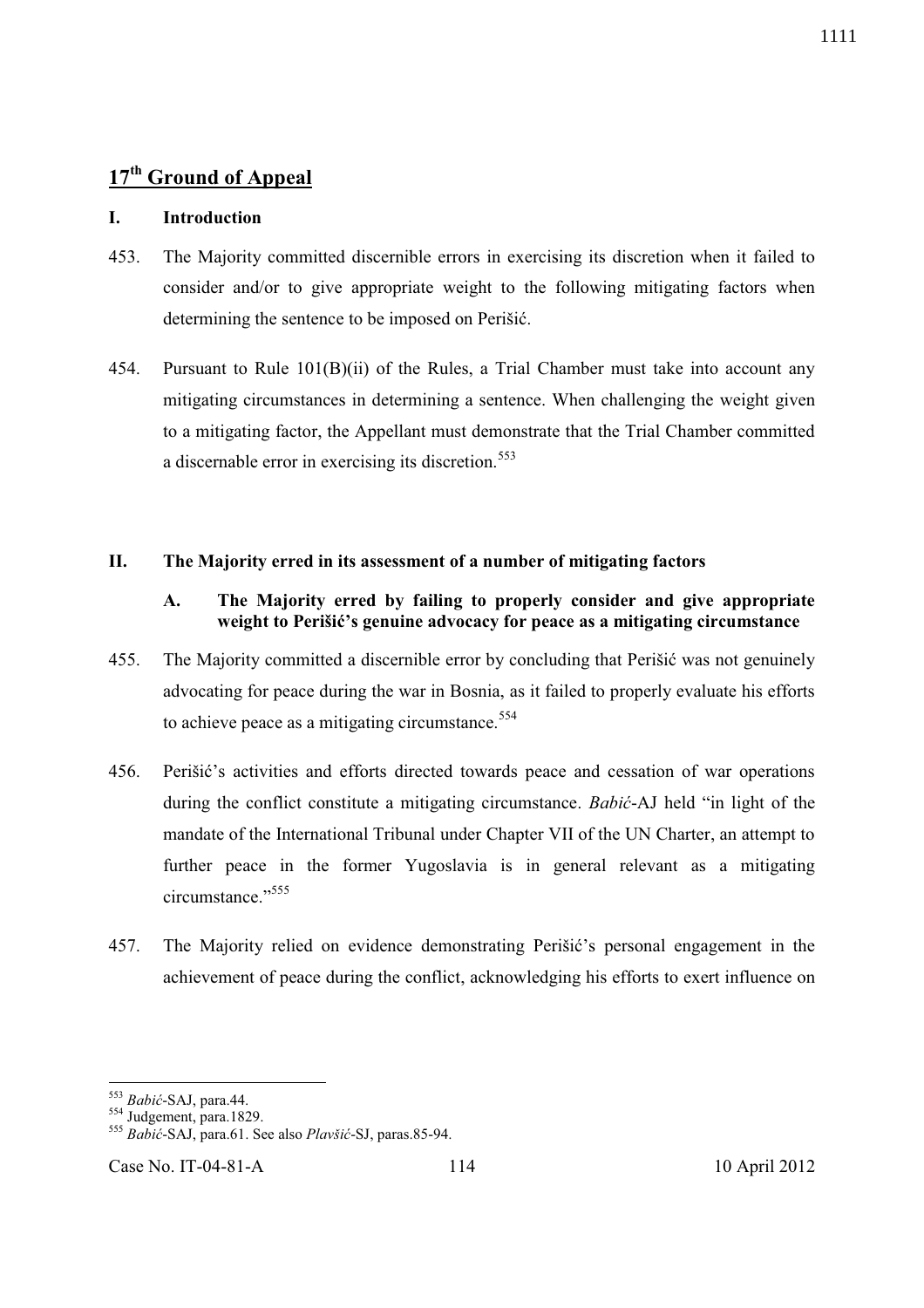the VRS military leadership to accept the Contact Group peace plan, as well as his activities pertaining to the preparation of the Dayton Agreement.<sup>556</sup>

- 458. However, the Majority failed to provide a reasoned evaluation of the evidence concerning Perišić's efforts to achieve peace, concluding that Perišić was not genuine in such efforts. Further, it failed to define the meaning of "genuinely work towards peace" when holding that Perišić's peace efforts could not be considered as a mitigating circumstance.<sup>557</sup>
- 459. Additionally, the Majority's position that Perišić's involvement in the pursuit of peace was not genuine is in stark contradiction to its own findings.<sup>558</sup> The Majority fully recognized that there were repeated attempts to convince Mladić to come to the peace table which were rebuffed. In fact, it was Perišić's failure in this regard that contributed to the Majority's determination that Perišić lacked effective control of Mladić and other VRS officers.<sup>559</sup> In all areas of the Judgement, except for the Majority's consideration of whether Perišić's efforts in pursuing peace were a mitigating circumstance, the Majority found that Perišić did in fact work towards peace.
- 460. The FRY political leadership (especially intensive during negotiations regarding the Contact Group Plan in the summer of 1994), the FRY military leadership and Perišić actively and continuously supported the acceptance of the peace plan to cease the conflict. These acts were directed at achieving peace.
- 461. A policy under which military assistance was to be provided, while at the same time advocating for peace, cannot be considered non-genuine on the basis of those two coexisting activities. Decisions to provide, limit or deny military assistance during 1994 and 1995 were the result of specific political and military circumstances and the danger posed to the security of the FRY.<sup>560</sup> The scope of such decisions, at any point, cannot discount

-

<sup>&</sup>lt;sup>556</sup> Judgement, paras.1365-1369. The evidence cited by the Majority are meetings: D344, 12 August 1994 at Command Post of VRS; D764, meeting in Belgrade from 20 September 1994; P779, 28<sup>th</sup> SDC session, 2 November 1994; P2783, meeting in Belgrade on 24 January 1995; P713,  $42^{nd}$  SDC session, 23 August 1995.

<sup>&</sup>lt;sup>557</sup> Judgement, para.1829

<sup>&</sup>lt;sup>558</sup> Judgement, paras.1365-1368.

<sup>559</sup> Judgement, paras.1365-1369, 1772.

<sup>560</sup> P778, 25th SDC session, p.68, Perišić stated,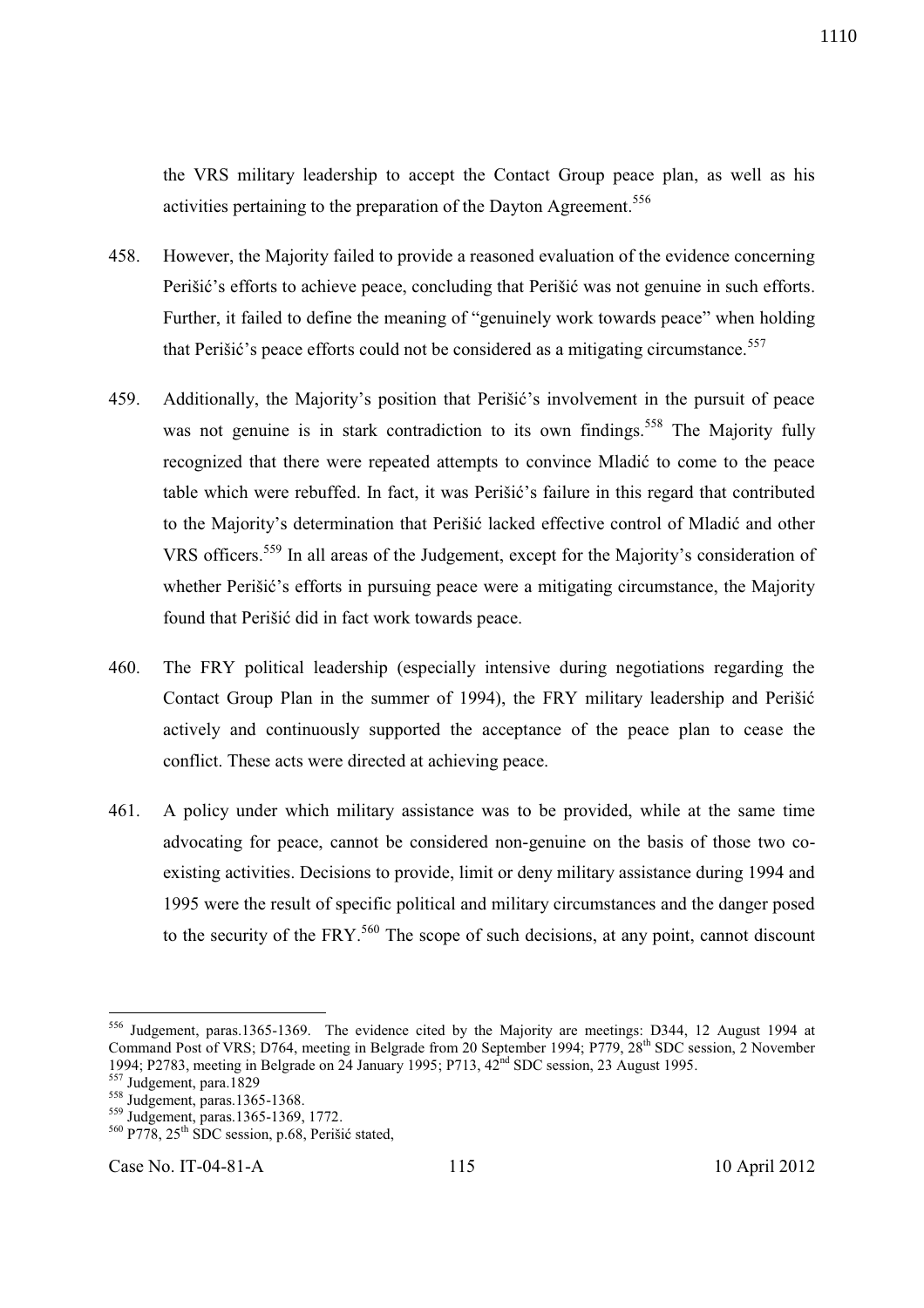the significance of the efforts made to achieve permanent peace in BiH. As the *Blagojević*-AJ aptly stated,

conduct of an accused that promotes reconciliation in the former Yugoslavia may be considered as a mitigating circumstance *whether or not* it is directly connected to the harm the accused caused. $\frac{5}{5}$ 

- 462. In evaluating Perišić's activities to promote peace during the period of conflict, the Majority completely ignored his acts relating to the conflict in Croatia. The Majority failed to give appropriate attention to Perišić's efforts to stop rocket attacks on Zagreb.<sup>562</sup> Perišić's actions were aimed at the prevention of further loss of life and material damage and the continuation of peace negotiations between the RSK and the Croatian leadership.<sup>563</sup> The significance of such acts as a mitigating circumstance is self-evident. These peace activities were directly related to the crime base as set forth in the Indictment. The Majority, therefore, committed a discernable error by improperly exercising its discretion in failing to attach any weight to the evidence concerning Perišić's peace efforts relating to Croatia as a mitigating circumstance.
- 463. The Majority similarly erred by failing to take into account, as mitigating evidence, Perišić's position that the VJ should not be involved in the conflict in Croatia during the course of Operation Storm in August 1995.<sup>564</sup> Perišić was well aware of the possibility of a dramatic escalation in the military conflict were the VJ to get involved and clash with the Croatian Army.<sup>565</sup>

If Banja Luka alone were to be bombed, we can expect at least 100,000 refugees who will imperil the security of the FR Yugoslavia. Secondly, mixed with refugees will be armed groups. If we do not take any action and decide what to do about it, the security of the FRY will be at stake.

-

Case No. IT-04-81-A 116 10 April 2012

P779, 28<sup>th</sup> SDC session, p.34, Perišić stated,

I suggest that we try to persuade them if we still can do anything. Otherwise, they will face a complete disaster. And it is not only that they will face it, but such a situation will have dramatic consequences for Serbian and Montenegrin peoples.

<sup>561</sup> *Blagojević*-AJ, para.330 [emphasis added].

<sup>562</sup> Judgement, paras.1721-1722, 1725.

<sup>563</sup> Rašeta, T.5993-5994; P1314.

<sup>564</sup> Borović, T.14007.

<sup>&</sup>lt;sup>565</sup> P797 (see Krga and Dimitrijevic).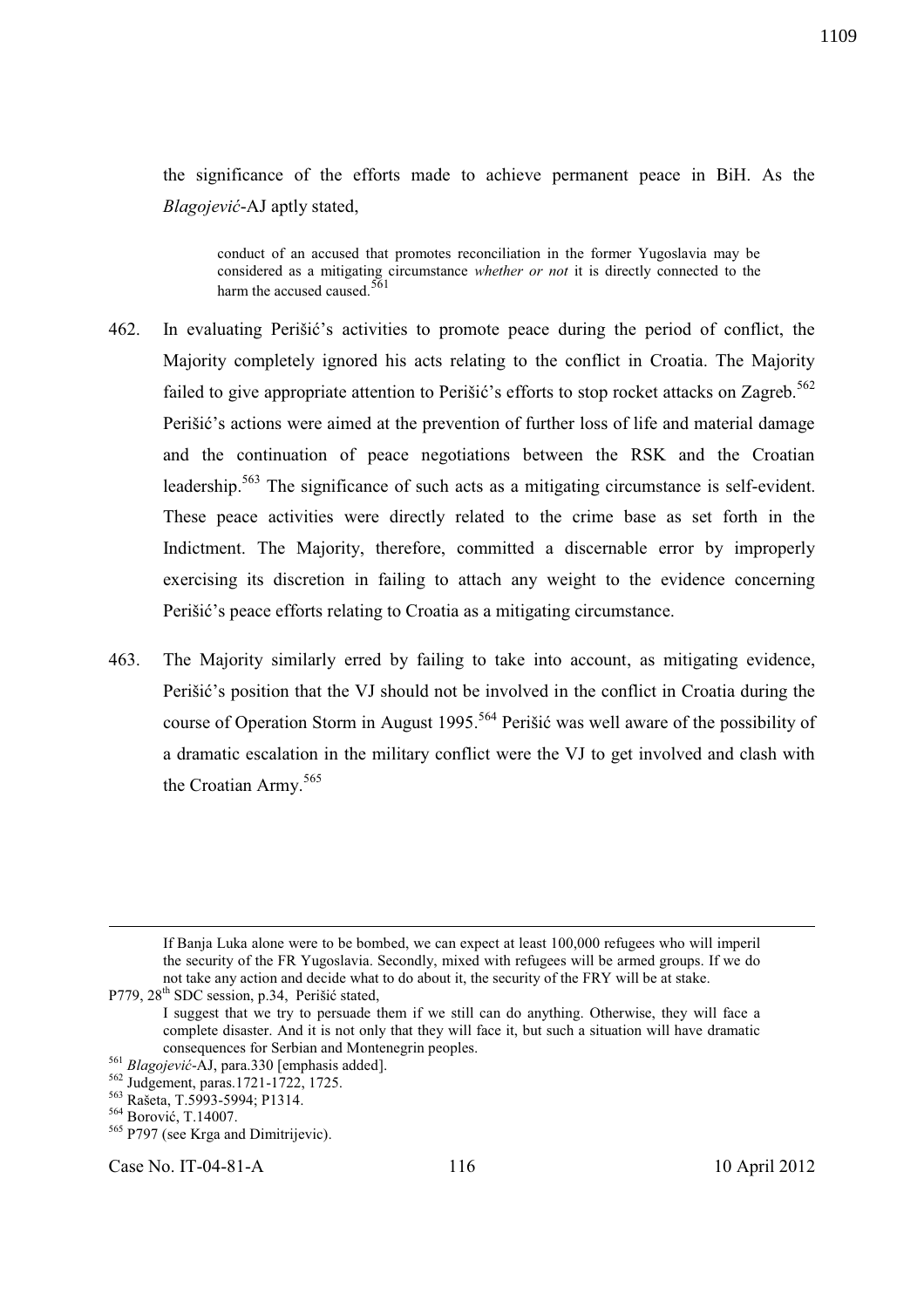#### **B. The Majority erred by failing to properly consider and give appropriate weight to Perišić's involvement in the release of the French pilots**

- 464. On December 14, 1995 the formal signing of the Dayton agreement was signed in Paris. On 30 August 1995, Frederic Chiffot and Jose Souvignet ("the French pilots") were captured by the VRS after their aircraft was shot down.<sup>566</sup>
- 465. The President of France, Jacques Chirac, had made it clear the signing of Dayton was conditioned on the release of the French Pilots.<sup>567</sup> The failure to sign the agreement would have had devastating consequences on the peace process and continuation of the war.
- 466. Perišić's endeavors in obtaining the release of the French pilots held hostage by Mladić assisted in bringing peace to the region. To put his endeavors in a proper context, a review of what was at stake is appropriate.
- 467. Perišić organised a series of meetings between international representatives and Mladić to obtain the release of the French pilots.<sup>568</sup> During November, Perišić "did everything in his power to get the pilots released."<sup>569</sup>
- 468. When Douin arrived at the airfield to pick up his men and return them to France, they were not present. For 30 hours, intense negotiations took place. Perišić was an integral part of these negotiations.<sup>570</sup> Thereafter, the French pilots returned to France.<sup>571</sup> Without Perišić's intervention, the substantial likelihood is that MP-901 would have returned home empty-handed to a displeased President. The Dayton Agreement would not have been signed and like previous peace negotiations, such as the Contact Group Plan endorsed by Perišić and Milošević, would have fallen through.

-

<sup>566</sup> Vukšić, T.12192; Bildt, T.14314; MP-005, T.2438-2439 [private session].

<sup>567</sup> Bildt, T.14314

<sup>568</sup> Vukšić, T.12185.

<sup>569</sup> Vukšić, T.12193.

<sup>570</sup>Judgement, para.1382-1383; MP-901, T.14538-14540 [closed session], MP-902, T.14554-14555, 14557 [closed session].

 $\frac{571 \text{Judeement}}{571 \text{Judeement, para}.1384.}$ 

Case No. IT-04-81-A 117 10 April 2012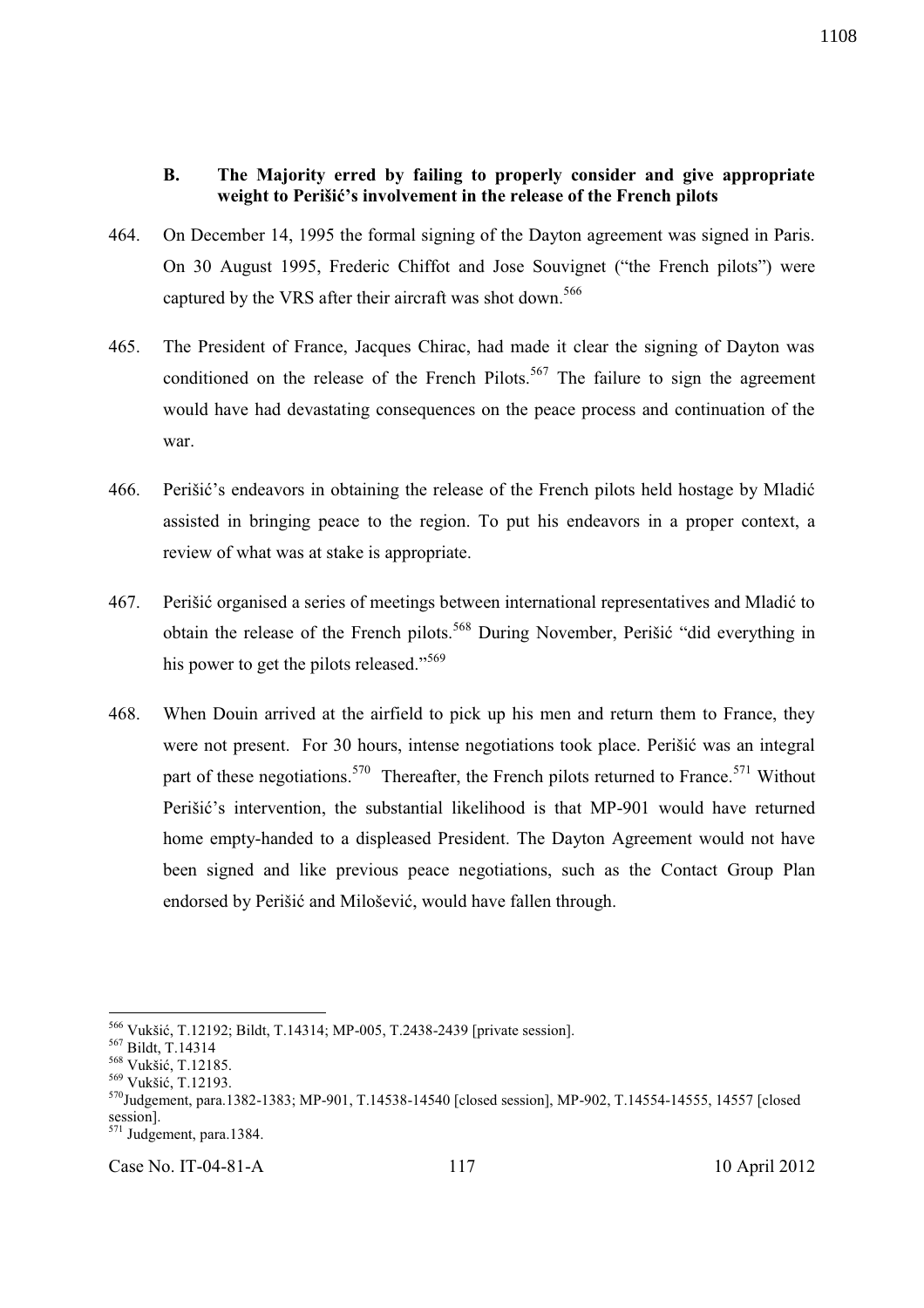- 469. The Majority found that Perišić's involvement was a mitigating circumstance, though of limited weight,  $572$  holding that "[i]t would be unreasonable to conclude that Perišić's involvement was simply motivated by altruism for the pilots' fates as opposed to the FRY's military and political interest in easing its conflict with NATO."<sup>573</sup>
- 470. Whether Perišić was "simply motivated by altruism" or motivated by a combination of factors, his involvement in the pilots' release had a salutary effect on the peace process. The Majority insertion of "altruism" as a mitigating factor, is unreasonable, given the critical stage and issues at stake. It also discounts the testimony and opinions of the participants that were involved in this delicate matter.<sup>574</sup> Promoting reconciliation in the former Yugoslavia is a mitigating circumstance.  $575$

## **C. The Majority erred by failing to properly consider and give sufficient weight to Perišić's involvement in ensuring that the ABiH soldiers were accommodated after they swam across the Drina River in July 1995**

- 471. Perišić took significant steps to ensure the safety of the Muslim soldiers that crossed the Drina River in July 1995, which ultimately saved the lives of at least 799 individuals. The Majority did not dispute this.<sup>576</sup> However, the Majority found Perišić's steps to lack weight as a mitigating factor due to Perišić's contribution to the situation through his provision of assistance to the  $VRS<sup>577</sup>$  and "the absence of additional details and corroboration."<sup>578</sup>
- 472. The Majority ignored significant evidence concerning this event, which exists, and importantly corroborates testimony Perišić's conduct in relation to these ABiH soldiers.
- 473. In addition to Borović, Gajić testified<sup>579</sup> that the Security Administration of GS VJ was informed on 31 July 1995 of the following: a) Muslim Army members swam over the Drina River; and b) the VJ command set up a three-member reception comission which

l

Case No. IT-04-81-A 118 10 April 2012

<sup>572</sup> Judgement, para.1830.

 $573$  Judgement, para.1830.

<sup>574</sup> Vukšić, T.12208-12210; MP-902, T.14545 [closed session]; D371, Letter from Embassy of France in Belgrade, 13 December 1995, p.1. *See also*, D510 [under seal]; MP-901, T.14559, 14561, 14565-14566.

<sup>575</sup> *Babić*-SAJ, para.61. See also *Plavšić*-SJ, paras.85-94.

<sup>576</sup> Judgement, para.1831, citing Borović, T.14003.

<sup>577</sup> This was an improper basis upon which to draw a conclusion. *See*, Grounds 5-6.

<sup>578</sup> Judgement, para.1831.

<sup>579</sup> Gajić, T.10883-T.10884.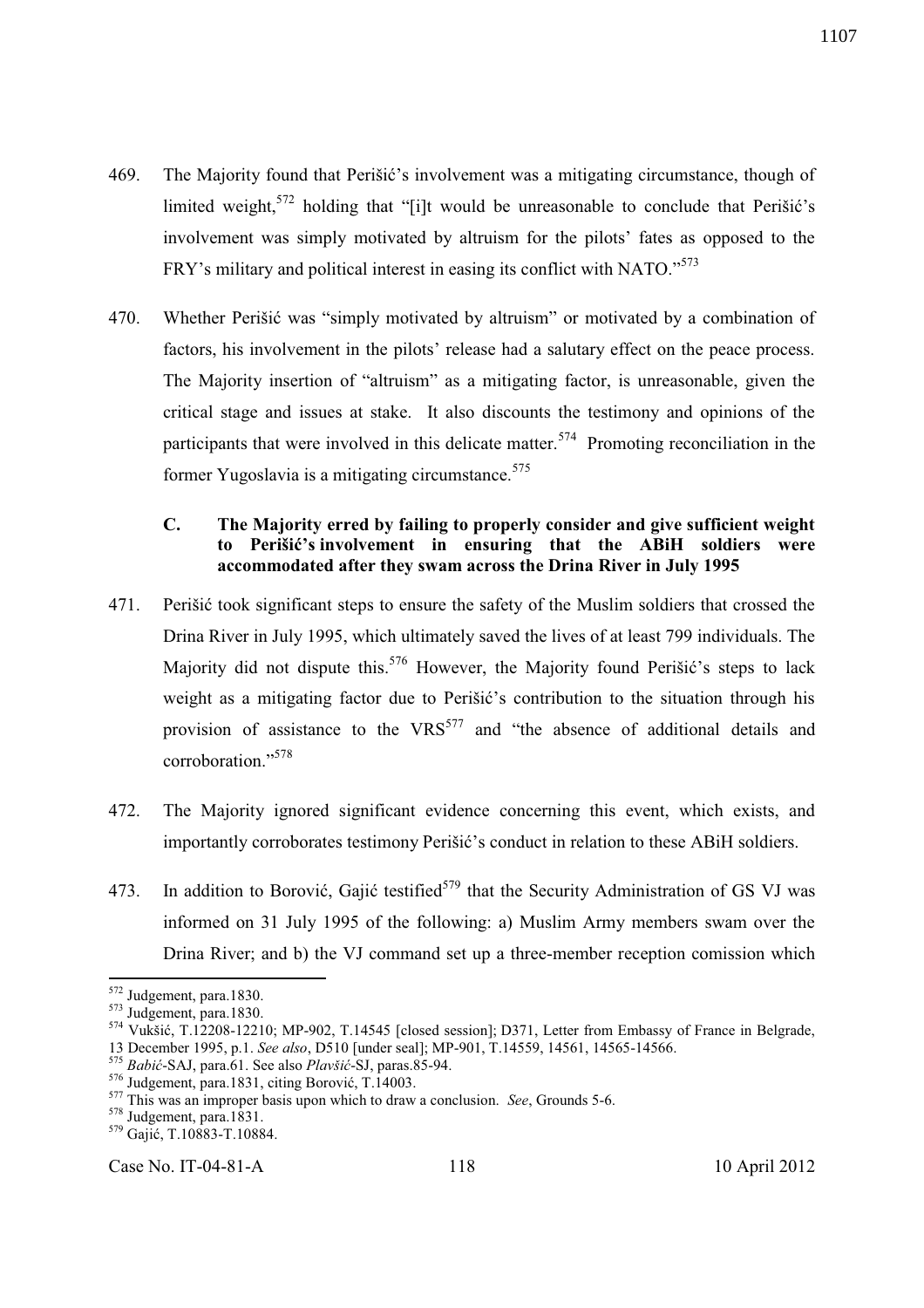received, registered, and handed 799 soldiers over to the Ministry of Interior of the Republic of Serbia,<sup>580</sup> along with the lists of their names, personal data and data on the units to which they belonged. From the end of July to the end of October 1995 while in reception centers in Serbia, the soldiers were registered by UNHCR and ICRC and visited by foreign diplomatic representatives in FRY and foreign media representatives. After their departure from the reception centers most of them headed west through Hungary.<sup>581</sup> None of this evidence, oral and documentary was analyzed.

- 474. Importantly, the Majority contradicted its previous findings in paragraph 1545 of the Judgement in concluding that there was an "absence of additional details and corroboration" for a mitigation analysis.<sup>582</sup>
- 475. In assessing Perišić's "knowledge", the Majority relied on Perišić's interview with the OTP regarding the escape of these Muslim soldiers from Žepa across the Drina river to FRY: the complaint that the MUP wanted to kill the refugees; and that Perišić then intervened through Milošević to prevent such a massacre.<sup>583</sup> This evidence was used to establish Perišić's knowledge of crimes committed by the VRS in Srebrenica.<sup>584</sup> Therefore, the Majority accepted the evidence as credible. However, this same evidence was ignored by the Majority when evaluating mitigating circumstances. This was improper.
- 476. Additionally, ICTY jurisprudence concerning mitigating factors, specifically addresses circumstances relating to the provision of assistance to members of other ethnicities. *Blagojević*-TJ held that Jokić's assistance to young Muslims to ensure their safe passage through a minefield was a mitigating circumstance.<sup>585</sup> *Blagojević*-AJ confirmed this position and recalled the jurisprudence in *Kupreškić*-AJ.<sup>586</sup>

l <sup>580</sup> Gajić, T.10883-T.10884.

<sup>581</sup> D273; Gajić, T.10890-T10891.

<sup>582</sup> Judgement, para.1831.

<sup>583</sup> Judgement, para.1545. *See also*, P706, pp.6-7 (Perišić's written reply to the questions of Principal Attorney of the ICTY in which he further describes these events).

<sup>584</sup> Judgement, para.1545.

<sup>585</sup> *Blagojević*-TJ, para.854.

<sup>586</sup> *Blagojević*-AJ, para.342. *See also, Kupreškić*-AJ, para.430 (allowing the Trial Chamber's consideration of Drago Josipović's prevention of the killing of a Muslim civilian woman as a mitigating circumstance).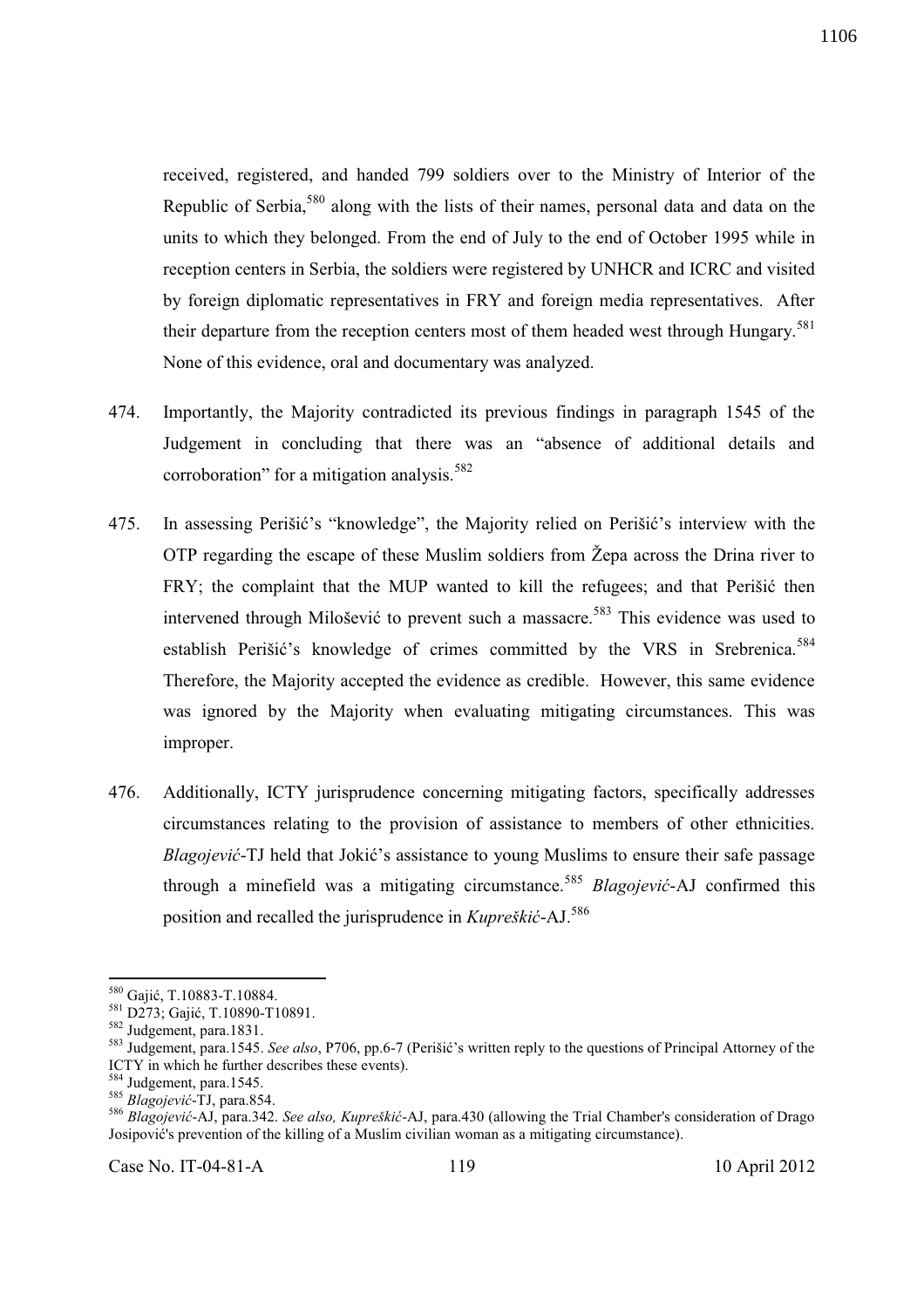- 477. Perišić's assistance to the ABiH members that crossed the Drina River is analogous to the act of Vinko Pandurević in opening a corridor in the course of the Srebrenica operation in July 1995. *Popović*-TJ found this act to be striking and considered it a mitigating circumstance.<sup>587</sup> It analyzed the significance of Pandurević's act primarily with respect to the consequence for the potential victims and independently of Pandurević's acts linked to the crimes.<sup>588</sup>
- 478. The Majority improperly exercised its discretion in attributing limited, if any, weight to the mitigating circumstance concerning Perišić's actions in relation to those individuals.

## **D. The Majority erred by failing to give appropriate weight to Perišić's involvement in the demilitarization process that took place in the former Yugoslavia after the conflict ended in 1995**

- 479. The Majority committed a discernible error of fact in exercising its discretion by failing to give appropriate weight to the mitigating circumstance of the Perišić's involvement in the process of demilitarization of the former Yugoslavia after the cessation of conflict in 1995.
- 480. The Majority simply stated in general terms that it found "Perišić's post-conflict behavior in promoting peace and democratic reforms in the former Yugoslavia" to be a mitigating circumstance.<sup>589</sup> The Majority failed to reference any findings or cite any evidence upon which this conclusion could be based. Therefore, both Perišić and the Appeals Chamber are forced to guess whether the totality of the evidence was indeed analyzed.
- 481. If the Majority had properly assessed the totality of the evidence concerning Perišić's activities in the process of demilitarization after cessation of the conflict in the former Yugoslavia, and given it appropriate weight considering the importance of such acts in establishing permanent peace and preventing new conflicts, this mitigating circumstance would have been more significantly reflected in the sentence imposed.

l <sup>587</sup> *Popović*-TJ, paras.2219-2220.

<sup>588</sup> *Popović*-TJ, para.2220 (The Trial Chamber stated, "objectively he saved thousands of lives [...] and his action was a clear and compelling instance of assistance to potential victims").

 $\frac{589}{389}$  Judgement, para.1832.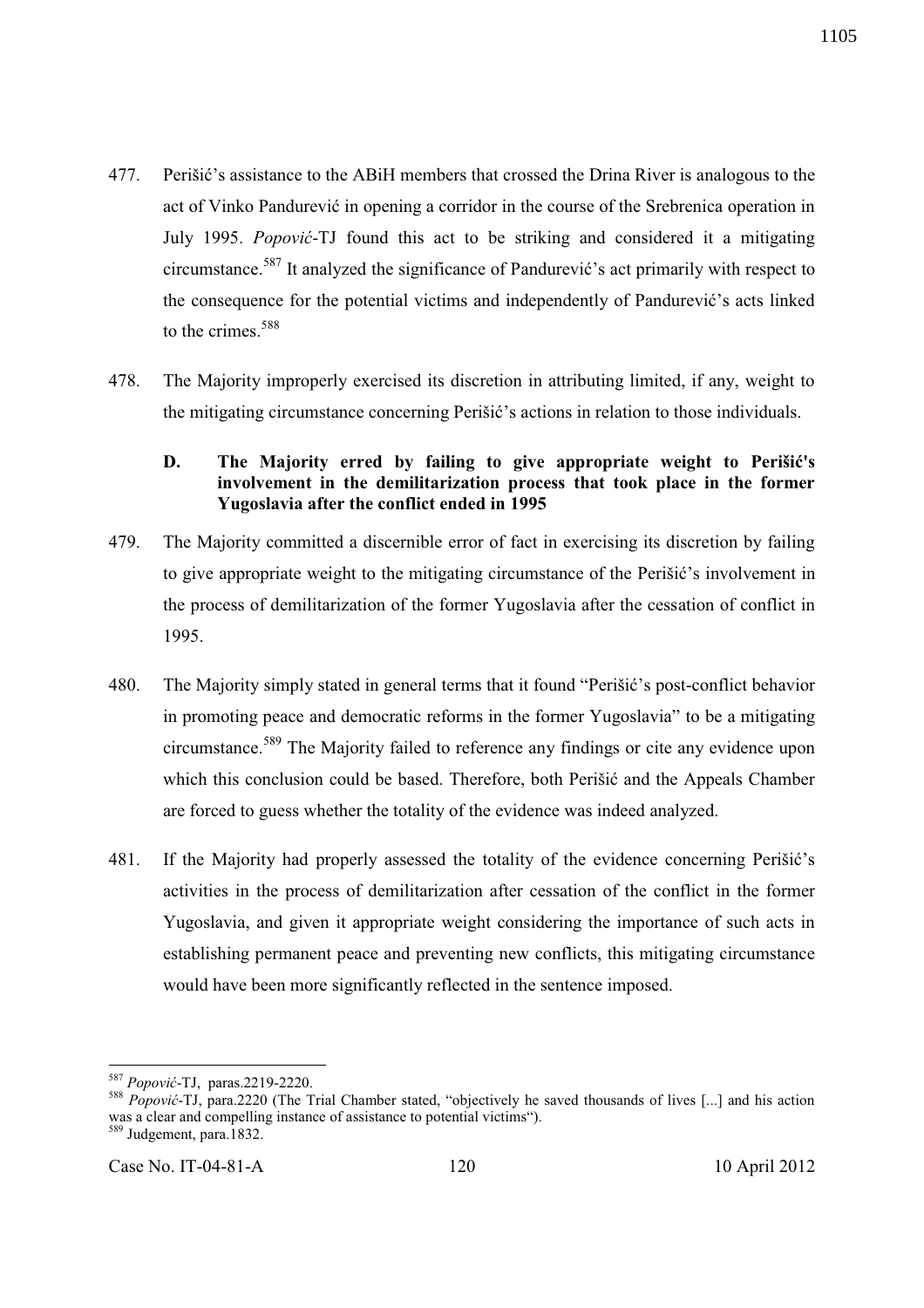- 482. Two groups of evidence demonstrate the abovementioned. The first group relates to Perišić's involvement in the implementation of the Dayton Agreement in BiH, and the second group relates to his actions taken in pursuit of the peaceful reintegration of Eastern Slavonia in the State of Croatia. In both circumstances, Perišić significantly contributed to the maintenance of peace and prevention of new conflicts by virtue of his position and conduct.
- 483. First, the Trial Chamber heard evidence that reflects the RS's reaction to the Dayton Agreement upon its official signing. In particular, evidence was brought before the Trial Chamber that the RS military leadership, headed by General Mladić, was critical towards the Agreement and opposed its implementation.<sup>590</sup> Such opposition could have jeopardized the peace, which had just been implemented.<sup>591</sup> Škrbić confirmed that General Mladić and the VRS military leadership were very dissatisfied with the Dayton Agreement.<sup>592</sup>
- 484. Perišić's unconditional support for peace on behalf of the VJ was published in the media. Perišić expressed the VJ's readiness to actively implement the Dayton Agreement.<sup>593</sup>
- 485. Second, Perišić played a considerable role in the peaceful reintegration of Eastern Slavonia into the Republic of Croatia. After the Dayton Agreement, demilitarization was achieved expeditiously and without incident. According to Borović:

I don't think there were any incidents and we, on our part, in our territory, undertook all necessary measures to receive and disarm the conscripts and to place people in the reception centers, although not many of them arrived. This was approached in an organized fashion which luckily ended up well without any serious consequences […]. Everyone involved in it, including Mr. Klein, came to see Mr. Perišić. He issued orders and organized the process of storing weapons and receiving people. His role was key.<sup>594</sup>

486. Perišić's role in the demilitarization process in furtherance of solutions helped lead to permanent peace in these territories. Perišić submits that his key involvement in this

l  $590$  D345.

<sup>591</sup> Borović, T.14031-14032.

<sup>592</sup> Škrbić,T.11786-11787.

<sup>593</sup> D495; Borović, T.14032.

<sup>594</sup> *Ibid.*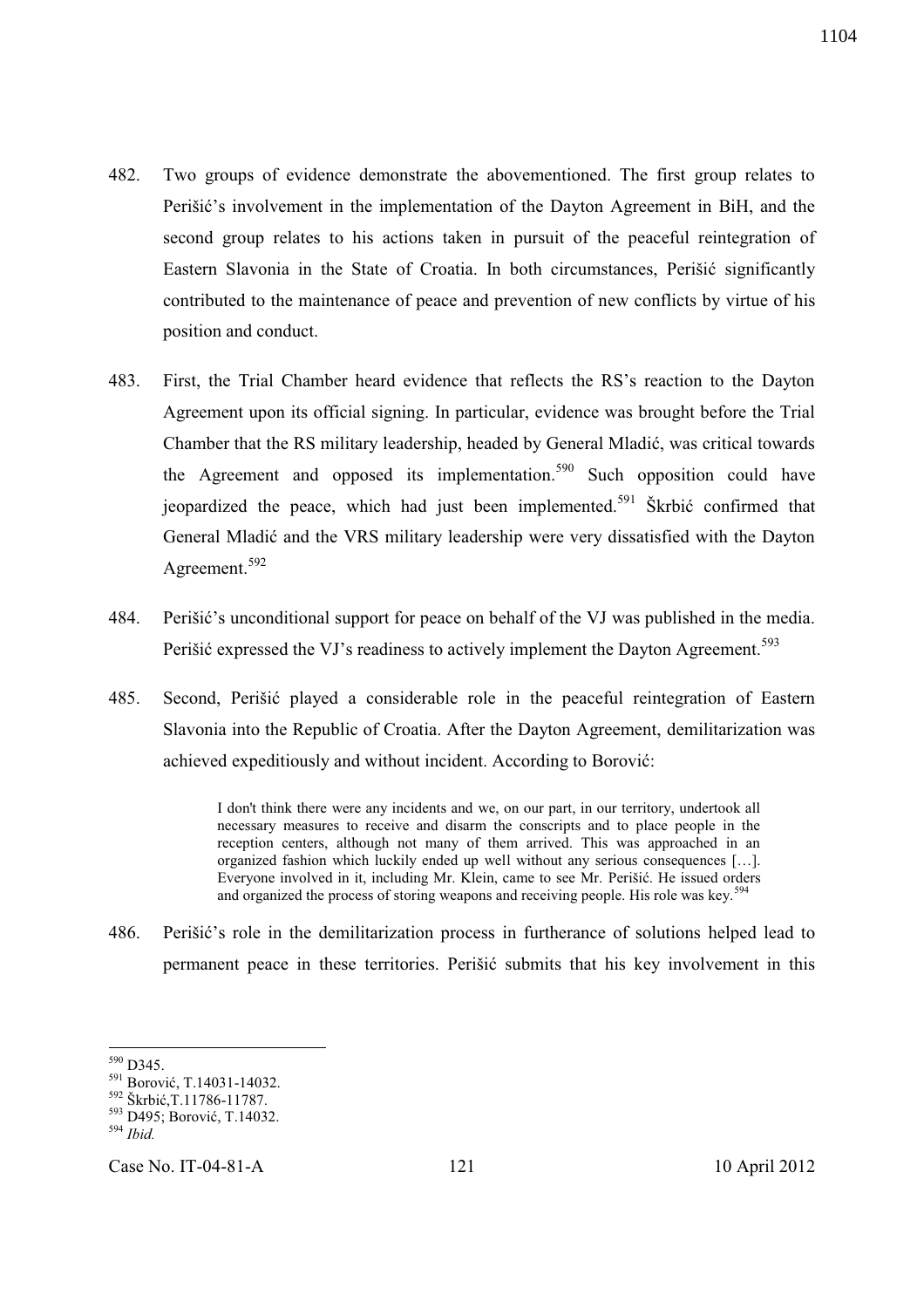process represents a significant mitigating circumstance, which should have been accorded considerable weight.<sup>595</sup>

## **E. The Majority erred by failing to consider and give appropriate weight to Perišić's involvement in the release of the French humanitarian workers**

- 487. The VRS detained four French humanitarian workers on 4 March 1995.<sup>596</sup> A [REDACTED] representative sought Perišić's assistance in obtaining the release of the hostages.<sup>597</sup> The Majority recognized that, according to Vukšić, Perišić played a "particularly significant and delicate role" in discussions with Mladić to get the VRS to release the hostages.<sup>598</sup> It further noted that Vukšić confirmed that "Perišić took steps" to ensure that the French hostages were released.<sup>599</sup> [REDACTED]<sup>600</sup>
- 488. However, the Majority failed to attribute any weight to, or even consider, this relevant mitigating factor in determining Perišić's sentence, thereby failing to properly exercise its discretion.

## **F. The Majority erred by failing to consider and give appropriate weight to Perišić's involvement in the release of UNPROFOR hostages**

- 489. The Majority recognized that Perišić contributed to the release of the UNPROFOR hostages.<sup>601</sup>
- 490. The Majority, however, erred by failing to consider and give appropriate weight to this important mitigating circumstance in determining Perišić's sentence.

#### **III. Relief sought**

491. The Majority's errors in exercising its discretion had a significant effect on the determination of the sentence imposed on Perišić.

-

<sup>595</sup> See *Blagojević*-AJ, para.330.

<sup>596</sup> MP-902, T.14545-14546 (closed session); D510 (under seal); Vukšić, T.12130-12131, 12135, 12137.

<sup>597</sup> D510 [under seal]. *See also* Judgement, para.1370 ; MP-902, 14539,14543-45; D371.

<sup>598</sup> Judgement, para.1371.

<sup>599</sup> Judgement, para.1371.

<sup>&</sup>lt;sup>600</sup> [REDACTED]

<sup>601</sup> Judgement, paras.1372-1374.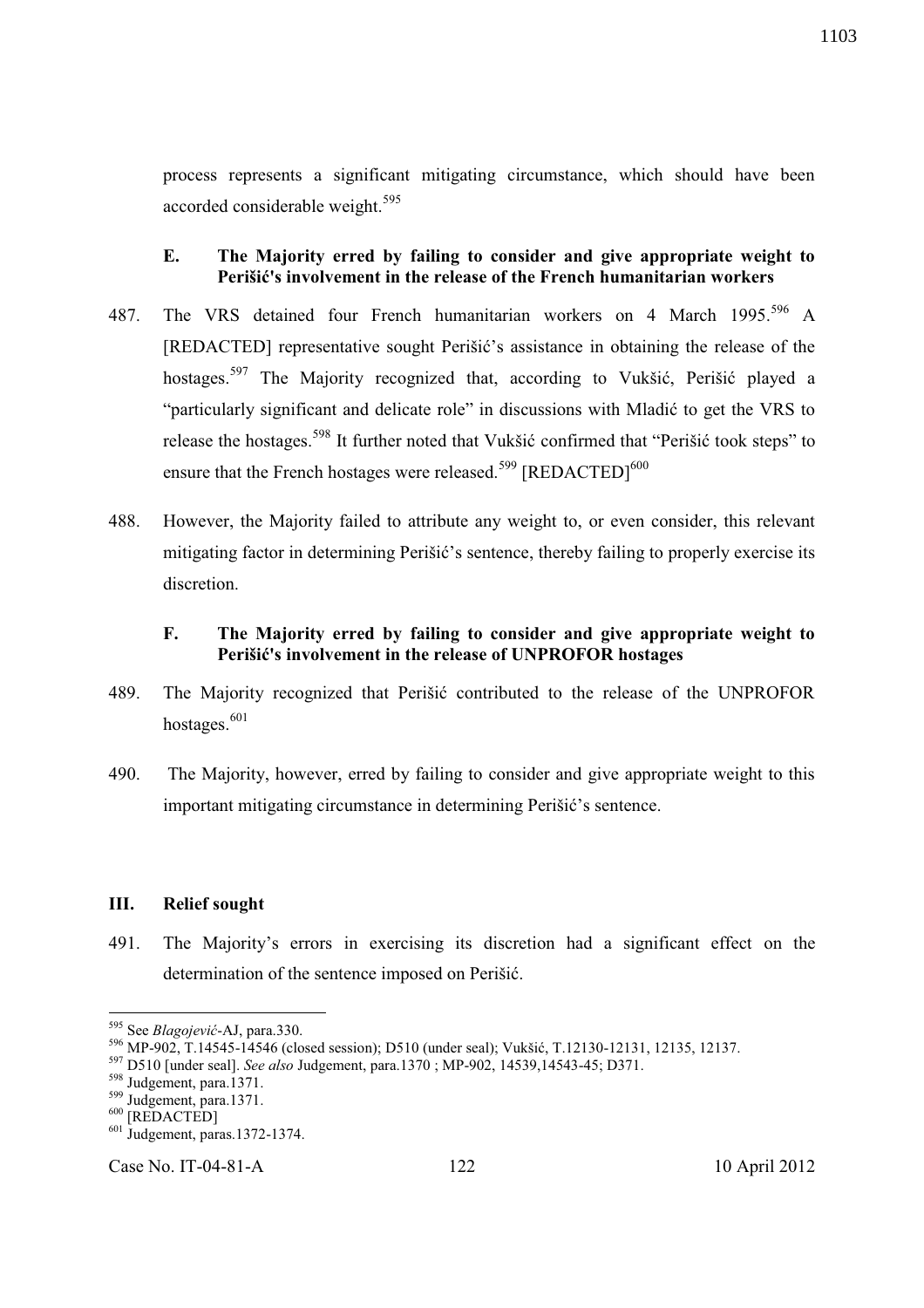492. Perišić respectfully requests the Appeals Chamber to quash the sentence imposed by the Majority and impose a new and appropriate sentence.